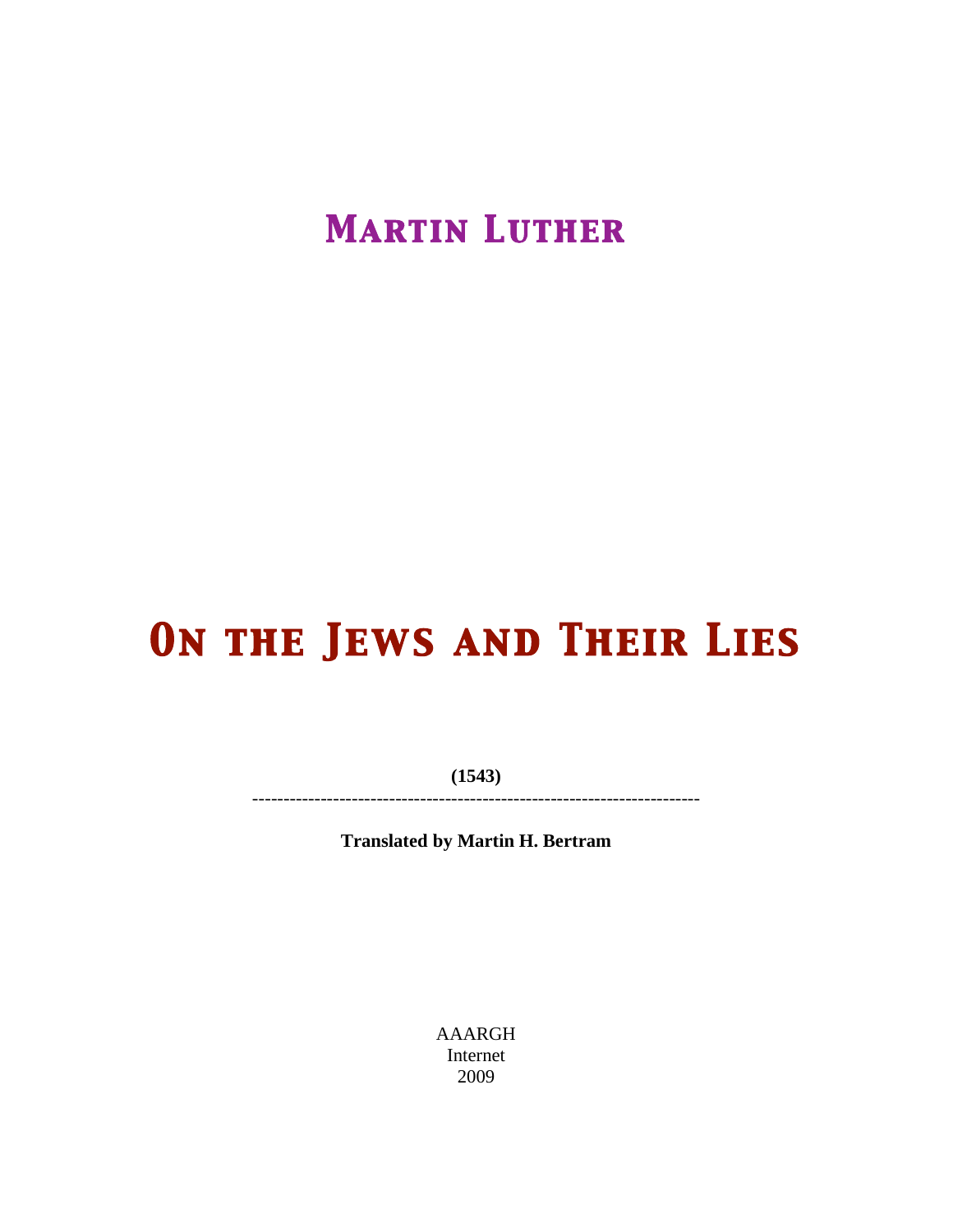*At the beginning of his career it is often said that Luther was apparently sympathetic to Jewish resistance to the Catholic Church. He wrote, early in his career:*

The Jews are blood-relations of our Lord; if it were proper to boast of flesh and blood, the Jews belong more to Christ than we. I beg, therefore, my dear Papist, if you become tired of abusing me as a heretic, that you begin to revile me as a Jew.

*However, sometime before 1517, in his Letters to Spalatin, we can already see that Luther's hatred of Jews, best seen in tis 1543 letter, was not some affectation of old age, but was present very early on. Luther expected Jews to convert to his purified Christianity. When they did not, he turned violently against them.* 

*It is impossible for modern people to read the horrible passages below and not to think of the burning of synagogues in November 1938 on* Krystalnacht*. Nor would one wish to excuse Luther for this text.* 

*A number of points must, however, be made. The most important concerns the language used. Luther used violent and vulgar language throughout his career: he was not a man to say "manure" when he meant "shit". We do not expect religious figures to use this sort of language in the modern world, but it was not uncommon in the early 16th century. Second, although Luther's comments seem to be proto-Nazi, they are better seen as part of tradition of Medieval Christian anti-semitism. While there is little doubt that Christian anti-Semitism laid the social and cultural basis for modern anti-Semitism, modern anti-Semitism does differ in being based on pseudscientific notions of race. The Nazis imprisoned and killed Jews who had converted to Christianity: Luther would have welcomed them.* 

*None of this justifies what follows, but it may help to comprehend what is being written here.*

*A selection of excerpts is also available.* 

Dear reader forget the pitiful contorsions of this emasculated translater. Just go for the text, and the gist of it. Who cares for politically correctness ?

AAARGH

------------------------------------------------------------------------

I had made up my mind to write no more either about the Jews or against them. But since I learned that those miserable and accursed people do not cease to lure to themselves even us, that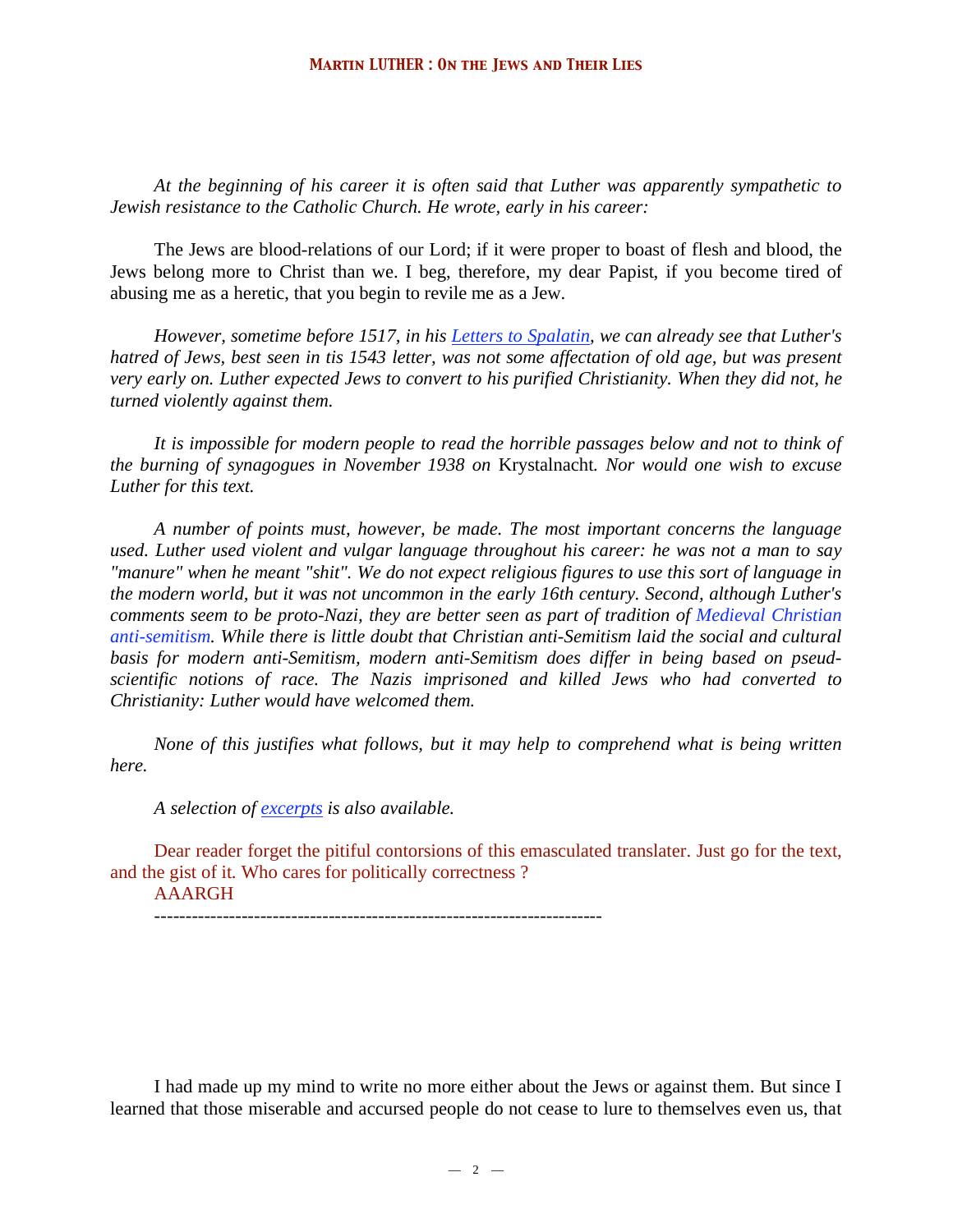is, the Christians, I have published this little book, so that I might be found among those who opposed such poisonous activities of the Jews and who warned the Christians to be on their guard against them. I would not have believed that a Christian could be duped by the Jews into taking their exile and wretchedness upon himself. However, the devil is the god of the world, and wherever God's word is absent he has an easy task, not only with the weak but also with the strong. May God help us. Amen.

Grace and peace in the Lord. Dear sir and good friend, I have received a treatise in which a Jew engages in dialog with a Christian. He dares to pervert the scriptural passages which we cite in testimony to our faith, concerning our Lord Christ and Mary his mother, and to interpret them quite differently. With this argument he thinks he can destroy the basis of our faith.

This is my reply to you and to him. It is not my purpose to quarrel with the Jews, nor to learn from them how they interpret or understand Scripture; I know all of that very well already. Much less do I propose to convert the Jews, for that is impossible. Those two excellent men, Lyra and Burgensis, together with others, truthfully described the Jews' vile interpretation for us two hundred and one hundred years ago respectively. Indeed they refuted it thoroughly. However, this was no help at all to the Jews, and they have grown steadily worse.

They have failed to learn any lesson from the terrible distress that has been theirs for over fourteen hundred years in exile. Nor can they obtain any end or definite terminus of this, as they suppose, by means of the vehement cries and laments to God. If these blows do not help, it is resonable to assume that our talking and explaining will help even less.

Therefore a Christian should be content and not argue with the Jews. But if you have to or want to talk with them, do not say any more than this: "Listen, Jew, are you aware that Jerusalem and your sovereignty, together with your temple and priesthood, have been destroyed for over 1,460 years?" For this year, which we Christians write as the year 1542 since the birth of Christ, is exactly 1,468 years, going on fifteen hundred years, since Vespasian and Titus destroyed Jerusalem and expelled the Jews from the city. Let the Jews bite on this nut and dispute this question as long as they wish.

For such ruthless wrath of God is sufficient evidence that they assuredly have erred and gone astray. Even a child can comprehend this. For one dare not regard God as so cruel that he would punish his own people so long, so terribly, so unmercifully, and in addition keep silent, comforting them neither with words nor with deeds, and fixing no time limit and no end to it. Who would have faith, hope, or love toward such a God? Therefore this work of wrath is proof that the Jews, surely rejected by God, are no longer his people, and neither is he any longer their God. This is in accord with Hosea 1:9, "Call his name Not my people, for you are not my people and I am not your God." Yes, unfortunately, this is their lot, truly a terrible one. They may interpret this as they will; we see the facts before our eyes, and these do not deceive us.

If there were but a spark of reason or understanding in them, they would surely say to themselves: "O Lord God, something has gone wrong with us. Our misery is too great, too long, too severe; God has forgotten us!" etc. To be sure, I am not a Jew, but I really do not like to contemplate God's awful wrath toward this people. It sends a shudder of fear through body and soul, for I ask, What will the eternal wrath of God in hell be like toward false Christians and all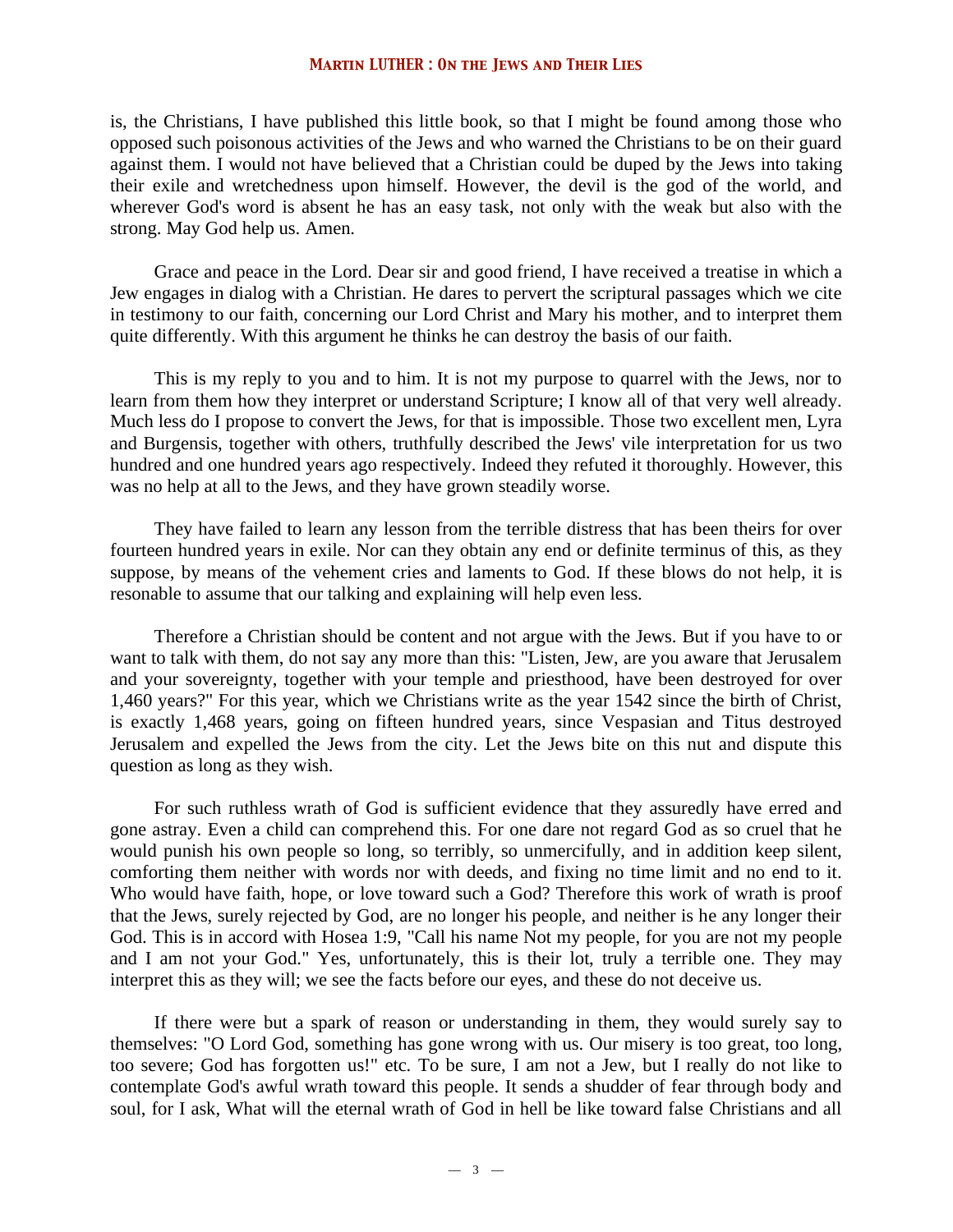unbelievers? Well, let the Jews regard our Lord Jesus as they will. We behold the fulfillment of the words spoken by him in Luke 21:20: "But when you see Jerusalem surrounded by armies, then know that its desolation has come near ... for these are days of vengeance. For great distress shall be upon the earth and wrath upon this people.

In short, as has already been said, do not engage much in debate with Jews about the articles of our faith. From their youth they have been so nurtured with venom and rancor against our Lord that there is no hope until they reach the point where their misery finally makes them pliable and they are forced to confess that the Messiah has come, and that he is our Jesus. Until such a time it is much too early, yes, it is useless to argue with them about how God is triune, how he became man, and how Mary is the mother of God. No human reason nor any human heart will ever grant these things, much less the embittered, venomous, blind heart of the Jews. As has already been said, what God cannot reform with such cruel blows, we will be unable to change with words and works. Moses was unable to reform the Pharaoh by means of plagues, miracles, pleas, or threats; he had to let him drown in the sea.

Now, in order to strengthen our faith, we want to deal with a few crass follies of the Jews in their belief and their exegesis of the Scriptures, since they so maliciously revile our faith. If this should move any Jew to reform and repent, so much the better. We are now not talking with the Jews but about the Jews and their dealings, so that our Germans, too, might be informed.

There is one thing about which they boast and pride them selves beyond measure, and that is their descent from the foremost people on earth, from Abraham, Sarah, Isaac, Rebekah, Jacob, and from the twelve patriarchs, and thus from the holy people of Israel. St. Paul himself admits this when he says in Romans 9:5: \*Quorum patres\*, that is, "To them belong the patriarchs, and of their race is the Christ," etc. And Christ himself declares in John 4:22, "Salvation is from the Jews." Therefore they boast of being the noblest, yes, the only noble people on earth. In comparison with them and in their eyes we Gentiles (Goyim) are not human; in fact we hardly deserve to be considered poor worms by them. For we are not of that high and noble blood, lineage, birth, and descent. This is their argument, and indeed I think it is the greatest and strongest reason for their pride and boasting.

Therefore, God has to endure that in their synagogues, their prayers, songs, doctrines, and their whole life, they come and stand before him and plague him grievously (if I may speak of God in such a human fashion). Thus he must listen to their boasts and their praises to him for setting them apart from the Gentiles, for letting them be descended from the holy patriarchs, and for selecting them to be his holy and peculiar people, etc. And there is no limit and no end to this boasting about their descent and their physical birth from the fathers.

And to fill the measure of their raving, mad, and stupid folly, they boast and they thank God, in the first place, because they were created as human beings and not as animals; in the second place. because they are Israelites and not Goyim (Gentiles); in the third place because they were created as males and not as females. They did not learn such tomfoolery from Israel but from the Goyim. For history records that the Greek Plato daily accorded God such praise and thanksgiving—if such arrogance and blasphemy may be termed praise of God. This man, too, praised his gods for these three items: that he was a human being and not an animal; a male and not a female; a Greek and not a non-Greek or barbarian. This is a fool's boast, the gratitude of a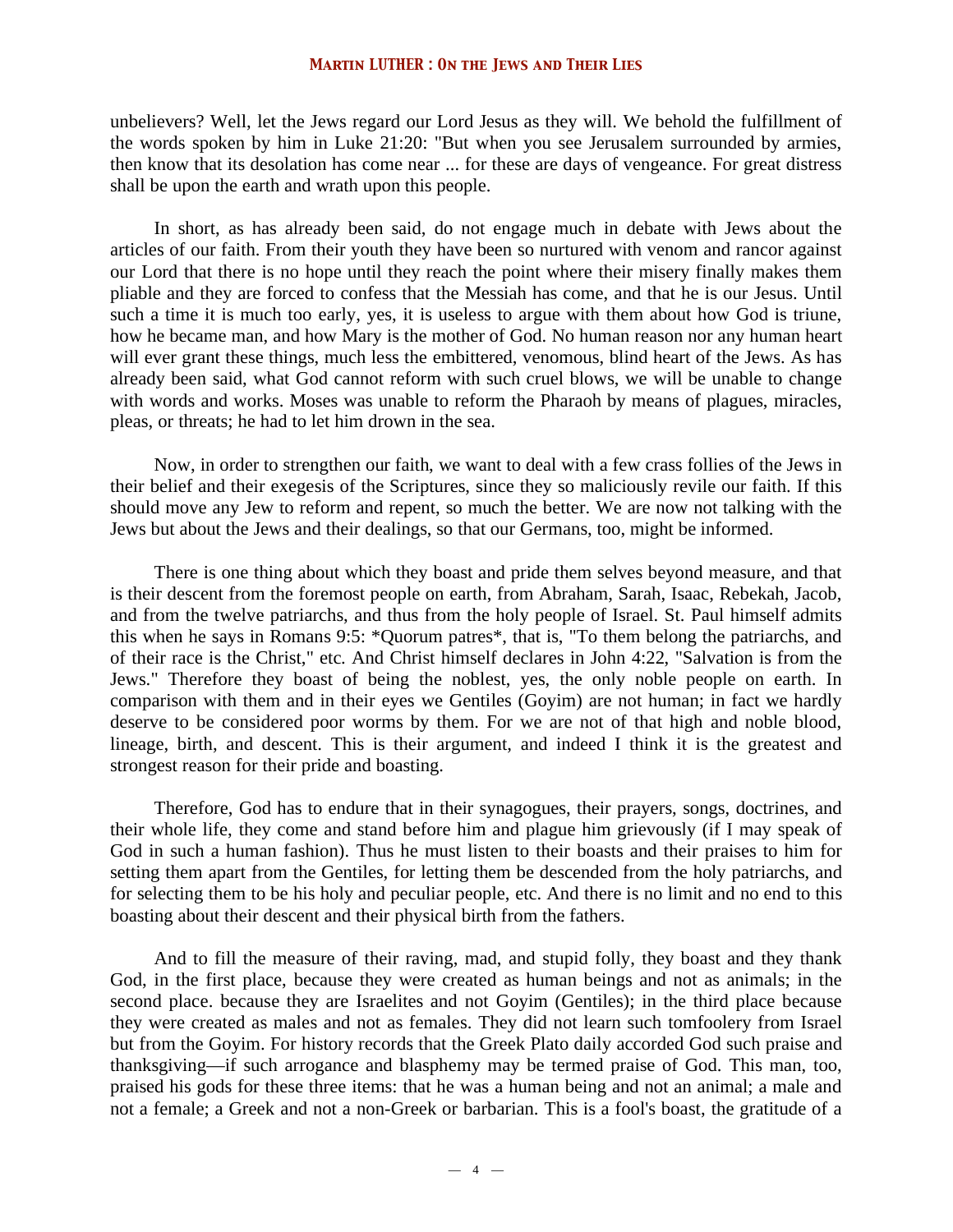barbarian who blasphemes God! Similarly, the Italians fancy themselves the only human beings; they imagine that all other people in the world are nonhumans, mere ducks or mice by comparison.

No one can take away from them their pride concerning their blood and their descent from Israel. In the Old Testament they lost many a battle in wars over this matter, though no Jew understands this. All the prophets censured them for it, for it betrays an arrogant, carnal presumption devoid of spirit and of faith. They were also slain and persecuted for this reason. St. John the Baptist took them to task severely because of it, saying, "Do not presume to say to yourselves, "We have Abraham for our father'; for I tell you, God is able from these stones to raise up children to Abraham" [Matt. 3:9]. He did not call them Abraham's children but a "brood of vipers" [Matt. 3:7]. Oh, that was too insulting for the noble blood and race of Israel, and they declared, "He has a demon" [Matt. 11:18] Our Lord also calls them a "brood of vipers"; furthermore, in John' 3:39 he states: "If you were Abraham's children would do what Abraham did.... You are of your father the devil." It was intolerable to them to hear that they were not Abraham's but the devil's children, nor can they bear to hear this today. If they should surrender this boast and argument, their whole system which is built on it would topple and change.

I hold that if their Messiah, for whom they hope, should come and do away with their boast and its basis they would crucify and blaspheme him seven times worse than they did our Messiah; and they would also say that he was not the true Messiah, but a deceiving devil. For they have portrayed their Messiah to themselves as one who would strengthen and increase such carnal and arrogant error regarding nobility of blood and lineage. That is the same as saying that he should assist them in blaspheming God and in viewing his creatures with disdain, including the women, who are also human beings and the image of God as well as we; more over, they are our own flesh and blood, such as mother, sister, daughter, housewives, etc. For in accordance with the aforementioned threefold song ofpraise, they do not hold Sarah (as a woman) to be as noble as Abraham (as a man). Perhaps they wish to honor themselves for being born half noble, of a noble father, and half ignoble, of an ignoble mother. But enough of this tomfoolery and trickery.

We propose to discuss their argument and boast and prove convincingly before God and the world not before the Jews, for, as already said, they would accept this neither from Moses nor from their Messiah himself that their argument is quite empty and stands condemned. To this end we quote Moses in Genesis 17, whom they surely ought to believe if they are true Israelites. When God instituted circumcision, he said, among other things, "Any uncircumcised male shall be cut off from his people" [Gen. 17:14]. With these words God consigns to condemnation all who are born of flesh, no matter how noble, high, or how low their birth may have been. He does not even exempt from this judgment the seed of Abraham, although Abraham was not merely of high and noble birth from Noah, but was also adjudged holy (Genesis 15) and became Abraham instead of Abram (Genesis 17). Yet none of his children shall be numbered among God's people, but rather shall he rooted out, and God will not be his God, unless he, over and above his birth, is also circumcised and accepted into the covenant of God.

To be sure, before the world one person is properly accounted nobler than another by reason of his birth, or smarter than another because of his intelligence, or stronger and more handsome than another because of his body, or richer and mightier than another in view of his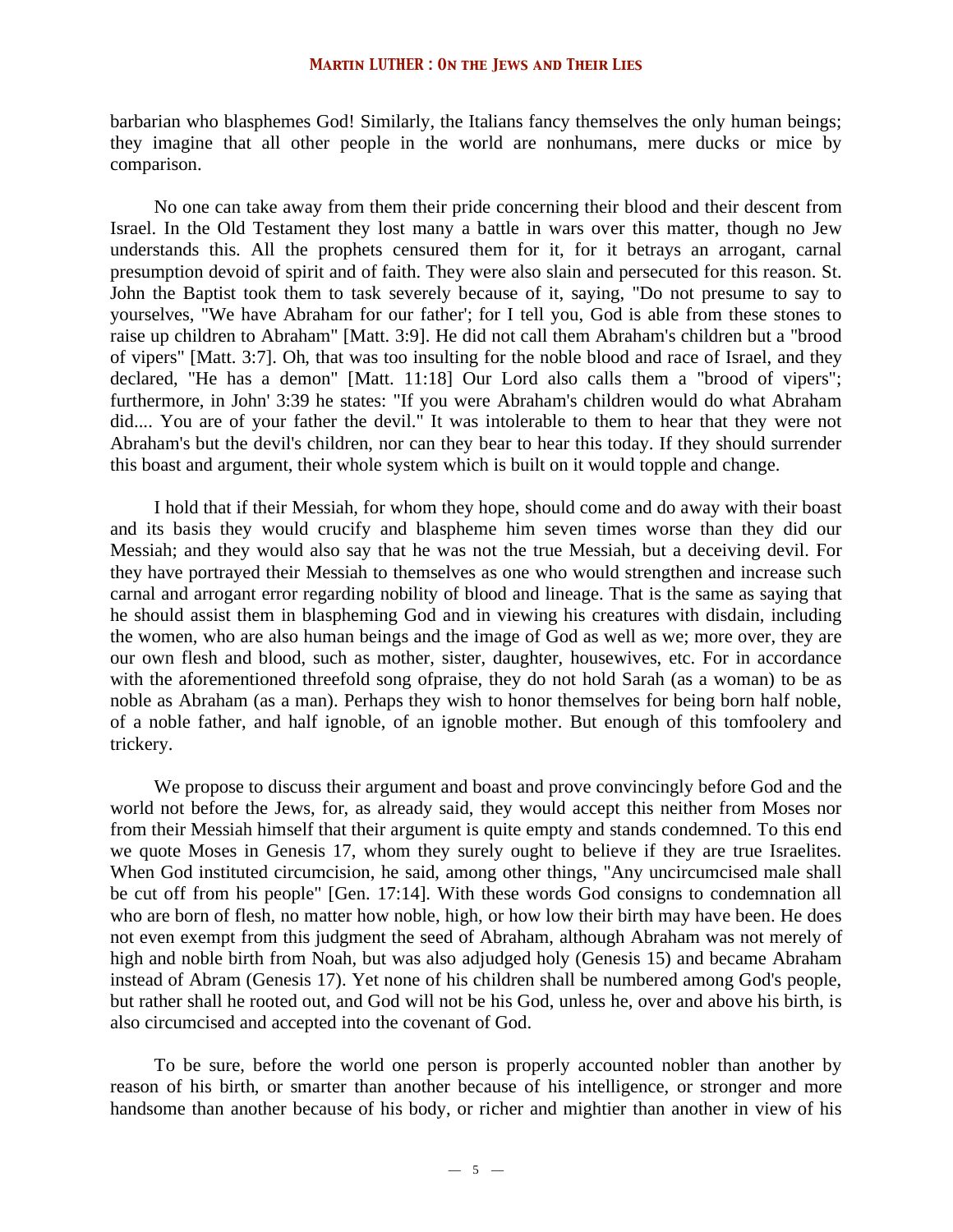possessions, or better than another on account of his special virtues. For this miserable, sinful, and mortal life must be marked by such differentiation and inequality; the requirements of daily life and the preservation of government make it indispensable.

But to strut before God and boast about being so noble, so exalted, and so rich compared to other people—that is devilish arrogance, since every birth according to the flesh is condemned before him without exception in the aforementioned verse, if his covenant and word do not come to the rescue once again and create a new and different birth, quite different from the old, first birth. So if the Jews boast in their prayer before God and glory in the fact that they are the patriarchs' noble blood, lineage, and children, and that he should regard them and be gracious to them in view of this, while they condemn the Gentiles as ignoble and not of their blood, my dear man, what do you suppose such a prayer will achieve? This is what it will achieve: Even if the Jews were as holy as their fathers Abraham, Isaac, and Jacob themselves, yes, even if they were angels in heaven, on account of such a prayer they would have to be hurled into the abyss of hell. How much less will such prayers deliver them from their exile and return them to Jerusalem!

For what does such devilish, arrogant prayer do other than to give God's word the lie, for God declares: Whoever is born and not circumcised shall not only he ignoble and worthless but shall also be damned and shall not be a part of my people, and I will not be his God. The Jews rage against this with their blasphemous prayer as if to say: "No, no, Lord God, that is not true; you must hear us, because we are of the noble lineage of the holy fathers. By reason of such noble birth you must establish us as lords over all the earth and in heaven too. If you fail to do this, you break your word and do us an injustice, since you have sworn to our fathers that you will accept their seed as your people forever."

This is just as though a king, a prince, a lord, or a rich, handsome, smart, pious, virtuous person among us Christians were to pray thus to God: "Lord God, see what a great king and lord I am! See how rich, smart, and pious I am! See what a handsome lad or lass I am in comparison to others! Be gracious to me, help me, and in view of all of this save me! The other people are not as deserving, because they are not so handsome, rich, smart, pious, noble, and high-born as I am." What, do you suppose, should such a prayer merit? It would merit that thunder and lightning strike down from heaven and that sulphur and hellfire strike from below. That would be just punishment; for flesh and blood must not boast before God. For as Moses says, whoever is born even from holy patriarchs and from Abraham himself stands condemned before God and must not boast before him. St. Paul says the same thing in Romans 3:27, as does John 3:6.

Such a prayer was also spoken by the Pharisee in the Gospel as he boasted about all his blessings, saying, "I am not like other men." Moreover, his prayer was beautifully adorned, since he said it with thanksgiving and fancied that he was sitting on God's lap as his pet child. But thunder and lightning from heaven cast him down to hell's abyss, as Christ himself declared, saying that the publican was justified but the Pharisee condemned. Oh, what do we poor muckworms, maggots, stench, and filth presume to boast of before him who is the God and Creator of heaven and earth, who made us out of dirt and out of nothing! And as far as our nature, birth, and essence are concerned, we are but dirt and nothing in his eyes; all that we are and have comes from his grace and his rich mercy.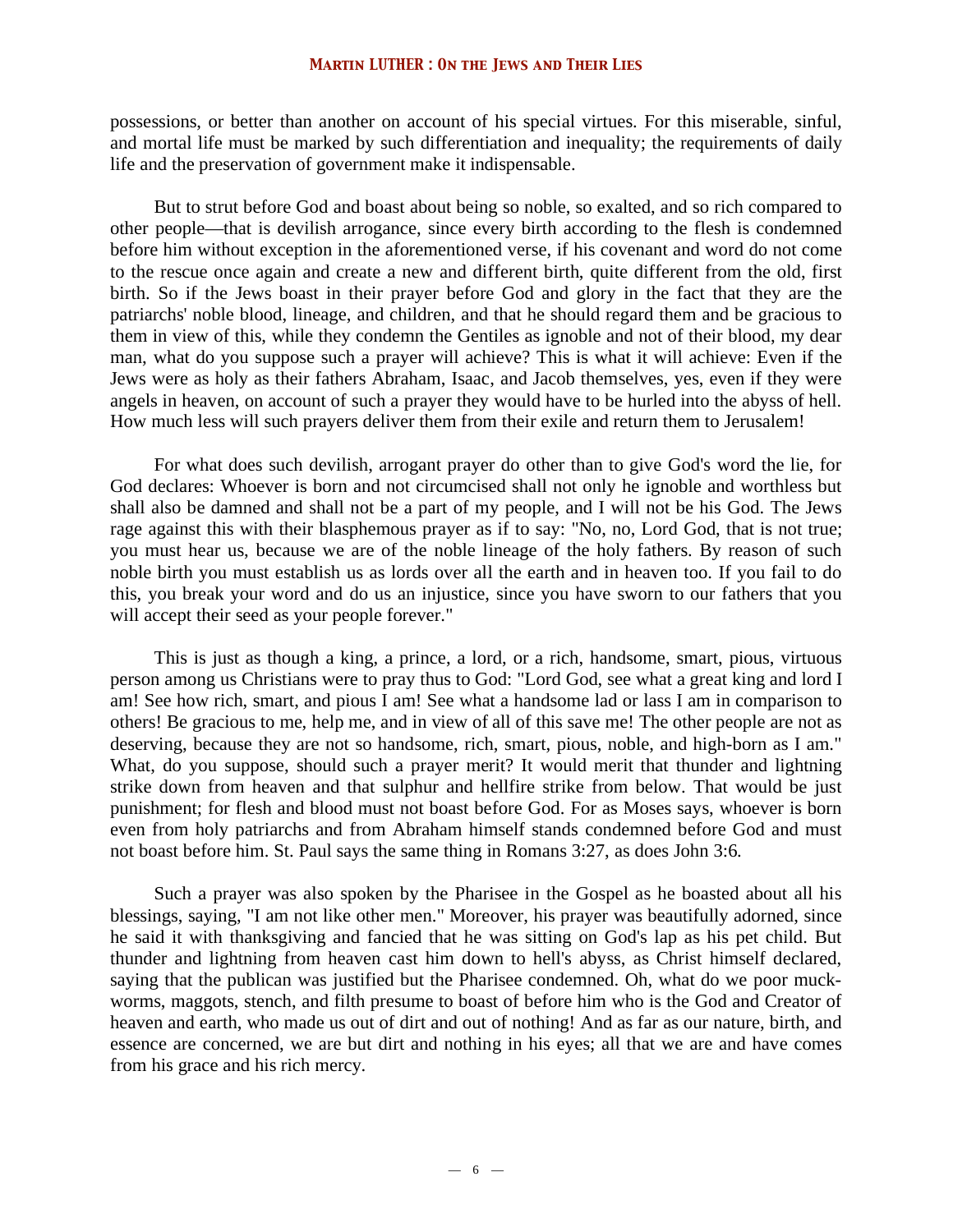Abraham was no doubt even nobler than the Jews, since as we pointed out above, he was descended from the noblest patriarch, Noah who in his day was the greatest and oldest lord, priest, and father of the entire world and from the other nine succeeding patriarchs. Abraham saw, heard, and lived with all of them, and some of them (as for instance Shem, Shelah, Eber) outlived him by many years. So Abraham obviously was not lacking in nobility of blood and birth; and yet this did not in the least aid him in being numbered among God's people. No, he was idolatrous, and he would have remained under condemnation if God's word had not called him, as Joshua in chapter 24:2 informs us out of God's own mouth: "Your fathers lived of old beyond the Euphrates, Terah, the father of Abraham and Nahor; and they served other gods. Then I took your father Abraham from beyond the River and led him," etc.

Even later, after he had been called and sanctified through God's word and through faith, according to Genesis 15, Abraham did not boast of his birth or of his virtues. When he spoke with God (Genesis 18) he did not say: "Look how noble I am, born from Noah and the holy patriarchs, and descended from your holy nation," nor did he say, "How pious and holy I am in comparison with other people!" No, he said, "Behold, I have taken upon myself to speak to the Lord, I who am but dust and ashes" [Gen. 18:27]. This is, indeed, how a creature must speak to its Creator, not for getting what it is before him and how it is regarded by him. For that is what God said of Adam and of all his children (Genesis 3:19 ), "You are dust, and to dust you shall return," as death itself persuades us visibly and experientially, to counteract, if need be, any such foolish, vain, and vexatious presumption.

Now you can see what fine children of Abraham the Jews really are, how well they take after their father, yes, what a fine people of God they are. They boast before God of their physical birth and of the noble blood inherited from their fathers, despising all other people, although God regards them in all these respects as dust and ashes and damned by birth the same as all other heathen. And yet they give God the lie; they insist on being in the right, and with such blasphemous and damnable prayer they purpose to wrest God's grace from him and to regain Jerusalem.

Furthermore, even if the Jews were seven times blinder than they are if that were possible they would still have to see that Esau or Edom, as far as his physical birth is concerned, was as noble as Jacob, since he was not only the son of the same father, Isaac, and of the same mother, Rebekah, but he was also the firstborn; and primogeniture at that time conferred the highest nobility over against the other children. But what did his equal birth or even his primogeniture by virtue of which he was far nobler than Jacob benefit him? He was still not numbered among God's people, although he called Abraham his grandfather and Sarah his grandmother just as Jacob did, indeed, as has already been said, even more validly than did Jacob. Conversely, Abraham himself as well as Sarah had to regard him as their grandson, the son of Isaac and Rebekah; they even had to regard him as the firstborn and the nobler, and Jacob as the lesser. But tell me, what good did his physical birth and his noble blood inherited from Abraham do him?

Someone may interpose that Esau forfeited his honor because he became evil, etc. We must rejoin, first of all, that the question at issue is whether nobility of blood in itself is so valid before God that one could thereby be or become God's people. If it is not, why then do the Jews exalt this birth so highly before other children of men! But if it is valid, why then does God not guard it from falling? For if God regards physical birth as adequate for making the descendants of the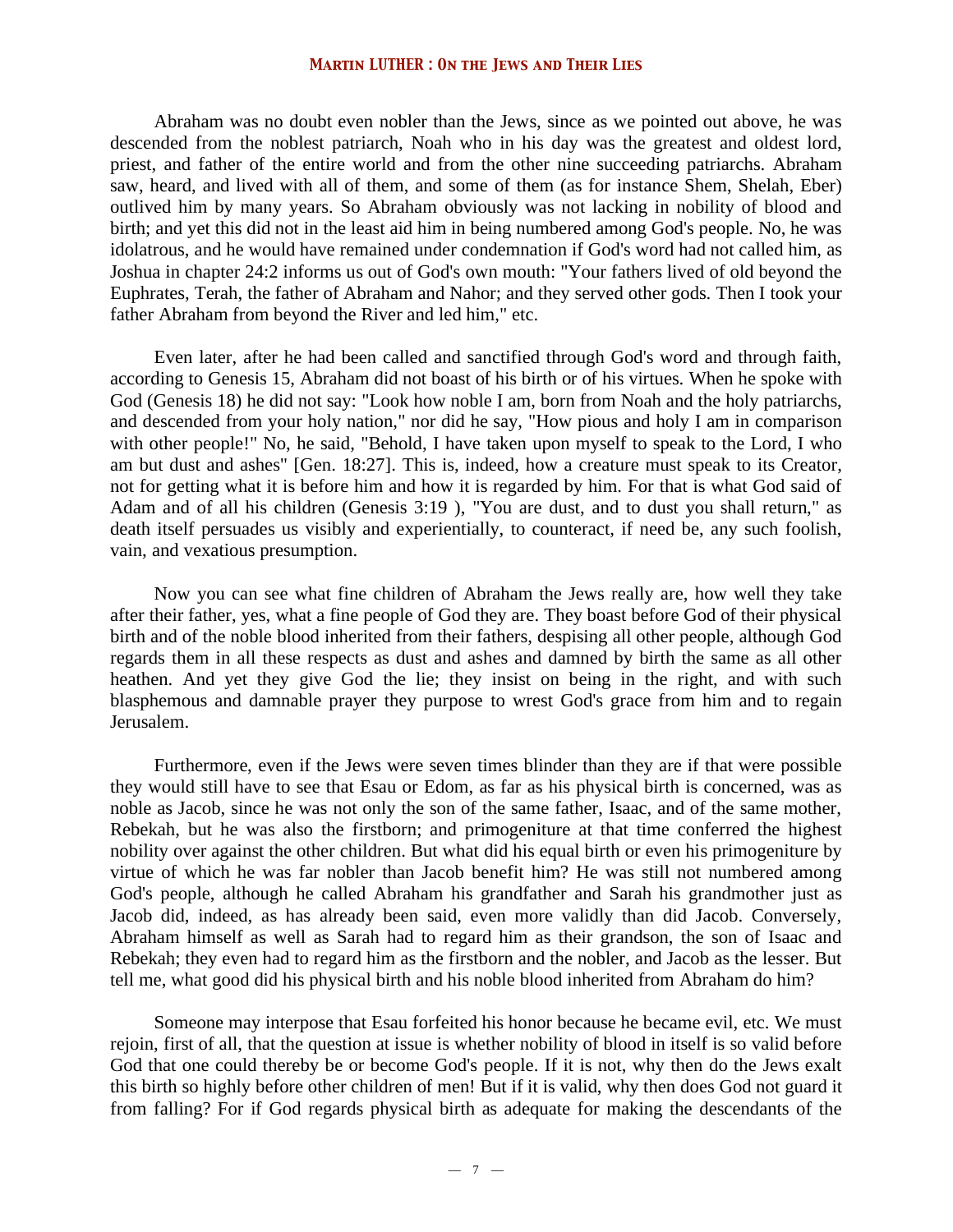holy patriarchs his people, he dare not let them become evil, thereby losing his people and becoming a non God. If he does, however, let them become evil, it is certain that he does not regard birth as a means of yielding or producing a people for him.

In the second place, Esau was not ejected from the people of God because he became evil later on, nor was Jacob counted among the people of God in view of his subsequent good life. No, while they were both still in their mother's womb the word of God distinguishd between the two: Jacob was called Esau was not, in accordance with the words, "The elder shall serve the younger" [Gen. 25:23]. This was not at all affected by the fact that they were both carried under the same mother's heart; that they were both nourished with the same milk and blood of one and the same mother, Rebekah; that they were born of her at the same time. So one must say that no matter how identical flesh, blood, milkbody, and mother were in this instance, they could not help Esau, nor could they hinder Jacob from acquiring the grace by which people become God's children or his people; decisive here are the word and calling, which ignore the birth.

Ishmael, too, can say that he is equally a true and natural son of Abraham. But what does his physical birth avail him? Despite this, he has to yield up the home and heritage of Abraham and leave it to his brother Isaac. You may say that Ishmael was born of Hagar while Isaac was born of Sarah. If anything, this strengthens our argument. For Isaac's birth from Sarah was effected by the word of God and not by flesh and blood, since Sarah was past the natural age for bearing children. To discuss the question of birth a bit further, although Ishmael is Abraham's flesh and blood and his natural son, still the flesh and blood of such a holy father does not help him. It rather harms him, because he has no more than flesh and blood from Abraham and does not also have God's word in his favor. The fact that Isaac is descended from the blood of Abraham does not handicap him even though it was useless to Ishmael because he has the word of God which distinguishes him from his brother Ishmael, who is of the flesh and blood of the same Abraham.

Why should so much ado be made of this? After all, if birth counts before God, I can claim to be just as noble as any Jew, yes, just as noble as Abraham himself, as David, as all the holy prophets and apostles. Nor will I owe them any thanks if they consider me just as noble as themselves before God by reason of my birth. And if God refuses to acknowledge my nobility and birth as the equal to that of Isaac, Abraham, David, and all the saints, I maintain that he is doing me an injustice and that he is not a fair judge. For I will not give it up and neither Abraham, David, prophets, apostles nor even an angel in heaven, shall deny me the right to boast that Noah, so far as physical birth or flesh and blood is concerned, is my true, natural ancestor, and that his wife (whoever she may have been) is my true, natural ancestress; for we are all descended, since the Deluge, from that one Noah. We did not descend from Cain, for his family perished forever in the flood together with many of the cousins, brothers-in-law, and friends of Noah.

I also boast that Japheth, Noah's firstborn son, is my true, natural ancestor and his wife (whoever she may have been) is my true, natural ancestress; for as Moses informs us in Genesis 10, he is the progenitor of all of us Gentiles. Thus Shem, the second son of Noah, and all of his descendants have no grounds to boast over against his older brother Japheth because of their birth. Indeed, if birth is to play a role, then Japheth as the oldest son and the true heir has reason for boasting over against Shem, his younger brother, and Shem's descendants, whether these be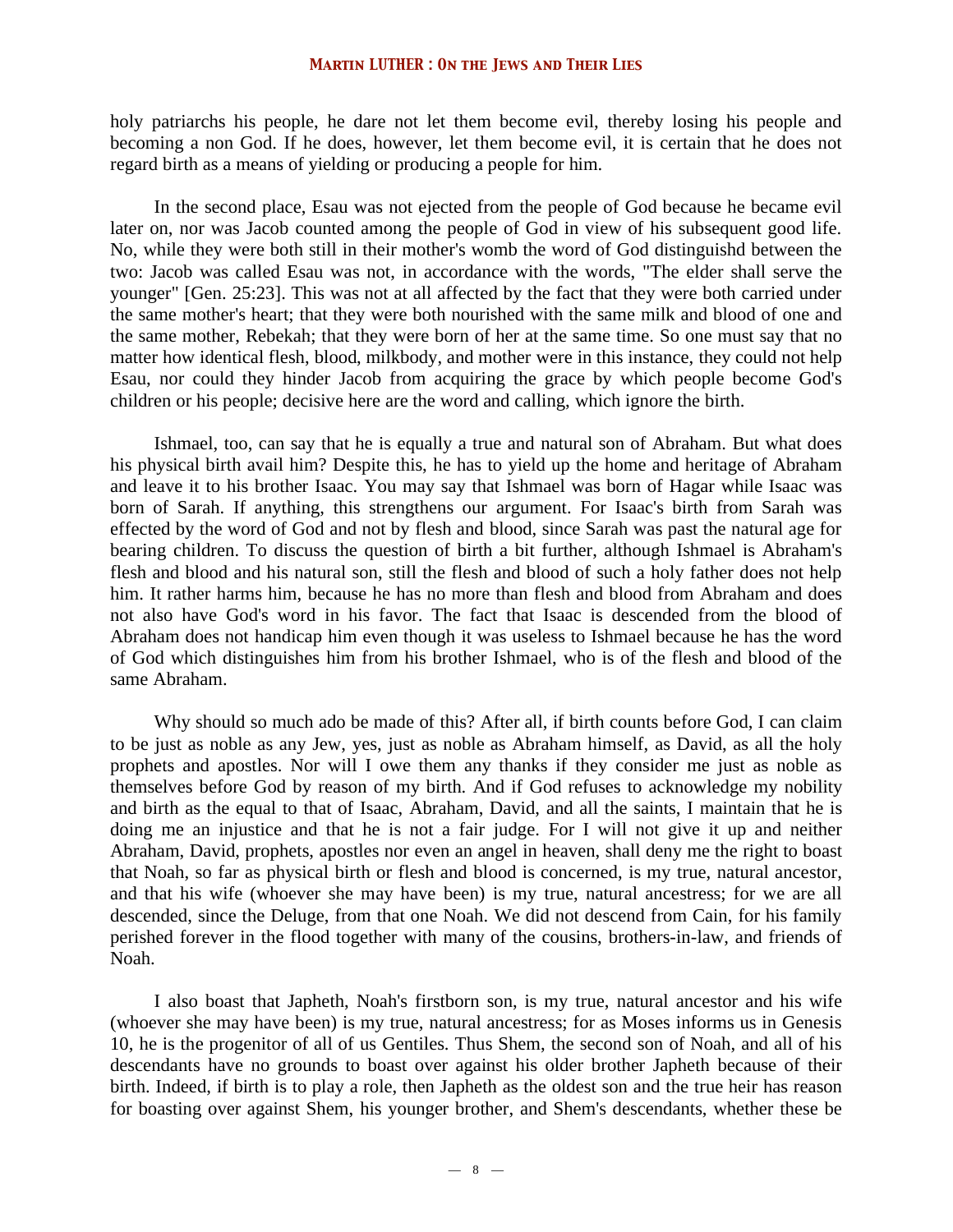called Jews or Ishmaelites or Edomites. But what does physical primogeniture help the good Japheth, our ancestor? Nothing at all. Shem enjoys precedence—not by reason of birth, which would accord precedence to Japheth, but because God's word and calling are the arbiter here.

I could go back to the beginning of the world and trace our common ancestry from Adam and Eve, later from Shem, Enoch, Kenan, Mahalalel, Jared, Enoch, Methuselah, Lamech; for all of these are our ancestors just as well as the Jews', and we share equally in the honor, nobility, and fame of descent from them as do the Jews. We are their flesh and blood just the same as Abraham and all his seed are. For we were in the loins of the same holy fathers in the same measure as they were, and there is no difference whatsover with regard to birth or flesh and blood, as reason must tell us. Therefore the blind Jews are truly stupid fools, much more absurd than the Gentiles, to boast so before God of their physical birth, though they are by reason of it no better than the Gentiles, since we both partake of one birth, one flesh and blood, from the very first, best, and holiest ancestors. Neither one can reproach or upbraid the other about some peculiarity without implicating himself at the same time.

But let us move on. David lumps us an together nicely and convincingly when he declares in Psalm 51:5: "Behold, I was brought forth in iniquity, and in sin did my mother conceive me. Now go, whether you are Jew or Gentile, born of Adam or Abraham, of Enoch or David, and boast before God of your fine nobility, of your exalted lineage, your ancient ancestry! Here you learn that we all are conceived and born in sin, by father and mother, and no human being is excluded.

But what does it mean to be born in sin other than to be born under God's wrath and condemnation, so that by nature or birth we are unable to be God's people or children, and our birth, glory, and nobility, our honor and praise denote nothing more and can denote nothing else than that, in default of anything to our credit other than our physical birth, we are condemned sinners, enemies of God, and in his disfavor? There, Jew, you have your boast, and we Gentiles have ours together with you, as well as you with us. Now go ahead and pray that God might respect your nobility, your race, your flesh and blood.

This I wanted to say for the strengthening of our faith; for the Jews will not give up their pride and boasting about their nobility and lineage. As was said above, their hearts are hardened. Our people, however, must be on their guard against them, lest they be misled by this impenitent, accursed people who give God the lie and haughtily despise all the world. For the Jews' would like to entice us Christians to their faith, and they do this wherever they can. If God is to become gracious also to them, the Jews, they must first of all banish such blasphemous prayers and songs, that boast so arrogantly about their lineage, from their synagogues, from their hearts, and from their lips, for such prayers ever increase and sharpen God's wrath toward them. However, they will not do this, nor will they humble themselves abjectly, except for a few individuals whom God draws unto himself particularly and delivers from their terrible ruin.

The other boast and nobility over which the Jews gloat and because of which they haughtily and vainly despise all mankind is their circumcision, which they received from Abraham. My God, what we Gentiles have to put up with in their synagogues, prayers, songs, and doctrines! What a stench we poor people are in their nostrils because we are not circumcised! Indeed, God himself must again submit to miserable torment if I may put it thus as they confront him with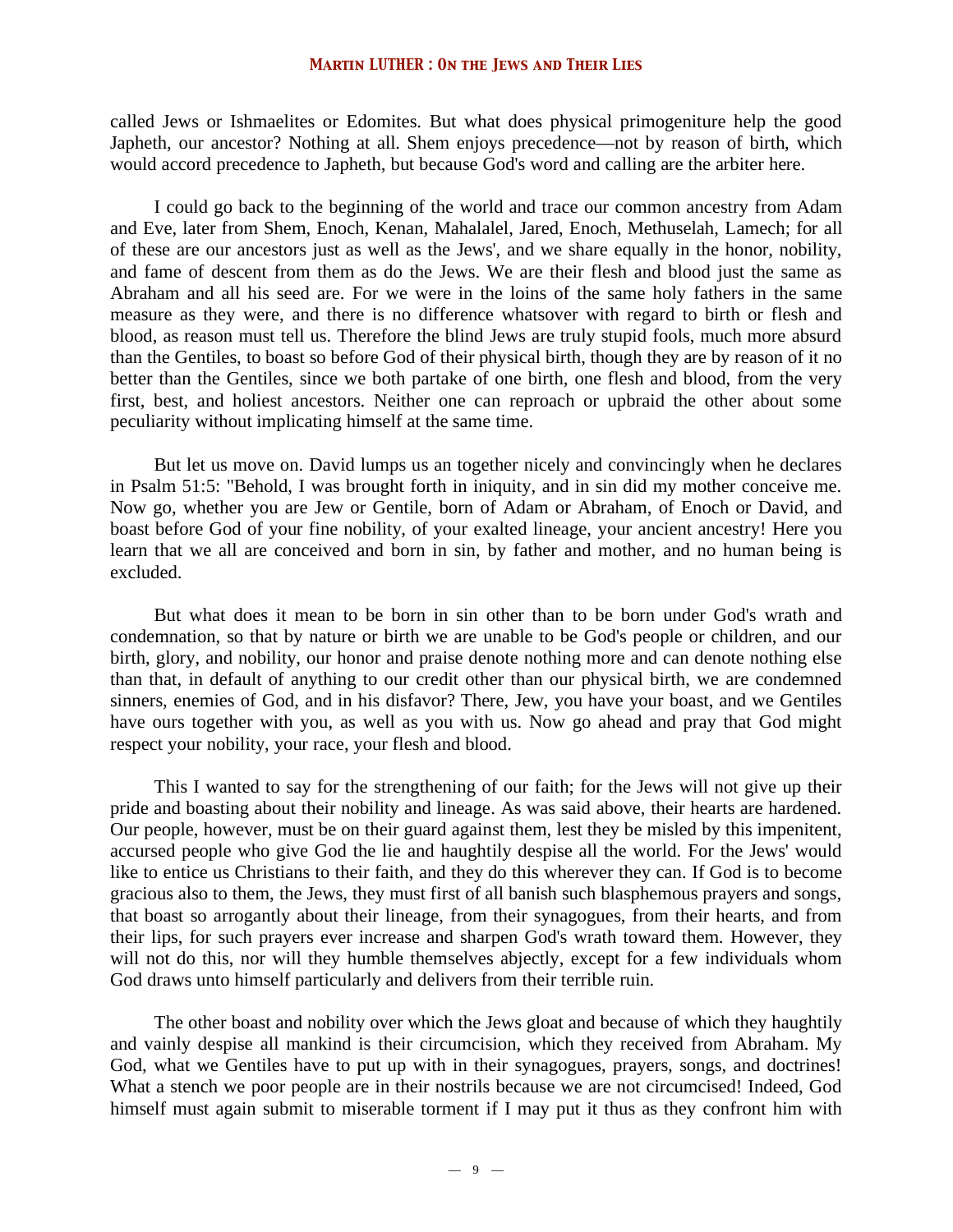inexpressible presumption, and boast: "Praised be Thou, King of the world, who singled us out from all the nations and sanctified us by the covenant of circumcision!" And similarly with many other words, the tenor of all of which is that God should esteem them above an the rest of the world because they in compliance with his decree are circumcised, and that he should condemn all other people, just as they do and wish to do.

In this boast of nobility they glory as much as they do in their physical birth. Consequently I believe that if Moses himself would appear together with Elijah and their Messiah and would try to deprive them of this boast or forbid such prayers and doctrine, they would probably consider all three of them to be the three worst devils in hell, and they would be at a loss to know how to curse and damn them adequately, to say nothing of believing them. For they have decided among themselves that Moses, together with Elijah and the Messiah, should endorse circumcision, yes, rather that they should help to strengthen and praise such arrogance and pride in circumcision, that these should, like themselves, look upon all Gentiles as awful filth and stench because they are not circumcised. Moses, Elijah, and the Messiah must do an that they prescribe, think, and wish. They insist that they are right, and if God himself were to do other than they think, he would be in the wrong.

------------------------------------------------------------------------

Now just behold these miserable, blind, and senseless people. In the first place (as I said previously in regard to physical birth), if I were to concede that circumcision is sufficient to make them a people of God, or to sanctify and set them apart before God from all other nations, then the conclusion would have to be this: Whoever was circumcised could not be evil nor could he be damned. Nor would God permit this to happen, if he regarded circumcision as imbued with such holiness and power. Just as we Christians say: Whoever has faith cannot be evil and cannot be damned so long as faith endures. For God regards faith as so precious, valuable, and powerful that it will surely sanctify and prevent him who has faith and retains his faith from being lost or becoming evil. But I shall let this go for now.

In the second place, we note here again how the Jews provoke God's anger more and more with such prayer. For there they stand and defame God with a blasphemous, shameful, and impudent lie. They are so blind and stupid that they see neither the words found in Genesis 17 nor the whole of Scripture, which mightily and explicitly condemns this lie. For in Genesis 17:12 Moses states that Abraham was ordered to circumcise not only his son Isaac who at the time was not yet born but an the males born in his house, whether sons or servants, including the slaves. All of these were circumcised on one day together with Abraham; Ishmael too, who at the time was thirteen years of age, as the text informs us. Thus the convent or decree of circumcision encompasses the entire seed of all the descendants of Abraham, particularly Ishmael, who was the first seed of Abraham to be circumcised. Accordingly Ishmael is not only the equal of his brother Isaac, but he might even if this were to be esteemed before God be entitled to boast of his circumcision more than Isaac, since he was circumcised one year sooner. In view of this, the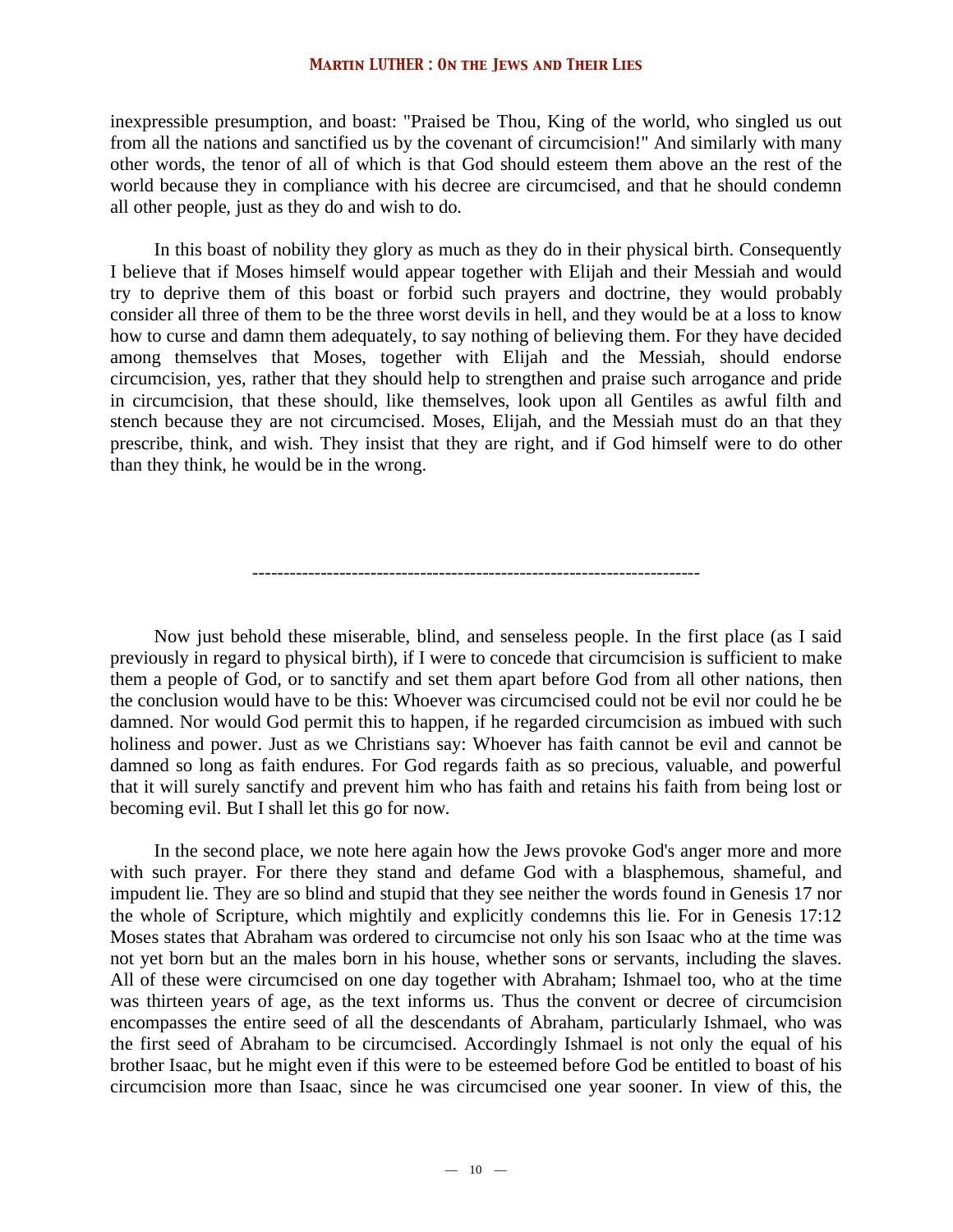Ishmaelites might well enjoy a higher repute than the Israelites, for their forefather Ishmael was circumcised before Isaac, the progenitor of the Israelites, was born.

Why then do the Jews lie so shamefully before God in their prayer and preaching, as though circumcision were theirs alone, through which they were set apart from all other nations and thus they alone are God's holy people? They should really (if they were capable of it) be a bit ashamed before the Ishmaelites, the Edomites, and other nations when they consider that they were at all times a small nation, scarcely a handful of people in comparison with others who were also Abraham's seed and were also circumcised, and who indubitably transmitted such a command of their father Abraham to their descendants; and that the circumcision transmitted to the one son Isaac is rather insignificant when compared with the circumcision transmitted to Abraham's other sons. For Scripture records that Ishmael, Abraham's son, became a great nation, that he begot twelve princes, also that the six son of Keturah (Genesis 25:1), possessed much greater areas of land than Israel. And undoubtedly these observed the rite of circumcision handed down to them by their fathers.

Now since circumcision, as decreed by God in Genesis 17, is practiced by so many nations, beginning with Abraham (whose seed they all are the same as Isaac and Jacob), and since there is no difference in this regard between them and the children of Israel, what are the Jews really doing when they praise and thank God in their prayers for singling them out by circumcision from all other nations, for sanctifying them, and for making them his own people? This is what they are doing: they are blaspheming God and giving him the lie concerning his commandment and his words where he says (Genesis 17:12) that circumcision shall not be prescribed for Isaac and his descendants alone, but for all the seed of Abraham. The Jews have no favored position exalting them above Ishmael by reason of circumcision, or above Edom, Midian, Ephah, Epher, etc., all of whom are reckoned in Genesis as Abraham's seed. For they were all circumcised and made heirs of circumcision, the same as Israel.

Now, what does it benefit Ishmael that he is circumcised? What does it benefit Edom that he is circumcised — Edom who, moreover, is descended from Isaac, who was set apart, and not from Ishmael? What does it benefit Midian and his brothers, born of Keturah, that they are circumcised? They are, for all of that, not God's people; neither their descent from Abraham nor their circumcision, commanded by God, helps them. If circumcision does not help them in becoming God's people, how can it help the Jews. For it is one and the same circumcision, decreed by one and the same God, and there is one and the same father, flesh and blood or descent that is common to all. There is absolute equality; there is no difference, no distinction among them all so far as circumcision and birth are concerned.

Therefore it is not a clever and ingenious, but a clumsy, foolish, and stupid lie when the Jews boast of their circumcision before God, presuming that God should regard them graciously for that reason, though they should certainly know from Scripture that they are not the only race circumcised in compliance with God's decree, and that they cannot on that account be God's special people. Something more, different, and greater is necessary for that, since the Ishmaelites, the Edomites, the Midianites, and other descendants of Abraham may equally comfort themselves with this glory, even before God himself. For with regard to birth and circumcision these are, as already said, their equals.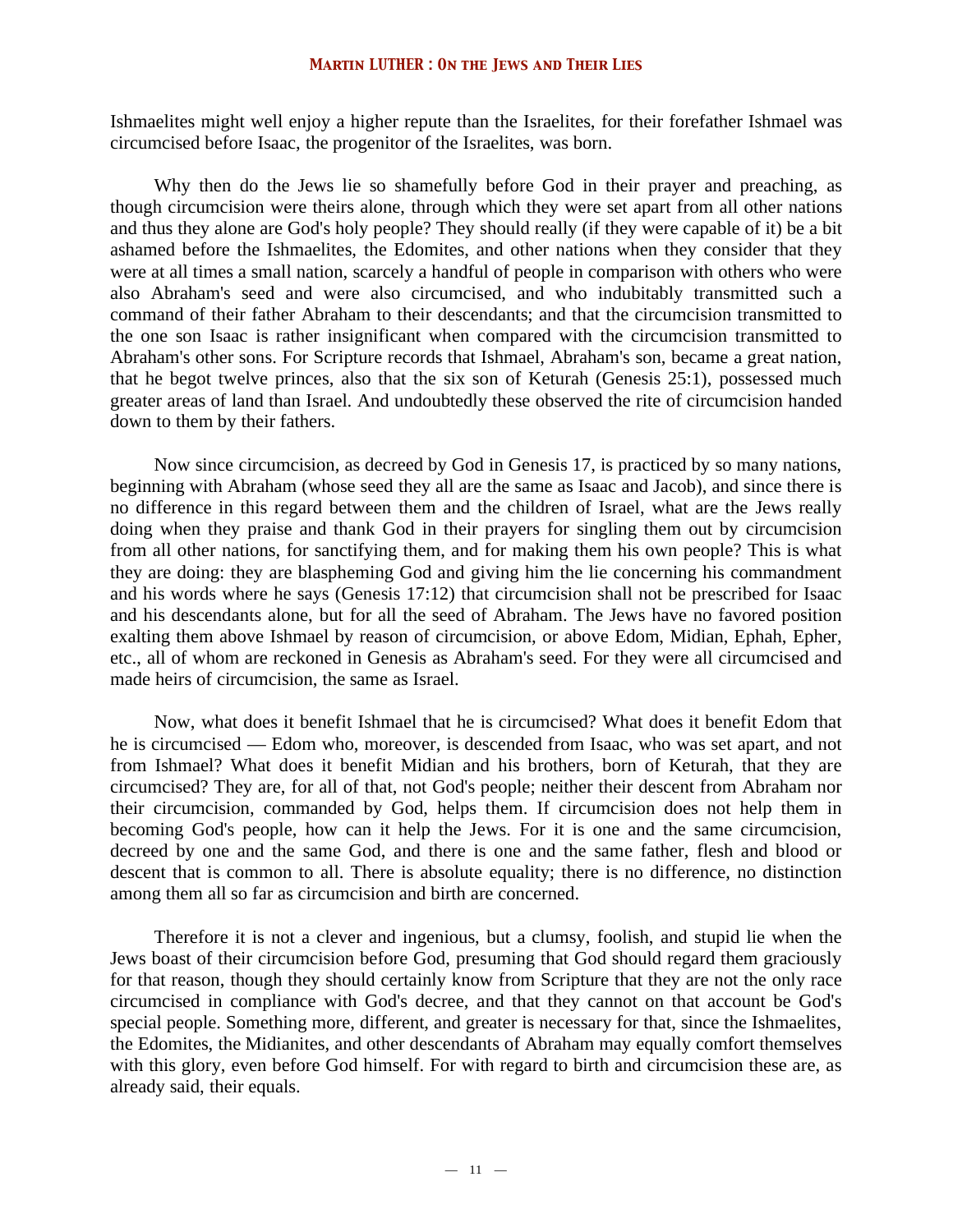Perhaps the Jews will declare that the Ishmaelites and Edomites, etc., do not observe the rite of circumcision as strictly as they do. In addition to cutting off the foreskin of a male child, the Jews force the skin back on the little penis and tear it open with sharp fingernails, as one reads in their books. Thus they cause extra ordinary pain to the child, without and against the command of God, so that the father, who should really be happy over the circumcision, stands there and weeps as his child's cries pierce his heart. We answer roundly that such an addendum is their own invention, yes, it was inspired by the accursed devil, and is in contradiction to God's command, since Moses says in Deuteronomy 4:2 and 12:32: "You shall not add to the word which I command you, nor take from it." With such a devilish supplement they ruin their circumcision, so that in the sight of God no other nation practices circumcision less than they, since with such wanton disobedience they append and practice this damnable supplement

Now let us see what Moses himself says about circumcision. In Deuteronomy 10:16 he says: "Circumcise therefore the foreskin of your heart, and be no longer stubborn," etc. Dear Moses, what do you mean? Does it not suffice that they are circumcised physically? They are set apart from all other nations by this holy circumcision and made a holy people of God. And you rebuke them for stubbornness against God? You belittle their holy circumcision? You revile the holy, circumcised people of God? You should venture to talk like that today in their synagogues! If there were not stonesconveniently near, they would resort to mud and dirt to drive you from their midst, even if you were worth ten Moseses.

He also chides them in Leviticus 26:41, saying: 'If then their uncircumcised heart is humbled," etc. Be careful, Moses! Do you know whom you are speaking to? You are talking to a noble, chosen, holy, circumcised people of God. And you dare to say that they have uncircumcised hearts? That is much worse than having a seven-times-uncircumcised flesh; for an uncircumcised heart can have no God. And to such the circumcision of the flesh is of no avail. Only a circumcised heart can produce a people of God, and it can do this even when physical circumcision is absent or is impossible, as it was for the children of Israel during their forty years in the wilderness.

Thus Jeremiah also takes them to task, saying in chapter 4:4: "Circumcise yourselves to the Lord, remove the foreskin of your hearts, O men of Judah and inhabitants of Jerusalem; lest my wrath go forth like fire, and burn with none to quench it. . . ." Jeremiah, you wretched heretic, you seducer and false prophet, how dare you tell that holy, circumcised people of God to circumcise themselves to the Lord? Do you mean to imply that they were hitherto circumcised physically to the devil, as if God did not esteem their holy, physical circumcision? And are you furthermore threatening them with God's wrath, as an eternal fire, if they do not circumcise their hearts? But they do not mention such circumcision of the heart in their prayer, nor do they praise or thank God for it with as much as a single letter. And you dare to invalidate their holy circumcision of the flesh, making it liable to God's wrath and the eternal fire? I advise you not to enter their synagogue; all devils might dismember and devour you there.

In Jeremiah 6:10 we read, further, "Their ears are uncircumcised, they cannot listen." Well, well, my dear Jeremiah, you are surely dealing roughly and inconsiderately with the noble, chosen, holy, circumcised people of God. Do you mean to say that such a holy nation has uncircumcised ears? And, what is far worse, that they are unable to hear? Is that not tantamount to saying that they are not God's people? For he who cannot hear or bear to hear God's word is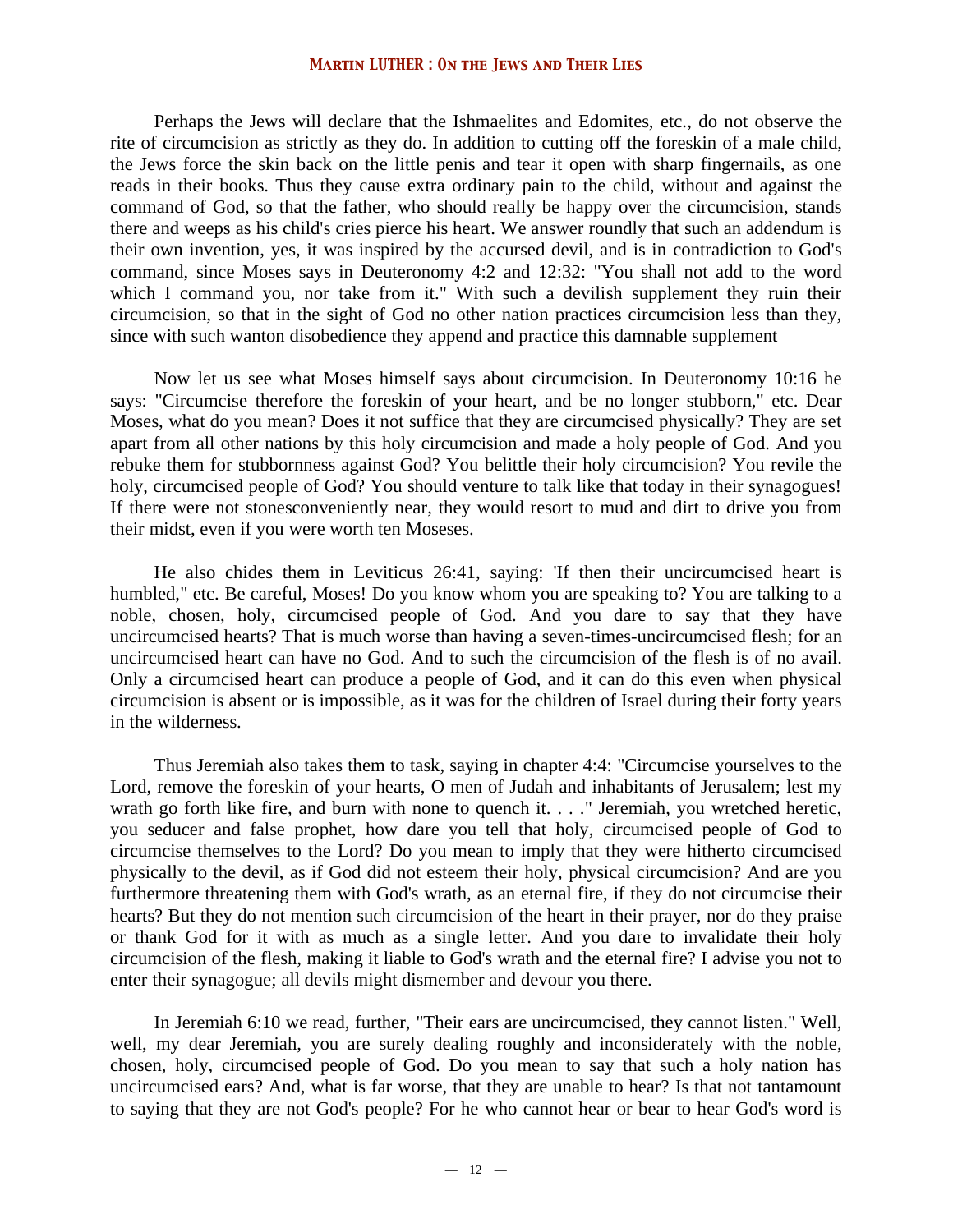not of God's people. And if they are not God's people, then they are the devil's people; and then neither circumcising nor skinning nor scraping will avail. For God's sake, Jeremiah, stop talking like that! How can you despise and condemn holy circumcision so horribly that you separate the chosen, circumcised, holy people from God and consign them to the devil as banished and damned? Do they not praise God for having set them apart through circumcision both from the devil and from all the other nations and for making them a holy and peculiar people? Yea, "He has spoken blasphemy! Crucify him, crucify him!"

In chapter 9:25 Jeremiah says further: "Behold, the days are coming, says the Lord, when I will punish all those who are circumcised but yet uncircumcised — Egypt, Judah, Edom, the sons of Ammon Moab, and all who dwell in the desert... for all these nations are uncircumcised, and all the house of Israel is uncircumcised in heart...."

In the face of this, what becomes of the arrogant boast of circumcision by reason of which the Jews claim to be a holy nation, set apart from other peoples? Here God's word lumps them together with the heathen and uncircumcised, and threatens the same visitation for both. Moreover, the best part of Israel, the noble, royal tribe of Judah, is mentioned here, and after that the entire house of Israel. Worst of all, he declares that the heathen are, to be sure, uncircumcised according to the flesh, but that Judah, Edom, and Israel, who are circumcised according to the flesh, are much viler than the heathen, since they have an uncircumcised heart; and this, as said before, is far worse than uncircumcised flesh.

These and similar passages prove irrefutably that the Jews' arrogance and boast of circumcision over against the uncircumcised Gentiles are null and void, and, unless accompanied by something else, deserves nothing but God's wrath. God says that they have an uncircumcised heart. But the Jews do not pay attention to such a foreskin of the heart; rather they think that God should behold their proud circumcision in the flesh and hear their arrogant boasts over against all Gentiles, who are unable to boast of such circumcision. These blind, miserable people do not see that God condemns their uncircumcised heart so clearly and explicitly in these verses, and thereby condemns their physical circumcision together with their boasting and their prayer. They go their way like fools, making the foreskins of their heart steadily thicker with such haughty boasts before God and their contempt for all other people. By virtue of such futile, arrogant circumcision in the flesh they presume to be God's only people, until the foreskin of their heart has become thicker than an iron mountain and they can no longer hear, see, or feel their own clear Scripture, which they read daily with blind eyes overgrown with a pelt thicker than the bark of an oak tree.

If God is to give ear to their prayers and praises and accept them, they must surely first purge their synagogues, mouths and hearts of such blasphemous, shameful, false, and deceitful boasting and arrogance. Otherwise they will only go from bad to worse and arouse God's anger ever more against themselves. For he who would pray before God dare not confront him with haughtiness and lying, he dare not praise only himself, condemn all others, claim to be God's only people, and execrate all the others, as they do. As David says in Psalm 5:4: "For thou are not a God who delights in wickedness; evil may not sojourn with thee. The boastful may not stand before thy eyes; thou hatest all evildoers. Thou destroyest those who speak lies; the Lord abhors bloodthirsty and deceitful men." But rather, as verse 7 tells us: "I through the abundance of thy steadfast love will enter thy house, I will worship toward thy holy temple in the fear of thee."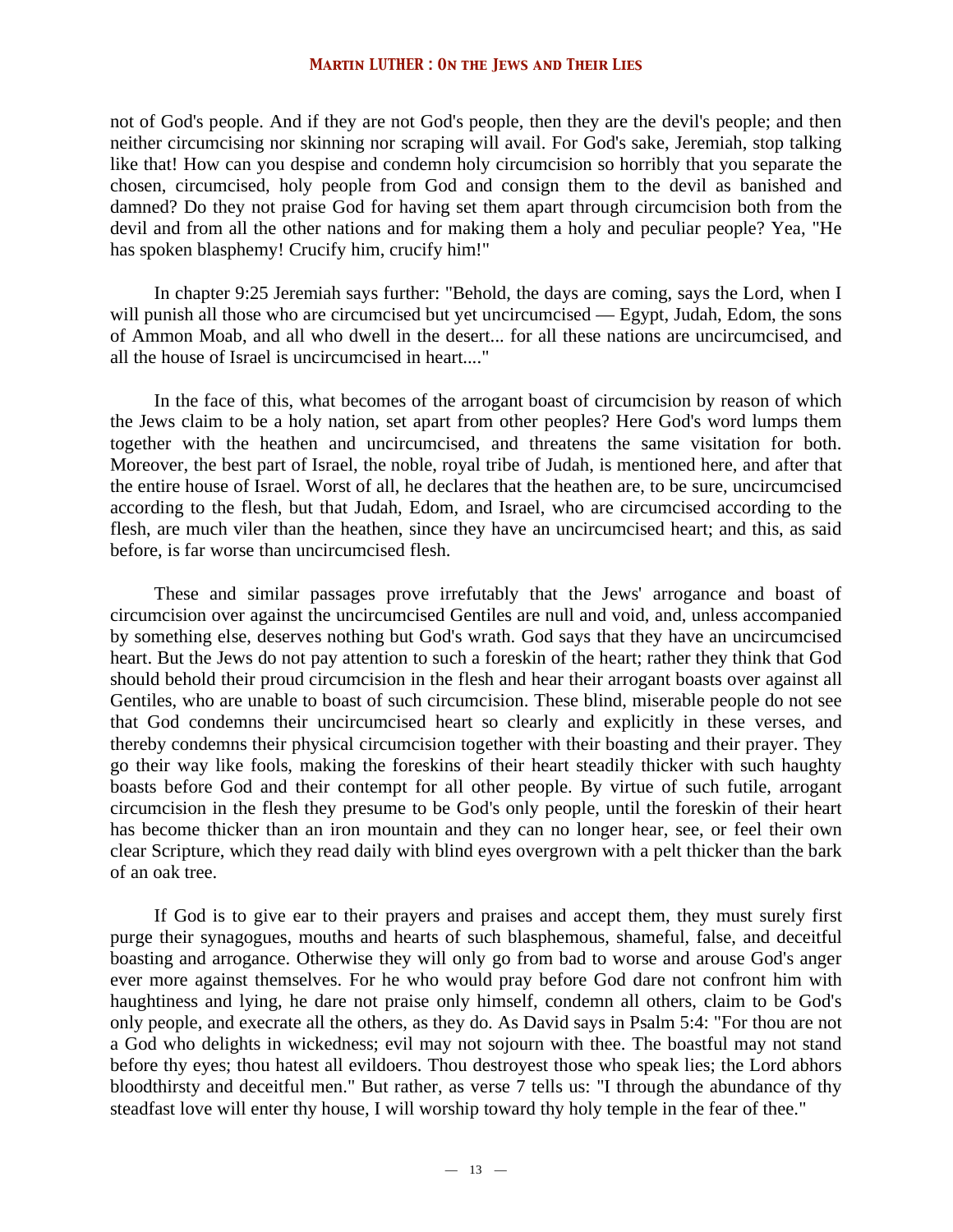This psalm applies to all men, whether circumcised or not, but particularly and especially to the Jews, for whom it was especially given and composed — as was all the rest of Scripture also. And they are more masterfully portrayed in it than all other heathen. For they are the ones who constantly have pursued godless ways, idolatry, false doctrine, and who have had uncircumcised hearts, as Moses himself and all the prophets cry out and lament. But in all this they always claimed to be pleasing to God and they slew all the prophets on this account. They are the malicious, stiff-necked people that would not be converted from evil to good works by the preaching, reproof, and teaching of the prophets. The Scriptures bear witness to this everywhere. And still they claim to be God's servants and to stand before him. They are the boastful, arrogant rascals who to the present day can do no more than boast of their race and lineage, praise only themselves, and disdain and curse all the world in their synagogues, prayers, and doctrines. Despite this, they imagine that in God's eyes they rank as his dearest children.

They are real liars and bloodhounds who have not only continually perverted and falsified all of Scripture with their mendacious glosses from the beginning until the present day. Their heart's most ardent sighing and yearning and hoping is set on the day on which they can deal with us Gentiles as they did with the Gentiles in Persia at the time of Esther. Oh, how fond they are of the book of Esther, which is so beautifully attuned to their bloodthirsty, vengeful, murderous yearning and hope. The sun has never shone on a more bloodthirsty and vengeful people than they are who imagine that they are God's people who have been commissioned and commanded to murder and to slay the Gentiles. In fact, the most important thing that they expect of their Messiah is that he will murder and kill the entire world with their sword. They treated us Christians in this manner at the very beginning through out all the world. They would still like to do this if they had the power, and often enough have made the attempt, for which they have got their snouts boxed lustily.

We can perhaps enlarge on this subject later; but let us now return to their false, lying boast regarding circumcision. These shameful liars are well aware that they are not the exclusive people of God, even if they did possess circumcision to the exclusion of all other nations. They also know that the foreskin is no obstacle to being a people of God. And still they brazenly strut before God, lie and boast about being God's only people by reason of their physical circumcision, unmindful of the circumcision of the heart. Against this there are weighty scriptural examples. In the first place, we adduce Job, who, as they say, descended from Nahor. God did not impose circumcision on him and his heirs. And yet his book shows clearly that there were very few great saints in Israel who were the equal of him and of his people. Nor did the prophet Elisha oblige Naaman of Syria to become circumcised; and yet he was sanctified and became a child of God, and undoubtedly many others with him.

Furthermore, there stands the whole of the prophet Jonah, who converted Nineveh to God and preserved it together with kings, princes, lords, land, and people, yet did not circumcise these people. Similarly, Daniel converted the great kings and peoples of Babylon and Persia, such as Nebuchadnezzar, Cyrus, Darius, etc., and yet they remained Gentiles, uncircumcised, and did not become Jews. Earlier, Joseph instructed Pharaoh the king, his princes, and his people, as Psalm 105:22 informs us, yet he left them uncircumcised. This, I say, these hardened and inveterate liars know, and yet they stress circumcision so greatly, as though no uncircumcised person could be a child of God. And whenever they seduce a Christian they try to alarm him so that he will be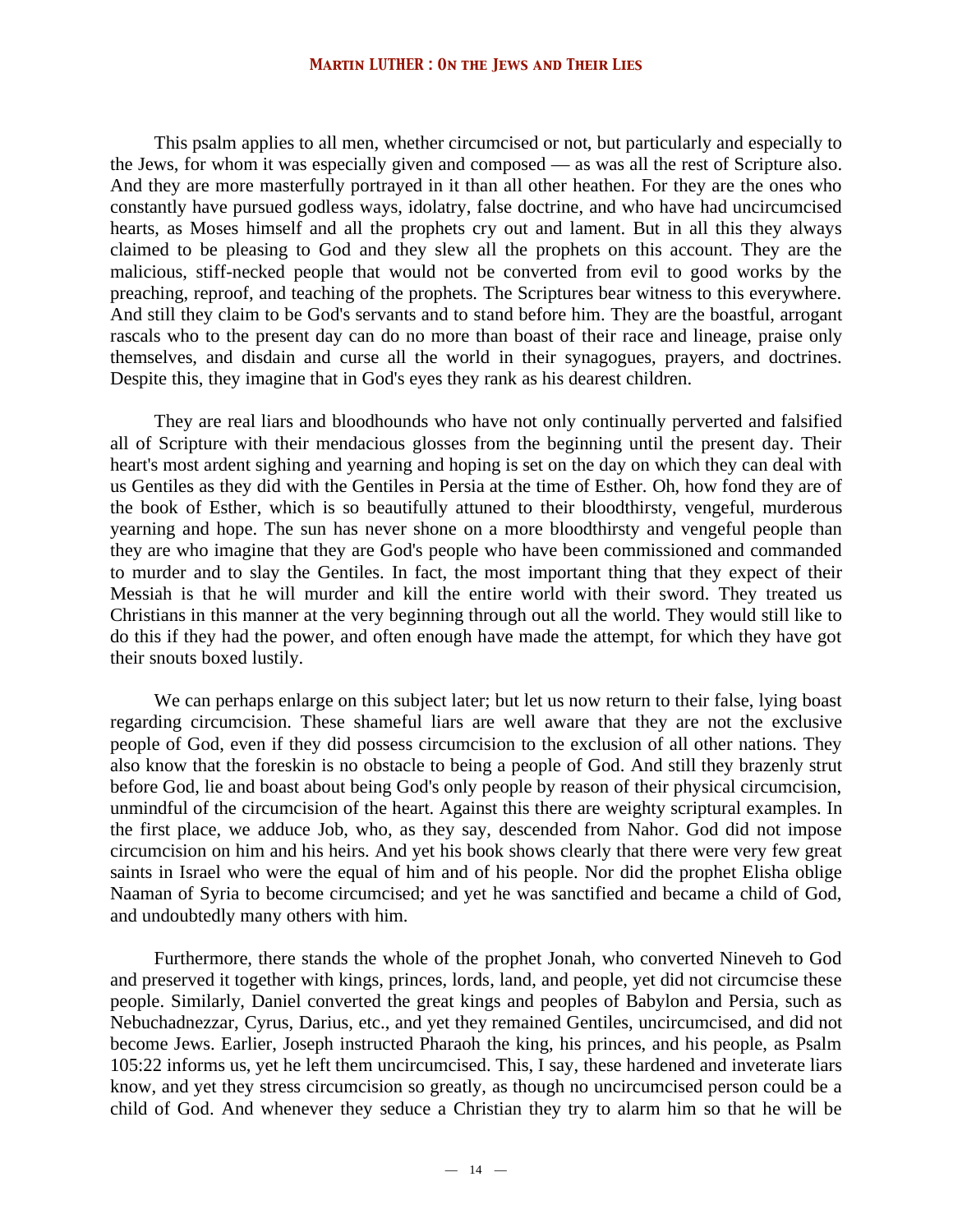circumcised. Subsequently they approach God and exult in their prayer that they have brought us to the people of God through circumcision — as though this were a precious deed. They disdain, despise, and curse the foreskin on us as an ugly abomination which prevents us from becoming God's people, while their circumcision, they claim, effects all.

What is God to do with such prayer and praise which they bring forth together with their coarse, blasphemous lying, contrary to all Scripture (as already stated)? He will indeed hear them and bring them back to their country! I mean that if they were dwelling in heaven, such boasts, prayers, praise, and lies about circumcision alone would hurl them instantly into the abyss of hell. I have already written about this against the Sabbatarians. Therefore, dear Christian, be on your guard against such damnable people whom God has permitted to sink into such profound abominations and lies, for all they do and say must be sheer lying, blasphemy, and malice, however fine it may look.

But you may ask: Of what use then is circumcision? Or why did God command it so strictly? We answer: Let the Jews fret about that! What does that matter to us Gentiles? It was not imposed on us, as you have heard, nor do we stand in need of it, but we can be God's people without it, just as the people in Nineveh, in Babylon, in Persia, and in Egypt were. And no one can prove that God ever commanded a prophet or a Jew to circumcise the Gentiles. Therefore they should not harass us with their lies and idolatry. If they claim to be so smart and wise as to instruct and circumcise us Gentiles, let them first tell us what purpose circumcision serves, and why God commanded it so strictly. This they owe us; but they will not do it until they return to their home in Jerusalem again — that is to say, when the devil ascends into heaven. For when they assert that God enjoined circumcision for the purpose of sanctifying them, saving them, making them God's people, they are lying atrociously, as you have heard. For Moses and all the prophets testify that circumcision did not help even those for whom it was commanded, since they were of uncircumcised hearts. How, then, should it help us for whom it was not commanded?

But to speak for us Christians — we know very well why it was given or what purpose it served. However, no Jew knows this, and even when we tell him it is just like addressing a stump or a stone. They will not desist from their boasting and their pride, that is, from their lies. They insist that they are in the right; God must be the liar and he must be in error. Therefore, let them go their way and lie as their fathers have done from the beginning. But St. Paul teaches us in Romans 3 that when circumcision is performed as a kind of work it cannot make holy or save, nor was it meant to do so. Nor does it damn the uncircumcised Gentiles, as the Jews mendaciously and blasphemously say. Rather, he says, "circumcision is of great value in this way — that they were entrusted with the word of God" [cf. Rom. 3:1 ff.]. That is the point, there it is said, there it is found! Circumcision was given and instituted to enfold and to preserve God's word and his promise. This means that circumcision should not be useful or sufficient as a work in itself, but those who possess circumcision should be bound by this sign, covenant, or sacrament to obey and to believe God in his words and to transmit all this to their descendants.

But where such a final cause or reason for circumcision no longer obtained, circumcision as a mere work no longer was to enjoy validity or value, all the more so if the Jews should patch or attach another final cause or explanation to it. This is also borne out by the words in Genesis 17: "I will be your God, and in token of this you shall bear my sign upon your flesh" [cf. Gen. 17:8,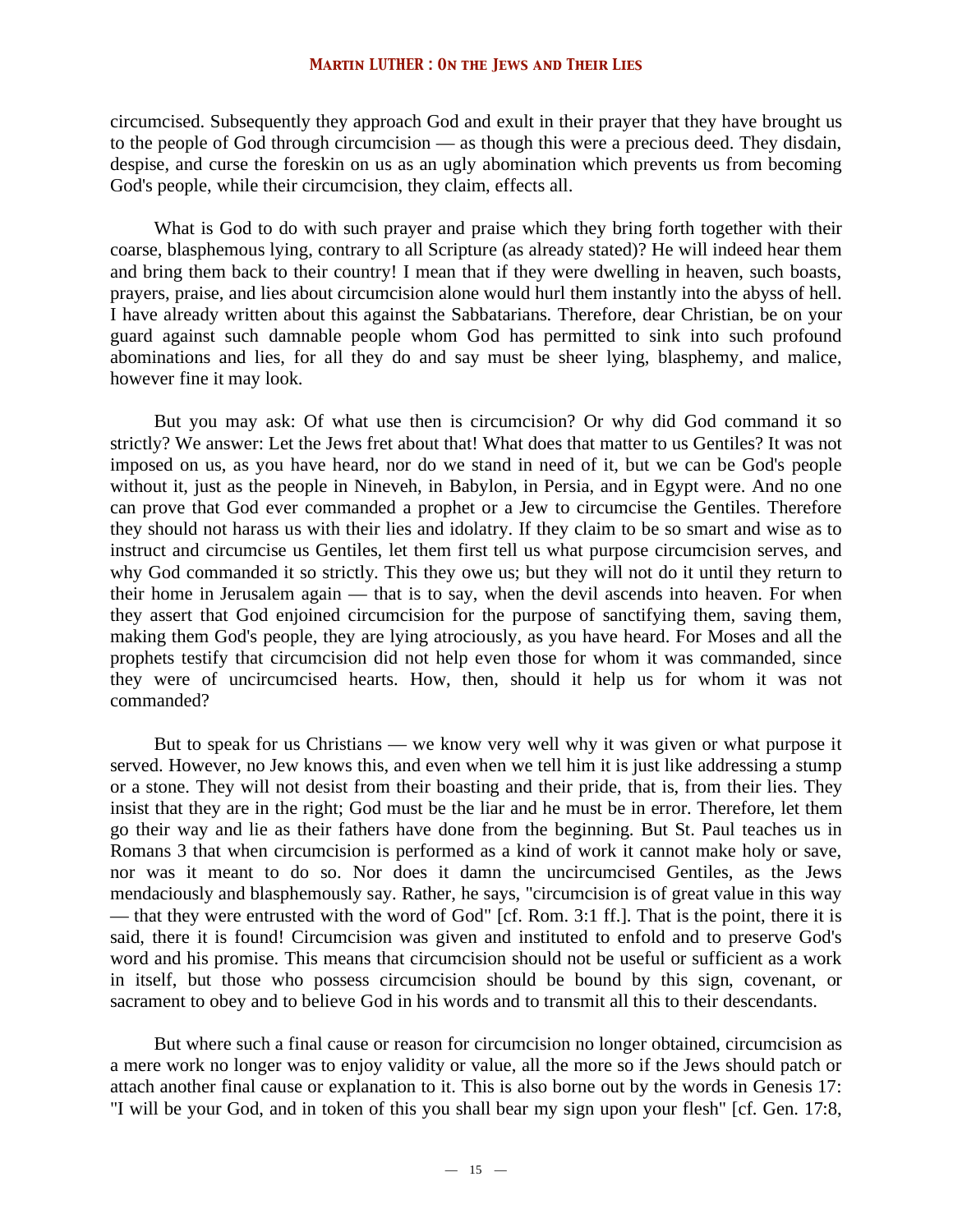11]. This expresses the same thought found in St. Paul's statement that circumcision was given so that one should hear or obey God's word. For when God's word is no longer heard or kept, then he is surely no longer our God, since we in this life must comprehend and have God solely through his word. This wretched life cannot bear and endure him in his brilliant majesty, as he says in Exodus 36 [33:20]: "Man shall not see me and live."

There are innumerable examples throughout all of Scripture which show what cause or purpose the Jews assigned to circumcision. For as often as God wanted to speak with them through the prophets whether about the Ten Commandments, in which he reproved them, or about the promise of future help they were always obdurate, or as the quoted verses from Moses and Jeremiah testify, they were of uncircumcised heart and ears. They always claimed to do the right and proper thing, while the prophets (that is, God himself whose word they preached) always did the wrong and evil thing. Therefore the Jews slew them all, and they have never yet allowed any to die unpersecuted and uncondemned, with the exception of a few at the time of David, Hezekiah, and Josiah. The entire course of the history of Israel and Judah is pervaded by blasphemy of God's word, by persecution, derision, and murder of the prophets. Judging them by history, these people must be called wanton murderers of the prophets and enemies of God's word. Whoever reads the Bible cannot draw any other conclusion.

As we said, God did not institute circumcision nor did he accept the Jews as his people in order that they might persecute, mock, and murder his word and his prophets, and thereby render a service to justice and to God. Rather, as Moses says in the words dealing with circumcision in Genesis 17, this was done in order that they might hear God and his word; that is, that they might let him be their God. Apart from this circumcision in itself would not help them, since it would then no longer be God's circumcision, for it would be without God, contending against his word; it would have become merely a human work. For he had bound himself, or his word, to circumcision. Where these two part company, circumcision remains a hollow husk or empty shell devoid of nut or kernel.

The following is an analogous situation for us Christians: God gave us baptism, the sacrament of his body and blood, and the keys for the ultimate purpose or final cause that we should hear his word in them and exercise our faith therein. That is, he intends to be our God through them, and through them we are to be his people. However, what did we do? We proceeded to separate the word and faith from the sacrament (that is, from God and his ultimate purpose) and converted it into a mere \*opus legis\*, a work of the law, or as the papists call it, an \*opus operatum\* — merely a human work which the priests offered to God and the laity performed as a work of obedience as often as they received it. What is left of the sacrament? Only the empty husk, the mere ceremony, \*opus vanum,\* divested of everything divine. Yes, it is a hideous abomination in which we perverted God's truth into lies and worshiped the veritable calf of Aaron. Therefore God also delivered us into all sorts of terrible blindness and innumerable false doctrines, and, furthermore, he permitted Muhammad and the pope together with all devils to come upon us.

The people of Israel fared similarly. They always divorced circumcision as an \*opus operatum,\* their own work, from the word of God, and persecuted all the prophets through whom God wished to speak with them, according to the terms on which circumcision was instituted. Yet despite this, they constantly and proudly boasted of being God's people by virtue of their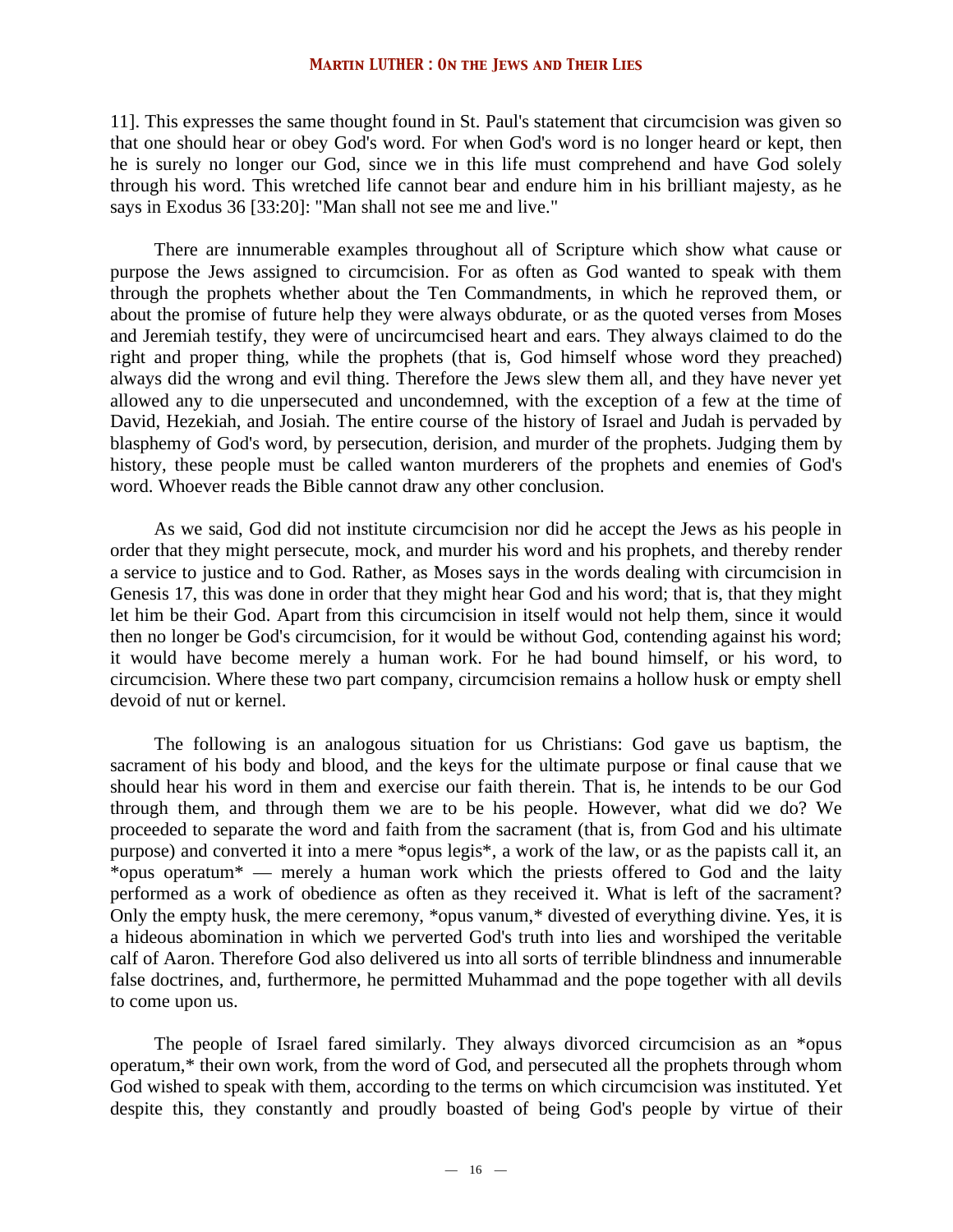circumcision. Thus they are in conflict with God. God wants them to hear him and to observe circumcision properly and fully; but they refuse and insist that God respect their work of circumcision, that is, half of circumcision, indeed, the husk of circumcision. God, in turn, refuses to do this; and so they move farther and farther apart, and it is impossible to reunite or reconcile them.

Now, who wishes to accuse God of an injustice? Tell me, anyone who is reasonable, whether it is fitting that God regard the works of those who refuse to hear his word, or if he should consider them to be his people when they do not want to regard him as their God? With all justice and good reason God may say, as the psalm declares [Ps. 81:11 f.]: "Israel would have none of me. So I gave them over to their stubborn hearts, to follow their own counsels." And in Deuteronomy 32:21, Moses states, "They have stirred me to jealously with what is no god.... So I will stir them to jealousy with those who are no people."

Similarly among us Christians the papists can no longer pass for the church. For they will not let God be their God, because they refuse to listen to his word, but rather persecute it most terribly, then come along with their empty husks, chaff, and refuse, as they hold mass and practice their ceremonies. And God is supposed to recognize them and look upon them as his true church, ignoring the fact that they do not acknowledge him as the true God, that is, they do not want him to speak to them through his preachers. His word must be accounted heresy, the devil, and every evil. This he will indeed do, as they surely will experience, far worse than did the Jews.

Now we can readily gather from all this that circumcision was very useful and good, as St. Paul declares — not indeed on its own account but on account of the word of God. For we are convinced, and it is the truth, that the children who were circumcised on the eighth day became children of God, as the words state, "I will be their God" [Gen. 17:7], for they received the perfect and full circumcision, the word with the sign, and did not separate the two. God is present, saying to them, "I will be their God"; and this completed the circumcision in them. Similarly, our children receive the complete, true, and full baptism, the word with the sign, and do not separate one from the other; they receive the kernel in the shell. God is present; he baptizes and speaks with them, and thereby saves them.

But now that we have grown old, the pope comes along and the devil with him and teaches us to convert this into an \*opus legis\* or \*opus operatum.\* He severs word and sign from each other, teaching that we are saved by our own contrition, work, and satisfaction. We share the experience related by St. Peter in II Peter 2:22: "The dog turns back to his own vomit, and the sow is washed only to wallow in the mire." Thus our sacrament has be come a work, and we eat our vomit again. Likewise the Jews, as they grew old, ruined their good circumcision performed on the eighth day, separated the word from the sign, and made a human or even a swinish work out of it. In this way they lost God and his word and now no longer have any understanding of the Scriptures.

------------------------------------------------------------------------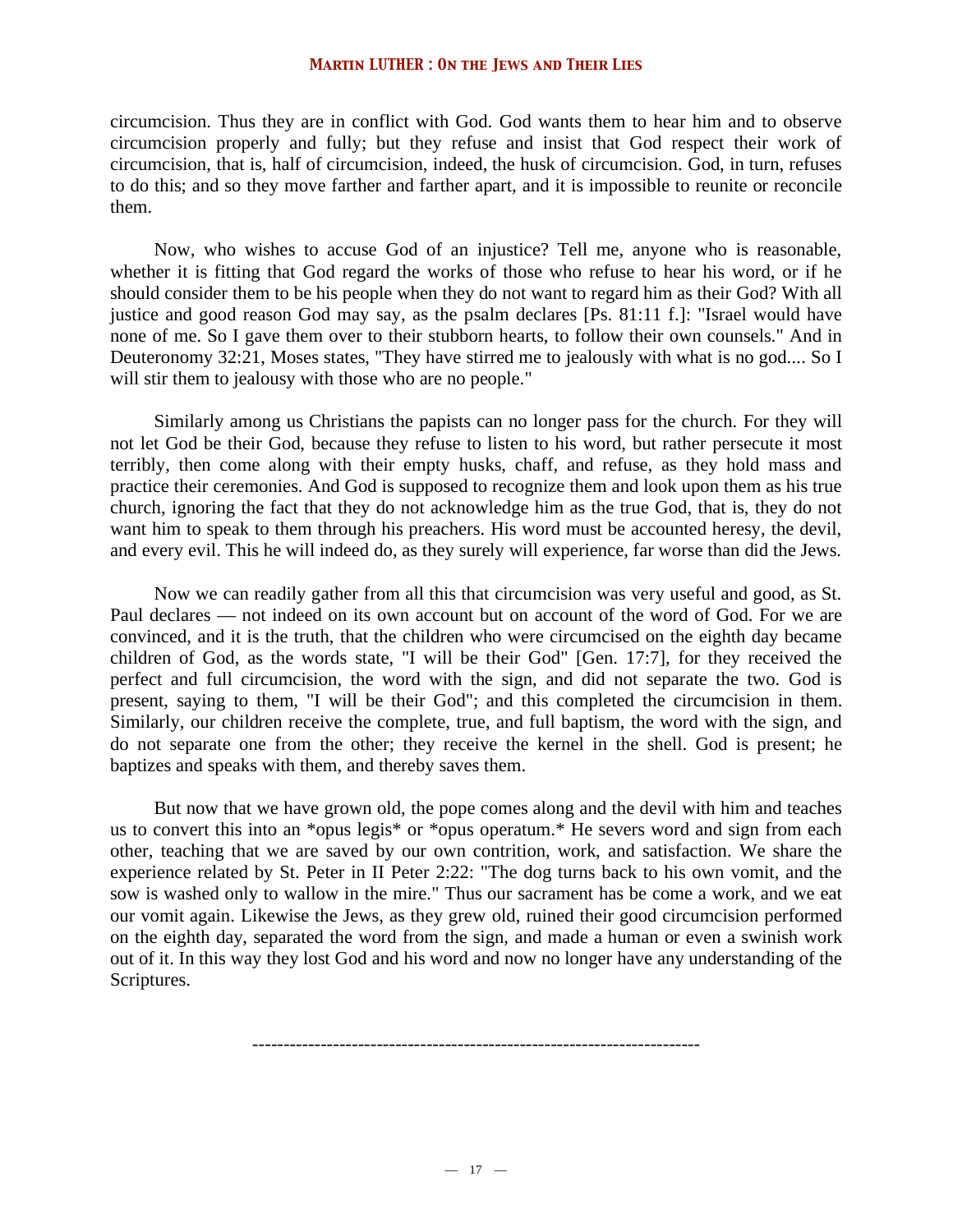God truly honored them highly by circumcision, speaking to them above all other nations on earth and entrusting his word to them. And in order to preserve this word among them, he gave them a special country; he performed great wonders through them, ordained kings and government, and lavished prophets upon them who not only apprised them of the best things pertaining to the present but also promised them the future Messiah, the Savior of the world. It was for his sake that God accorded them all of this, bidding them look for his coming, to expect him confidently and without delay. For God did all of this solely for his sake: for his sake Abraham was called, circumcision was instituted, and the people were thus exalted so that all the world might know from which people, from which country, at which time, yes, from which tribe, family, city, and person, he would come, lest he be reproached by devils and by men for coming from dark corner or from unknown ancestors. No, his ancestors had to be great patriarchs, excellent kings, and outstanding prophets, who bear witness to him.

We have already stated how the Jews, with few exceptions, viewed such promises and prophets. They were never able to tolerate a prophet, and always persecuted God's word and declined to give ear to God. That is the complaint and lament of all the prophets. And as their fathers did, so they still do today, nor will they ever mend their ways. If Isaiah, Jeremiah, or other prophets went about among them today and proclaimed what they proclaimed in their day, or declared that the Jews' present circumcision and hope for the Messiah are futile, they would again have to die at their hands as happened then. Let him who is endowed with reason, to say nothing of Christian understanding, note how arbitrarily they pervert and twist the prophets' books with their confounded glosses, in violation of their own conscience (on which we can perhaps say more later). For now that they can no longer stone or kill the prophets physically or personally, they torment them spiritually mutilate, strangle, and maltreat their beautiful verses so that the human heart is vexed and pained. For this forces us to see how, because of God's wrath, they are wholly delivered into the devil's hands. In brief, they are a prophet-murdering people; since they can no longer murder the living ones, they must murder and torment the ones that are dead.

Subsequently, after they have scourged, crucified, spat upon, blasphemed, and cursed God in his word, as Isaiah 8 prophesies, they pretentiously trot out their circumcision and other vain, blasphemous, invented, and meaningless works. They presume to be God's only people, to condemn all the world, and they expect that their arrogance and boasting will please God, that he should repay them with a Messiah of their own choosing and prescription. Therefore, dear Christian, be on your guard against such accursed, in corrigible people, from whom you can learn no more than to give God and his word the lie, to blaspheme, to pervert, to murder prophets, and haughtily and proudly to despise all people on earth. Even if God would be willing to disregard all their other sins which, of course, is impossible he could not condone such ineffable (although poor and wretched) pride. For he is called a God of the humble, as Isaiah 66:2 states: "But this is the man to whom I will look. he that is humble and contrite in spirit, and trembles at my word." I have said enough about the second false boast of the Jews, namely, their false and futile circumcision, which did not avail them when they were taken to task by Moses and by Jeremiah because of their uncircumcised heart. How much less is it useful now when it is nothing more than the devil's trickery with which he mocks and fools them, as he also does the Turks. For wherever God's word is no longer present, circumcision is null and void.

In the third place, they are very conceited because God spoke with them and issued them the law of Moses on Mount Sinai. Here we arrive at the right spot, here God really has to let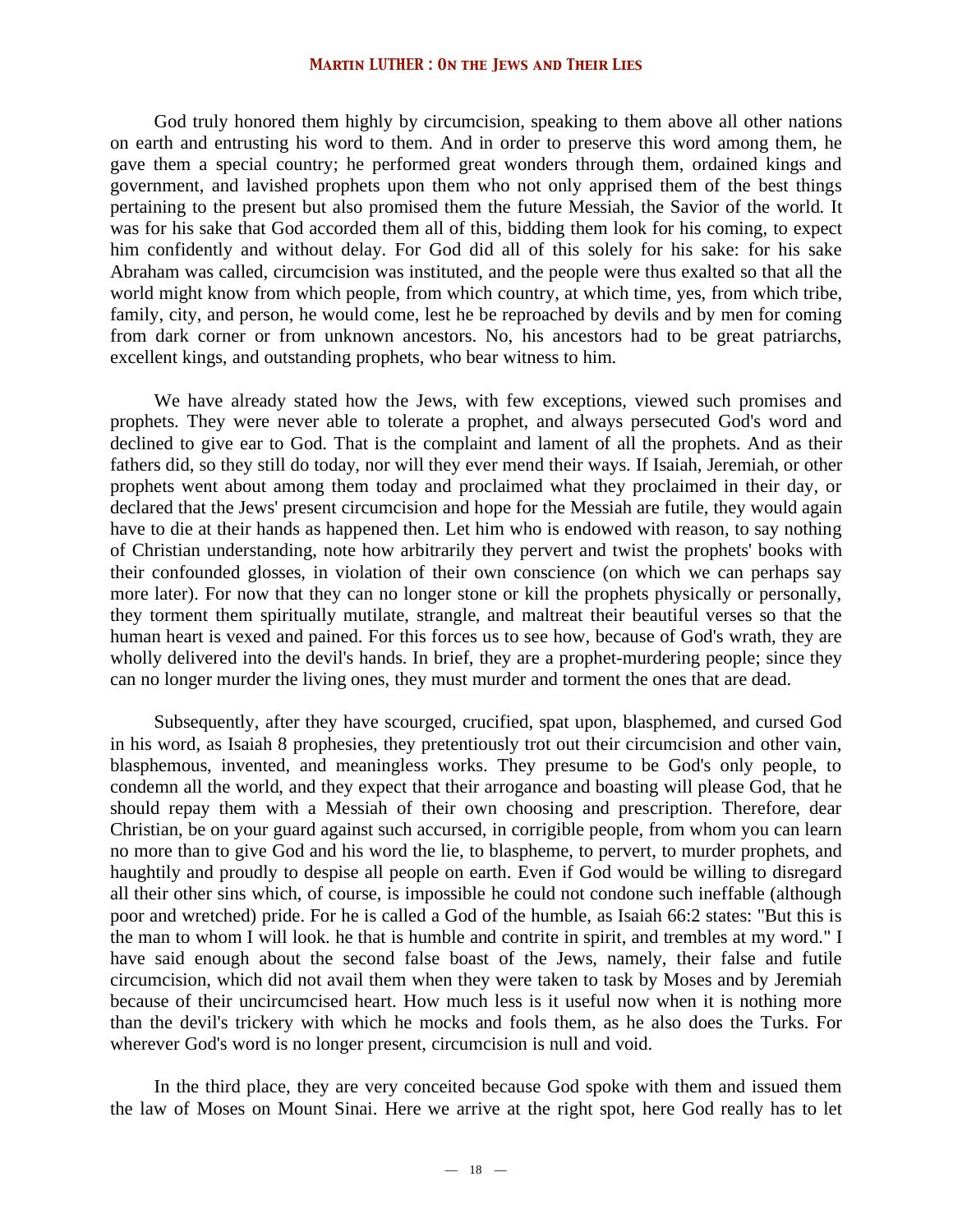himself be tortured, here he must listen as they tire him with their songs and praises because he hallowed them with his holy law, set them apart from other nations, and led them out of Egypt. Here we poor Goyim are really despised, and are mere ciphers compared to the holy, chosen, noble, and highly exalted people which is in possession of God's word! They state, as I myself heard: "Indeed, what do you have to say to this — that God himself spoke with us on Mount Sinai and that he did this with no other people?" We have nothing with which to refute that, for we cannot deny them this glory. The books of Moses are ready to give proof of it, and David, too, testifies to it, saying in Psalm 147:19: "He declares his word to Jacob, his statutes and ordinances to Israel. He has not dealt thus with any other nation; they do not know his ordinances." And in Psalm 103:7: "He made known his ways to Moses, his acts to the people of Israel."

They relate that the chiefs of the people wore wreaths at Mount Sinai at that time as a symbol that they had contracted a marriage with God through the law, that they had become his bride, and that the two had wedded one another. Later we read in all the prophets how God appears and talks with the children of Israel as a husband with his wife. From this also sprang the peculiar worship of Baal; for "Baal" denotes a man of the house or a master of the house, "Beulah" denotes a housewife. The latter also has taken a German form, as when we say "My dear \*Buhle\*" [sweetheart], and "I must have a \*Buhle.\*" Formerly this was an inoffensive term, designating a young lass. It was said that a young man courted [\*buhlte\*] a young girl with a view to marriage. Now the word has assumed a different connotation.

Now we challenge you, Isaiah, Jeremiah, and all the prophets, and whoever will, to come and to be bold enough to say that such a noble nation with whom God himself converses and with whom he himself enters into marriage through the law, and to whom he joins himself as to a bride, is not God's people. Anyone doing that, I know, would make himself ridiculous and come to grief. In default of any other weapons, they would tear and bite him to pieces with their teeth for trying to dispossess them of such glory, praise, and honor. One can neither express nor understand the obstinate, unbridled, incorrigible arrogance of this people, springing from this advantage — that God himself spoke to them. No prophet has ever been able to raise his voice in protest or stand up against them, not even Moses. For in Numbers 16, Korah arose and asserted that they were all holy people of God, and asked why Moses alone should rule and teach. Since that time, the majority of them have been genuine Korahites; there have been very few true Israelites. For just as Korah persecuted Moses, they have never subsequently left a prophet alive or unpersecuted, much less have they obeyed him.

So it became apparent that they were a defiled bride, yes, an incorrigible whore and an evil slut with whom God ever had to wrangle, scuffle, and fight. If he chastised and struck them with his word through the prophets, they contradicted him, killed his prophets, or, like a mad dog, bit the stick with which they were struck.. Thus Psalm 95:10 declares: "For forty years I loathed that generation and said, 'They are a people who err in heart, and they do not regard my ways.'" And Moses himself says in Deuteronomy 31:27: "For I know how rebellious and stubborn you are; behold, while I am yet alive with you, today you have been rebellious against the Lord; how much more after my death!" And Isaiah 48:4: "Because I know that you are obstinate, and your neck is an iron sinew and your forehead brass... ." And so on; anyone who is interested may read more of this. The Jews are well aware that the prophets upbraided the children of Israel from beginning to end as a disobedient, evil people and as the vilest whore, although they boasted so much of the law of Moses, or circumcision, and of their ancestry.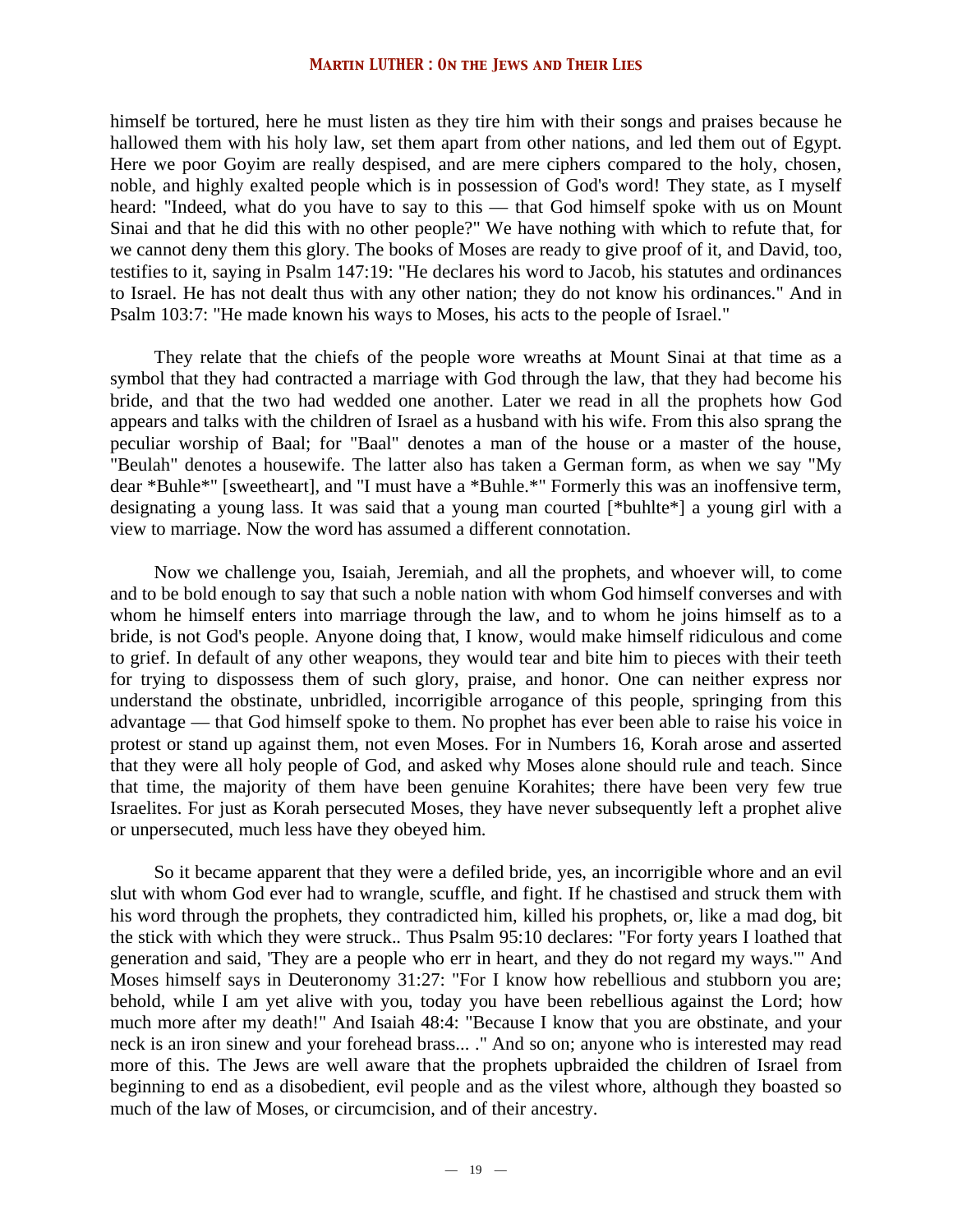But it might be objected: Surely, this is said about the wicked Jews, not about the pious ones as they are today. Well and good, for the present I will be content if they confess, as they must confess, that the wicked Jews cannot be God's people, and that their lineage, circumcision, and law of Moses cannot help them. Why, then, do they all, the most wicked as well as the pious, boast of circumcision, lineage, and law? The worse a Jew is, the more arrogant he is, solely because he is a Jew — that is, a person descended from Abraham's seed, circumcised, and under the law of Moses. David and other pious Jews were not as conceited as the present-day, incorrigible Jews. However wicked they may be, they presume to be the noblest lords over against us Gentiles, just by virtue of their lineage and law. Yet the law rebukes them as the vilest whores and rogues under the sun.

Furthermore, if they are pious Jews and not the whoring people, as the prophets call them, how does it happen that their piety is so concealed that God himself is not aware of it, and they are not aware of it either? For they have, as we said, prayed, cried, and suffered almost fifteen hundred years already, and yet God refuses to listen to them. We know from Scripture that God will hear the prayers or sighing of the righteous, as the Psalter says [Ps. 145:19]: "He fulfills the desire of all who fear him, he also hears their cry." And Psalm 34:17: "When the righteous cry for help, the Lord hears." As he promised in Psalm 50:15: "Call upon me in the day of trouble; I will deliver you." The same is found in many more verses of the Scripture. If it were not for these, who would or could pray? In brief, he says in the first commandment that he will be their God. Then, how do you explain that he will not listen to these Jews? They must assuredly be the base, whoring people, that is, no people of God, and their boast of lineage, circumcision, and law must be accounted as filth. If there were a single pious Jew among them who observed these, he would have to be heard; for God cannot let his saints pray in vain, as Scripture demonstrates by many examples. This is conclusive evidence that they cannot be pious Jews, but must be the multitude of the whoring and murderous people.

Such piety is, as already has been said, so concealed among them that they themselves also can know nothing of it. How then shall God know of it? For they are full of malice, greed, envy, hatred toward one another, pride, usury, conceit, and curses against us Gentiles. Therefore, a Jew would have to have very sharp eyes to recognize a pious Jew, to say nothing of the fact that they all should be God's people as they claim. For they surely hide their piety effectively under their manifest vices; and yet they all, without exception, claim to be Abraham's blood, the people of the circumcision and of Moses, thatis, God's nation, compared with whom the Gentiles must surely be sheer stench. Although they know that God cannot tolerate this, nor did he tolerate it among the angels, yet he should and must listen to their lies and blasphemies to the effect that they are his people by virtue of the law he gave them and because he conversed with their forefathers at Mount Sinai.

Why should one make many words about this? If the boast that God spoke with them and that they possess his word or commandment were sufficient so that God would on this basis regard them as his people, then the devils in hell would be much worthier of being God's people than the Jews, yes, than any people. For the devils have God's word and know far better than the Jews that there is a God who created them, whom they are obliged to love with all their heart, to honor, fear, and serve, whose name they dare not misuse, whose word they must hear on the Sabbath and at all times; they know that they are forbidden to murder or to inflict harm on any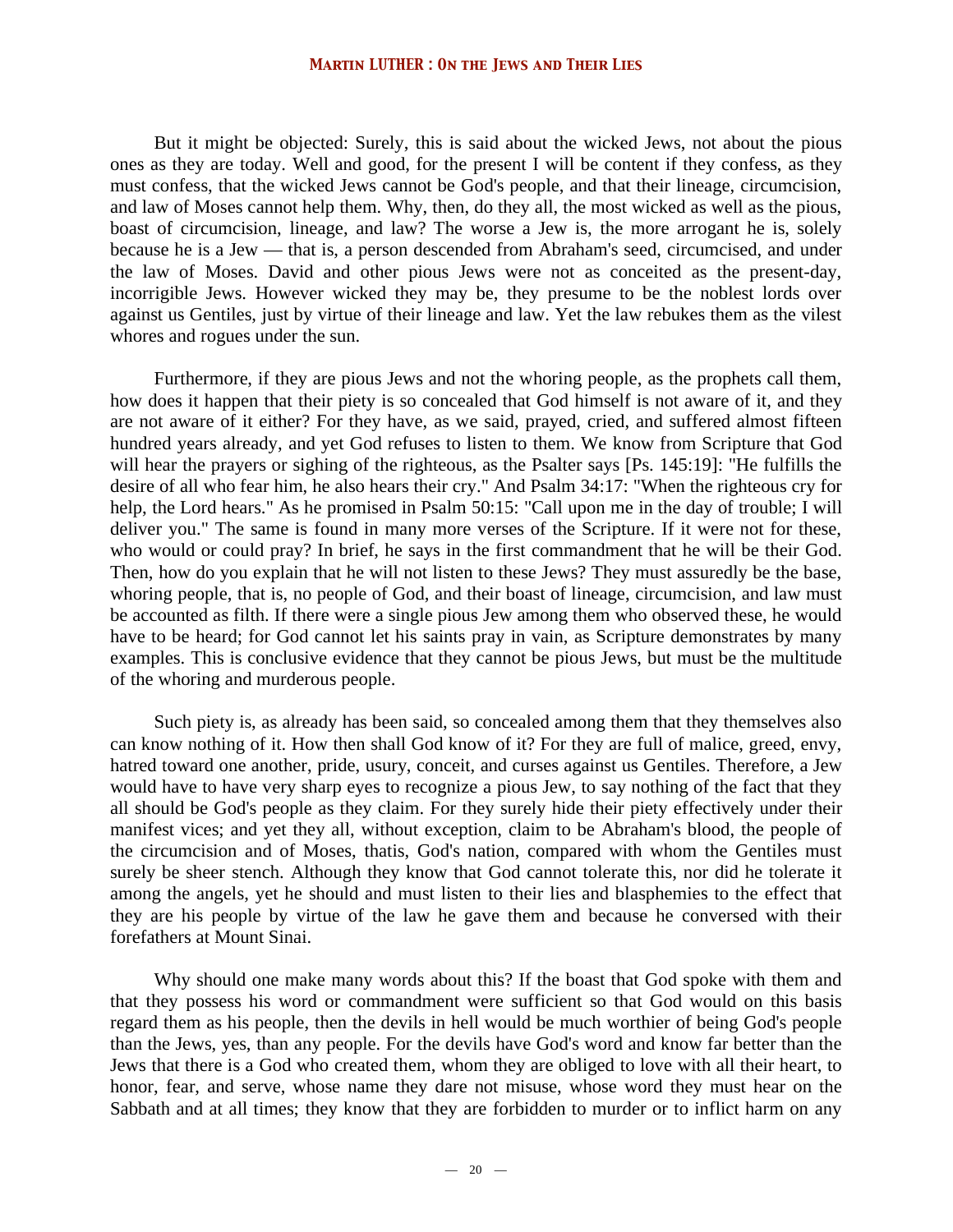creature. But what good does it do them to know and to possess God's commandment? Let them boast that this makes them God's own special, dear angels, in comparison with whom other angels are nothing! How much better off they would be if they did not have God's commandment or if they were ignorant of it. For if they did not have it, they would not be condemned. The very reason for their condemnation is that they possess his commandment and yet do not keep it, but violate it constantly.

In the same manner murderers and whores, thieves and rogues and all evil men might boast that they are God's holy, peculiar people; for they, too, have his word and know that they must fear and obey him, love and serve him, honor his name, refrain from murder, adultery, theft, and every other evil deed. If they did not have God's holy and true word, they could not sin. But since they do sin and are condemned, it is certain that they do have the holy, true word of God, against which they sin. Let them boast, like the Jews, that God has sanctified them through his law and chosen them above all other men as a peculiar people!

It is the same kind of boasting when the Jews boast in their synagogues, praising and thanking God for sanctifying them through his law and setting them apart as a peculiar people, although they know full well that they are not at all observing this law, that they are full of conceit, envy, usury, greed, and all sorts of malice. The worst offenders are those who pretend to be very devout and holy in their prayers. They are so blind that they not only practice usury not to mention the other vices but they teach that it is a right which God conferred on them through Moses. Thereby, as in all the other matters, they slander God most infamously. However, we lack the time to dwell on that now.

But when they declare that even if they are not holy because of the Ten Commandments (since all Gentiles and devils are also duty-bound to keep these, or else are polluted and condemned on account of them) they still have the other laws of Moses, besides the Ten Commandments, which were given exclusively to them and not also to the Gentiles, and by which they are sanctified and singled out from all other nations — O Lord God, what a lame, loose, and vain excuse and pretext this is! If the Ten Commandments are not obeyed, what does the keeping of the other laws amount to other than mere jugglery and mummery, indeed, a veritable mockery which treats God as a fool. It is just as if an evil, devilish fellow among us were to parade about in the garb of a pope, cardinal, bishop, or pastor and observe all the precepts and the ways of these persons, but underneath this spiritual dress would be a genuine devil, a wolf, an enemy of the church, a blasphemer who trampled both the gospel and the Ten Commandments under foot and cursed and damned them. What a fine saint he would be in God's sight!

Or let us suppose that somewhere a pretty girl came along, adorned with a wreath, and observed all the manners, the duties, the deportment and discipline of a chaste virgin, but underneath was a vile, shameful whore, violating the Ten Commandments. What good would her fine obedience in observing outwardly all the duties and customs of a virgin's station do her? It would help her this much — that one would be seven times more hostile to her than to an impudent, public whore. Thus God constantly chided the children of Israel through the prophets, calling them a vile whore because, under the guise and decor of external laws and sanctity, they practiced all sorts of idolatry and villainy, as especially Hosea laments in chapter 2.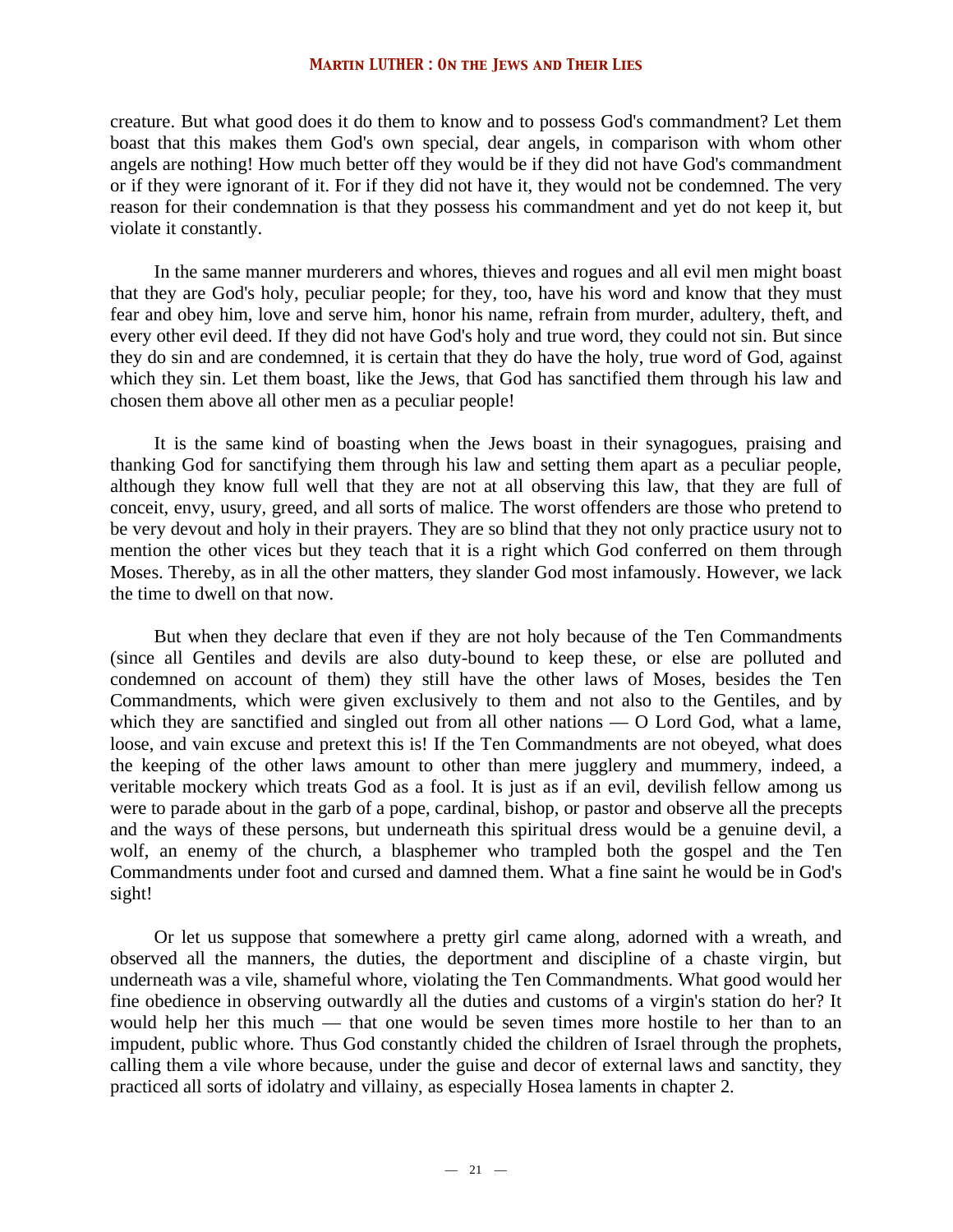To be sure, it is commendable when a pious virgin or woman is decently and cleanly dressed and adorned and outwardly conducts herself with modesty. But if she is a whore, her garments, adornments, wreath, and jewels would better befit a sow that wallows in the mire. As Solomon says [Prov. 11:22]: "Like a gold ring in a swine's snout is a beautiful woman without discretion." That is to say, she is a whore. Therefore, this boast about the external laws of Moses, apart from obedience to the Ten Commandments, should be silenced; indeed, this boast makes the Jews seven times more unworthy to be God's people than the Gentiles are. For the external laws were not given to make a nation the people of God, but to adorn and enhance God's people externally. Just as the Ten Commandments were not given that any might boast of them and haughtily despise all the world because of them, as if they were holy and God's people because of them; rather they were given to be observed, and that obedience to God might be shown in them, as Moses and all the prophets most earnestly teach. Not he who has them shall glory, as we saw in the instance of the devils and of evil men, but he who keeps them. He who has them and fails to keep them must be ashamed and terrified because he will surely be condemned by them.

But this subject is beyond the ken of the blind and hardened Jews. Speaking to them about it is much the same as preaching the gospel to a sow. They cannot know what God's commandment really is, much less do they know how to keep it. After all, they could not listen to Moses, nor look into his face; he had to cover it with a veil. This veil is there to the present day, and they still do not behold Moses' face, that is, his doctrine. It is still veiled to them [cf. II Cor. 3:13 ff.; Exod. 34:33 ff.]. Thus they could not hear God's word on Mount Sinai when he talked to them, but they retreated, saying to Moses: "You speak to us, and we will hear; but let not God speak to us, lest we die" [Exod. 20:19]. To know God's commandment and to know how to keep it requires a high prophetic understanding.

Moses was well aware of that when he said in Exodus 34 that God forgives sin and that no one is guiltless before him, which is to say that no one keeps his commandments but he whose sins God forgives. As David also testifies in Psalm 32:1, "Blessed is he whose transgression is forgiven, ... to whom the Lord imputes no iniquity." And in the same psalm [cf. v. 6]: "Therefore let every one who is godly offer prayer to thee for forgiveness," which means that no saint keeps God's commandments. But if the saints fail to keep them, how will the ungodly, the unbelievers, the evil people keep them? Again we read in Psalm 143:2: "O Lord, enter not into judgment with thy servant; for no man living is righteous before thee." That attests clearly enough that even the holy servants of God are not justified before him unless he sets aside his judgment and deals with them in his mercy; that is, they do not keep his commandments and stand in need of forgiveness of sins.

This calls for a Man who will assist us in this, who bears our sin for us, as Isaiah 53:6 says: "The Lord has laid on him the iniquity of us all." Indeed, that is truly to understand God's law and its observance — when we know, recognize, yes, and feel that we have it, but do not keep it and cannot keep it; that in view of this, we are poor sinners and guilty before God; and that it is only out of pure grace and mercy that we receive forgiveness for such guilt and disobedience through the Man on whom God has laid this sin. Of this we Christians speak and this we teach, and of this the prophets and apostles speak to us and teach us. They are the ones who were and still are our God's bride and pure virgin; and yet they boast of no law or holiness as the Jews do in their synagogues. They rather wail over the law and cry for mercy and forgiveness of sins. The Jews, on the other hand, are as holy as the barefoot friars who possess so much excess holiness that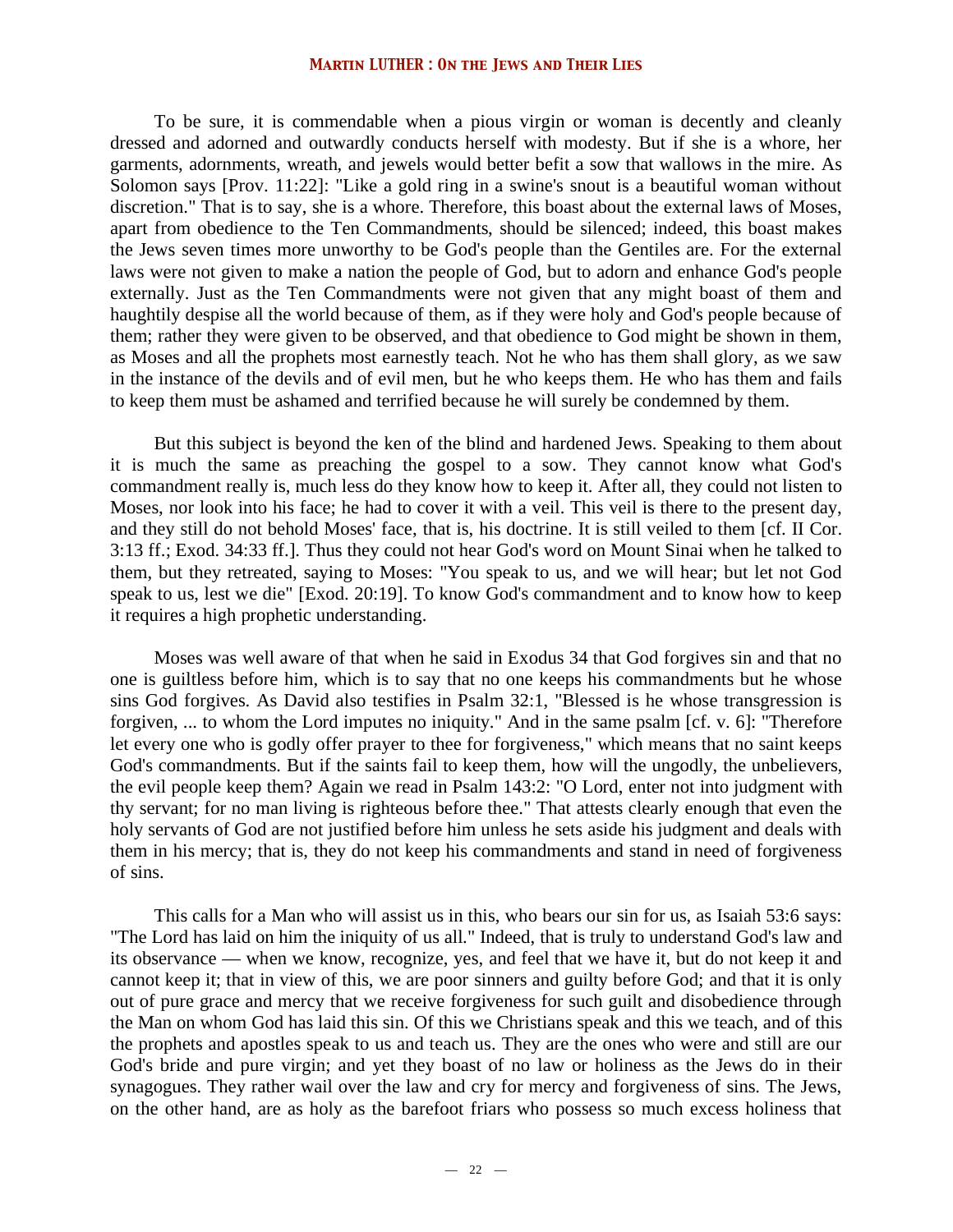they can use it to help others to get to heaven, and still retain a rich and abundant supply to sell. It is of no use to speak to any of them about these matters, for their blindness arrogance are as solid as an iron mountain. They are in the right; God is in the wrong. Let them go their way, and let us remain with those who pray the \*Miserere,\* Psalm 51, that is, with those who know and understand what the law is, and what it means to keep and not to keep it.

Learn from this dear Christian, what you are doing if you permit the blind Jews to mislead you. Then the saying will truly apply, 'When a blind man leads a blind man, both will fall into the pit" [cf. Luke 6:39]. You cannot learn anything from them except how to misunderstand the divine commandments, and, despite this, boast haughtily over against the Gentiles — who really are much better before God than they, since they do not have such pride of holiness and yet keep far more of the law than these arrogant saints and damned blasphemers and liars.

Therefore be on your guard against the Jews, knowing that wherever they have their synagogues, nothing is found but a den of devils in-which sheer self-glory, conceit, lies, blasphemy, and defaming of God and men are practiced most maliciously and vehming his eyes on them. God's wrath has consigned them to the presumption that their boasting, their conceit, their slander of God, their cursing of all people are a true and a great service rendered to God all of which is very fitting and becoming to such noble blood of the fathers and circumcised saints. This they believe despite the fact that they know they are steeped in manifest vices mently, just as the devils themselves do. And where you see or hear a Jew teaching, remember that you are hearing nothing but a venomous basilisk who poisons and kills people merrily by fasten- And with all this, they claim to be doing right. Be on your guard against them!

In the fourth place, 34 they pride themselves tremendously on having received the land of Canaan, the city of Jerusalem, and the temple from God. God has often squashed such boasting and arrogance, especially through the king of Babylon, who led them away into captivity and destroyed everything (just as the king of Assyria earlier had led all of Israel away and had laid everything low). Finally they were exterminated and devastated by the Romans over fourteen hundred years ago — so that they might well perceive that God did not regard, nor will regard, their country, city, temple, priesthood, or principality, and view them on account of these as his own peculiar people. Yet their iron neck, as Isaiah calls it [Isa. 48:4] is not bent, nor is their brass forehead red with shame. They remain stone-blind, obdurate, immovable, ever hoping that God will restore their homeland to them and give everything back to them.

Moses had informed them a great many times, first, that they were not occupying the land because their righteousness exceeded that of other heathen for they were a stubborn, evil disobedient people and second, that they would soon be expelled from the land and perish if they did not keep God's commandments. And when God chose the city of Jerusalem he added very clearly in the writings of all the prophets that he would utterly destroy this city of Jerusalem, his seat and throne, if they would not keep his commandments. Furthermore, when Solomon had built the temple, had sacrificed and prayed to God, God said to him (I Kings 9:3), "I have heard your prayer and your supplications ... I have consecrated this house," etc.; but then he added shortly thereafter: "But if you turn aside from following me ... and do not keep my commandments ... then I will cut off Israel from the land which I have given them; and the house which I have consecrated for my name I will cast out of my sight; and Israel will become a proverb and a byword among all peoples." With an utter disregard for this, they stood and still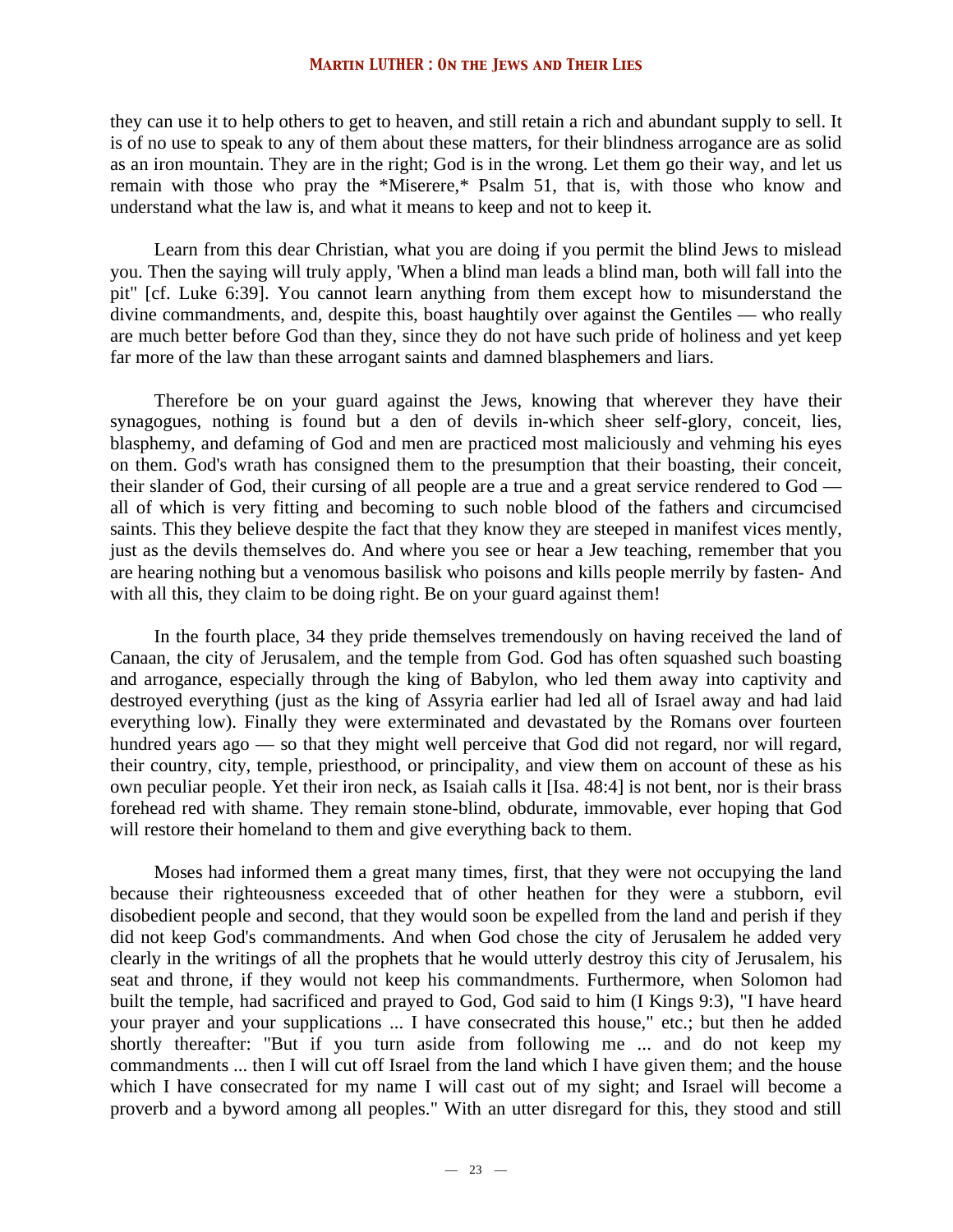stand, firm as a rock or as an inert stone image, insisting that God gave them country, city, and temple, and that therefore they have to be God's people or church.

They neither hear nor see that God gave them all of this that they might keep his commandments, that is, regard him as their God, and thus be his people and church. They boast of their race and of their descent from the fathers, but they neither see nor pay attention to the fact that he chose their race that they should keep his commandments. They boast of their circumcision; but why they are circumcised namely, that they should keep God's commandments counts for nought. They are quick to boast of their law, temple, worship, city, land and government; but why they possess all of this, they disregard.

The devil with all his angels has taken possession of this people, so that they always exalt external things their gifts, their deeds, their works before God, which is tantamount to offering God the empty shells without the kernels. These they expect God to esteem and by reason of them accept them as his people, and exalt and bless them above all Gentiles. But that he wants his laws observed and wants to be honored by them as God, this they do not want to consider. Thus the words of Moses are fulfilled when he says [Deut. 32:21] that God will not regard them as his people, since they do not regard him as their God. Hosea 2 [cf. 1:9] expresses the same thought.

Indeed, if God had not allowed the city of Jerusalem to be destroyed and had them driven out of their country, but had permitted them to remain there, no one could have convinced them that they are not God's people, since they would still be in possession of temple, city, and country regardless of how base, disobedient, and stubborn they were. [They would not have believed it] even if it had snowed nothing but prophets daily and even if a thousand Moseses had stood up and shouted: "You are not God's people, because you are disobedient and rebellious to God." Why, even today they cannot refrain from their nonsensical, insane boasting that they are God's people, although they have been cast out, dispersed, and utterly rejected for almost fifteen hundred years. By virtue of their own merits they still hope to return there again. But they have no such promise with which they could console themselves other than what their false imagination smuggles into Scripture.

Our apostle St. Paul was right when he said of them that "they have a zeal for God, but it is not enlightened," etc. [Rom. 10:2]. They claim to be God's people by reason of their deeds, works, and external show, and not because of sheer grace and mercy, as all prophets and all true children of God have to be, as was said. Therefore they are beyond counsel and help. In the same way as our papists, bishops, monks, and priests, together with their following, who insist that they are God's people and church; they believe that God should esteem them because they are baptized, because they have the name, and because they rule the roost. There they stand like a rock. If a hundred thousand apostles came along and said: "You are not the church because of your behavior or your many doings and divine services, even though these were your best efforts; no, you must despair of all this and adhere simply and solely to the grace and mercy of Christ, etc. If you fail to do this, you are the devil's whore or a school of knaves and not the church," they would wish to murder, burn at the stake, or banish such apostles. As for believing them and abandoning their own devices, of this there is no hope; it will not happen.

The Turks follow the same pattern with their worship, as do all fanatics. Jews, Turks, papists, radicals abound everywhere. All of them claim to be the church and God's people in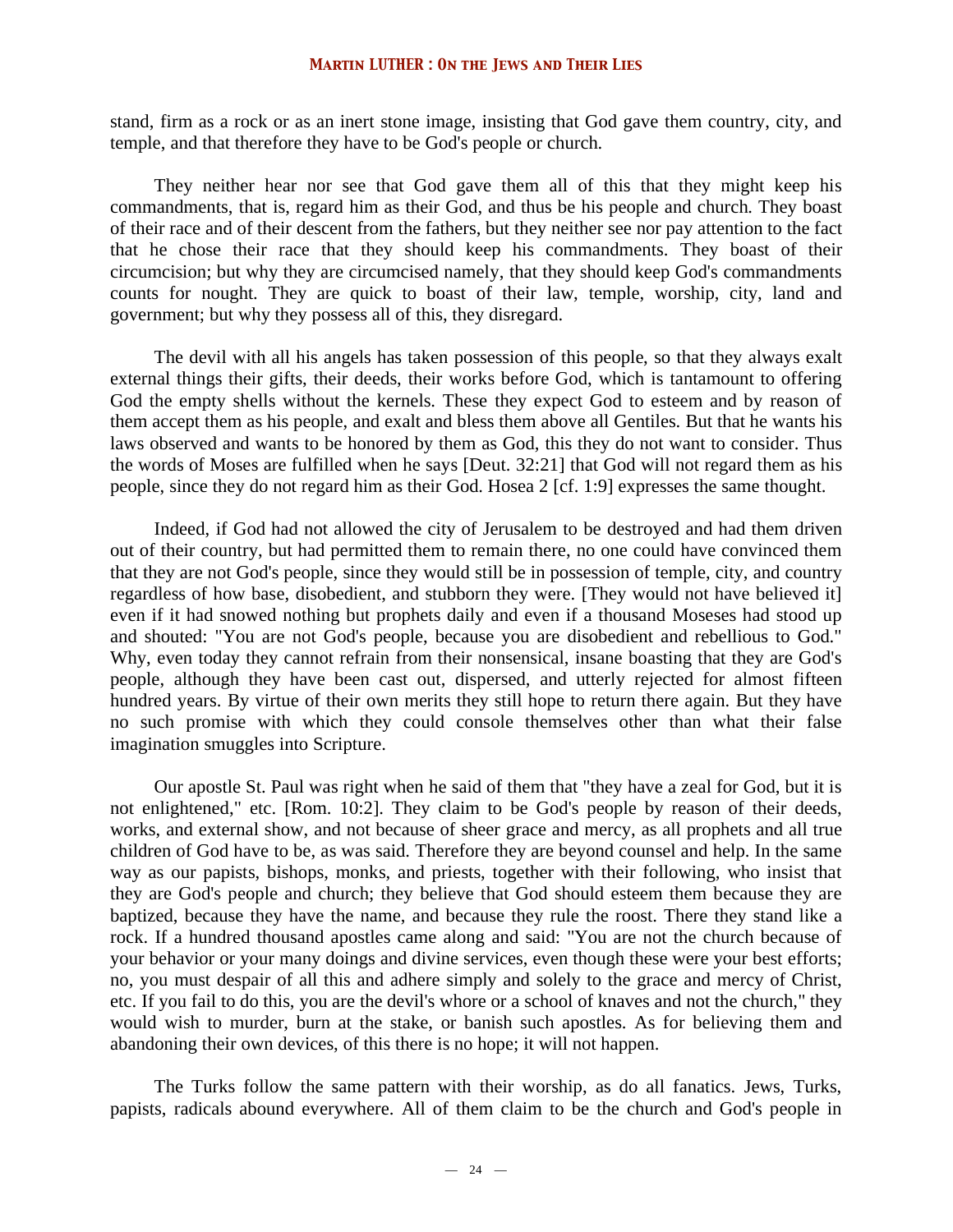accord with their conceit and boast, regardless of the one true faith and the obedience to God's commandments through which alone people become and remain God's children. Even if they do not all pursue the same course, but one chooses this way, another that way, resulting in a variety of forms, they nonetheless all have the same intent and ultimate goal, namely, by means of their own deeds they want to manage to become God's people. And thus they boast and brag that they are the ones whom God will esteem. They are the foxes of Samson which are tied together tail to tail but whose heads turn away in different directions [cf. Judg. 15:4].

But as we noted earlier, that is beyond the comprehension of the Jews, as well as of the Turks and papists. As St. Paul says in [I Corinthians 1, "The unspiritual man does not receive the gifts of the Spirit of God, because they are spiritually discerned" [I Cor. 2:14]. Thus the words of Isaiah 6:9 come true: "Hear and hear, but do not understand; see and see, but do not perceive." For they do not know what they hear, see, say, or do. And yet they do not concede that they are blind and deaf.

------------------------------------------------------------------------

That shall be enough about the false boast and pride of the Jews, who would move God with sheer lies to regard them as his people. Now we come to the main subject, their asking God for the Messiah. Here at last they show themselves as true saints and pious children. At this point they certainly do not want to be accounted liars and blasphemers but reliable prophets, asserting that the Messiah has not yet come but will still appear. Who will take them to task here for their error or mistake? Even if all the angels and God himself publicly declared on Mount Sinai or in the temple in Jerusalem that the Messiah had come long ago and that he was no longer to be expected, God himself and all the angels would have to be considered nothing but devils. So convinced are these most holy and truthful prophets that the Messiah has not yet appeared but will still come. Nor will they listen to us. They turned a deaf ear to us in the past and still do so, although many fine scholarly people, including some from their own race, have refuted them so thoroughly that even stone and wood, if endowed with a particle of reason, would have to yield. Yet they rave consciously against recognized truth. Their accursed rabbis, who in deed know better, wantonly poison the minds of their poor youth and of the common man and divert them from the truth. For I believe that if these writings were read by the common man and the youth they would stone all their rabbis and hate them more violently than they do us Christians. But these villains prevent our sincere views from coming to their attention.

If I had not had the experience with my papists, it would have seemed incredible to me that the earth should harbor such base people who knowingly fly in the face of open and manifest truth, that is, of God himself. For I never expected to encounter such hardened minds in any human breast, but only in that of the devil. However, I am no longer amazed by either the Turks' or the Jews' blindness, obduracy, and malice, since I have to witness the same thing in the most holy fathers of the church, in pope, cardinals, and bishops. O you terrible wrath and incomprehensible judgment of the sublime Divine Majesty! How can you be so despised by the children of men that we do not forthwith tremble to death before you? What an unbearable sight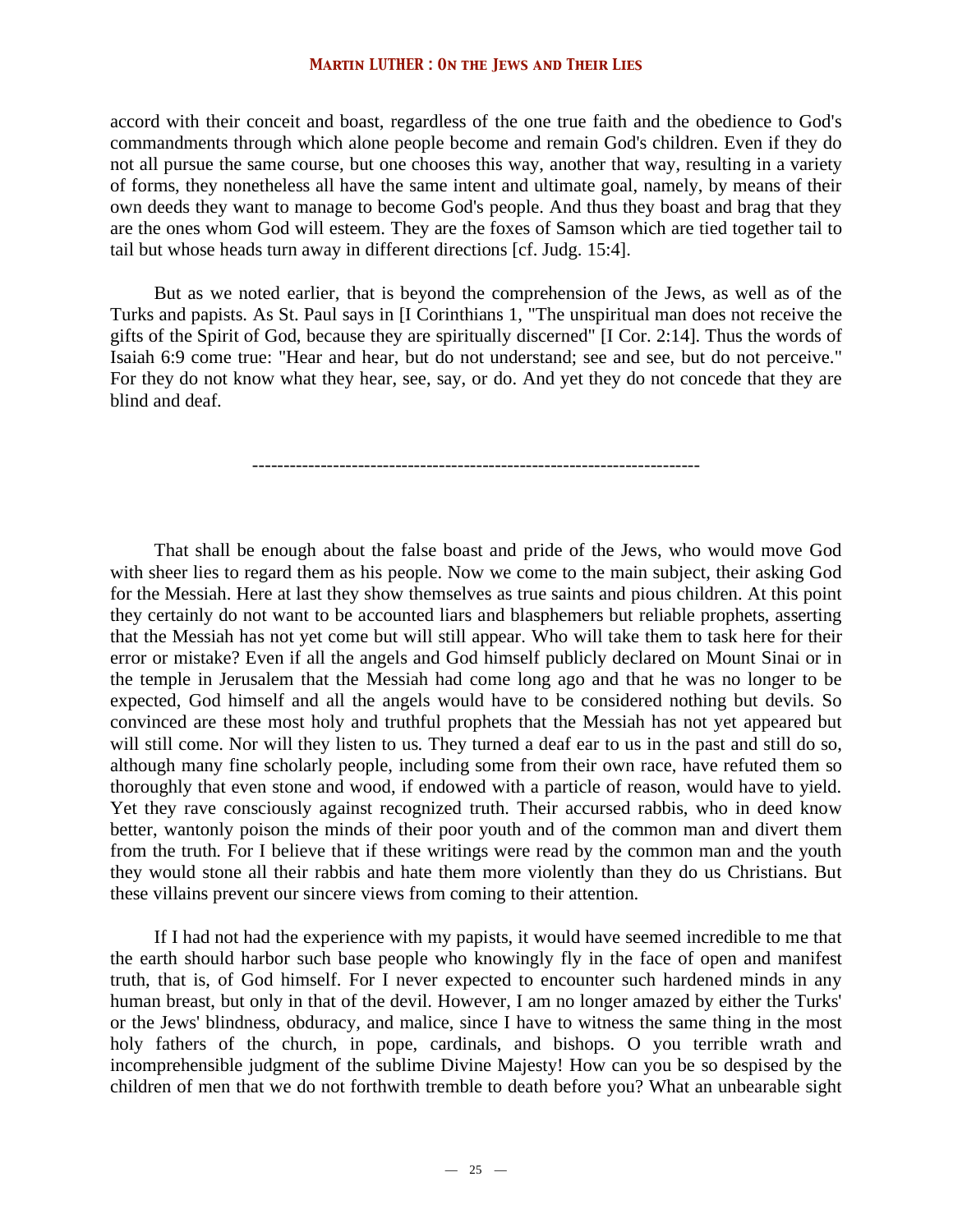you are, also to the hearts and eyes of the holiest men, as we see in Moses and the prophets. Yet these stony hearts and iron souls mock you so defiantly.

However, although we perhaps labor in vain on the Jews for I said earlier that I don't want to dispute with them we nonetheless want to discuss their senseless folly among ourselves, for the strengthening of our faith and as a warning to weak Christians against the Jews, and, chiefly, in honor of God, in order to prove that our faith is true and that they are entirely mistaken on the question of the Messiah. We Christians have our New Testament, which furnishes us reliable and adequate testimony concerning the Messah. That the Jews do not believe it does not concern us; we believe their accursed glosses still less. We let them go their way and wait for their Messiah. Their unbelief does not harm us; but as to the help they derive and to date have derived from it, they may ask of their long-enduring exile. That will, in deed, supply the answer for us. Let him who will not follow lag behind. They act as though they were of great importance to us. Just to vex us, they corrupt the sayings of Scripture. We do not at all desire or require their conversion for any advantage, usefulness, or help accruing to us therefrom. All that we do in this regard is prompted rather by a concern for their welfare. If they do not want it, they can disregard it; we are excused and can easily dispense with them, together with all that they are, have, and can do for salvation. We have a better knowledge of Scripture, thanks be to God; this we are certain of, and all the devils shall never deprive us of it, much less the miserable Jews.

First we want to submit the verse found in Genesis 49:10: "The scepter shall not depart from Judah... until Shiloh comes, and to him shall be the obedience of the peoples." This saying of the holy patriarch Jacob, spoken at the very end of his life, has been tortured and crucified in many ways down to the present day by the modern, strange Jews, in violation of their own conscience. For they realize fully that their twisting and perverting is nothing but wanton mischief. Their glosses remind me very much of an evil, stubborn shrew who clamorously contradicts her husband and insists on having the last word although she knows she is in the wrong. Thus these blinded people also suppose that it suffices to bark and to prattle against the text and its true meaning; they are entirely indifferent to the fact that they are lying impudently. I believe they would be happier if this verse had never been written rather than that they should change their mind. This verse pains them intensely, and they cannot ignore it.

The ancient, true Jews understood this verse correctly, as we Christians do, namely, that the government or scepter should remain with the tribe of Judah until the advent of the Messiah; then "to him shall be the obedience of the peoples," to him they will adhere. That is, the scepter shall then not be confined to the tribe of Judah, but, as the prophets later explain, it shall be extended to all peoples on earth at the time of the Messiah. However, until he appears, the scepter shall remain in that small nook and corner, Judah. That, I say, is the understanding of the prophets and of the ancient Jews; this they cannot deny. For also their Chaldaean Bible, which they dare oppose as little as the Hebrew Bible itself, shows this clearly.

In translation it reads thus: "The shultan shall not be put away from the house of Judah nor the saphra from his children's children eternally until the Messiah comes, whose is the kingdom, and the peoples will make themselves obedient to him." This is a true and faithful translation of the Chaldaean text, as no Jew or devil can deny.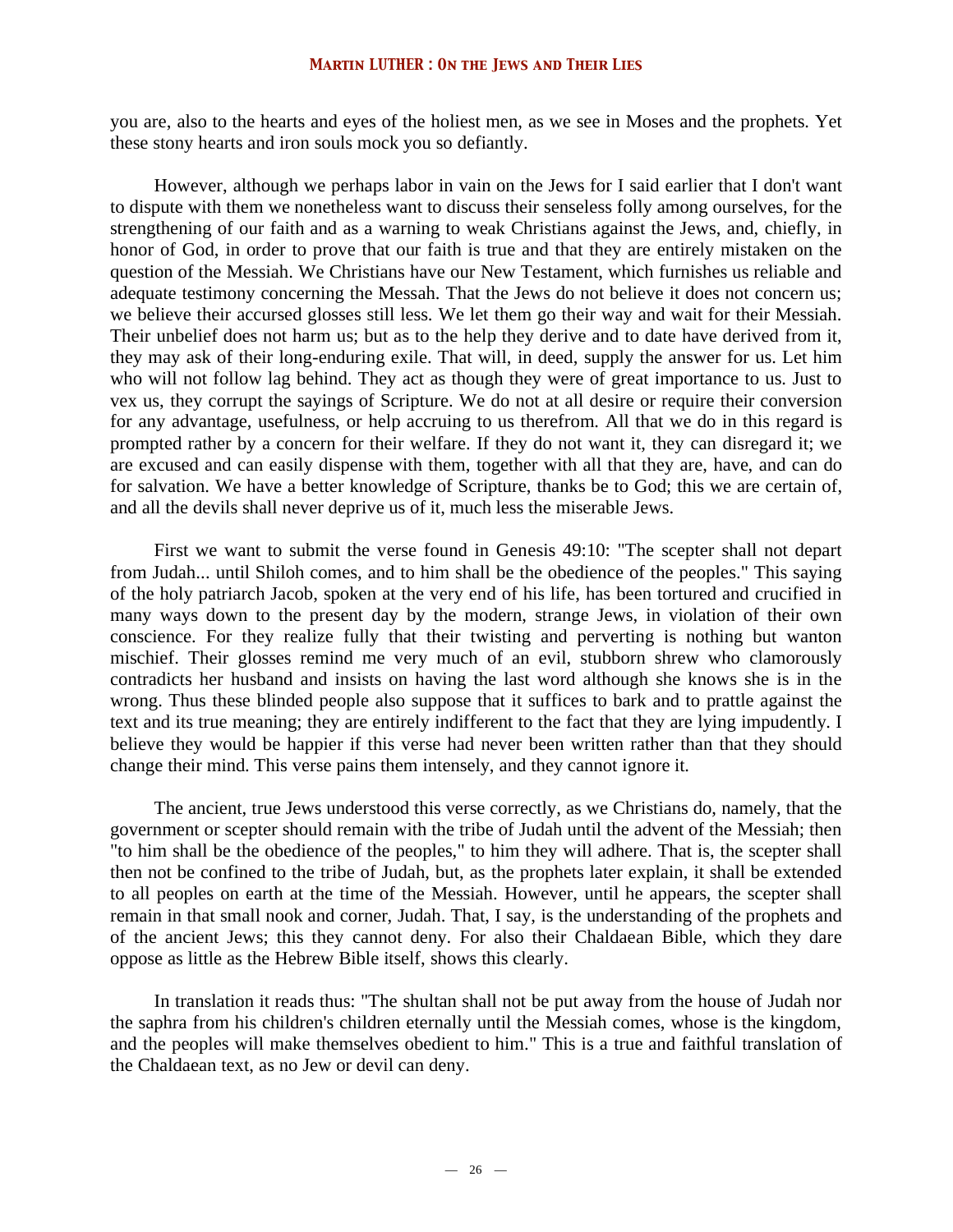For Moses' Hebrew term shebet ["scepter"] we use the word Zepter in German, whereas the Chaldaean translator chooses the word shultan. Let us explain these words. The Hebrew shebet is the designation for a virga; it is really not a rod in the usual sense, for this term suggests to the German the thought of birch switches with which children are punished. Nor is it a staff used by invalids and the aged for walking. But it designates a mace held upright, such as a judge holds in his hand when he acts in his official capacity. As luxury increased in the world, this mace was made of silver or of gold. Now it is called a scepter, that is, a royal rod. Skeptron is a Greek word, but it has now been taken up into the German language. In his first book, Homer describes his King Achilles as having a wooden scepter adorned with small silver nails. From this we learn what scepters originally were and how they gradually came to be made entirely of silver and gold. In brief, it is the rod, whether of silver, wood, or gold, carried by a king or his representative. It symbolizes nothing other than do minion or kingdom. Nobody questions this.

To make it very clear: the Chaldaean translator does not use the word shebet, mace or scepter; but he substitutes the person who bears this rod, saying shultan, indicating that a prince, lord, or king shall not depart from the house of Judah; there shall be a sultan in the house of Judah until the Messiah comes. "Sultan" is also a Hebrew term, and a word well known to us Christians, who have waged war for more than six hundred years against the sultan of Egypt, and have gained very little to show for it. For the Saracens call their king or prince "sultan," that is, lord or ruler or sovereign. From this the Hebrew word schilt is derived, which has become a thoroughly German word (Schild ["shield"]). It is as though one wished to say that a prince or lord must be his subjects' shield, protection, and defense, if he is to be a true judge, sultan, or lord, etc. Some people even try to trace the German term Schultheiss ["village mayor"] back to the word "sultan"; I shall not enter into this.

saphra is the same as the Hebrew sopher (for Chaldee and Hebrew are closely related, indeed they are almost identical, just as Saxons and Swabians both speak German, but still there is a great difference). The word sopher we commonly translate into the German by means of Kanzler ["chancellor"]. Everyone, including Burgensis, translates the word saphra with scriba or scribe. These people are called scribes in the Gospel. They are not ordinary scribes who write for wages or without official authority. They are sages, great rulers, doctors and professors, who teach, order, and preserve the law in the state. I suppose that it also encompasses the chancelleries, parliaments, councillors, and all who by wisdom and justice aid in governing. That is what Moses wishes to express with the word mehoqeq, which designates one who teaches, composes, and executes commands and decrees. Among the Saracens, for instance, the sultan's scribes or secretaries, his doctors, teachers, and scholars, are those who teach, interpret, and preserve the Koran as the law of the land. In the papacy the pope's scribes or saphra are the canonists or jackasses who teach and preserve his decretals and laws. In the empire the doctores legum, the secular jurists, are the emperor's saphra or scribes who teach, administer, and preserve the imperial laws.

Thus Judah, too, had scribes who taught and preserved the law of Moses, which was the law of the land. Therefore we have translated the word mehoqeq with "master," that is, doctor, teacher, etc. So this passage, "The mehoqeq, i.e., master, will not be taken from between his feet," means that teachers and listeners who sit at their feet will remain in an orderly government. For every country, if it is to endure, must have these two things: power and law. The country, as the saying goes, must have a lord, a head, a ruler. But it must also have a law by which the ruler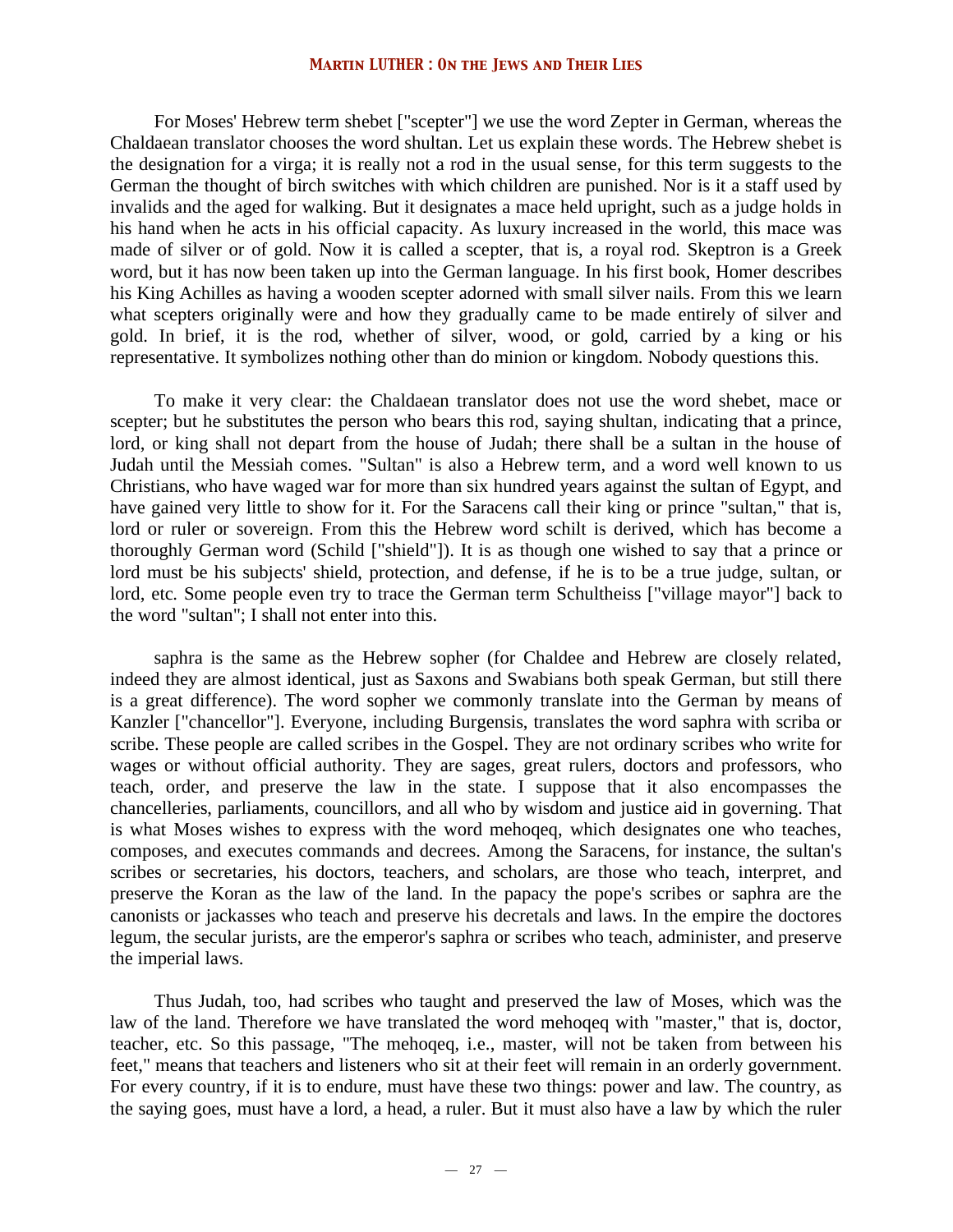is guided. These are the mace and the mehoqeq, or sultan and saphra. Solomon indicates this also, for when he had received the rod, that is, the kingdom, he prayed only for wisdom so that he might rule the people justly (I Kings 3). For wherever sheer power prevails without the law, where the sultan is guided by his arbitrary will and not by duty, there is no government, but tyranny, akin to that of Nero, Caligula, Dionysius, Henry of Brunswick, and their like. Such does not endure long. On the other hand, where there is law but no power to enforce it, there the wild mob will also do its will and no government can survive. Therefore both must be present: law and power, sultan and saphra, to supplement one another.

Thus the councillors who gathered in Jerusalem and who were to come from the tribe of Judah were the saphra; the Jews called them the Sanhedrin Herod, a foreigner, an Edomite, did away with this, and he himself became both sultan and saphra, mace and mehoqeq in the house of Judah, lord and scribe. Then the saying of the patriarch began to be fulfilled that Judah was no longer to retain the government or the saphra. Now it was time for the Messiah to come and to occupy his kingdom and sit on the throne of David forever, as Isaiah 9:6] prophesies. Therefore let us now study this saying of the patriarch.

"Judah," he declares, "your brothers shall praise you," etc. [Gen. 49:8]. This, it seems to me, requires no commentary; it states clearly enough that the tribe of Judah will be honored above all of his brothers and will enjoy the prerogative. The text continues: "Your hand shall be on the neck of your enemies," etc. This also declares plainly that the famous and prominent tribe of Judah must encounter enemies and opposition, but that all will end successfully and victoriously for it. We continue: "Your father's sons shall bow down before you," etc. Again it is clear that this does not refer to the captivity but to the rule over his brothers, all of which was fulfilled in David. But not only did the tribe of Judah, in David, become lord over his brothers; he also spread his rule beyond, like a lion, forcing other nations into submission; for instance the Philistines, the Syrians, the Moabites, the Ammonites, the Edomites.

This is what he praises in these beautiful words [Gen. 49:9]: "Judah is a lion's whelp; from the prey, my son, you have gone up. He stooped down, he crouched as a lion, and as a lioness; who dares to rise up against him? This is to say that he was enthroned and established a kingdom which no one could overwhelm, though the adjacent nations frequently and mightily tried to do so.

All right, up to this point the patriarch has established, ordained, and confirmed the kingdom, the sultan, the rod, the saphra in the tribe of Judah. There Judah, the sultan, sits enthroned for his rule. What is to happen now? This, he says: He shall remain thus until the Messiah comes; that is, many will oppose him, at tempting to overthrow and destroy the kingdom and simply make it disappear from the earth. The histories of the kings and the prophets amply testify that all the Gentile nations ever earnestly strove to do this. And the patriarch himself declares, as we heard before, that Judah must have its foes. For such is the course of events in the world that wherever a kingdom or principality rises to a position of might, envy will not rest until it is destroyed. All of history illustrates this with numerous examples.

However, in this instance the Holy Spirit states: This kingdom in the tribe of Judah is mine, and no one shall take it from me, no matter how angry and mighty he may be, even if the gates of hell should try. The words will still prove true: Non auferetur, "It shall not be taken away." You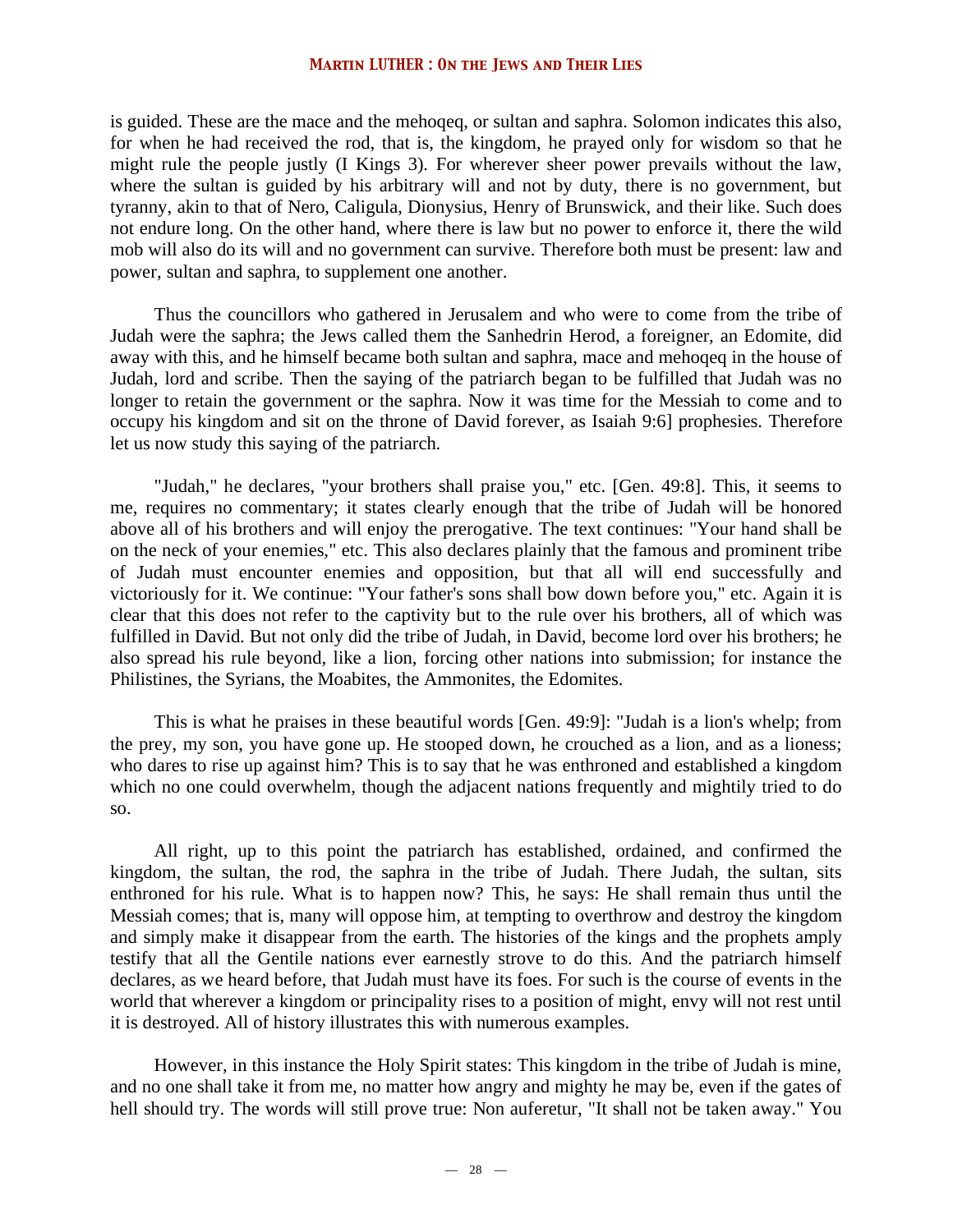devils and Gentiles may say: Auferetur, we shall put an end to it, we shall devour it, we shall silence it, as Psalm 74 bemoans. But it shall remain undevoured, undevastated. "The shebet or sultan shall not depart from thehouse of Judah, nor the saphra from his children's children," until the shiloh or Messiah comes—no matter how you all rant and rage.

And when he does appear, the kingdom will become far different and still more glorious. For since you would not tolerate the tribe of Judah in a little, narrow corner, I shall change him into a truly strong lion who will become sultan and saphra in all the world. I will do this in such a way that he will not draw a sword nor shed a drop of blood, but the nations will voluntarily and gladly submit themselves to him and obey him. Such shall be his kingdom. For after all, the kingdom and all things are his.

Approach the text, both Chaldaean and Hebrew, with this understanding and this thought, and I wager that your heart together with the letters will surely tell you: By God! that is the truth, that is the patriarch's meaning. And then consult the histories to ascertain whether this has not happened and come to pass in this way and still continues to do so. Again you will be compelled to say: It is verily so. For it is undeniable that the sultan and saphra remained with the tribe of Judah until Herod's time, even if it was at times feeble and was not maintained without the opposition of mighty foes. Nevertheless, it was preserved. Under Herod and after Herod, however, it fell into ruin and came to an end. It was so completely destroyed that even Jerusalem, once the throne-seat of the tribe of Judah, and the land of Canaan were wiped out. Thus the verse was fulfilled which said that the sultan has departed and the Messiah has come.

I do not have the time at present to demonstrate what a rich fountainhead this verse is and how the prophets drew so much information from it concerning the fall of the Jews and the election of the Gentiles, about which the modern Jews and bastards know nothing at all. But we have clearly and forcefully seen from this verse that the Messiah had to come at the time of Herod. The alternative would be to say that God failed to keep his promise and, consequently, lied. No one dare do that save the accursed devil and has servants, the false bastards and strange Jews. They do this incessantly. In their eyes God must be a liar. They claim that they are right when they assert that the Messiah has not yet come, despite the fact that God declared in very plain words that the Messiah would come before the scepter had entirely departed from Judah. And this scepter has been lost to Judah for almost fifteen hundred years now. The clear words of God vouch for this, and so do the visible effect and fulfillment of these same words.

What do you hope to accomplish by engaging an obstinate Jew in a long dispute on this? It is just as though you were to talk to an insane person and prove to him that God created heaven and earth, according to Genesis 1, pointing out heaven and earth to him with your hands, and he would nevertheless prattle that these are not the heaven and earth mentioned in Genesis 1, or that they were not heaven and earth at all, but were called something else, etc. For this verse, "The scepter shall not depart from Judah," etc., is as clear and plain as the verse, "God created heaven and earth." And the fact that this scepter has been removed from Judah for almost fifteen hundred years is as patent and manifest as heaven and earth are, so that one can readily perceive that the Jews are not simply erring and misled but that they are maliciously and willfully denying and blaspheming the recognized truth in violation of their conscience. Nobody should consider such a person worthy of wasting a single word on him, even if it dealt with Markolf the mockingbird, much less if it deals with such exalted divine words and works.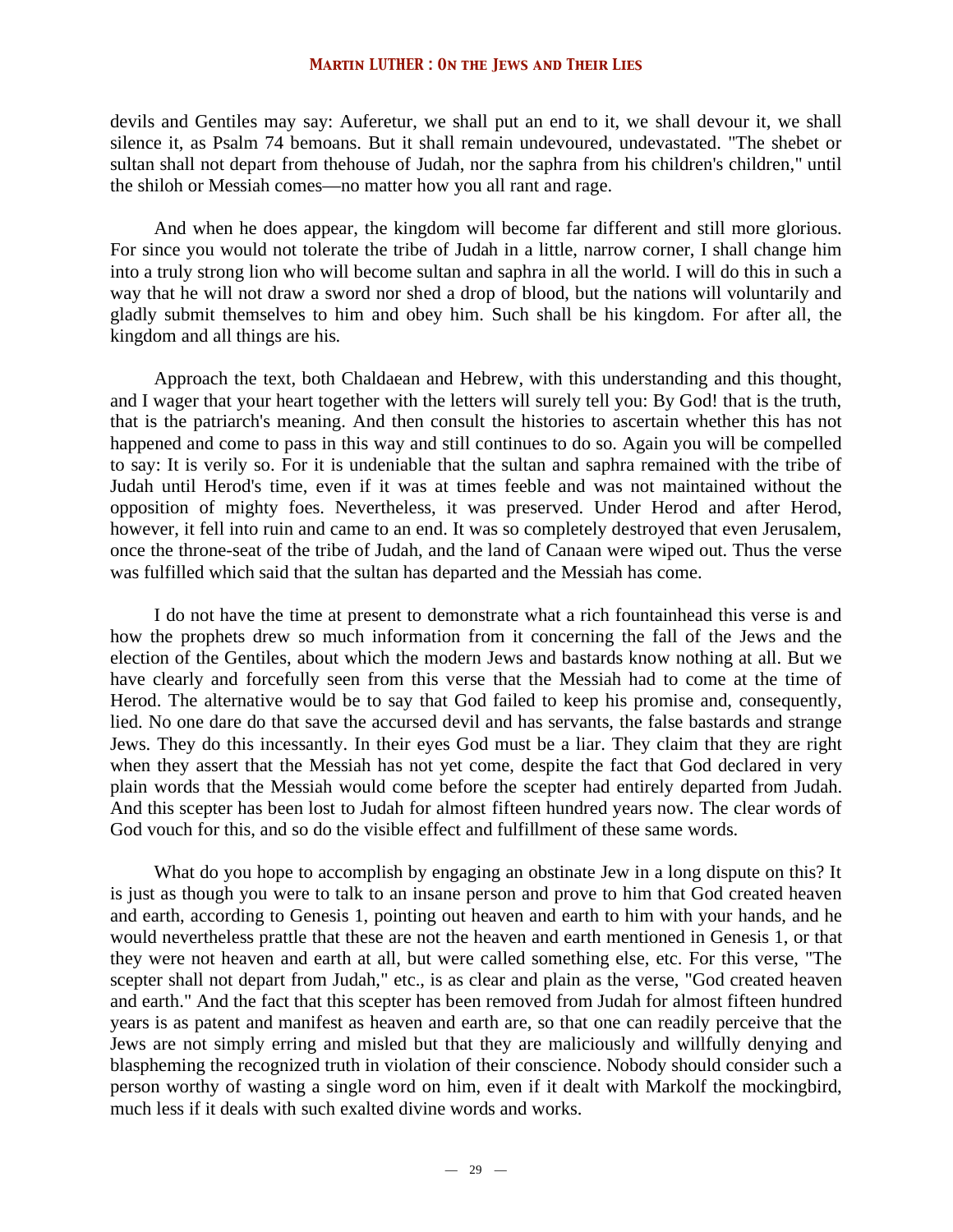But if anyone is tempted to become displeased with me, I will serve his purpose and give him the Jews' glosses on this text. First I will present those who do not dismiss this text but adhere to it, particularly to the Chaldaean version, which no sensible Jew can deny. These twist and turn as follows: To be sure, they say, God's promise is certain; but our sins prevent the fulfillment of the promise. Therefore we still look forward to it until we have atoned, etc. Is this not an empty pretext, even a blasphemous one? As if God's promise rested on our righteousness, or fell with our sins! That is tantamount to saying that God would have to become a liar because of our sin, and conversely, that he would have to become truthful again by reason of our righteousness. How could one speak more shamefully of God than to imply that he is a shaking reed which is easily swayed back and forth either by our falling down or standing up?

If God were not to make a promise or keep a promise until we were rid of sin, he would have been unable to promise or do anything from the very beginning. As David says in Psalm 130:3: "If thou, O Lord, shouldst mark iniquity, Lord, who could stand?" And in Psalm 102 [143:2]: "Enter not into judgment with thy servant; for no man living is righteous before thee." And there are many more such verses. The example of the children of Israel in the wilderness can be cited here. God led them into the land of Canaan without any righteousness on their part, in fact, with their great sins and shame, solely on account of his promise. In Deuteronomy 9:5 Moses says: "Know therefore that the Lord your God is not giving you this good land to possess because of your righteousness; for you are a stubborn and a disobedient people (it seems to me that this may indeed be called sin), but because of the promise which the Lord gave to your fathers," etc. By way of example he often wanted to exterminate them, but Moses interceded for them. So little was God's promise based upon their holiness.

It is true that wherever God promises anything conditionally, or with reservation, saying: "If you will do that, I will do this," then the fulfillment is contingent on our action; for instance, when he declared to Solomon [I Kings 9], "If you will keep my statutes and my ordinances, then this house shall be consecrated to me; if not, I shall destroy it." However, the promise of the Messiah is not thus conditional. For he does not say: "If you will do this or that, then the Messiah will come; if you fail to do it, he will not come." But he promises him unconditionally, saying: "The Messiah will come at the time when the scepter has departed from Judah." Such a promise is based only on divine truth and grace, which ignores and disregards our doings. That renders this subterfuge of the Jews inane, and, moreover, very blasphemous.

The others who depart from this text subject almost every single word of it to severe and violent misinterpretation. They really do not deserve to have their drivel and filth heard; still, in order to expose their disgrace we must exercise a bit of patience and also listen to their nonsense. For since they depart from the clear meaning of the text, they already stand condemned by their own conscience, which would constrain them to heed the text; but to vex us, they conjure up the Hebrew words before our eyes, as though we were not conversant with the Chaldaean text.

Some engage in fantasies here and say that Shiloh refers to the city of that name, where the ark of the covenant was kept (Judges 21 [cf. I Sam. 4:3]), so that the meaning would be that the scepter shall not depart from Judah until Shiloh comes, that is, until Saul is anointed king of Shiloh. That is surely foolish prattle. Prior to King Saul not only did Judah have no scepter, but neither did all of Israel. How, then, can it have departed when Saul became king? The text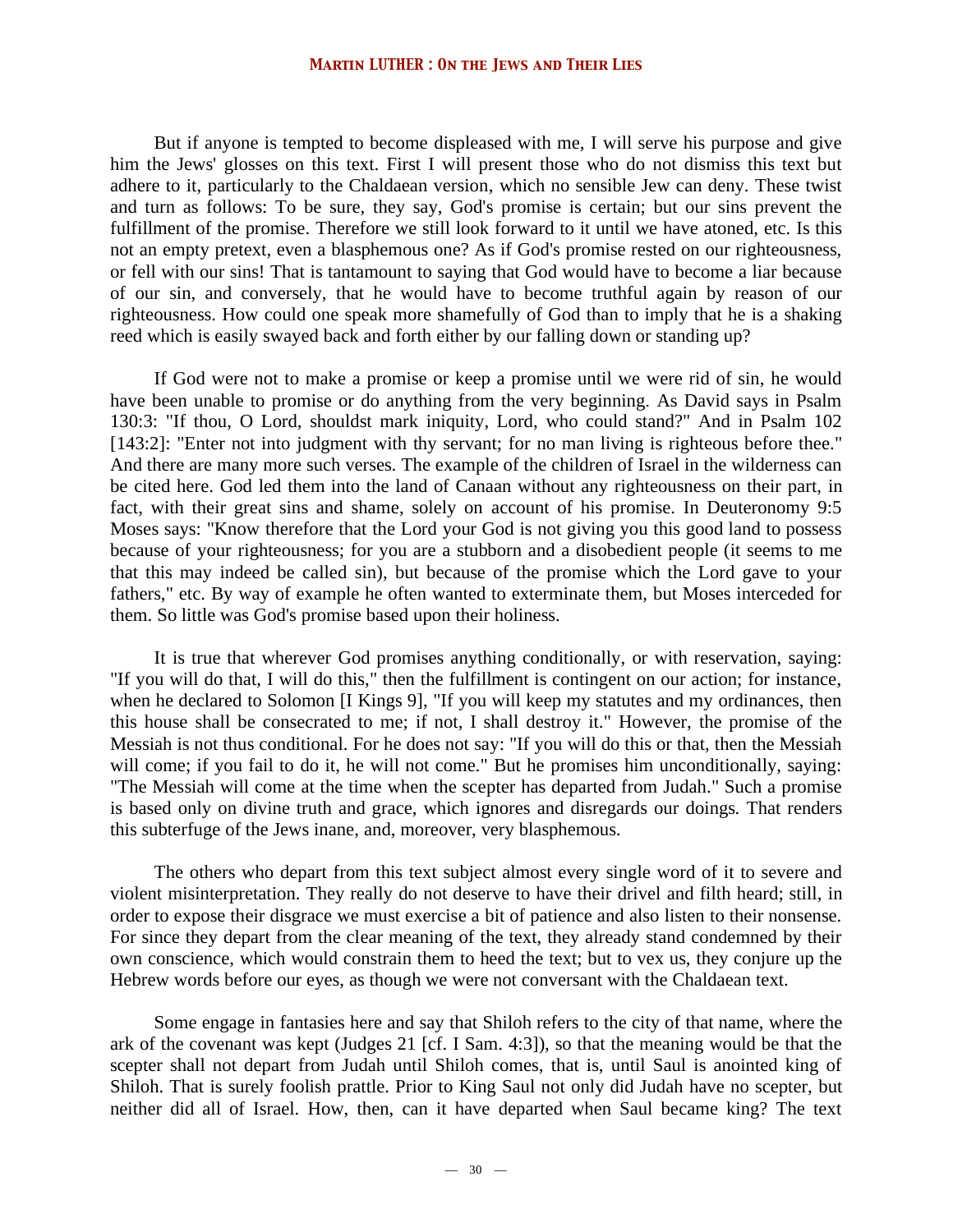declares that Judah had first been lord over his brothers and that he then became a lion, and therefore received the scepter. Likewise, before Saul's time no judge was lord or prince over the people of Israel, as we gather from Gideon's speech to the people in reply to their wish that he and his descendants rule over them: "I will not rule over you, and my son will not rule over you; the Lord will rule over you" (Judges 7 [8:23]). Nor was there a judge from the tribe of Judah, except perhaps for Othniel [Judg. 3:9], Joshua's immediate successor. All the others down to Saul were from the other tribes. And although Othniel is called Caleb's youngest brother, this does not prove that he was of the tribe of Judah, since he may have had a different father. And it does not make sense that Shiloh should here refer to a city or to Saul's coronation in Shiloh, for Saul was anointed by Samuel in Ramath (I Samuel 10) and confirmed at Gilgal.

In any case, what is the meaning of the Chaldaean text which says that the kingdom belongs to Shiloh and that nations shall be subject to it? When was the city of Shiloh or Saul ever accorded such an honor? Israel is one nation, not many, with one body of laws, one divine worship, one name. There are many nations, however, which have different and various laws, names, and gods. Now Jacob declares that not the one nation Israel which was already his or was under Judah's scepter but other nations would fall to Shiloh. Therefore this foolish talk reflects nothing other than the great stubbornness of the Jews, who will not submit to this saying of Jacob, although they stand convicted by their own conscience.

Others indulge in the fancy that Shiloh refers to King Jeroboam, who was crowned in Shiloh, and to whom ten tribes of Israel had defected from Rehoboam, the king of Judah (I Kings 12). Therefore, they say, this is Jacob's meaning: The scepter shall not depart from Judah until Shiloh, that is, Jeroboam, comes. This is just as inane as the other interpretation; for Jeroboam was not crowned in Shiloh but in Shechem (I Kings 12). Thus the scepter did not depart from Judah, but the kingdom of Judah remained, together with the tribe of Benjamin and many of the children of Israel who dwelt in the cities of these two tribes, as we hear in I Kings 12. Moreover, the entire priesthood, worship, temple, and everything remained in Judah. Furthermore, Jeroboam never conquered the kingdom of Judah, nor did other nations fall to him, as they were to fall to Shiloh.

The third group babbles thus: "Shiloh means 'sent,' and this term applies to Nebuchadnezzar of Babylon." So the meaning is that the scepter shall not depart from Judah until Shiloh, that is, the king of Babylon, comes. He was to lead Judah into exile and destroy it. This also doesn't hold water, and a child learning his letters can disprove it. For Shiloh and shiloch are two different words. The latter may mean "sent." But that is not the word found here; it is Shiloh, and that, as the Chaldee says, means "Messiah." But the king of Babylon is not the Messiah who is to come from Judah, as the Jews and all the world know very well. Nor did the scepter depart from Judah even though the Jews were led captive into Babylon. That was just a punishment for seventy years. Also during this time great prophets Jeremiah, Daniel, Ezekiel appeared who upheld the scepter and said how long the exile would be. Furthermore, Jehoiachin, the king of Judah, was regarded as a king in Babylon. And many of those who were led away into captivity returned home again during their lifetime (Haggai 2). This cannot be viewed as loss of the scepter, but as a light flogging. Even if they were deprived of their country for a while by way of punishment, God nonetheless pledged his precious word that they could remain assured of their land. But during the past fifteen hundred years not even a dog, much less a prophet, has any assurance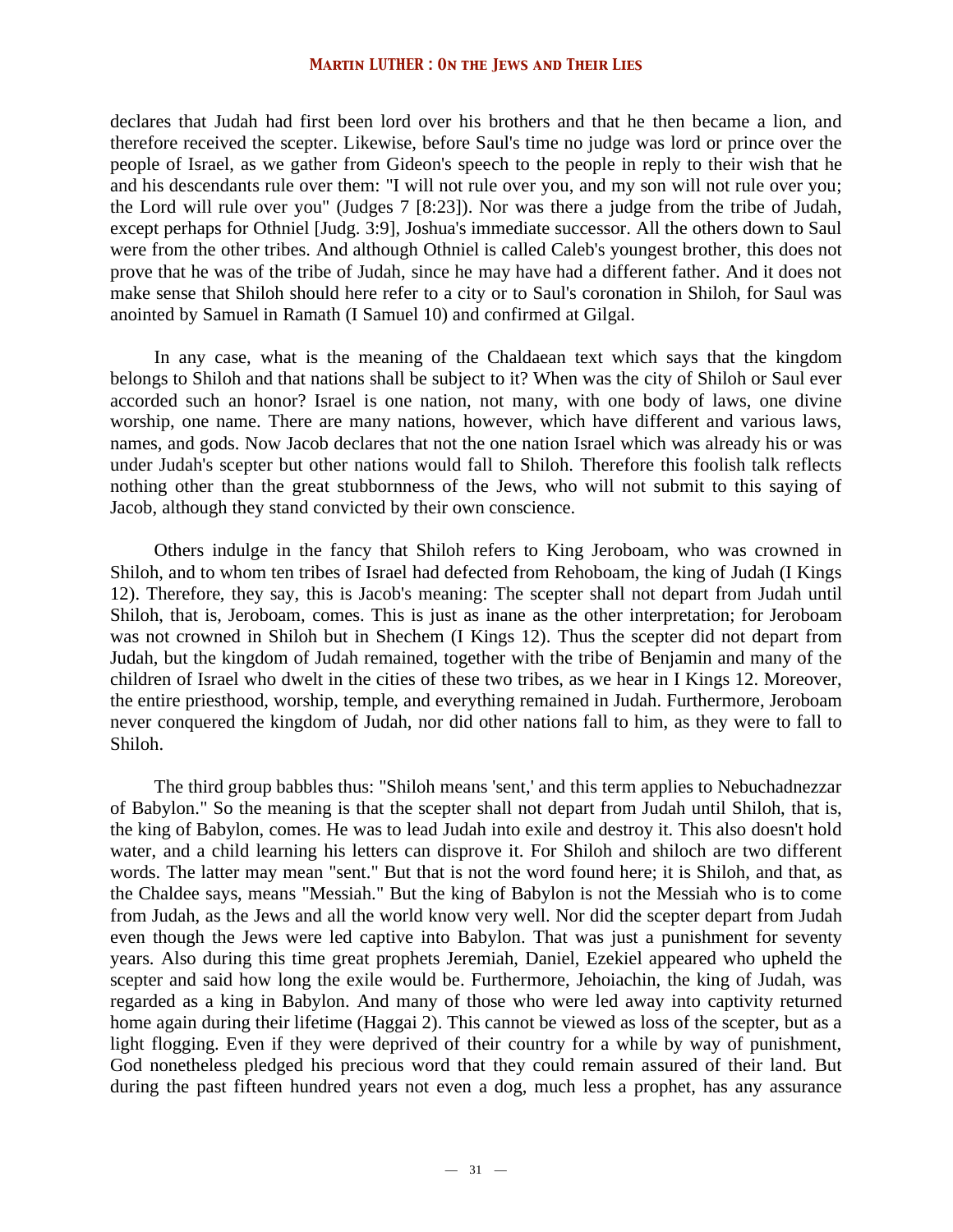concerning the land. Therefore the scepter has now definitely departed from Judah. I have written more about this against the Sabbatarians.

The fourth group twists the word shebet and interprets it to mean that the rod will not depart from Judah until Shiloh, that is, his son, will come, who will weaken the Gentiles. These regard the rod as the punishment and exile in which they now live. But the Messiah will come and slay all the Gentiles. That is humbug. It ignores the Chaldaean text entirely something they may and dare not do and is a completely arbitrary interpretation of the word shebet. They overlook the preceding words in which Jacob makes Judah a prince and a lion or a king, adding immediately thereafter that the scepter, or shebet, shall not depart from Judah. How could such an odd meaning about punishment follow right on the heels of such glorious words about a principality or kingdom? The sins which provoked such a punishment would have to have been proclaimed first. But all that we find mentioned here are praise, honor, and glory to the tribe of Judah.

And even if the word shebet does designate a rod for punishment, how would that help them? For the judge's or the king's rod is also a rod of punishment for the evildoers. Indeed, the rod of punishment cannot be any but a judge's or sultan's rod, since the right to administer punishment belongs solely to the authority (Deuteronomy 32): Mihi vindicatam, "Vengeance is mine." In any event, this meaning remains unshaken that the scepter or rod of Judah shall remain even if this rod is one of punishment. But this arbitrary interpretation of the rabbis points to a foreign rod which does not rest in Judah's hand but on Judah's back and is wielded by a foreign hand. Even if this meaning were possible which it is not what would we do with the other passage that speaks of the saphra or mehoqeq at his feet? This would then also have to be a foreign lord's mehoqeq and a foreign nation's feet. But since Jacob declares that it is to be Judah and the mehoqeq of his feet, the other term, the rod, must also represent the rule of his tribe.

Some twist the word donec ("until") and try to make "be cause" (quia) out of it. So they read: "The scepter of Judah will not depart donec; that is, because (quia) the Messiah will come." He who perpetrated this is a precious master, worthy of being crowned with thistles. He reverses the correct order of things in this manner: The Messiah will come, therefore the scepter will remain. Jacob, however, first makes Judah a prince and a lion to whom the scepter is assigned prior to the coming of the Messiah; he then, in turn, will give it to the Messiah. Thus Judah retains neither the principality nor the role of lion nor the scepter, which Jacob assigned to him. Furthermore, the fool arbitrarily makes out of the term "until" a new term, "because." This, of course, the language does not permit.

------------------------------------------------------------------------

And finally there is a rabbi who twists the word "come" and claims that it means "to set," just as the Hebrew uses the word "to come" for the setting of the sun. This fellow is given to such nonsense that I am at a loss to know whether he is trying to walk on his head or on his ears. For I fail to understand the purport of his words when he says that the scepter will not depart from Judah until Shiloh (the city) goes down (sets). Then David, the Messiah, will come. Where, to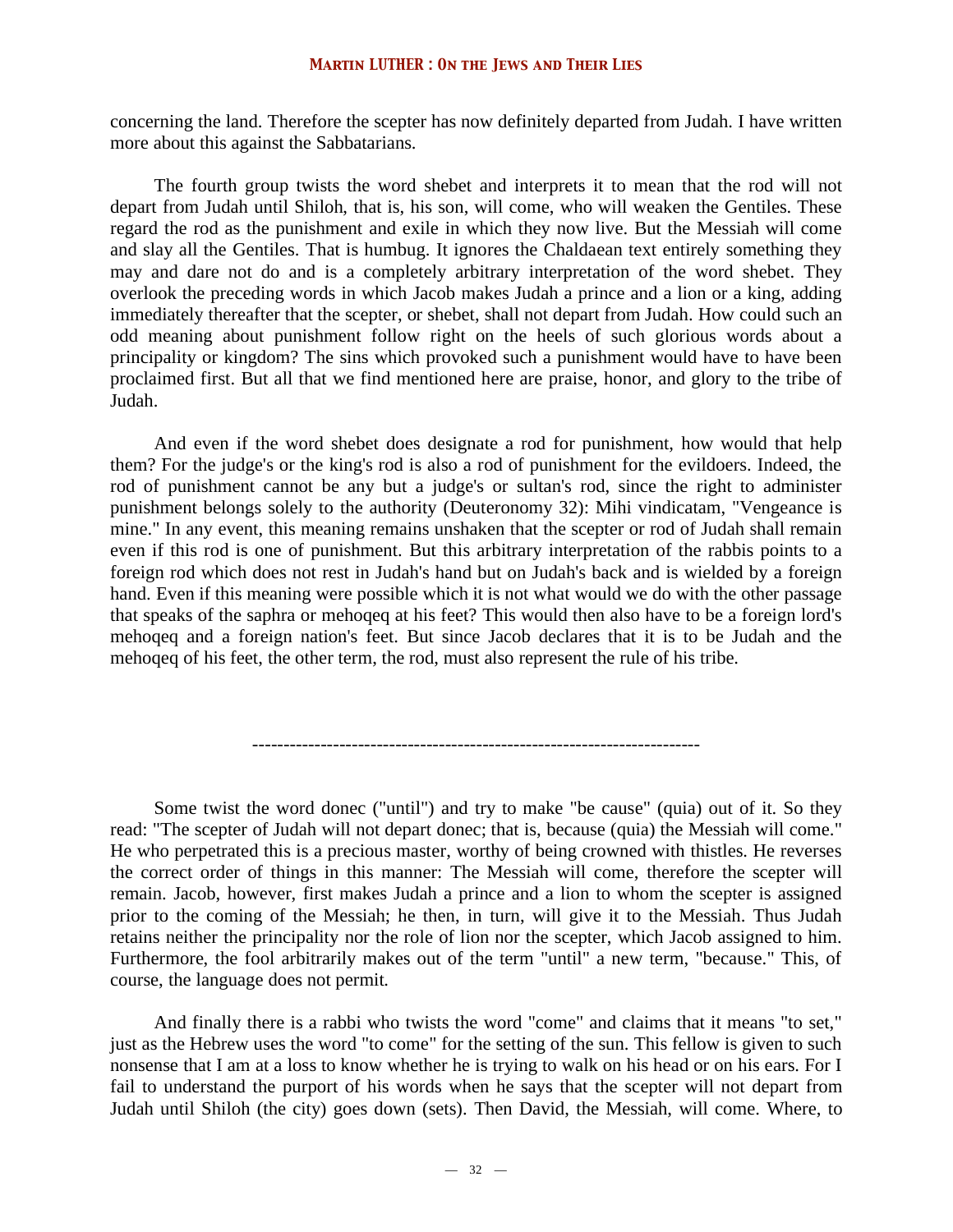repeat what was said above, was the scepter of Judah prior to Shiloh or Saul? But they who rage against their own conscience and patent truth must needs speak such nonsense. In brief, Lyra is right when he says that even if they invent these and many other similar glosses, the Chaldaean text topples all of them and convicts them of being willful liars, blasphemers, and perverters of God's word. However, I wanted to present this to us Germans so that we might see what rascals the blind Jews are and how powerfully the truth of God in our midst stands with us and against them.

And now that some have noticed that such evasions and silly glosses are null and void, they admit that the Messiah came at the time of the destruction of Jerusalem; but, they say, he is in the world secretly, sitting in Rome among the beggars and doing penance for the Jews until the time for his public appearance is at hand. These are not the words of Jews or of men but those of the arrogant, jeering devil, who most bitterly and venomously mocks us Christians and our Christ through the Jews, as if to say: "The Christians glory much in their Christ, but they have to submit to the yoke of the Romans; they must suffer and be beggars in the world, not only in the days of the emperors, but also in those of the pope. After all, they are impotent in my kingdom, the world, and I will surely remain their master." Yes, vile devil, just mock and laugh your fill over this now; you will still tremble enough for it.

Thus the words of Jacob fared very much the same as did these words of Christ in our day: "This is my body which is given for you." The enthusiasts distorted each word singly and collectively, putting the last things first, rather than accept the true meaning of the text, as we have observed. It is clear in this instance too that Christians such as Lyra, Raymund, Burgensis, and others certainly went to great lengths in an effort to convert the Jews. They hounded them from one word to another, just as foxes are hunted down. But after having been hounded a long time, they still persisted in their obstinacy and now set to erring consciously, and would not depart from their rabbis. Thus we must let them go their way and ignore their malicious blasphemy and lying.

I once experienced this myself. Three learned Jews came to me, hoping to discover a new Jew in me because we were beginning to read Hebrew here in Wittenberg, and remarking that matters would soon improve since we Christians were starting to read their books. When I debated with them, they gave me their glosses, as they usually do. But when I forced them back to the text, they soon fled from it, saying that they were obliged to believe their rabbis as we do the pope and the doctors, etc. I took pity on them and give them a letter of recommendation to the authorities, asking that for Christ's sake they let them freely go their way. But later, I found out that they called Christ a tola, that is, a hanged highwayman. Therefore I do not wish to have anything more to do with any Jew. As St. Paul says, they are consigned to wrath; the more one tries to help them the baser and more stubborn they become. Leave them to their own devices.

We Christians, however, can greatly strengthen our faith with this statement of Jacob, assuring us that Christ is now present and that he has been present for almost fifteen hundred years -- but not, as the devil jeers, as a beggar in Rome; rather, as a ruling Messiah. If this were not so, then God's word and promise would be a lie. If the Jews would only let Holy Scripture be God's word, they would also have to admit that there has been a Messiah since the time of Herod (no matter where), rather than awaiting another. But before doing this, they will rather tear and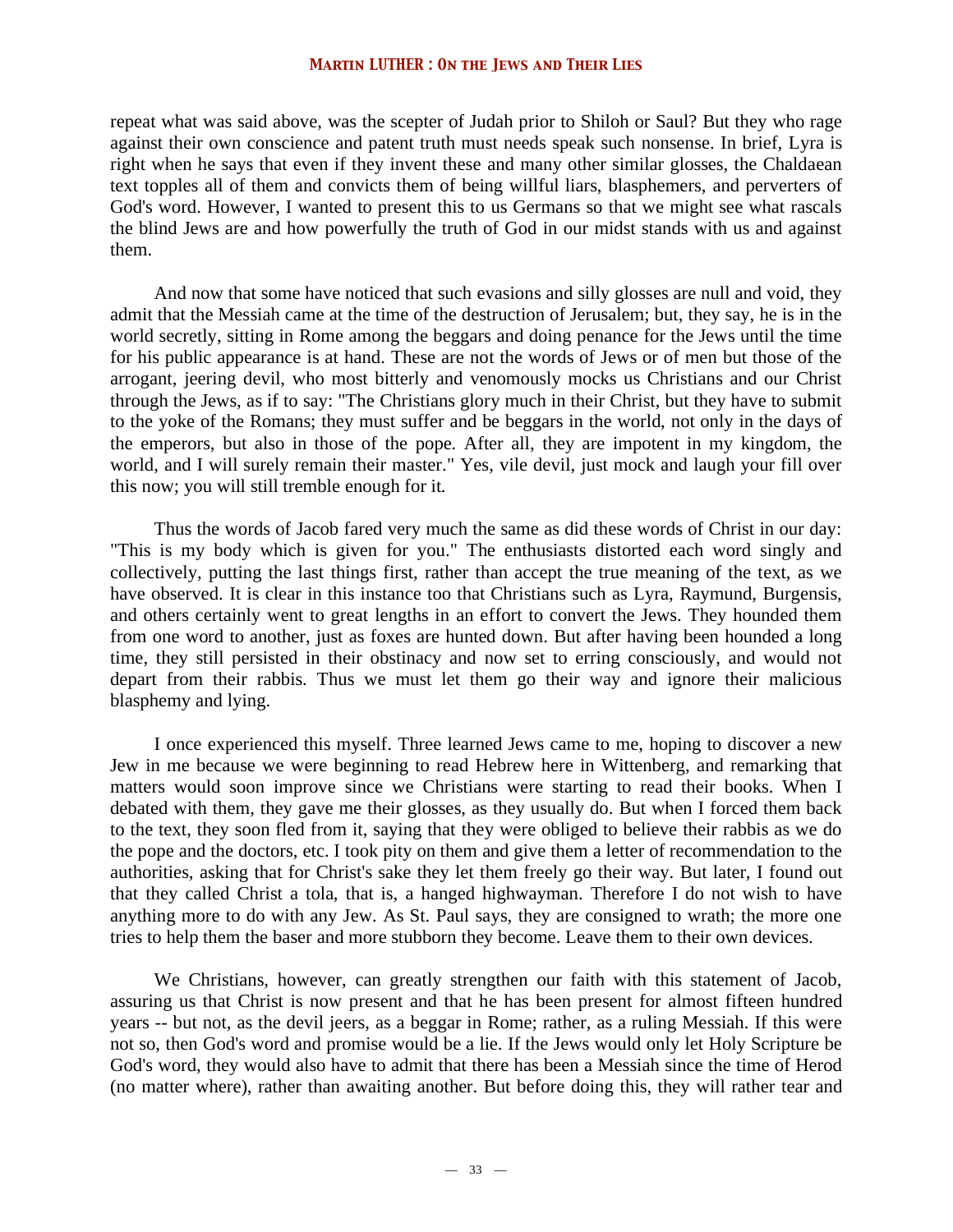pervert Scripture until it is no longer Scripture. And this is in fact their situation: They have neither Messiah nor Scripture, just as Isaiah 28 prophesied of them.

But may this suffice on the saying of Jacob. Let us take another saying which the Jews did not and cannot twist and distort in this way. In the last words of David, we find him saying (II Samuel 23:2): "The Spirit of the Lord speaks by me, his word is upon my tongue. The God of Israel has spoken, the Rock of Israel ...." And a little later [in v. 5]: "Does not my house stand so with God?" Or, to translate it literally from the Hebrew: "My house is of course not thus," etc. That is to say: "My house is, after all, not worthy; this is too glorious a thing and it is too much that God does all of this for a poor man like me." "For he has made with me an everlasting covenant, ordered in all things and secure." Note well how David exults with so numerous and seemingly superfluous words that the Spirit of God has spoken through him and that God's word is upon his tongue. Thus he says: "The God of Israel has spoken, the Rock of Israel," etc. It is as if he were to say: "My dear people, give ear. Whoever can hear, let him hear. Here is God, who is speaking and saying, 'Listen,'" etc. What is it, then, that you exhort us to listen to? What is God saying through you? What does he wish to say to you? What shall we hear?

This is what you are to hear: that God made an everlasting, firm, and sure covenant with me and my house, a covenant of which my house is not worthy. Indeed, my house is nothing compared to God; and yet he did this. What is this everlasting covenant? Oh, open your ears and listen! My house and God have bound themselves together forever through an oath. This is a covenant, a promise which must exist and endure forever. For it is God's covenant and pledge, which no one shall or can break or hinder. My house shall stand eternally; it is "ordered in all things and secure." The word aruk ("ordered") conveys the meaning that it will not disappoint or fail one in the least. Have you heard this? And do you believe that God is truthful? Yes, without doubt. My dear people, do you also believe that he can and will keep his word?

Well and good, if God is truthful and almighty and spoke these words through David which no Jew dares to deny then David's house and government (which are the same thing) must have endured since the time he spoke these words, and must still endure and will endure forever that is, eternally. Otherwise, God would be a liar. In brief, either we must have David's house or heir, who reigns from the time of David to the present and in eternity, or David died as a flagrant liar to his last day, uttering these words (as it seems) as so much idle chitchat: "God speaks, God says, God promises." It is futile to join the Jews in giving God the lie, saying that he did not keep these precious words and promises. We must, I say, have an heir of David from his time onward, in proof of the fact that his house has never stood empty no matter where this heir may be. For his house must have been continuous and must ever remain so. Here we find God's word that this is an everlasting, firm, and sure covenant, without a flaw. but everything in it must be aruk, magnificently ordered, as God orders all his work. Psalm 111:3: "Full of honor and majesty in his work."

Now let the Jews produce such an heir of David. For they must do so, since we read here that David's house is everlasting, a house that no one will destroy or hinder, but rather as we also read here [II Sam. 23:4], it shall be like the sun shining forth, which no cloud can hinder. If they are unable to present such an heir or house of David, then they stand fully condemned by this verse, and they show that they are surely without God, without David, without Messiah, without everything, that they are lost and eternally condemned. Of course, they cannot deny that the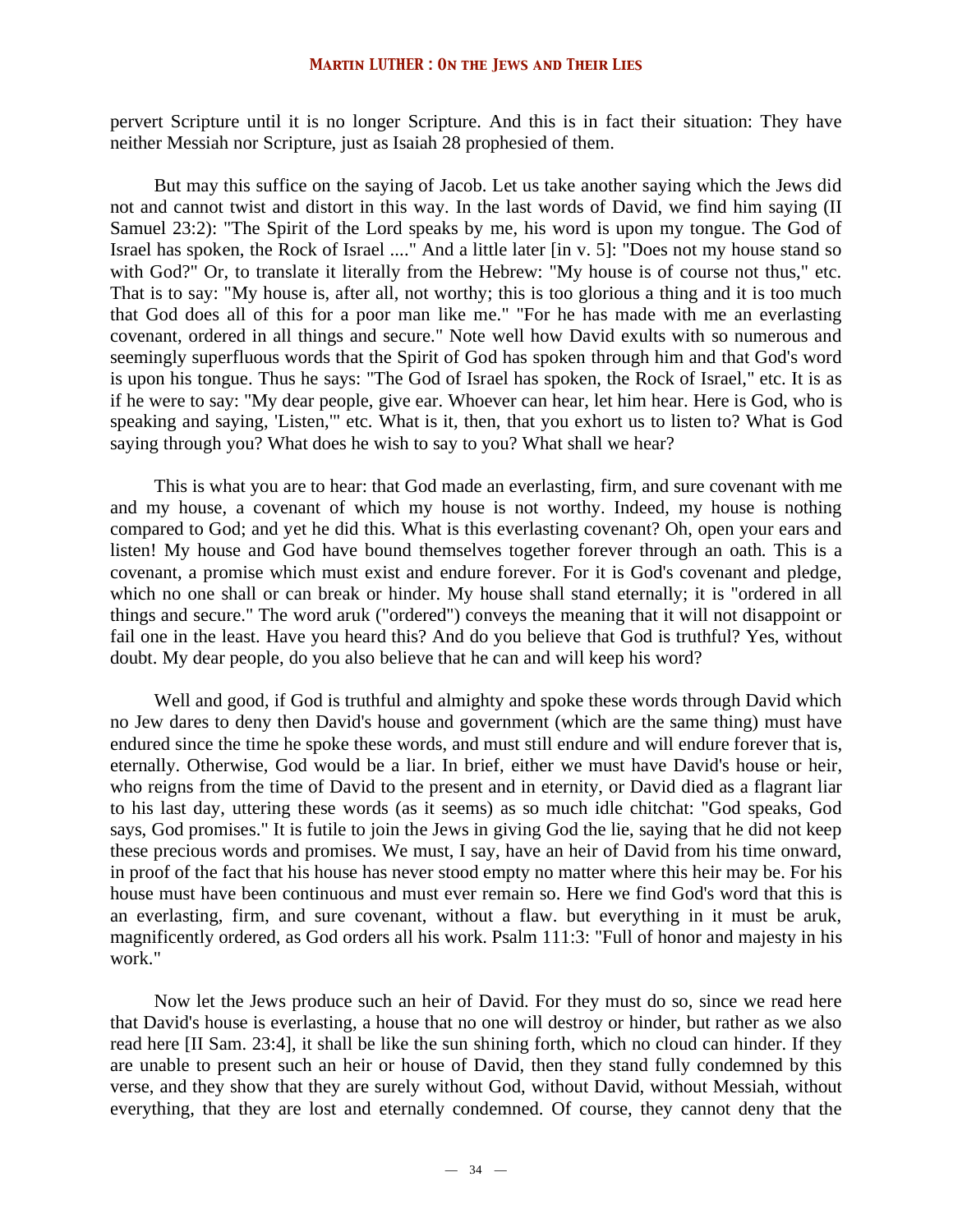kingdom or house of David endured uninterruptedly until the Babylonian captivity, even throughout the Babylonian captivity, and following this to the days of Herod. It endured, I say, not by its own power and merit but by virtue of this everlasting covenant made with the house of David. For most of their kings and rulers were evil, practicing idolatry, killing the prophets, and living shamefully. For example, Rehoboam, Joram, Joash, Ahaz, Manasseh, etc., surpassed all the Gentiles or the kings of Israel in vileness. Because of them, the house and tribe of David fully deserved to be exterminated. That was what finally happened to the kingdom of Israel. However, the covenant made with David remained in effect. The books of the kingsand of the prophets exultantly declare that God preserved a lamp or a light to the house of David which he would not permit to be extinguished. Thus we read in II Kings 8:19 and in II Chronicles 21:7: "Yet the Lord would not destroy the house of David because of the covenant which he had made with David, since he had promised to give a lamp to him and to his sons forever." The same thought is expressed in II Samuel 7:12.

By way of contrast, look at the kingdom of Israel, where the rule never remained with the same tribe or family beyond the second generation, with the exception of Jehu [65] who by reason of a special promise carried it into the fourth generation of his house. Otherwise it always passed from one tribe to another, and at times scarcely survived for one generation; moreover, it was not long until the kingdom died out completely. But through the wondrous deeds of God the kingdom of Judah remained within the tribe of Judah and the house of David. It withstood strong opposition on the part of the Gentiles round about, from Israel itself, from uprisings within, and from gross idolatries and sins, so that it would not have been surprising if it had perished in the third generation under Rehoboam, or at least under Joram, Ahaz, and Manasseh. But it had a strong Protector who did not let it die or let its light become extinguished. The promise was given that it would remain firm, eternally firm and secure. And so it has remained and must remain down to the present and forever; for God does not and cannot lie.

The Jews drivel that the kingdom perished with the Babylonian captivity. As we said earlier, this is empty talk; for this constituted but a short punishment, definitely confined to a period of seventy years. God had pledged his word for that. Moreover, he preserved them during this time through splendid prophets. Furthermore, King Jehoiachin was exalted above all the kings in Babylon, and Daniel and his companions ruled not only over Judah and Israel but also over the Babylonian Empire. [66] Even if their seat of government was not in Jerusalem for a short span of time, they nonetheless ruled elsewhere much more gloriously than in Jerusalem. Thus we may say that the house of David did not be come extinct in Babylon but shone more resplendently than in Jerusalem. They only had to vacate their homeland for a while by way of punishment. For when a king takes the field of a foreign country he cannot be regarded as an exking because he is not in his home land, especially if he is attended by great victory and good fortune against many nations. Rather one should say that he is more illustrious abroad than at home.

If God kept his covenant from the time of David to that of Herod, preserving his house from extinction, he must have kept it from that time on to the present, and he will keep it eternally, so that David's house has not died and cannot die eternally. For we dare not rebuke God as half truthful and half untruthful, saying that he kept his covenant and preserved David's house faithfully from David's time to that of Herod, but that after the time of Herod he began to lie and to become deceitful, ignoring and altering his covenant. No, for as the house of David remained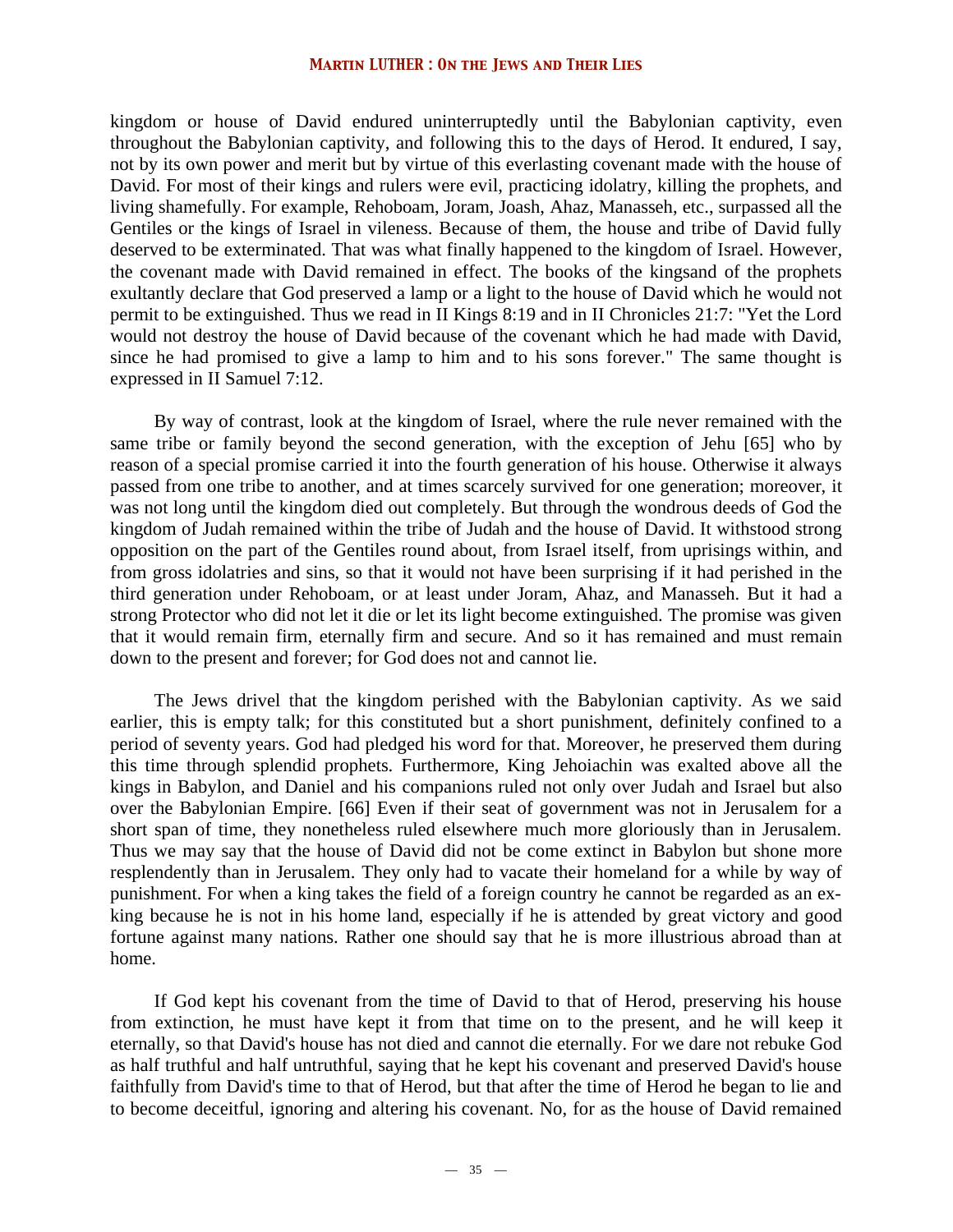and shone up to Herod's time, thus it had to remain under Herod and after Herod, shining to eternity.

Now we note how nicely this saying of David harmonizes with that of the patriarch Jacob: "The scepter shall not depart from Judah, nor the mehoqeq from his feet until Messiah comes, and to him shall be the obedience of the peoples" [Gen. 49:10]. How can it be expressed more clearly or differently that David's house will shine forth until the Messiah comes? Then, through him, the house of David will shine not only over Judah and Israel but also over the Gentiles, or over other and more numerous countries. This indeed does not mean that it will become extinct, but that it will shine farther and more lustrously than before his advent. And thus, as David says, this is an eternal kingdom and an eternal covenant. Therefore it follows most cogently from this that the Messiah came when the scepter departed from Judah \_ unless we want to revile God by saying that he did not keep his covenant and oath. Even if the stiff-necked, stubborn Jews refuse to accept this, at least our faith has been confirmed and strengthened by it. We do not give a fig for their crazy glosses, which they have spun out of their own heads. We have the clear text.

These last words of David to revert to them once more are founded on God's own word, where he says to him, as he here boasts at his end: "Would you build me a house to dwell in?" (II Sam. 7 [:5]). You can read what follows there\_how God continues to relate that until now he has lived in no house, but that he had chosen him [i.e., David] to be a prince over his people, to whom he would assign a fixed place and grant him rest, concluding, "I will make you a house" [cf. II Sam. 7:11]. That is to say: Neither ,you nor anyone else will build me a house to dwell in; I am far, far too great for that, as we read also in Isaiah 66. No, I will build you a house. For thus says the Lord, as Nathan asserts: "The Lord declares to you that the Lord will make you a house" [II Sam. 7:11]. Everyone is familiar with a house built by man\_ a very perishable structure fashioned of stone and wood. But a house built by God means the establishing of the father of a family who would ever after have heirs and descendants of his blood and lineage. Thus Moses says in Exodus 1 [:21] that God built houses for the midwives because they did not obey the king's command, but let the infants live and did not kill them. On the other hand, he breaks down and extinguishes the houses of the kings of Israel in the second generation.

Thus David has here a secure house, built by God, which is to have heirs forever. It is not a plain house; no, he says, "You shall be prince over my people Israel" [II Sam. 7:8]. Therefore it shall be called a princely, a royal house -- that is, the house of Prince David or King David, in which your children shall reign forever and be princes such as you are. The books and histories of the kings prove this true, tracing it down to the time of Herod. Until that time the scepter and saphra are in the tribe of Judah.

Now follows the second theme, concerning Shiloh. How long shall my house thus stand and how long shall my descendants rule? He answers thus [II Sam. 7:12-16]: "When your days are fulfilled and you lie down with your fathers, I will raise up your offspring after you who shall come forth from your body (utero -- that is, from your flesh and blood), and I will establish his kingdom. He shall build a house for my name, and I will establish the throne of his kingdom forever. I will be his father, and he shall be my son. When he commits iniquity, I will chastise him with the rod of men (as one whips children), with the stripes of the sons of men; but I will not take my steadfast love from him, as I took it from Saul, whom I put away from before you. And your house and your kingdom shall be made sure for ever before me; your throne shall be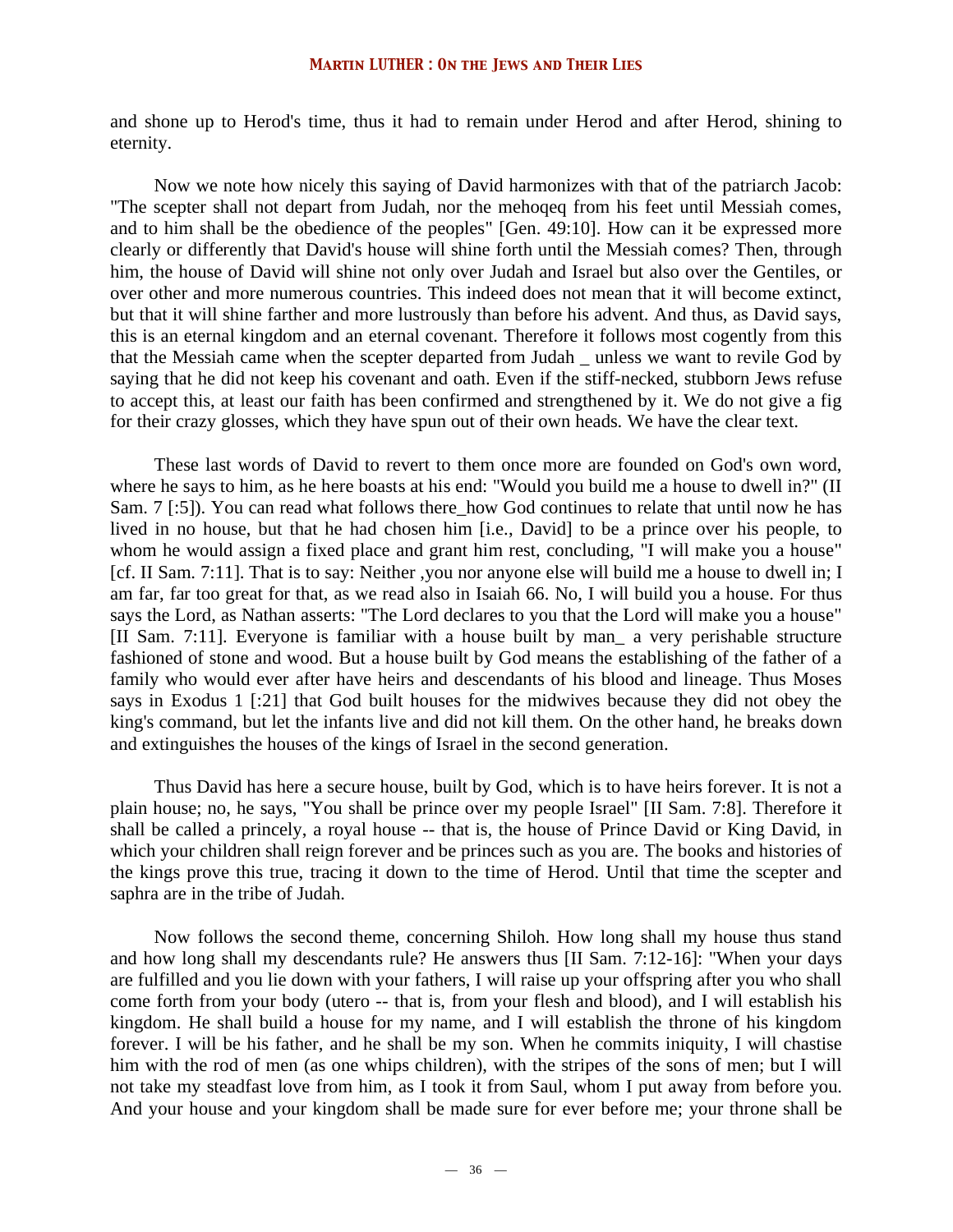established for ever." This statement is found almost verbatim also in I Chronicles 18 [17:11-14], where you may read it.

Whoever would refer these verses to Solomon would indeed be an arbitrary interpreter. For although Solomon was not yet born at this time, indeed the adultery with his mother Bathsheba had not yet even been committed, he is nonetheless not the seed of David born after David's death, of whom the text says, "When your days are fulfilled and you lie down with your fathers, I will raise up your seed after you." For Solomon was born during David's lifetime. It would be foolish, yes, ridiculous, to say that the term "raised up" here means that Solomon should be raised up after David's death to become king or to build the house; for three other chapters (I Kings 1, I Chronicles 24 [28], and I Chronicles 29) attest that Solomon was not only instated as king during his father's lifetime, but that he also received command from his father David, as well as the entire plan of the temple, of all the rooms, its detailed equipment, and the organization of the whole kingdom. It is obvious that Solomon did not build the temple or order the kingdom or the priesthood according to his own plans but according to those of David, who prescribed everything, in fact, already arranged it during his lifetime.

There is also a great discrepancy and a difference in words between II Samuel 7 and I Chronicles 24 [28] and 29. The former states that God will build David an eternal house, the latter that Solomon shall build a house in God's name. The former passage states without any condition or qualification that it shall stand forever and be hindered by no sin. The latter passage conditions its continuance on Solomon's and his descendants' continued piety. Since he did not remain pious, he not only lost the ten tribes of Israel but was also exterminated in the seventh generation. The former is a promissio gratiae ["a promise of grace"], the latter a promissio legis ["a promise of law"]. In the former passage David thanks God that his house will stand forever, in the latter he does not thank God that Solomon's temple will stand forever. In other words, the two passages refer to different times and to different things and houses. And although God does call Solomon his son in the latter also and says that he will be his father, this promise is dependent on the condition that Solomon will remain pious. Such a condition is not found in the former passage. It is not at all rare that God calls his saints, as well as the angels, his children. But the son mentioned in II Samuel 7:14 is a different and special son who will retain the kingdom unconditionally and be hindered by no sin.

Also the prophets and the psalms quote II Samuel 7, which speaks of David's seed after his death, whereas they pay no attention to I Chronicles 24 [28] and 29, which speak of Solomon. In Psalm 89 [:1-4] we read: "I will sing of thy steadfast love, O Lord, for ever; with my mouth I will proclaim thy faithfulness to all generations. For thy steadfast love was established for ever, thy faithfulness is firm as the heavens. Thou hast said, 'I have made a covenant with my chosen one, I have sworn to David my servant: "I will establish your descendants for ever, and build your throne for all generations."'" These too are clear words. God vows and swears an oath to grant David his grace forever, and to build and preserve his house, seed, and throne eternally.

Later, in verse 19, we have an express reference to the true David. This verse contains the most beautiful prophecies of the Messiah, which cannot apply to Solomon. For he was not the sovereign of all kings on earth, nor did his rule extend over land and sea. These facts cannot be glossed over. Furthermore, the kingdom did not remain with Solomon's house. He had no absolute promise with regard to this, but only a promise conditional on his piety. But it was the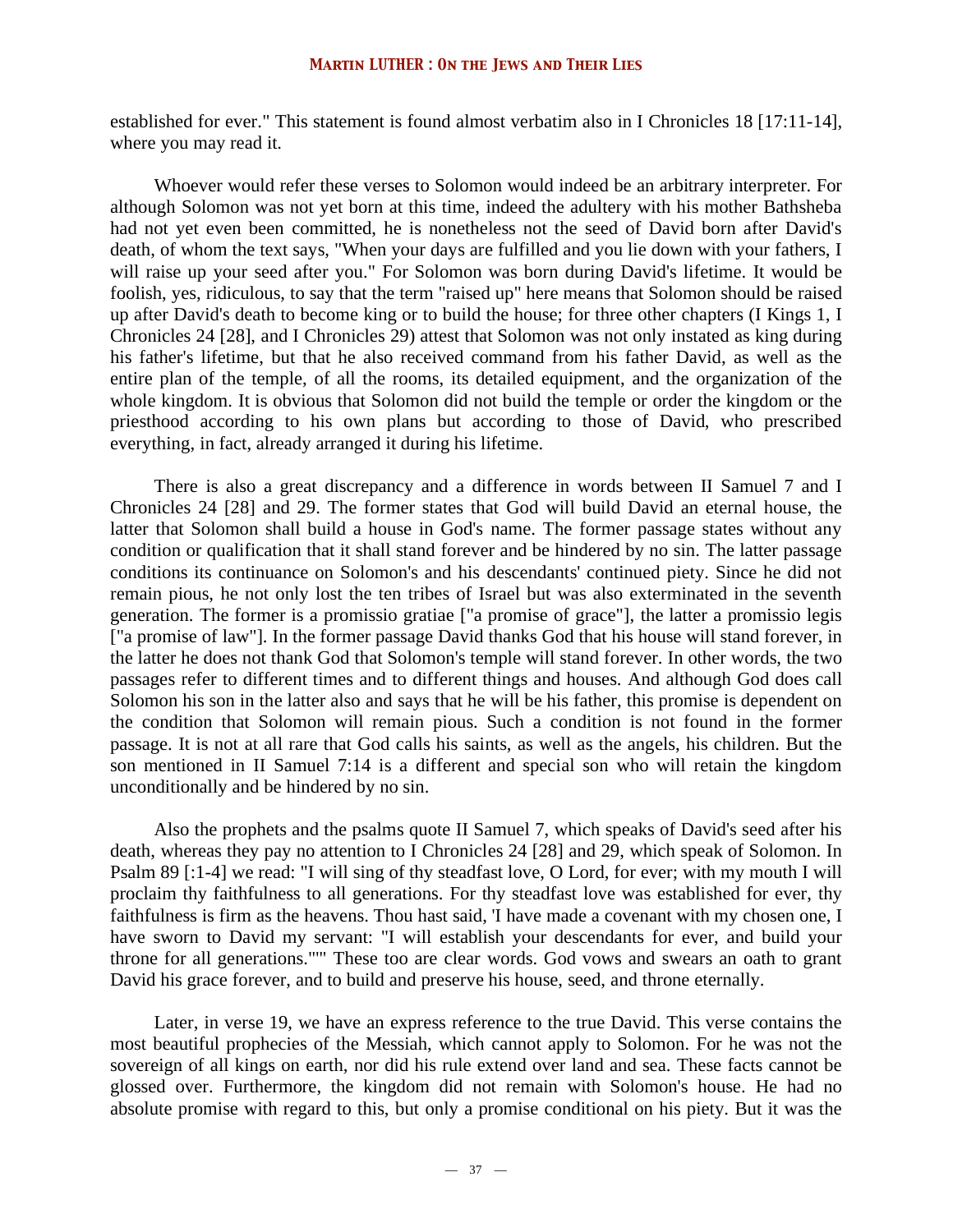house of David that had the promise, and he had more sons than Solomon. And as the history books report, the scepter of Judah at times passed from brother to brother, from cousin to cousin, but always remained in the house of David. For instance, Ahaziah left no son, and Ahaz left none, so according to the custom of Holy Scripture the nephews had to be heirs and sons.

Anyone who would venture to contradict such clear and convincing statements of Scripture regarding the eternal house of David, which are borne out by the histories, showing that there were always kings or princes down to the Messiah, must be either the devil himself or whoever is his follower. For I can readily believe that the devil, or whoever it may be, would be unwilling to acknowledge a Messiah, but still he would have to acknowledge David's eternal house and throne. For he cannot deny the clear words of God in his oath vowing that his word would not be changed and that he would not lie to David, not even by reason of any sin, as the aforementioned psalm [Ps. 89] impressively and clearly states.

Now such an eternal house of David is nowhere to be found unless we place the scepter before the Messiah and the Messiah after the scepter, and then join the two together: namely, by asserting that the Messiah appeared when the scepter departed and that David's house was thus preserved forever. In that way God is found truthful and faithful in his word, covenant, and oath. For it is obvious that the scepter of Judah completely collapsed at the time of Herod, but much more so when the Romans destroyed Jerusalem and the scepter of Judah. Now if David's house is eternal and God truthful, then the true King of Judah, the Messiah, must have come at that time. No barking, interpreting, or glossing will change this. The text is too authoritative and too clear. If the Jews refuse to admit it, we do not care.

For us it is enough that, first of all, our Christian faith finds here most substantial proof, and that such verses afford me very great joy and comfort that we have such strong testimony also in the Old Testament. Second, we are certain that even the devil and the Jews themselves cannot refute this in their hearts and that in their own consciences they are convinced. This can surely and certainly be noted by the fact that they twist this saying of Jacob concerning the scepter (as they do all of Scripture) in so many ways betraying that they are convinced and won over, and yet refuse to admit it. They are like the devil, who knows very well that God's word is the truth and yet with deliberate malice contradicts and blasphemes it. The Jews feel distinctly that these verses are solid rock and their interpretation nothing but straw or spiderweb. But with willful and malicious resolve they will not admit this; yet they insist on being and on being known as God's people, solely because they are of the blood of the patriarchs. Otherwise they have nothing of which to boast. As to what lineage alone can effect, we have spoken above. It is just as if the devil were to boast that he was of angelic stock, and by reason of this was the only angel and child of God, even though he is really God's foe.

Now that we have considered these verses, let us hear what Jeremiah says. His words sound very strange. For we know that he was a prophet long after the kingdom of Israel had been destroyed and exiled, when only the kingdom of Judah still existed, which itself was soon to go into captivity in Babylon, as he foretold to them and even experienced during his lifetime. Yet despite this, he dares to say in chapter 33:17: "'For thus says the Lord: David shall never lack a man to sit on the throne of the house of Israel, and the Levitical priests shall never lack a man in my presence to offer burnt offerings, to burn cereal offerings, and to make sacrifices for ever.'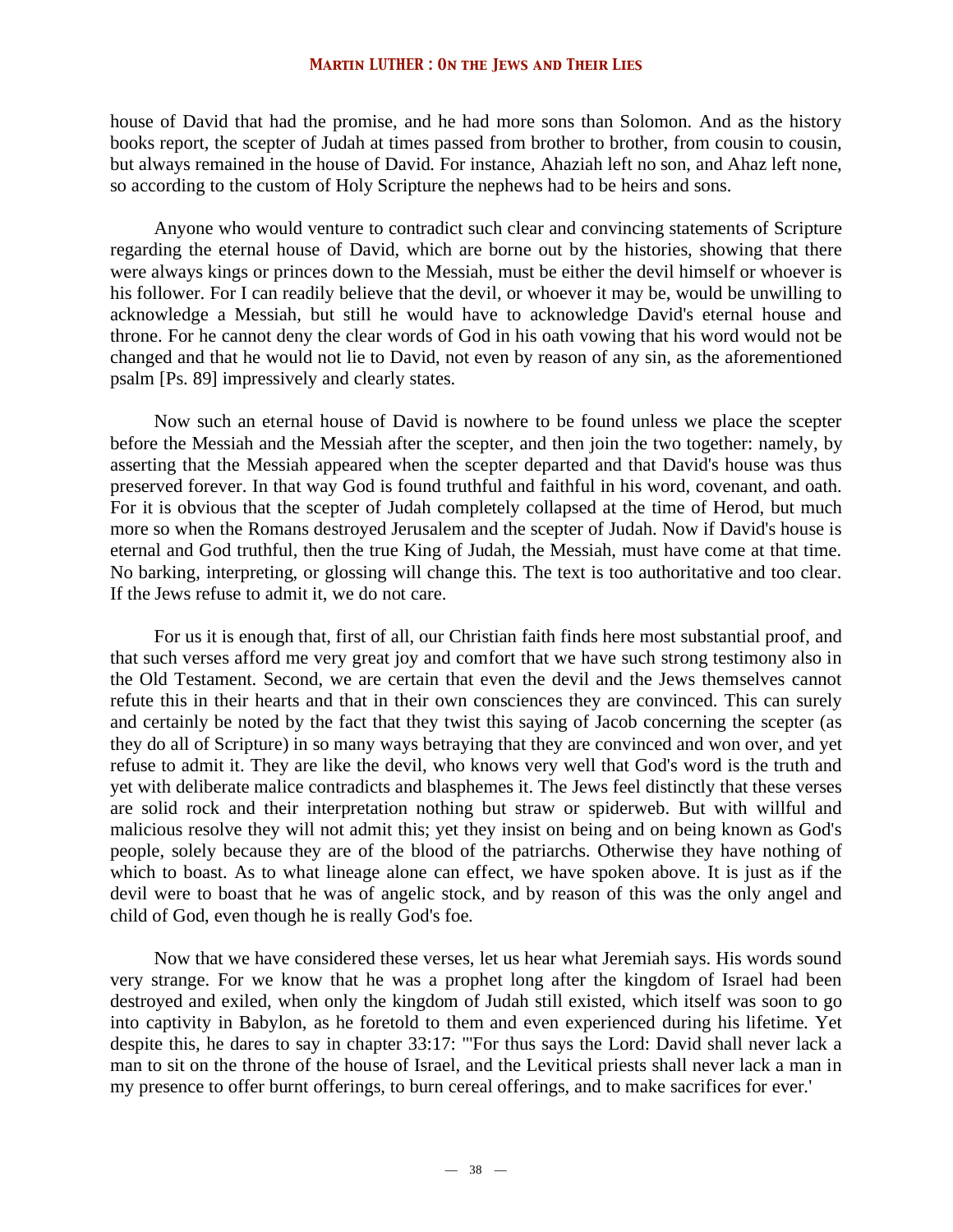"The word of the Lord came to Jeremiah: 'Thus says the Lord: If you can break my covenant with the day and my covenant with the night, so that day and night will not come at their appointed time, then also my covenant with David my servant may be broken, so that he shall not have a son to reign on his throne, and my covenant with the Levitical priests my ministers....'

"The word of the Lord came to Jeremiah: 'Have you not observed what these people are saying, "The Lord has rejected the two families which he chose"? Thus they have despised my people so that they are no longer a nation in their sight. Thus says the Lord: If I have not established my covenant with day and night and the ordinances of heaven and earth, then I will reject the descendants of Jacob and David my servant and will not choose one of his descendants to rule over the seed of Abraham, Isaac, and Jacob. For I will restore their fortunes, and will have mercy upon them.'"

What can we say to this? Whoever can interpret it, let him do so. Here we read that not only David but also the Levites will endure forever; and the same for Israel, the seed of Abraham, Isaac, and Jacob. It is emphasized that David will have a son who will sit on his throne eternally, just as surely as day and night continue forever. On the other hand, we hear that Israel will be led away into captivity, and also Judah after her, but that Israel will not be brought home again as Judah will be. Tell me, how does all this fit together? God's word cannot lie. Just as God watches over the course of the heavens, so that day and night follow in endless succession, so too David (that is, Abraham, Isaac, and Jacob), must have a son on his throne uninterruptedly. God himself draws this comparison. It is impossible for the Jews to make sense of it; for they see with their very eyes that neither Israel nor Judah has had a government for nearly fifteen hundred years; in fact Israel has not had one for over two thousand years. Yet God must be truthful, do what we will. The kingdom of David must rule over the seed of Jacob, Isaac, and Abraham, as Jeremiah states here, or Jeremiah is not a prophet but a liar.

We shall let the Jews reconcile and interpret this as they will or can. For us this passage leaves no doubt; it affirms that David's house will endure forever, also the Levites, and Abraham's, Isaac's, and Jacob's seed under the son of David, as long as day and night or as it is otherwise expressed, as long as sun and moon endure. If this is true, then the Messiah must have come when David's house and rule ceased to exist. Thus David's throne assumed more splendor through the Messiah, as we read in Isaiah 9:6: "For to us a child is born, to us a son is given; and the government will be upon his shoulder, and his name will be called Pele, Joets, El, Gibbor, Abi-gad, Sar shalom. Of the increase of his government and of peace there will be no end, upon the throne of David, and over his kingdom, to establish it, and to uphold it with justice and with righteousness from this time forth and for evermore." We may revert to this later, but here we shall refrain from discussing how the blind Jews twist these six names of the Messiah. They accept this verse and admit as they must admit that it speaks of the Messiah. We quote it because Jeremiah states that David's house will rule forever: first through the scepter up to the time of the Messiah, and after that much more gloriously through the Messiah. So it must be true that David's house has not ceased up to this hour and that it will not cease to eternity. But since the scepter of Judah departed fifteen hundred years ago, the Messiah must have come that long ago, or, as we have said above, 1468 years ago. All of this is convincingly established by Jeremiah.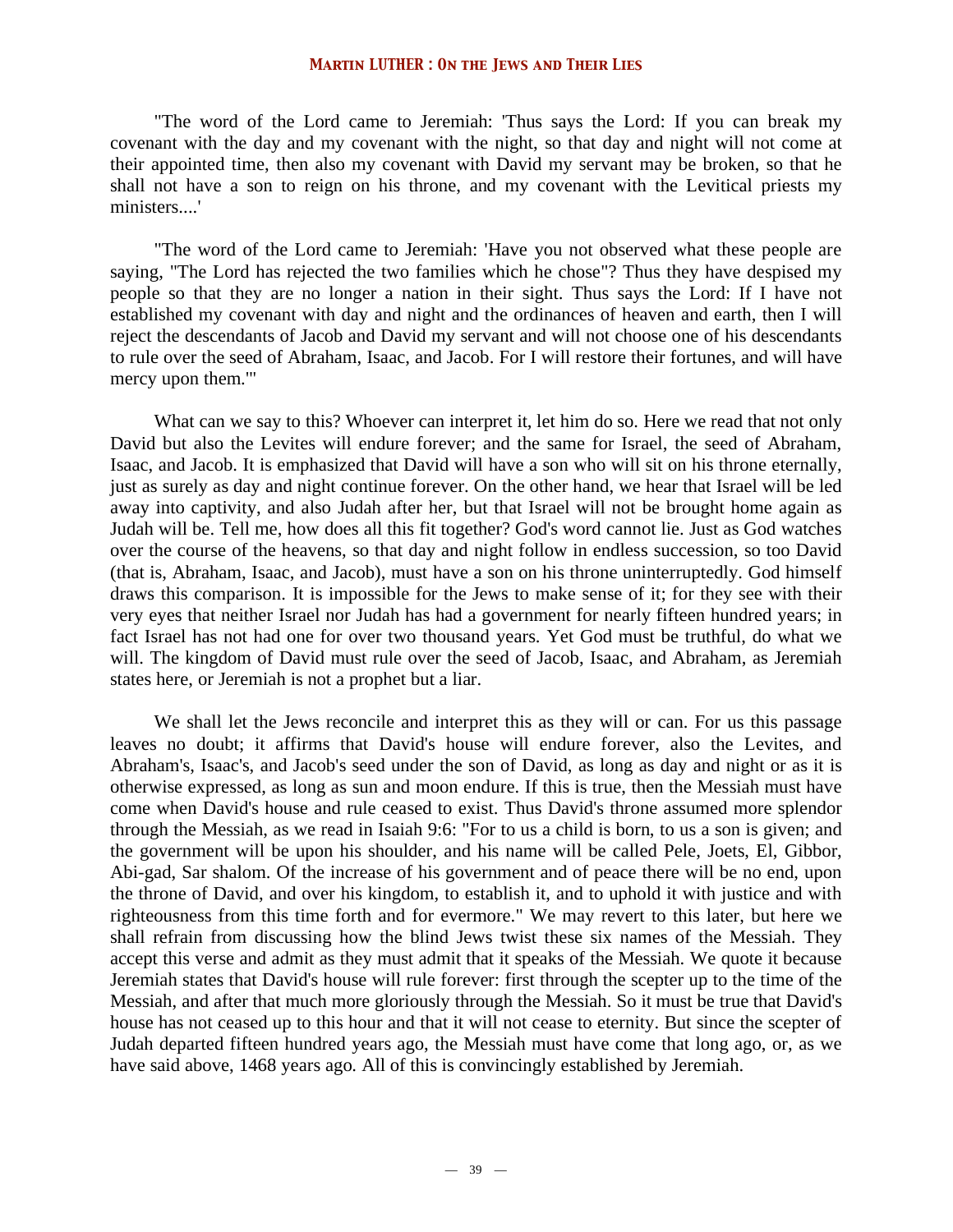------------------------------------------------------------------------

However, some among us may wonder how it is possible that at the time of Jeremiah and then up to the advent of the Messiah the seed of Abraham, Isaac, and Jacob existed and remained under the tribe of Judah or the throne of David, even though only Judah remained whereas Israel was exiled. These persons must be informed that the kingdom of Israel was led into captivity and destroyed, that it never returned home and never will return home, but that Israel, or the seed of Israel, always continued to a certain extent under Judah, and that it was exiled with Judah and returned again with her. You may read about this in I Samuel, I Kings 10 [11] and 12, and II Chronicles 30 and 31. Here you will learn that the entire tribe of Benjamin thus a good part of Israel remained with Judah, as well as the whole tribe of Levi together with many members of the tribes of Ephraim, Manasseh, Asher, Isachar, and Zebulun who remained in the country after the destruction of the kingdom of Israel and who held to Hezekiah in Jerusalem and helped to purge the land of Israel of idols. Furthermore, many Israelites dwelt in the cities of Judah.

Since we find so many Israelites living under the rule of the son of David, Teremiah is not lying when he says that Levites and the seed of Abraham, Isaac, and Jacob will be found under the rule of David's house. All of these, or at least a number of them, were taken to Babylon and returned from it with Judah, as Ezra enumerates and recounts. Undoubtedly many more returned of those who were led away under Sennacherib, since the Assyrian or Median kingdom was brought under the Persian rule through Cyrus, so that Judah and Israel were very likely able to join and return together from Babylon to Jerusalem and the land of Canaan. For I know for certain that we find these words in Ezra 2:70: "And all Israel (or all who were there from Israel) lived in their towns." And how could they live there if they had not come back? In the days of Herod and of the Messiah the land was again full of Israelites; for in the seventy weeks of Daniel, that is, in four hundred and ninety years, they had assembled again. However, they did not again establish a kingdom.

Therefore the present-day Jews are very ignorant teachers and indolent pupils of Scripture when they allege that Israel has not yet returned, as though all of Israel would have to return. Actually not all of Judah returned either, but only a small number, as we gather from Ezra's enumeration. The majority of them remained in Babylon, as did Daniel, Nehemiah, and Mordecai themselves. Similarly, the majority of the Israelites remained in Media, though they perhaps traveled to Jerusalem for the high festivals and then returned to their homes again, as Luke writes in the Acts of the Apostles [2:5 ff.]. God never promised that the kingdom or scepter of Israel would be restored like that of Judah. But he did promise this to Judah. The latter had to recover it by virtue of God's promise that he would establish David's house and throne forever and not let it die out. For as Jeremiah declares here, God will not tolerate that anyone slander him by saying that he had rejected Judah and Israel entirely, so that they should no longer be his people and that David's throne should come to an end, as if he had forgotten his promise, when he had promised and pledged to David an eternal house. Even though they would now have to sojourn in Babylon for a little while, still, he says, it will remain an eternal house and kingdom.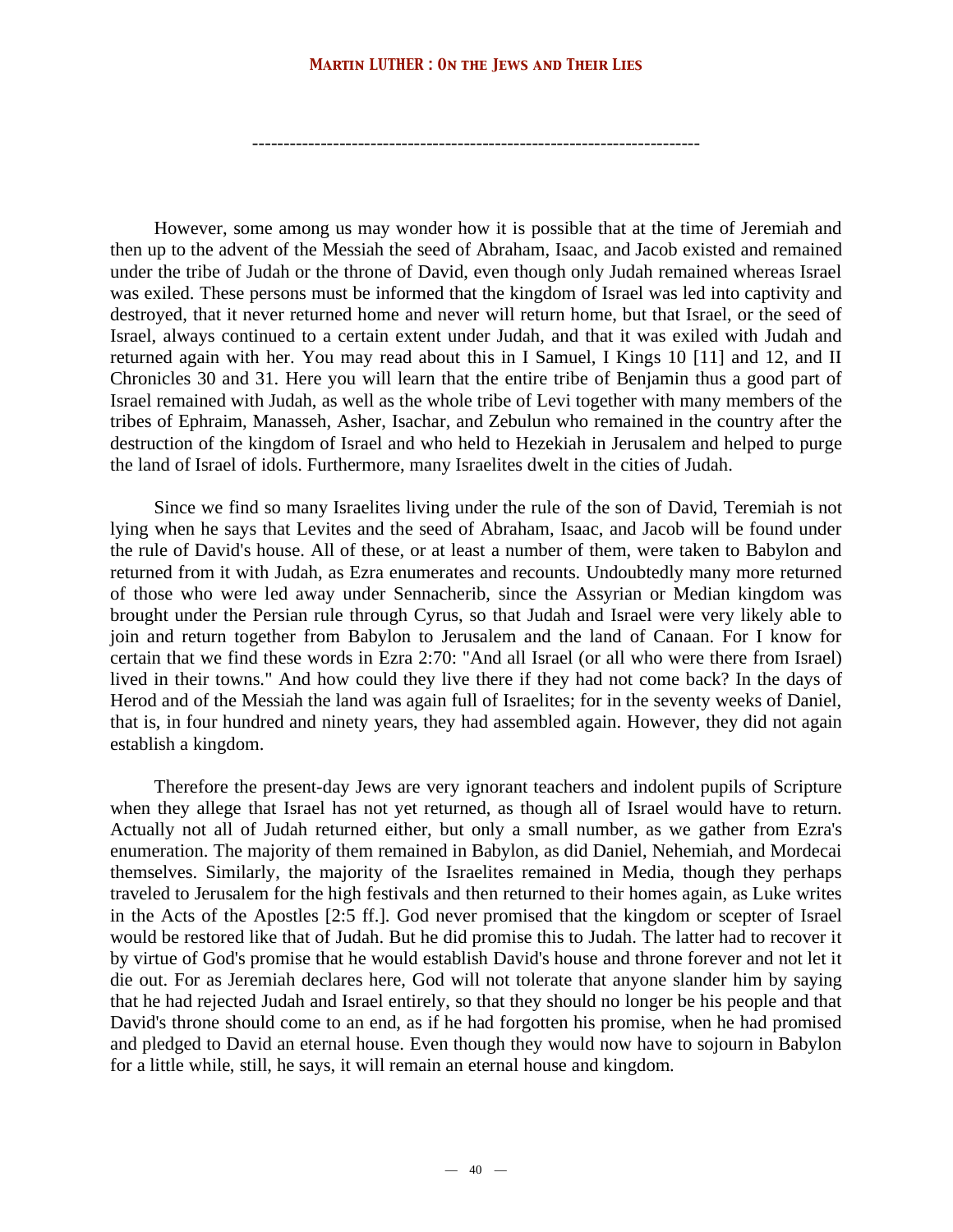I am saying this to honor and to strengthen our faith and to shame the hardened unbelief of the blinded and stubborn Jews, for whom God must ever and eternally be a liar, as though he had let David's house die out and forgotten his covenant and his oath sworn to David. For if they would admit that God is truthful, they would have to confess that the Messiah came fifteen hundred years ago, so that David's house and throne should not be desolate for so long, as they suppose, just because Jerusalem has lain in ashes and has been devoid of David's throne and house so long. For if God kept his promise from the time of David to the Babylonian captivity and from then to the days of Herod when the scepter departed, he must also have kept it subsequently and forever after, or else David's house is not an eternal but a perishable house, which has ceased together with the scepter at the time of Herod.

But as we have already said, God will not tolerate this. No, David's house will be everlasting, like "day and night and the ordinances of heaven and earth," as Jeremiah puts it [Jer. 33:25]. However, since the scepter of Judah was lost at the time of Herod, it cannot be eternal unless the son of David, the Messiah, has come, seated himself on David's throne, and become the Lord of the world. If the Jews are correct, then David's house must have been extinct for 1568 years, contrary to God's promise and oath. This it is impossible to believe. Now this is a thorough exposition of the matter, and no Jew can adduce anything to refute it. Outwardly he may pretend that he does not believe it, but his heart and his conscience are devoid of anything to contradict it.

And how could God have maintained the honor of his divine truthfulness, having promised David an eternal house and throne, if he then let it stand desolate longer than intact? Let us figure this out. In the opinion of the Jews, the time from David to Herod covers not quite a thousand years. David's house or throne stood for that length of time, inclusive of the seventy years spent in Babylon. (We would add over one hundred years to this total.) From Herod's time, or rather let us say for this is not far from correct from the destruction of Jerusalem, to the year 1542 there are 1,568 years, as stated above. According to this computation, David's house and throne has been empty four or five hundred years longer than it was occupied. Now inquire of stone and log whether such may be called an eternal house, especially constructed by God and preserved by his sublime faithfulness and truthfulness -- a house that stands for one thousand years and lies in ashes for fourteen or fifteen hundred years!

Though the Jews be as hard or harder than a diamond, the lightning and thunder of such clear and manifest truth should smash, or at least soften, them. But as I said before, our faith is cheered thereby, it is strengthened, it is made sure and certain that we do have the true Messiah, who surely came and appeared at the time when Herod took away the scepter of Judah and the saphra, so that David's house might be eternal and forever have a son upon his throne, as God said and swore to him and made a covenant with him.

Some crafty Jew might try to cast up to me my book against the Sabbatarians, in which I demonstrated that the word "eternally," le-olam, often means not really an eternity, but merely "a long time." Thus Moses says in Exodus 21:6 that the master shall take the slave who wants to stay with him and bore through his ear with an awl on the door, "and he shall serve him eternally." Here the word designates a human eternity, that is, a lifetime. But I also said in the same treatise that when God uses the word "eternal," it is a truly divine eternity. And he commonly adds another phrase to the effect that it shall not be otherwise, as in Psalm 110:4, "The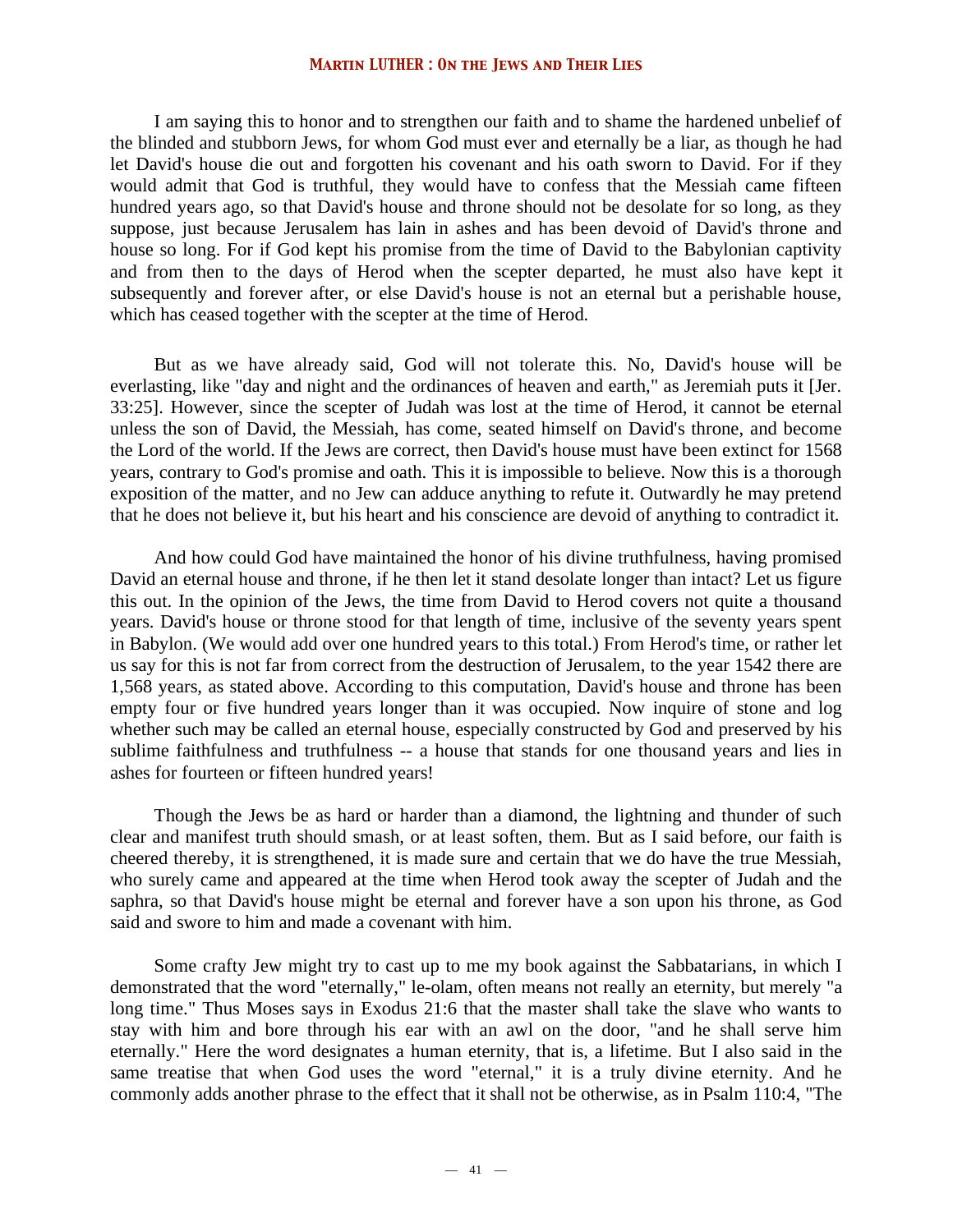Lord has sworn and will not change his mind." Similarly in Psalm 132:11: "The Lord swore to David a sure oath from which he will not turn back," etc. Wherever such a "not" is added, this means surely eternal and not otherwise. Thus we read in Isaiah 9:7, "Of peace there will be no end." And in Daniel 7:14, "His dominion is an everlasting dominion... and his kingdom one that shall not be destroyed." This is eternal not before men, who do not live eternally, but before God, who lives eternally.

The promise states that David's house and throne shall be eternal before God. He says: "Before me, before me," a son shall forever sit upon your throne. In Psalm 89:35-37 he also adds the little word "not": "Once for all I have sworn by my holiness, I will not lie to David. His line shall endure for ever, his throne as long as the sun before me. Like the moon it shall be established for ever; it shall stand firm while the skies endure." The last words of David convey the same thought: "He has made with me an everlasting covenant, ordered in all things and secure." These words "ordered and secure" mean the same as firm, sure, eternal, never-failing. The same applies to the saying of Jacob in Genesis 49:10: "The scepter shall not depart." "Not depart" signifies eternally, until the Messiah comes; and that surely means eternally. For all the prophets assign to the Messiah an eternal kingdom, a kingdom without end.

But if we assume that this refers to a human or temporal eternity or an indefinite period of time (which is impossible), then the meaning would necessarily be as follows: Your house shall be eternal before me, that is, your house shall stand as long as it stands, or for your lifetime. This would pledge and promise David the equivalent of exactly nothing; for even in the absence of such an oath David's house would stand "eternally," that is, as long as it stands, or as long as he lives. But let us dismiss such nonsense from our minds, which would occur to none but a blinded rabbi. When Scripture glories in the fact that God did not want to destroy Judah because of the sins committed under Rehoboam, but that a lamp should remain to David, as God has promised him regarding his house (II Kings 8:19), it shows that all understood the word "eternal" in its true sense.

Someone might also cite here the instance of the Maccabees. After Antiochus the Noble had ruthlessly ravaged the people and the country, so that the princes of the house of David became extinct, the Maccabees ruled, who were not of the house of David but of the tribe of the priests, which meant that the scepter had departed from Judah and that a son of David did not sit eternally on the throne of David. Thus the eternal house of David could not be really eternal. We reply: The Jews cannot disturb us with this argument, and we need not answer them; for none of this is found in Scripture, because Malachi is the last prophet and Nehemiah the last historian, who, as we can gather from his book, lived until the time of Alexander. Therefore both parties must rely, so far as this question is concerned, on Jeremiah's statement that a son of David was to occupy his throne or rule forever. For apart from Scripture, whoever wants to concern himself with this may regard it as an open question whether the Maccabees themselves ruled or whether they served the rulers. As to the reliability of the historians, we shall have some comments later on.

It seems to me, however, that the following incident recorded in Scripture should not be treated lightly. At the time of Queen Athaliah, for fully six years no son of David occupied his throne; she, Athaliah the tyrant, reigned alone. She had had all the male descendants of David slain, with the single exception of Joash, an infant a quarter or a half year old, who had been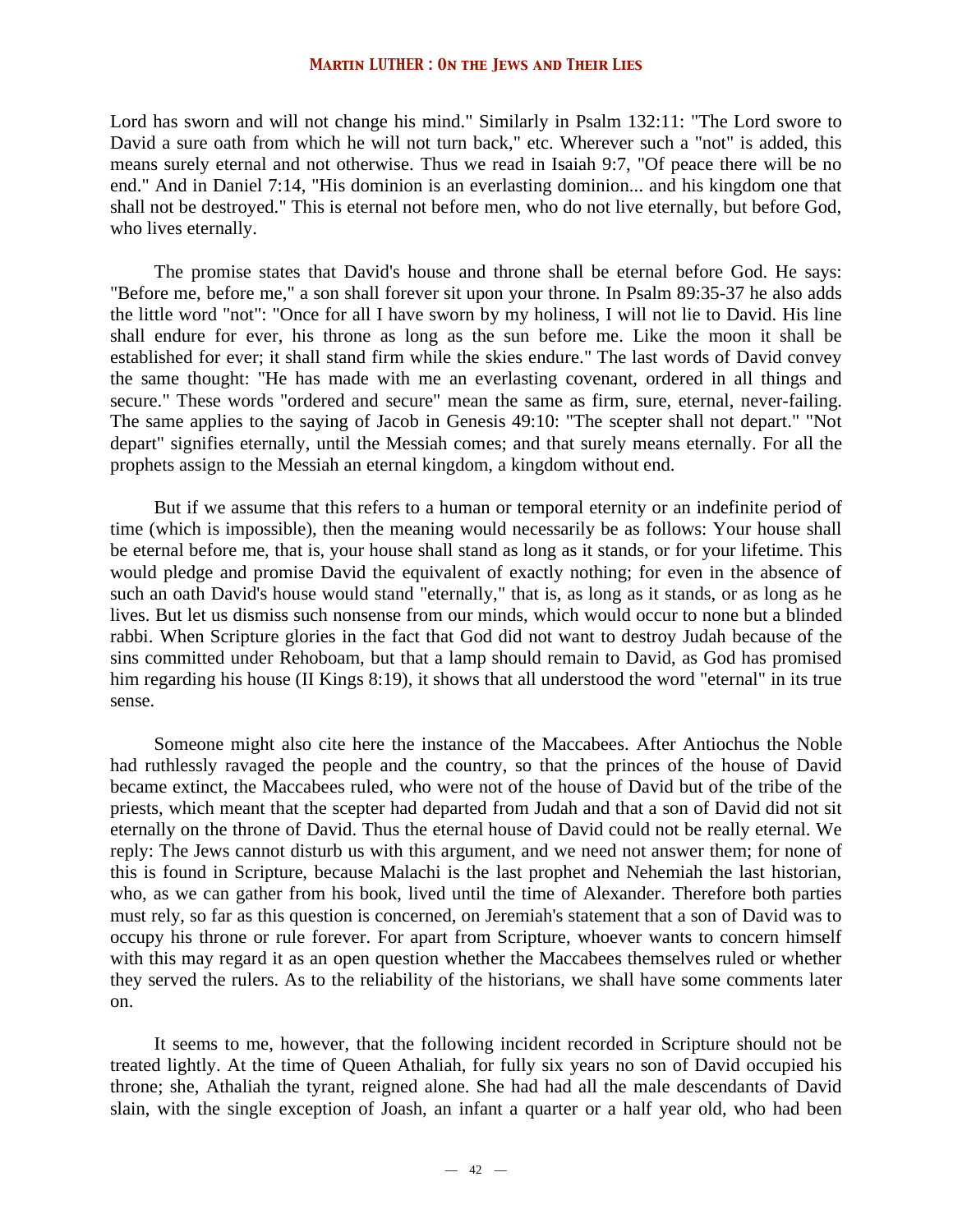secretly removed, hidden in the temple, and reared by the excellent Jehosheba, the wife of the high priest Jehoiada, daughter of King Joram and sister of King Ahaziah, whom Jehu slew. Here the eternal covenant of God made with David was in great peril indeed, resting on one young lad in hiding, who was far from occupying the throne of David. At this time his house resembled a dark lantern in which the light is extinguished, since a foreign queen, a Gentile from Sidon, was sitting and reigning on David's throne. However, she burned her backside thoroughly on that throne!

Still, all of this did not mean that the scepter had departed or that God's eternal covenant was broken. For even if the light of David was not shining brightly at this time, it was still glimmering in that child Joash, who would again shine brightly in the future and rule. He was already born as a son of David, and these six years were nothing but a tentatio, a temptation. God often gives the appearance that he is unmindful of his word and is failing us. This he did with Abraham when he commanded him to burn to ashes his dear son Isaac, in whom, after all, God's promise of the eternal seed was embodied. Likewise when he led the children of Israel from Egypt. In fact, he seemed to be leading them into death, with the sea before them, high cliffs on both sides, and the enemy at their back blocking their way of escape. But matters proceeded according to God's word and promises; the sea had to open, move, and make way for them. If the sea had not done this, then the cliffs would have had to split asunder and make a path for them, and they would have squeezed and squashed Pharaoh between them, just as the sea drowned the foe. For all creatures would rather have to perish a thousand thousand times than that God's word should fail and deceive, however strange things may appear. Thus Joash is king through and in God's word, and occupies the throne of David before God although he still lies in the cradle, yes, even if he lay dead and buried under the ground; for in spite of all he would have to rise, like Isaac, from the ashes.

In such a manner we might also account for that story of the Maccabees; but this is unnecessary, for it has an entirely different meaning. The Babylonian captivity might be viewed similarly; however, thanks to splendid prophets and miracles, the situation at that time was much brighter. But Joash posed a terrible temptation for the house of David, against the covenant and the oath of God, although the house and rule of David still flourished; it was only the ruler, or the head, that was suffering and that faltered in God's covenant. But this is the manner of his divine grace, that he sometimes plays and jokes with his own. He hides himself and disguises himself so that he may test us to see whether we will remain firm in faith and love toward him, just as a father sometimes does with his children. Such jesting of our heavenly Father pains us immeasurably, since we do not understand it. However, this is out of place here.

We have been speaking about a statement of Jeremiah. We will now turn our attention to one of the last prophets. In Haggai 2:6-9 we read: "For thus says the Lord of hosts: once again, in a little while, I will shake the heavens and the earth and the sea and the dry land; and I will shake all nations, so that the consolation of the Gentiles (chemdath) shall come, and I will fill this house with splendor, says the Lord of hosts. The silver is mine, and the gold is mine, says the Lord of hosts. The splendor of this latter house shall be greater than the former, says the Lord of hosts; and in this place I will give prosperity, says the Lord of hosts."

This is another of those passages which pains the Jews intensely. They test it, twist it, interpret and distort almost every word, just as they do the statement of Jacob in Genesis 49. But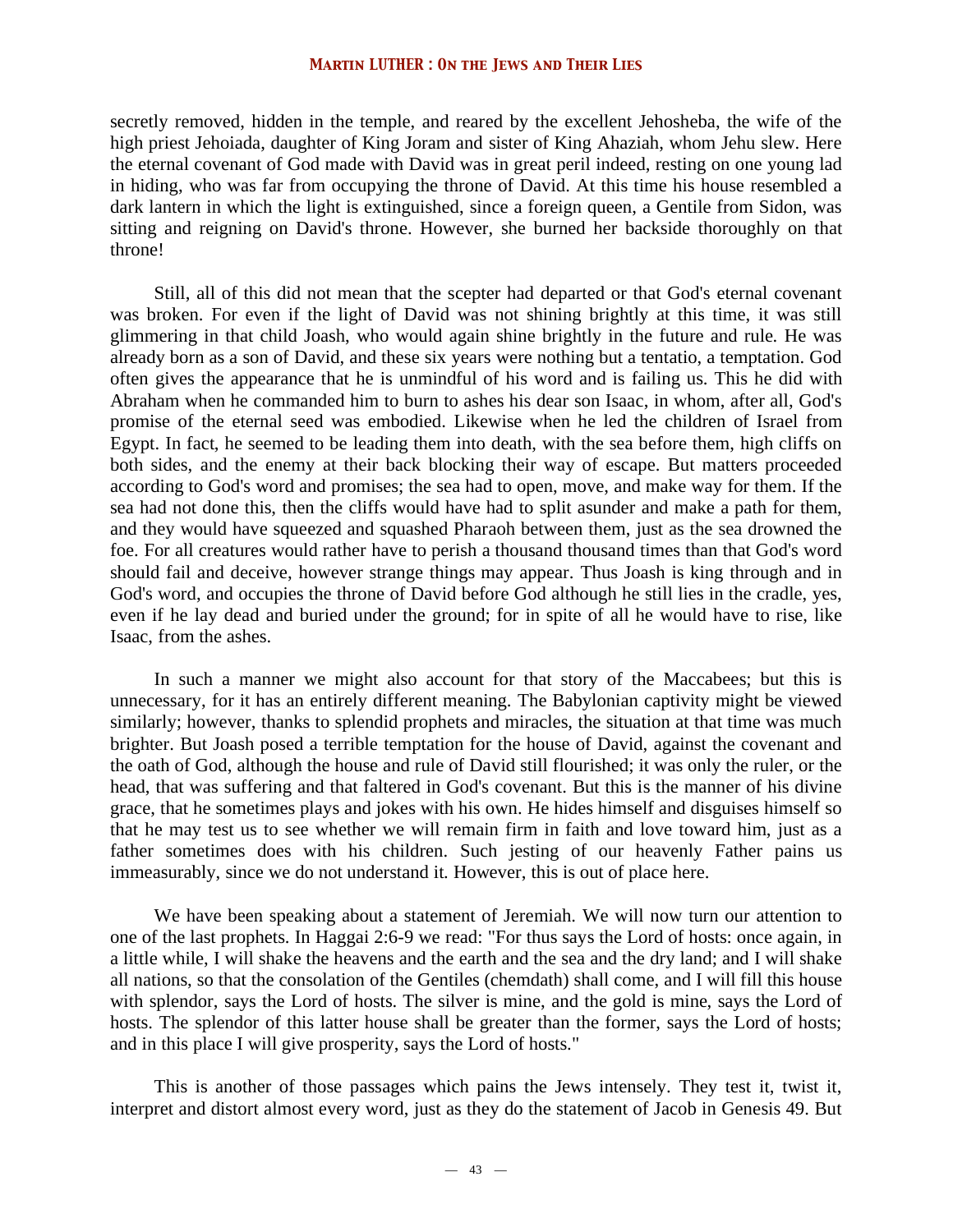it does not help them. Their conscience pales before this passage; it senses that their glosses are null and void. Lyra does well when he plies them hard with the phrase adhuc modicum, "in a little while." They cannot elude him, as we shall see. "In a little while," he says, cannot possibly mean a long period of time. Lyra is surely right here; no one can deny it, not even a Jew, try as hard as he may. In a little while, he says, the Consolation of the Gentiles will come, after this temple is built -- that is, he will come when this temple is still standing. And the splendor of this latter temple will be greater than that of the former. And this will happen shortly, i.e., "in a little while."

For it is easily understood that if the consolation of the Gentiles, whom the ancients interpret as the Messiah, did not come while that temple was still standing, but is still to come (the Jews have been waiting 1568 years already since the destruction of that temple, and this cannot be termed "a little while," especially since they cannot foresee the end of this long time), then he will never come, for he neglected to come in this little, short time, and now has entered upon the great, long time, which will never result in anything. For the prophet speaks of a short, not a long time.

But they extricate themselves from this difficulty as follows. Since they cannot ignore the words "in a little while," they take up and crucify the expression "consolation of the Gentiles," in Hebrew \*chemdath,\* just as they did earlier with the words shebet and shiloh in the saying of Jacob. They insist that this term does not refer to the Messiah, but that it designates the gold and silver of all the Gentiles. Grammatically, the word chemdath really means desire or pleasure; thus it would mean that the Gentiles have a desire for or take pleasure and delight in something. So the text must read thus: In a short time the desire of all Gentiles will appear. And what does this mean? What do the Gentiles desire? Gold, silver, gems! You may ask why the Jews make this kind of gloss here. I will tell you. Their breath stinks with lust for the Gentiles' gold and silver; for no nation under the sun is greedier than they were, still are, and always will be, as is evident from their accursed usury. So they comfort themselves that when the Messiah comes he will take the gold and silver of the whole world and divide it among them. Therefore, wherever they can quote Scripture to satisfy their insatiable greed, they do so outrageously. One is led to believe that God and his prophets knew of nothing else to prophesy than of ways and means to satisfy the bottomless greed of the accursed Jews with the Gentiles' gold and silver.

However, the prophet has not chosen his words properly to accord with this greedy understanding. He should have said: In a little while the desire of the Jews shall come. For the Jews are the ones who desire gold and silver more avidly than any other nation on earth. In view of that, the text should more properly speak of the desire of the Jews than of the Gentiles. For although the Gentiles do desire gold and silver, nevertheless here are the Jews who desire and covet this desire of the Gentiles, who desire that it be brought to them so that they may devour it and leave nothing for the Gentiles. Why? Because they are the noble blood, the circumcised saints who have God's commandments and do not keep them, but are stiff-necked, disobedient, prophet-murderers, arrogant, usuers, and filled with every vice, as the whole of Scripture and their present conduct bear out. Such saints, of course, are properly entitled to the Gentiles' gold and silver. They honestly and honorably deserve it for such behavior -- just as the devil deserves paradise and heaven.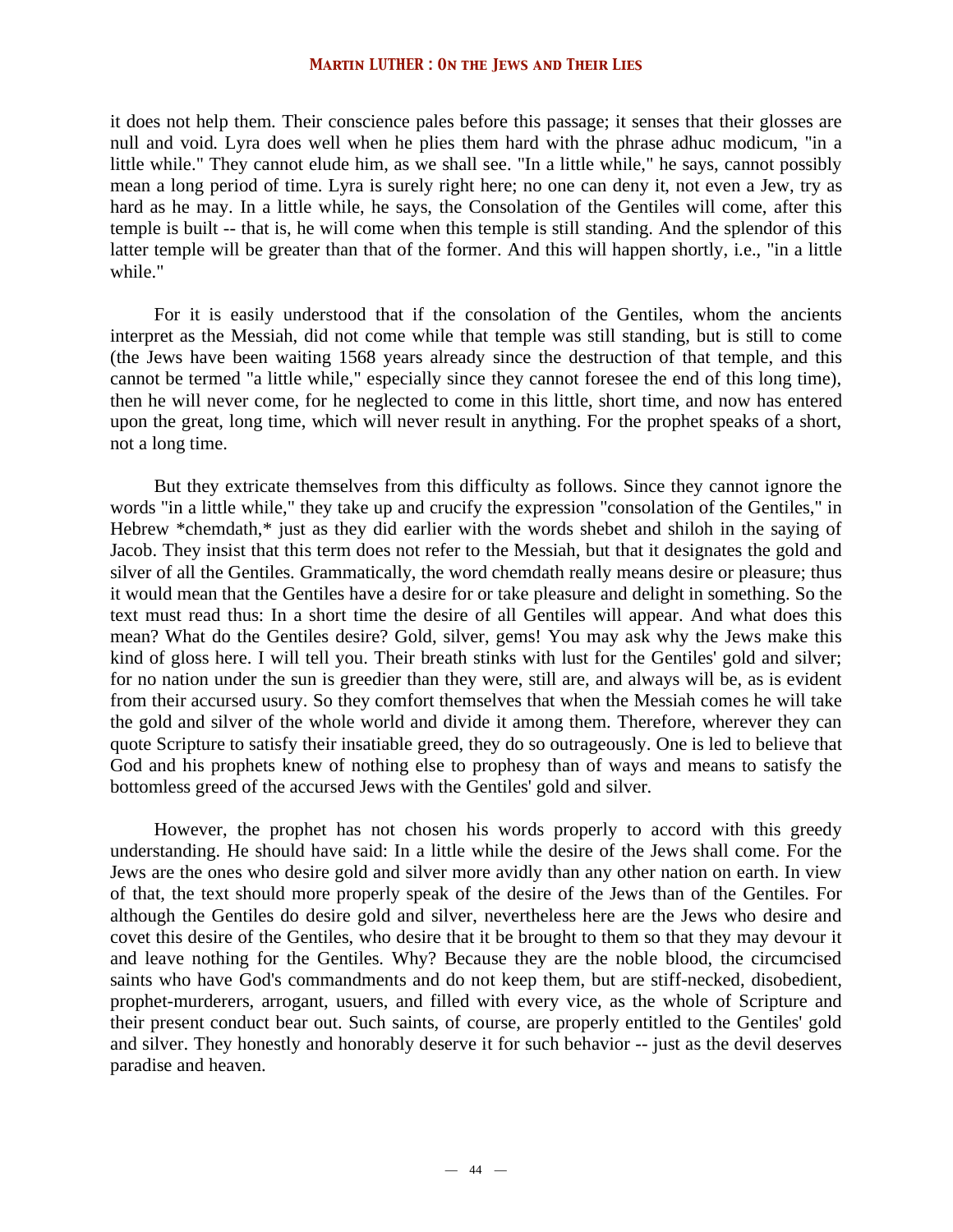Further, how does it happen that such very intelligent teachers and wise, holy prophets do not also apply the word "desire" (chemdath) to all the other desires of the Gentiles? For the Gentiles desire not only gold and silver but also pretty girls, and the women desire handsome young men. Wherever we find among the Gentiles anything other than Jews (I almost said "misers"), who will not bestow any good on their bodies, they desire also beautiful houses, gardens, cattle, and property, as well as good times, clothes, food, drink, dancing, playing, and all sorts of enjoyment. Why, then, do the Jews not interpret this verse of the prophet to mean that such desires of all the Gentiles also will shortly come to Jerusalem, so that the Jews alone might fill their bellies and feast on the world's joys? For such a mode of life Muhammad promises his Saracens. In that respect he is a genuine Jew, and the Jews are genuine Saracens according to this interpretation.

The Gentiles have another desire. How could these wise, clever interpreters overlook it? I am surprised at it. The Gentiles die, and they are afflicted with much sickness, poverty, and all kinds of distress and fear. There is not one of them who does not most ardently wish that he did not have to die, that he could avoid need, misery, and sickness, or be quickly freed from them and secure against them. This desire is so pronounced that they would gladly surrender all others for its fulfillment, as experience shows daily. Why, then, do the Jews not explain that such desire of all the Gentiles will also come to the temple in Jerusalem in a little while? Shame on you, here, there, or wherever you maybe, you damned Jews, that you dare to apply this earnest, glorious, comforting word of God so despicably to your mortal, greedy belly, which is doomed to decay, and that you are not ashamed to display your greed so openly. You are not worthy of looking at the outside of the Bible, much less of reading it. You should read only the bible that is found under the sow's tail, and eat and drink the letters that drop from there. That would be a bible for such prophets, who root about like sows and tear apart like pigs the words of the divine Majesty, which should be heard with all honor, awe, and joy.

Furthermore, when the prophet says that "the splendor of this latter house shall be greater than the former," let us listen to the noble and filthy (I meant to say, circumcised ) saints and wise prophets who want to make Jews of us Christians. The greater splendor of the latter temple compared to the former consists [they say] in this: that it (that is, the temple of Haggai) stood ten years longer than the temple of Solomon, etc. Alas, if they had only had a good astronomer who could have worked out the time a little more precisely. Perhaps he would have found the difference between the two to be three months, two weeks, five days, seven hours, twelve minutes, and ten half-minutes over and above the ten years. If there were a store anywhere that offered blushes for sale, I might give the Jews a few florins to go and buy a pound of them to smear over their forehead, eyes, and cheeks, if they would refuse to cover their impudent heart and tongue with them. Or do these ignorant, stupid asses suppose that they are talking to sticks and blocks like themselves?

There were many old, gray men and women, very likely also beggars and villains in Jerusalem when Solomon, a young man of twenty years, became a glorious king. Should these, for that reason, be more glorious than Solomon? Perhaps David's mule, on which Solomon became king, was older than Solomon. Should he by reason of that be greater than Solomon? But thus those will bump their heads, stumble, and fall who incessantly give God the lie and claim that they are in the right. They deserve no better fate than to compose such glosses on the Bible, such foolishness and ignominy. This they indeed do most diligently. Therefore, dear Christian, be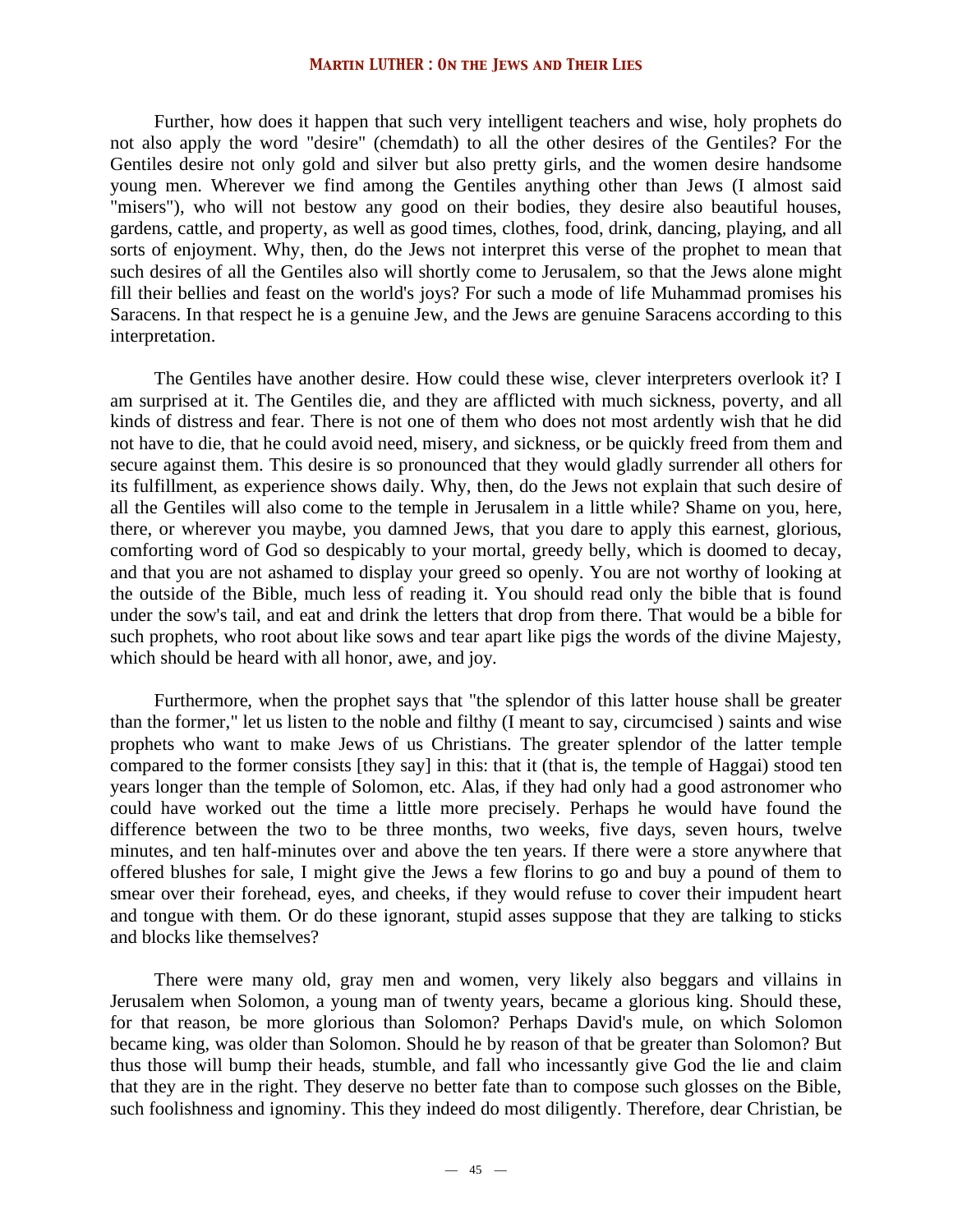on your guard against the Jews, who, as you discover here, are consigned by the wrath of God to the devil, who has not only robbed them of a proper understanding of Scripture, but also of ordinary human reason, shame, and sense, and only works mischief with Holy Scripture through them. Therefore they cannot be trusted and believed in any other matter either, even though a truthful word may drop from their lips occasionally. For anyone who dares to juggle the awesome word of God so frivolously and shamefully as you see it done here, and as you also noted earlier with regard to the words of Jacob, cannot have a good spirit dwelling in him. Therefore, wherever you see a genuine Jew, you may with a good conscience cross yourself and bluntly say: "There goes a devil incarnate."

These impious scoundrels know very well that their ancient predecessors applied this verse of Haggai to the Messiah, as Lyra, Burgensis, and others testify. [97] And still they wantonly depart from this and compose their own Bible out of their own mad heads, so that they hold their wretched Jews with them in their error, in violation of their conscience and to our vexation. They think that in this way they are hurting us greatly, and that God will reward them wherever for his sake (as they imagine) they have opposed us Gentiles even in open, evident truth. But what happens, as you have seen, is that theydisgrace themselves and do not harm us, and further, forfeit God and his Scripture.

Thus the verse reads: "Once again, in a little while, I will shake the heavens and the earth and the sea and the dry land (these are the islands of the sea) and the \*chemdath\* of all Gentiles shall come"\_that is, the Messiah, the Desire of all Gentiles, which we translated into German with the word \*Trost\* ["consolation"]. The word "desire" does not fully express this thought, since in German it reflects the inward delight and desire of the heart (active). But here the word designates the external thing (passive) which a heart longs for. It would surely not be wrong to translate it with "the joy and delight of all Gentiles." In brief, it is the Messiah, who would be the object of displeasure, disgust, and abomination for the unbelieving and hardened Jews, as Isaiah 53 prophesies. The Gentiles, on the other hand, would bid him welcome as their heart's joy, delight, and every wish and desire. For he brings them deliverance from sin, death, devil, hell, and every evil, eternally. This is indeed, the Gentiles' desire, their heart's delight, joy, and comfort.

This agrees with the saying of Jacob in Genesis 49:10, "And to Shiloh (or the Messiah) shall be the obedience of the peoples." That is to say, they will receive him gladly, hear his word and be come his people, without coercion, without the sword. It is as if he wished to say: The ignoble, uncircumcised Gentiles will do this, but my noble rascals, my circumcised, lost children will not do it, but will rather rave and rant against it. Isaiah 2:2 and Micah 4:1] also agree with this: "It shall come to pass in the latter days that the mountain of the house of the Lord shall be established as the highest of the mountains, and shall be raised above the hills; and all the nations shall flow to it (doubtless voluntarily, motivated by desire and joy) and many people shall come, and say: 'Come, let us go up to the mountain of the Lord, to the house of the God of Jacob; that he may teach us his ways and that we may walk in his path.' For out of Zion shall go forth the law, and the word of the Lord from Jerusalem." Thus the prophets speak throughout of the kingdom of the Messiah established among the Gentiles.

Yes, this is it, this is the bone of contention, that is the source of the trouble, that makes the Jews so angry and foolish and spurs them to arrive at such an accursed meaning, forcing them to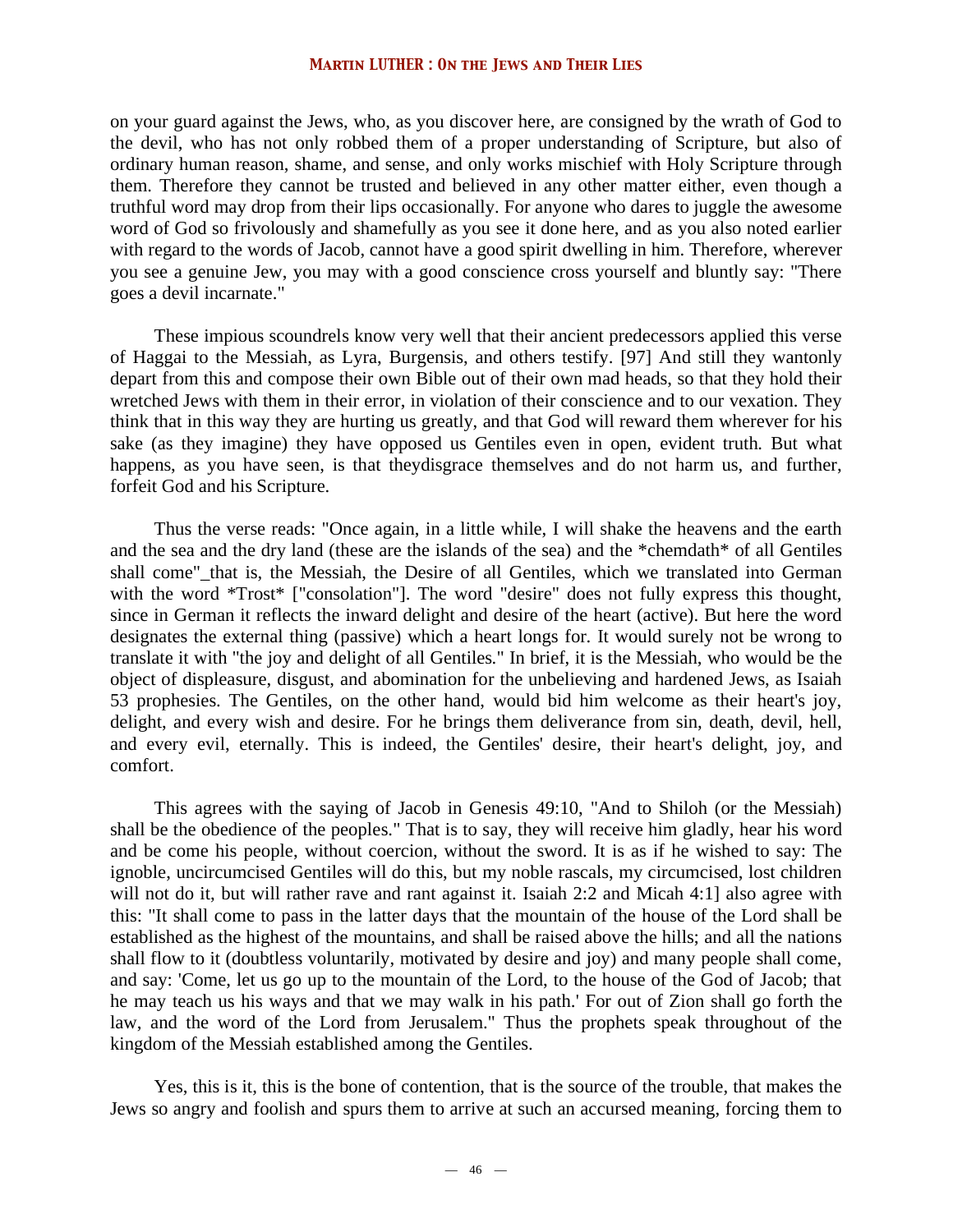pervert all the statements of Scripture so shamefully: namely, they do not want, they cannot endure that we Gentiles should be their equal before God and that the Messiah should be our comfort and joy as well as theirs. I say, before they would have us Gentiles whom they incessantly mock, curse, damn, defame, and revile share the Messiah with them, and be called their co-heirs and brethren, they would crucify ten more Messiahs and kill God himself if this were possible, together with all angels and all creatures, even at the risk of incurring thereby the penalty of a thousand hells instead of one. Such an incomprehensibly stubborn pride dwells in the noble blood of the fathers and circumcised saints. They alone want to have the Messiah and be masters of the world. The accursed Goyim must be servants, give their desire (that is, their gold and silver) to the Jews, and let themselves be slaughtered like wretched cattle. They would rather remain lost consciously and eternally than give up this view.

------------------------------------------------------------------------

From their youth they have imbibed such venomous hatred against the Goyim from their parents and their rabbis, and they still continuously drink it. As Psalm 109:18 declares, it has penetrated flesh and blood, marrow and bone, and has become part and parcel of their nature and their life. And as little as they can change flesh and blood, marrow and bone, so little can they change such pride and envy. They must remain thus and perish, unless God performs extraordinarily great miracles. If I wished to vex and anger a Jew severely, I would say: "Listen, Jehudi, do you realize that I am a real brother of all the holy children of Israel and a co-heir in the kingdom of the true Messiah?" Without doubt, I would meet with a nasty rebuff. If he could stare at me with the eyes of a basilisk, he would surely do it. And all the devils could not execute the evil he would wish me, even if God were to give them leave -- of that I am certain. However, I shall refrain from doing this, and I ask also that no one else do so, for Christ's sake. For the Jews' heart and mouth would overflow with a cloudburst of cursing and blaspheming of the name of Jesus Christ and of God the Father. We must conduct ourselves well and not give them cause for this if we can avoid it, just as I must not provoke a madman if I know that he will curse and blaspheme God. Quite apart from this, the Jews hear and see enough in us for which they ever blaspheme and curse the name of Jesus in their hearts; for they really are possessed.

As we have already said, they cannot endure to hear or to see that we accursed Goyim should glory in the Messiah as our chemdath, and that we are as good as they are or as they think they are. Therefore, dear Christian, be advised and do not doubt that next to the devil, you have no more bitter, venomous, and vehement foe than a real Jew who earnestly seeks to be a Jew. There may perhaps be some among them who believe what a cow or goose believes, but their lineage and circumcision infect them all. Therefore the history books often accuse them of contaminating wells, of kidnaping and piercing children, as for example at Trent, Weissensee, etc. They, of course, deny this. Whether it is true or not, I do know that they do not lack the complete, full, and ready will to do such things either secretly or openly where possible. This you can assuredly expect from them, and you must govern yourself accordingly.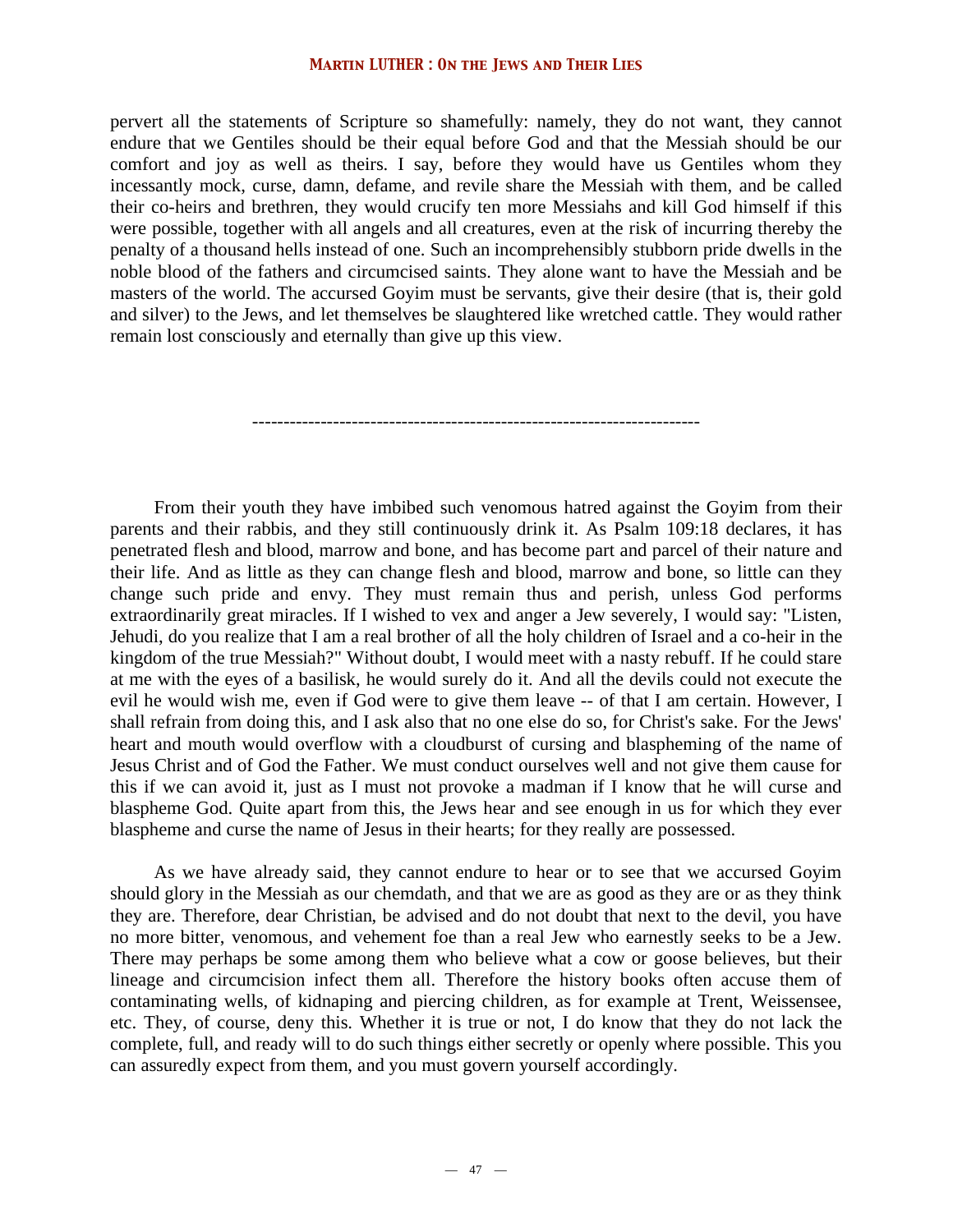If they do perform some good deed, you may rest assured that they are not prompted by love, nor is it done with your benefit in mind. Since they are compelled to live among us, they do this for reasons of expediency; but their heart remains and is as I have described it. If you do not want to believe me, read Lyra, Burgensis, and other truthful and honest men. And even if they had not recorded it, you would find that Scripture tells of the two seeds, the serpent's and the woman's. It says that these are enemies, and that God and the devil are at variance with each other. Their own writings and prayer books also state this plainly enough.

A person who is unacquainted with the devil might wonder why they are so particularly hostile toward Christians. They have no reason to act this way, since we show them every kindness. They live among us, enjoy our shield and protection, they use our country and our highways, our markets and streets. Meanwhile our princes and rulers sit there and snore with mouths hanging open and permit the Jews to take, steal, and rob from their open money bags and treasures whatever they want. That is, they let the Jews, by means of their usury, skin and fleece them and their subjects and make them beggars with their own money. For the Jews, who are exiles, should really have nothing, and whatever they have must surely be our property. They do not work, and they do not earn anything from us, nor do we give or present it to them, and yet they are in possession of our money and goods and are our masters in our own country and in their exile. A thief is condemned to hang for the theft of ten florins, and if he robs anyone on the highway, he forfeits his head. But when a Jew steals and robs ten tons of gold through his usury, he is more highly esteemed than God himself.

In proof of this we cite the bold boast with which they strengthen their faith and give vent to their venomous hatred of us, as they say among themselves: "Be patient and see how God is with us, and does not desert his people even in exile. We do not labor, and yet we enjoy prosperity and leisure. The accursed Goyim have to work for us, but we get their money. This makes us their masters and them our servants. Be patient, dear children of Israel, better times are in store for us, our Messiah will still come if we continue thus and acquire the chemdath of all the Gentiles by usury and other methods." Alas, this is what we endure for them. They are under our shield and protection, and yet, as I have said, they curse us. But we shall revert to this later.

We are now speaking about the fact that they cannot tolerate having us as co-heirs in the kingdom of the Messiah, and that he is our chemdath, as the prophets abundantly attest. What does God say about this? He says that he will give the chemdath to the Gentiles, and that their obedience shall be pleasing to him, as Jacob affirms in Genesis 49, together with all the prophets. He says that he will oppose the obduracy of the Jews most strenuously, rejecting them and choosing and accepting the Gentiles, even though the latter are not of the noble blood of the fathers or circumcised saints. For thus says Hosea 2:23: "And I will say to Not my people, 'You are my people'; and he shall say, 'Thou are my God.'" But to the Jew he says [in Hos. 1:9]: "Call his name Not my people (lo-ammi), for you are not my people and I am not your God." Moses. too, had sung this long ago in his song [Deut. 32:21]: "They have stirred me to jealousy with what is no god; they have provoked me with their vain deeds. So I will stir them to jealousy with those who are no people; I will provoke them with a foolish nation."This verse has been in force now for nearly fifteen hundred years. We foolish Gentiles, who were not God's people, are now God's people. That drives the Jews to distraction and stupidity, and over this they became Not-God's-people, who were once his people and really should still be.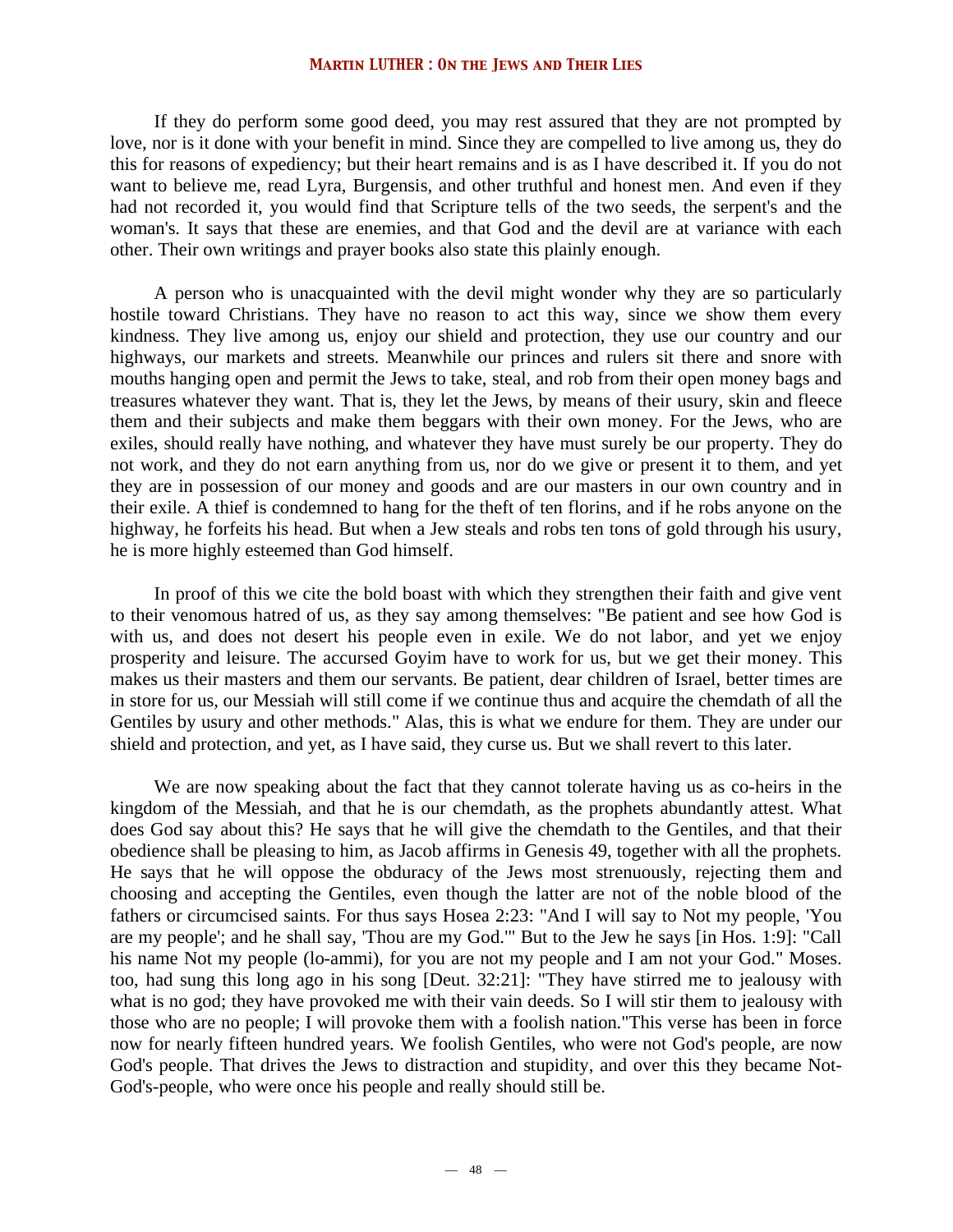But let us conclude our discussion of the saying of Haggai. We have convincing proof that the Messiah, the Gentiles' \*chemdath,\* appeared at the time when this temple was standing. Thus the ancients understood it, and the inane flimsy glosses of the present-day Jews also testify to this, since they do not know how to deny it except by speaking of their own shame. For he who gives a hollow, meaningless, and irrelevant answer shows that he is defeated and condemns himself. It would have been better and less shameful if he had kept quiet, rather than giving a pointless answer that disgraces him. Thus Haggai 2:6 says, "Once again, in a little while, I will shake the heavens and the earth and the sea and the dry land; and I will shake all nations, and the desire of all the Gentiles shall come." This is how I, in the simplicity of my mind, understand these words: Since the beginning of the world there has been enmity between the seed of the serpent and that of the woman, and there has always been conflict between them, sometimes more, sometimes less.

For wherever the Seed of the woman is or appears, he causes strife and discord. This he says in the Gospel: "I have not come to bring peace on earth, but a sword and disunity" [cf. Matt. 10:34]. He takes the armor from the strong man fully armed who had peace in his palace [Luke 11:22]. The latter cannot tolerate this, and the strife is on; angels contend against the devils in the air, and man against man on earth -- all on account of the woman's Seed. To be sure, there is plenty of strife, war, and unrest in the world otherwise too; but since it is not undertaken on account of this Seed, it is an insignificant thing in God's eyes, for in this conflict all the angels are involved.

Since the advent of this Seed, or of the Messiah, was close at hand, Haggai says "in a little." This means that until now the strife has been confined solely to my people Israel, that is, restricted to a small area. The devil was ever intent upon devouring them and he set all the surrounding kings upon them. For he was well aware that the promised Seed was in the people of Israel, the Seed that was to despoil him. Therefore he was always eager to harass them. And he instigated one disturbance, dissatisfaction, war, and strife after another. Well and good, now it will be but "a little while," and I shall give him strife aplenty. I will initiate a struggle, and a good one at that, not only in a narrow nook and corner among the people of Israel, but as far as heaven and earth extend, on the sea and on dry land, that is, where it is wet and where it is dry, whether on the mainland or on the islands, at the sea or on the waters, wherever human beings dwell. Or as he says, "I will shake all the Gentiles," so that all the angels will contend with all the devils in heaven or in the air, and all men on earth will quarrel over the Seed.

For I shall send the chemdath to all Gentiles. They will love him and adhere to him, as Genesis 49 says, "The Gentiles will gather about him," and, on the other hand, they will grow hostile to the devil, the old serpent, and defect from him. Then all will take its due course when the god and the prince of the world grows wrathful, raves and rages because he is obliged to yield his kingdom, his house, his equipment, his worship, his power, to the chemdath and Shiloh, the woman's Seed. Anyone can read the histories that date back to the time of Christ and learn how first the Jews and Gentiles, then the heretics, finally Muhammad, and at present the pope, have raged and still are raging "against the Lord and his Messiah" (Psalm 2 [:2]), and he will understand the words of Haggai that speak of shaking all the nations, etc. There is not a corner in the world nor a spot in the sea where the gospel has not resounded and brought the chemdath, as Psalm 1819:3-4 declares: "There is no speech, nor are there words; their voice is not heard; yet their voice goes out through all the earth, and their words to the end of the world." The devil too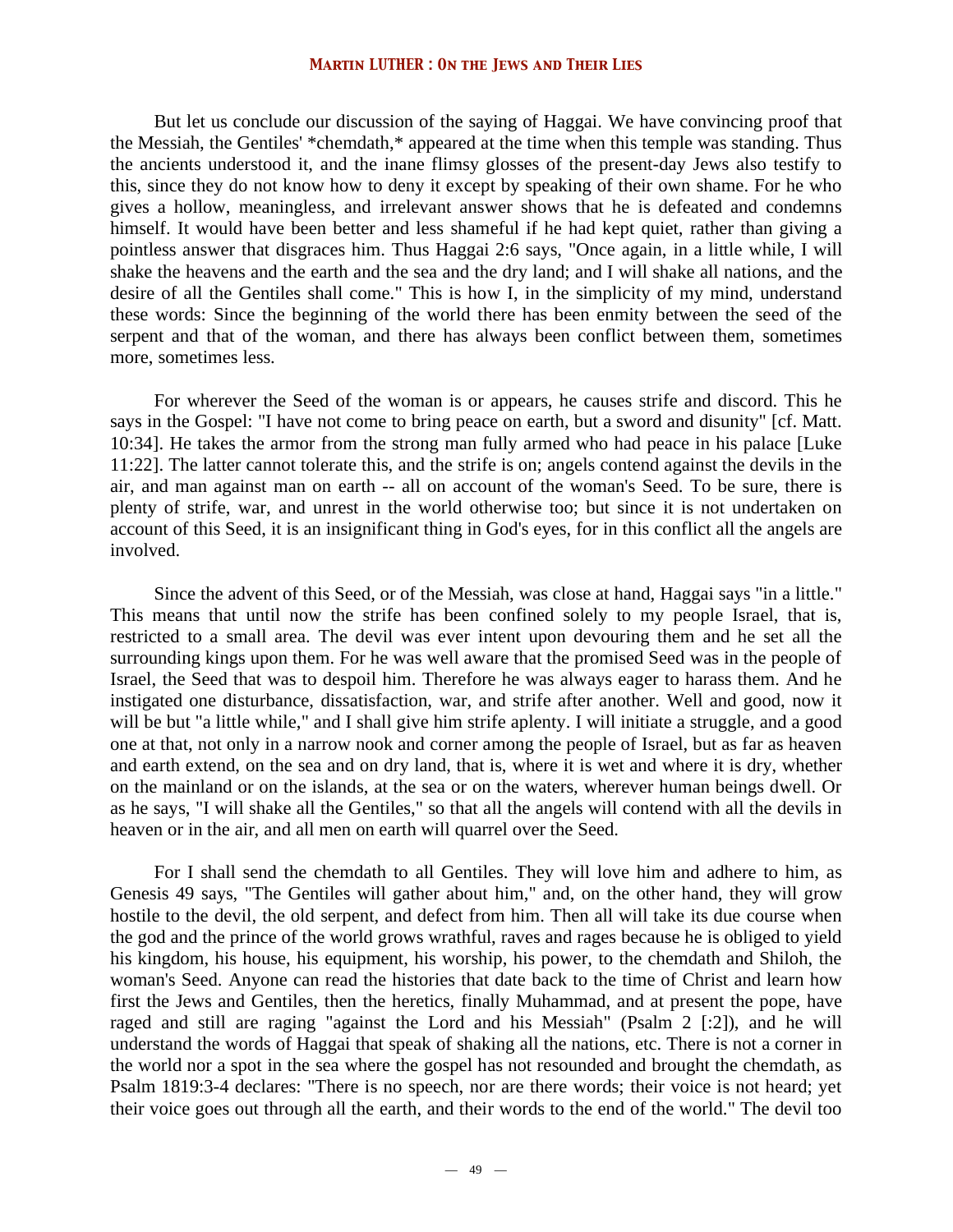appeared promptly on the scene with murder by the hands of tyrants, with lies spoken by heretics, with all his devilish wiles and powers, which he still employs to impede and obstruct the course of the gospel. This is the strife in question.

I shall begin the story of this struggle with that great villain, Antiochus the Noble. Approximately three hundred years elapsed between the time of Haggai and that of Antiochus. This is the short span of time in which peace prevailed. For the kings in Persia were very kind to them, nor did Alexander harm them, and they fared well also under his successors, up to the time of this filthy Antiochus, who ushered in the unrest and the misfortune. Through him the devil sought to exterminate the woman's Seed. He pillaged the city of Jerusalem, the temple, the country and its inhabitants, he desecrated the temple and raged as his god, the devil, impelled him. Practically all the good fortune of the Jews terminated right here. Down to the present, they have never recovered their former position, and they never will.

This will serve to supply a proper understanding of the Jews' glosses which say that the "chemdath of all the Gentiles," that is, gold and silver, flowed into this temple. If the earlier kings had put anything into it, then this one took it all away again. This turns their glosses upside down to read: Antiochus distributes the chemdath of all Jews among the Gentiles. Thus this verse of Haggai cannot be understood of the Gentiles' shirt or coat. For following these three hundred years, or this "little while," and from then on, they did not get much from the Gentiles, but rather were compelled to give them much. Soon after this, the Romans came and made a clean sweep of it, and placed Herod over them as king. What Herod gave them, they soon learned. Therefore, from the time of Antiochus on they enjoyed but a small measure of peace. Daniers report also stops with Antiochus, as if to say: Now the end is at hand and all is over, now the Messiah is standing at the door, who will stir up ever more contention.

The detestable Antiochus not only despoiled and desecrated the temple but he also suppressed the shebet or sultan, the prince in the house of David, namely, the last prince, John Hyrcanus. None of his descendants again ascended the throne of David or became ruler. Only the saphra or mehoquq remained till Herod. From that point on David's house looked as if its light had been extinguished, and as if there were no shultan or scepter in Judah. It had in fact come to an end, although there were about one hundred and fifty years left until the coming of the Messiah. Such an occurrence is not unusual; anything that is going to break will first crack or burst apart a little. Whatever is going to sink will first submerge or sway a little. The scepter of Judah went through the same process toward the end: it became weak, it groaned and moaned for one hundred and fifty years until it fell apart entirely at the hands of the Romans and of Herod. During these one hundred and fifty years the princes of Judah did not rule but lived as common citizens, perhaps quite impoverished. For Mary, Christ's mother in Nazareth, states that she is a handmaid of poor and low estate [Luke 1:48].

It is also true, however, that the Maccabees fought victoriously against Antiochus. Daniel 11:34 refers to this as "a little help." Those who in this way ascended the throne of David and assumed the rule were priests from the tribe of Levi and Aaron. Now one could say with good reason that the royal and the priestly tribes were mixed. For in II Chronicles 22:11 we read that Jehoshabeath, the daughter of King Jehoram and the sister of King Ahaziah, was the wife of Jehoiada, the high priest. Thus, coming from the royal house of Solomon, she was grafted into the priestly tribe and became one trunk and tree with it. Therefore she was the ancestress of all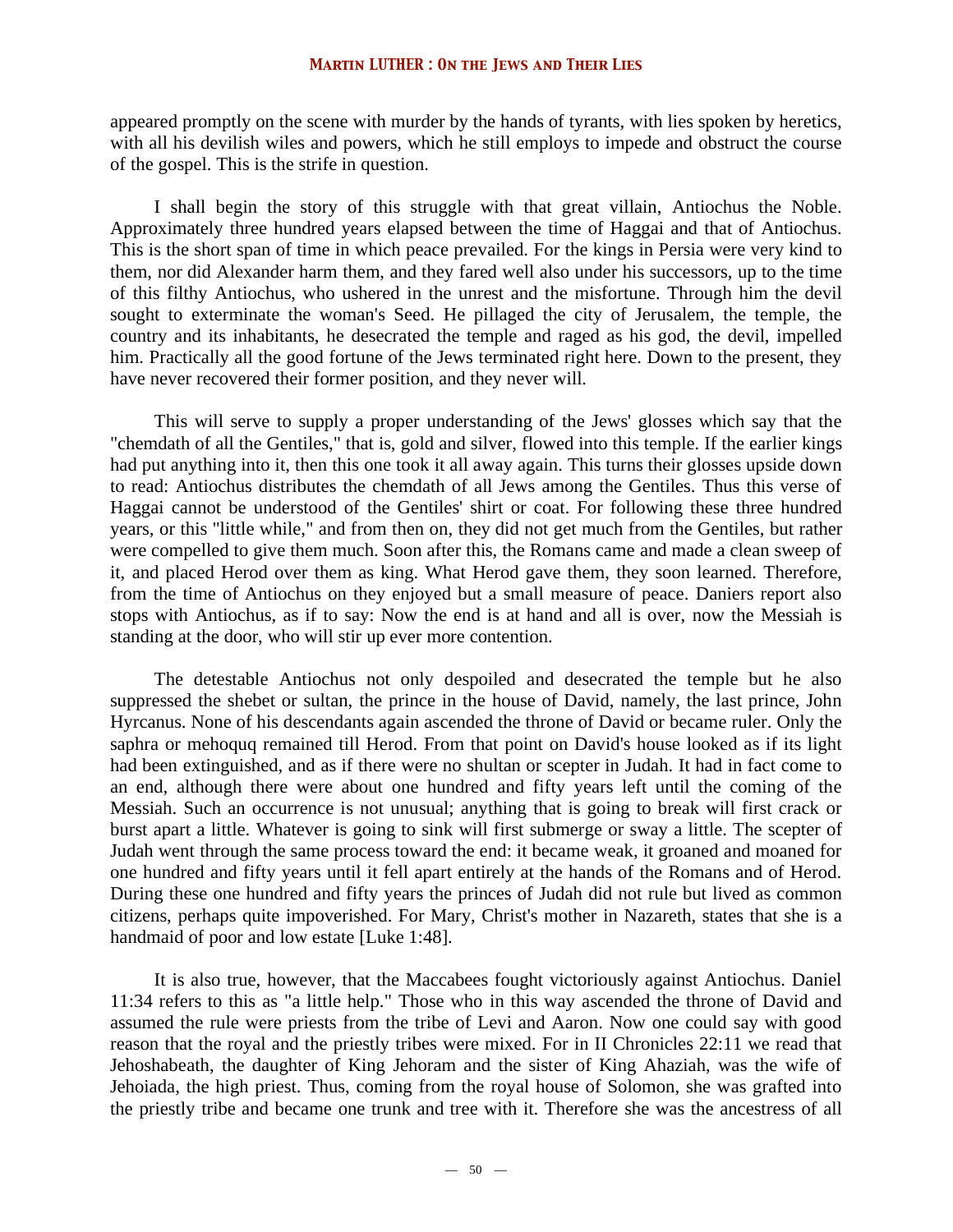the descendants of Jehoiada the priest, a true Sarah of the priestly family. Therefore the Maccabees may indeed be called David's blood and children, as viewed from the maternal lineage. For descent from a mother is just as valid as that from a father. This is recognized also in other countries. For instance, our Emperor Charles is king in Spain by virtue of his descent from his mother and not from his father; and his father Philip was duke of Burgundy not because of his father, Maximilian, but because of his mother, Mary.

Thus David calls all the children of Jehoiada and of Jehoshabeath his natural children, his sons and daughters, because Jehoshabeath was descended from his son Solomon. So through the Maccabees, Solomon's family regained rule and scepter through the maternal side, after it had been lost through Ahaziah on the paternal side. It remained in David's family until Herod, who did away with it and abolished both shultan and saphra or the Sanhedrin. Now finally, there lies the scepter of Judah and the mehoqeq, there the house of David is darkened on both the paternal and the maternal sides. Therefore the Messiah must now be at hand, the true Light of David, the true Son, who had sustained his house until that time and who would sustain it and enlighten it from that point on to all eternity. This conforms to God's promise that the scepter of Judah will remain until the Messiah appears and that the house of David will be preserved forever and will never die out. But, as we said, despite all of this God must be the Jews' liar, who has not yet sent the Messiah as he promised and vowed.

Furthermore, God says through Haggai: "I will fill this house with splendor. The silver is mine, and the gold is mine. The splendor of this latter house shall be greater than the former," etc. [Hag. 2:7 f.]. It is true that this temple displayed great splendor during the three hundred years prior to Antiochus, since the Persians and the successors of Alexander, the kings in Syria and King Philadelphus in Egypt, contributed much toward it. But despite all of this, it did not compare in magnificence with the first temple, the temple of Solomon. The text must refer to a different splendor here, or else Solomon's temple will far surpass it. For in the first temple there was also an abundance of gold and silver, and in addition the ark of the covenant, the mercy-seat, the cherubim, Moses' tablets, Aaron's rod, the bread of heaven in the golden vessel, Aaron's robes, also the Urim and Thummin and the sacred oil with which the kings and priests were anointed (Burgensis on Daniel 9) . When Solomon dedicated this temple, fire fell from heaven and consumed the sacrifice, and the temple was filled with what he called a cloud of divine Majesty [II Chron. 5:13, 7:1]. God himself was present in this cloud, as Solomon himself says: "The Lord has said that he would dwell in thick darkness" [II Chron. 6:1]. He had done the same thing in the wilderness as he hovered over Moses' tabernacle.

There was none of this splendor, surpassing gold and silver, in the temple of Haggai. Yet God says that it will show forth greater splendor than the first one. Let the Jews pipe up and say what constituted this greater splendor. They cannot pass over this in silence, for the text and the confession of the ancient Jews, their forefathers, both state that the \*chemdath\* of the Gentiles, the Messiah, came at the time when the same temple stood and glorified it highly with his presence. We Christians know that our Lord Jesus Christ, the true chemdath, was presented in the temple by his mother, and that he himself often taught and did miracles there. This is the true cloud -- his tender humanity, in which God manifested his presence and let himself be seen and heard. The blind Jews may deride this, but our faith is strengthened by it, until they can adduce a splendor of the temple excelling this chemdath of all the Gentiles. That they will do when they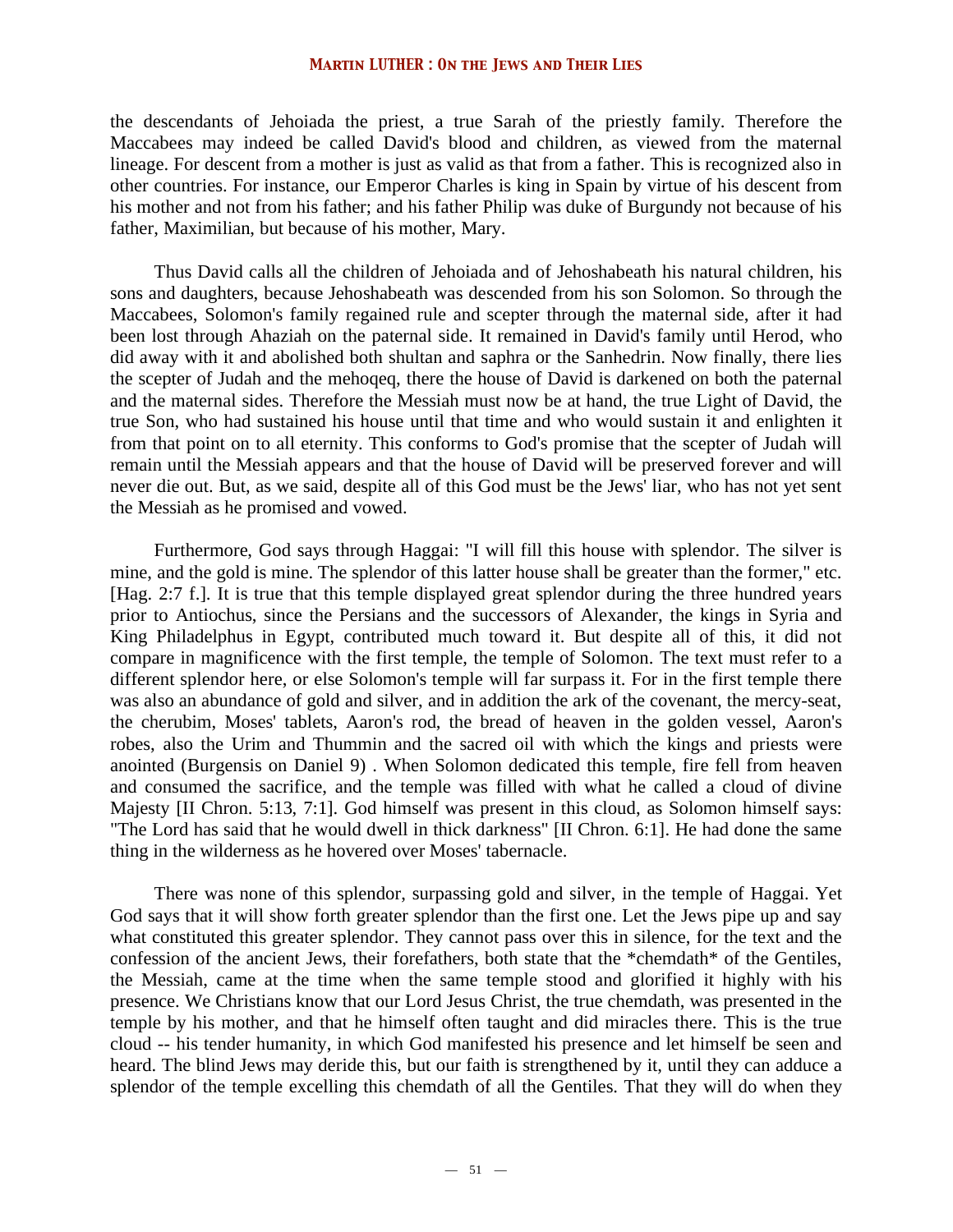erect the third temple, that is to say, when God is a liar, when the devil is the truth, and when they themselves again take possession of Jerusalem -- not before.

Josephus writes that Herod razed the temple of Haggai because it was not sufficiently splendid, and rebuilt it so that it was equal or superior to the temple of Solomon in splendor. I would be glad to believe the history books; however, even if this temple had been constructed of diamonds and rubies, it would still have lacked the items mentioned from that sublime, old holy place -- namely, the ark, the mercy-seat, the cherubim, etc. Furthermore, since Herod had not been commissioned by God to build it, but did so as an impious enemy of God and of his people, motivated by vanity and pride, in his own honor, his whole structure and work was not as good a, the most puny little stone that Zerubbabel placed into the temple by command of God. Herod certainly did not merit much grace for tearing down and desecrating the temple which had been commanded, built, and consecrated by the word of God, and then presuming to erect a much more glorious one without God's word and command. God permitted this out of consideration for the place which he had selected for the temple, and so that the destruction of the temple might have the negative significance that the people of Israel should henceforth be without temple, word of God, and all, that it instead would be given wholly to the splendor of the world, under the guise of the service to God.

This temple was not only less splendid than Solomon's, but it was also violated in many ways more terribly than Solomon's temple, and was often completely desecrated. This happened first, against the will of the Jews, when Antiochus robbed it of all its contents, placed an idol on the altar, sacrificed pork, and made a regular pig-sty and an idolatrous desolation of the temple, instituting a horrible slaughter in Jerusalem as though he were the devil himself, as we read in I Maccabees 1 and as Daniel11 had predicted. No lesser outrage was committed by the Romans, and especially by that filthyEmperor Caligula, who also placed his mark of abomination in the temple. Daniel 9 and 12 speak of this. Such ignominy and disgrace were not experienced by Solomon's temple at the hands of Gentiles and foreigners. This makes it difficult to see how Haggai's words were fulfilled, "I will fill this temple with glory which will exceed the glory of that temple." One might rather say that it was filled with dishonor exceeding the dishonor of that temple, that is, if one thinks of external and outward honor. Consequently, if Haggai's words are to be accounted true, he must be referring to a different kind of splendor.

Second, the Jews themselves also desecrated this temple more viciously than the other one ever was desecrated: namely, with spiritual idolatries. Lyra writes, and others too, in many passages, that the Jews, after their return from the Babylonian captivity, did not commit idolatry or sin by killing prophets as gravely as before. Thereby he wants to prove that their present exile must be due to a more heinous sin than idolatry, the murder of the prophets, etc. -- namely, the crucifixion of the Messiah. This argument is good, valid, and cogent. That they no longer killed the prophets is not to be attributed to a lack of evil intentions, but to the fact that they no longer had any prophets who reproved their idolatry, greed, and other vices. That is why they could no longer kill prophets. To be sure, the last prophet, Malachi, who began to rebuke the priests, barely escaped (if indeed he did escape).

But they did practice idolatry more outrageously at the time of this temple than at the time of the other not the coarse, palpable, stupid variety, but the subtle, spiritual kind. Zechariah portrays this under the image of a flying scroll and of an ephah going forth (Zechariah 5:2,6).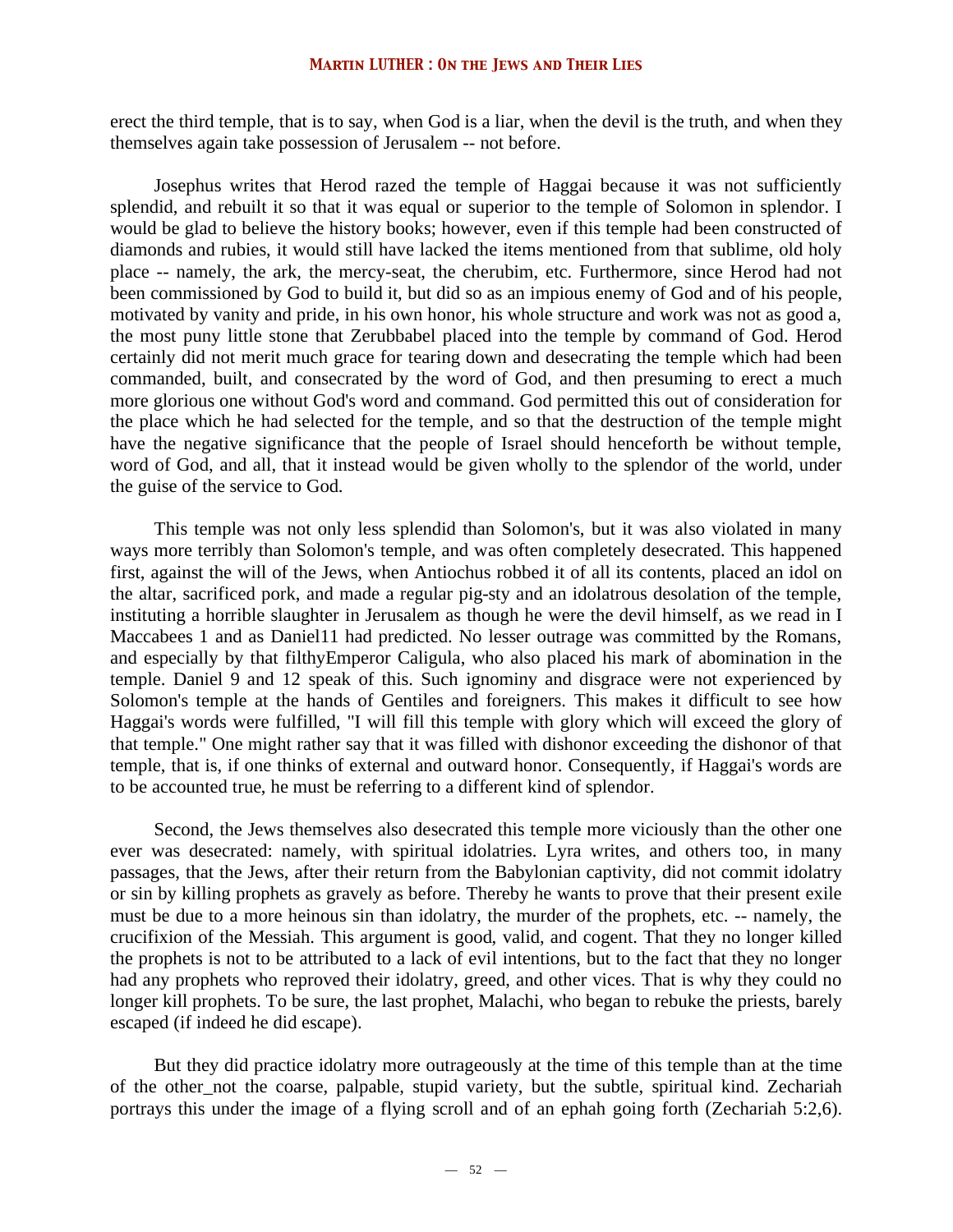And Zechariah 11:12 and 12:10 foretell the infamy of their selling God for thirty pieces of silver and their piercing him through. More on that elsewhere; is it not shame enough that the priests at the same time perverted God's Ten Commandments so flagrantly? Tell me, what idolatry compares with the abomination of changing the word of God into lies? To do that is truly to set up idols, i.e., false gods, under the cloak of God's name; and that is forbidden in the second commandment, which reads: "You shall not take the name of the Lord your God in vain."

Why, their Talmud and their rabbis record that it is no sin for a Jew to kill a Gentile, but it is only a sin for him to kill a brother Israelite. Nor is it a sin for a Jew to break his oath to a Gentile. Likewise, they say that it is rendering God a service to steal or rob from a Goy, as they in fact do through their usury. For since they believe that they are the noble blood and the circumcised saints and we the accursed Goyim, they cannot treat us too harshly or commit sin against us, for they are the lords of the world and we are their servants, yes, their cattle.

In brief, our evangelists also tell us what their rabbis taught. In Matthew 15:4 we read that they abrogated the fourth commandment, which enjoins honor of father and mother; and in Matthew 23, that they were given to much shameful doctrine, not to mention what Christ says in Matthew 5 about how they preached and interpreted the Ten Commandments so deviously, how they installed money-changers, traders, and all sorts of usurers in the temple, prompting our Lord to say that they had made the house of God into a den of robbers [Matt. 21:13; Luke 19:46]. Now figure out for yourself what a great honor that is and how the temple is filled with such glory that God must call his own house a den of robbers because so many souls had been murdered through their greedy, false doctrine, that is, through double idolatry. The Jews still persist in such doctrine to the present day. They imitate their fathers and pervert God's word. They are steeped in greed, in usury, they steal and murder where they can and ever teach their children to do likewise.

Even this is not the greatest shame of this temple. The real abomination of all abominations, the shame of all shames, is this: that at the time of this temple there were several chief priests and an entire sect which were Sadducean, that is, Epicurean, who did not believe in the existence of any angel, devil, heaven, hell, or life after this life. And such fellows were expected to enter the temple, vested with the priestly office and in priestly garments, and sacrifice, pray, and offer burnt offerings for the people, preach to them, and rule them! Tell me? how much worse could Antiochus have been, with his idol and his sacrifice of pork, than were these Sadducean pigs and sows? In view of this, what remains of Haggai's statement that this temple's glory was greater than that of Solomon's temple? Before God and reason, a real pig-sty might be called a royal hall when compared with this temple, because of such great, horrible, and monstrous sows.

How much more honorably do the pagan philosophers, as well as the poets, write and teach not only about God's rule and about the life to come but also about temporal virtues. They teach that man by nature is obliged to serve his fellow man, to keep faith also with his enemies, and to be loyal and helpful especially in time of need. Thus Cicero and his kind teach. Indeed, I believe that three of Aesop's fables, half of Cato, and several comedies of Terence contain more wisdom and more instruction about good works than can be found in the books of all the Talmudists and rabbis and more than may ever occur to the hearts of all the Jews.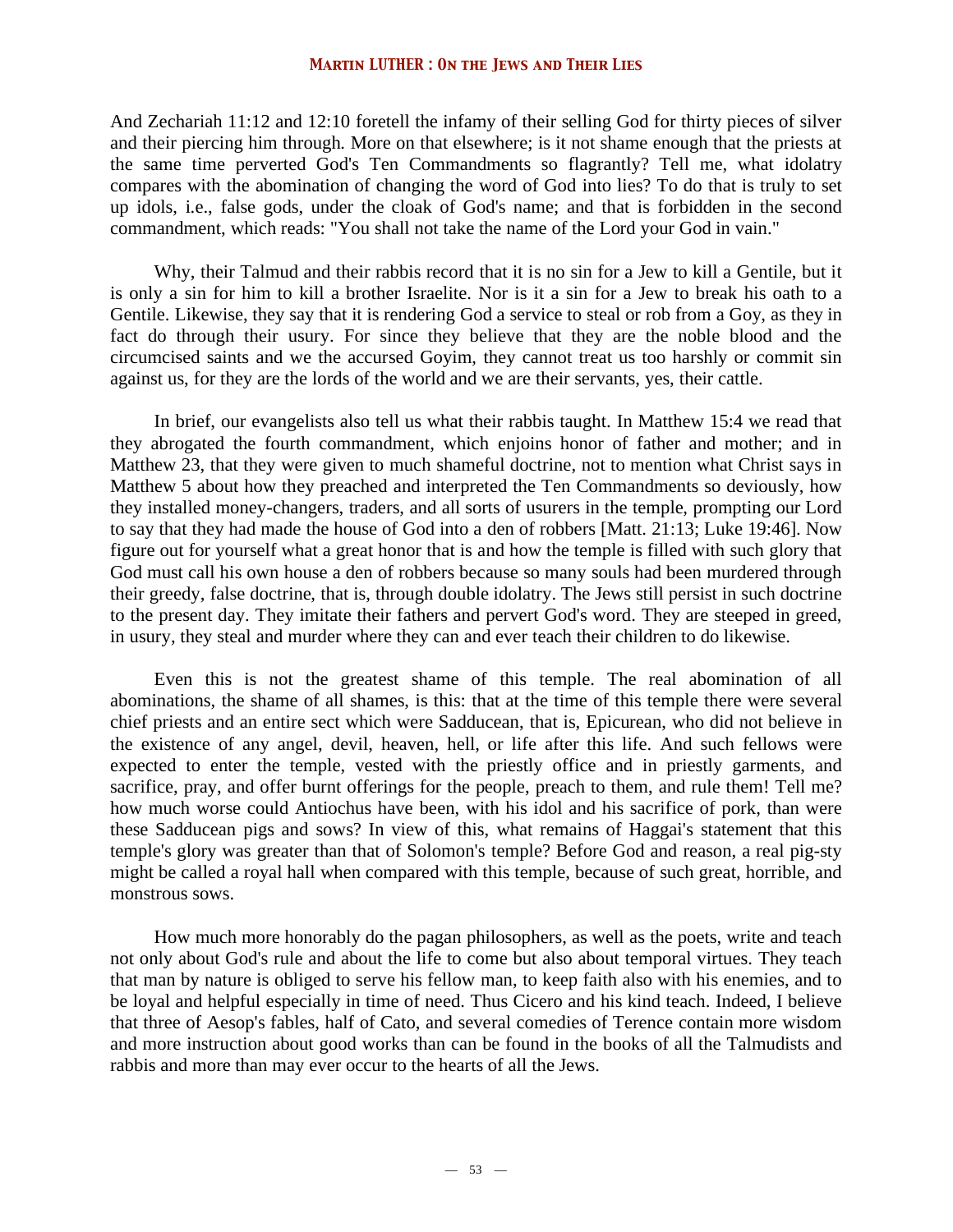Someone may think that I am saying too much. I am not saying too much, but too little- for I see their writings. They curse us Goyim. In their synagogues and in their prayers they wish us every misfortune. They rob us of our money and goods through their usury, and they play on us every wicked trick they can. And the worst of it is that they still claim to have done right and well, that is, to have done God a service. And they teach the doing of such things. No pagan ever acted thus; in fact, no one acts thus except the devil himself, or whomever he possesses, as he has possessed the Jews.

Burgensis, who was one of their very learned rabbis, and who through the grace of God became a Christian a very rare happening is much agitated by the fact that they curse us Christians so vilely in their synagogues (as Lyra also writes), and he deduces from this that they cannot be God's people. For if they were, they would emulate the example of the Jews in the Babylonian captivity. To them Jeremiah wrote, "Seek the welfare of the city where I have sent you into exile, and pray to the Lord on its behalf, for in its welfare you will find your welfare" [Jer. 29:7]. But our bastards and pseudo-Jews think they must curse us, hate us, and inflict every possible harm upon us, although they have no cause for it. Therefore they surely are no longer God's people. But we shall say more about this later.

To return to the subject of Haggai's temple, it is certain that no house was ever disgraced more than this holy house of God was by such vile sows as the Sadducees and Pharisees. Yet Christ calls it God's house, because the four pillars are his. Therefore, to offset this disgrace a greater and different splendor must have inhered in it than that of silver and gold. If not, Haggai will fare ill with his prophecy that the splendor of this temple will surpass that of Solomon's temple. Amid such colossal shame no splendor can be found here other than that of the chemdath, who will appear in a short time and surpass such shame with his splendor. The Jews can produce no other splendor; their mouth is stopped.

------------------------------------------------------------------------

I must break off here and leave the last part of Haggai to others, the section in which he prophesies that the Lord, as he says, "will give peace in this place" [cf. Hag. 2:9b]. Can it be possible that this applies to the time from Antiochus up to the present during which the Jews have experienced every misfortune and are still in exile? For there shall be peace in this place, says the Lord. The place is still there; the temple and peace have vanished. No doubt the Jews will be able to interpret this. The history books inform me that there was but little peace prior to Antiochus for about three hundred years, and subsequent to that time none at all down to the present hour, except for the peace that reigned at the time of the Maccabees. As I have already said, I shall leave this to others.

Finally we must lend ear to the great prophet Daniel. A special angel with a proper name Gabriel talks with him. The like of this is not found elsewhere in the Old Testament. The fact that the angel is mentioned by name marks it as something extraordinary. This is what he tells Daniel: "Seventy weeks of years are decreed concerning your people and your holy city, to finish the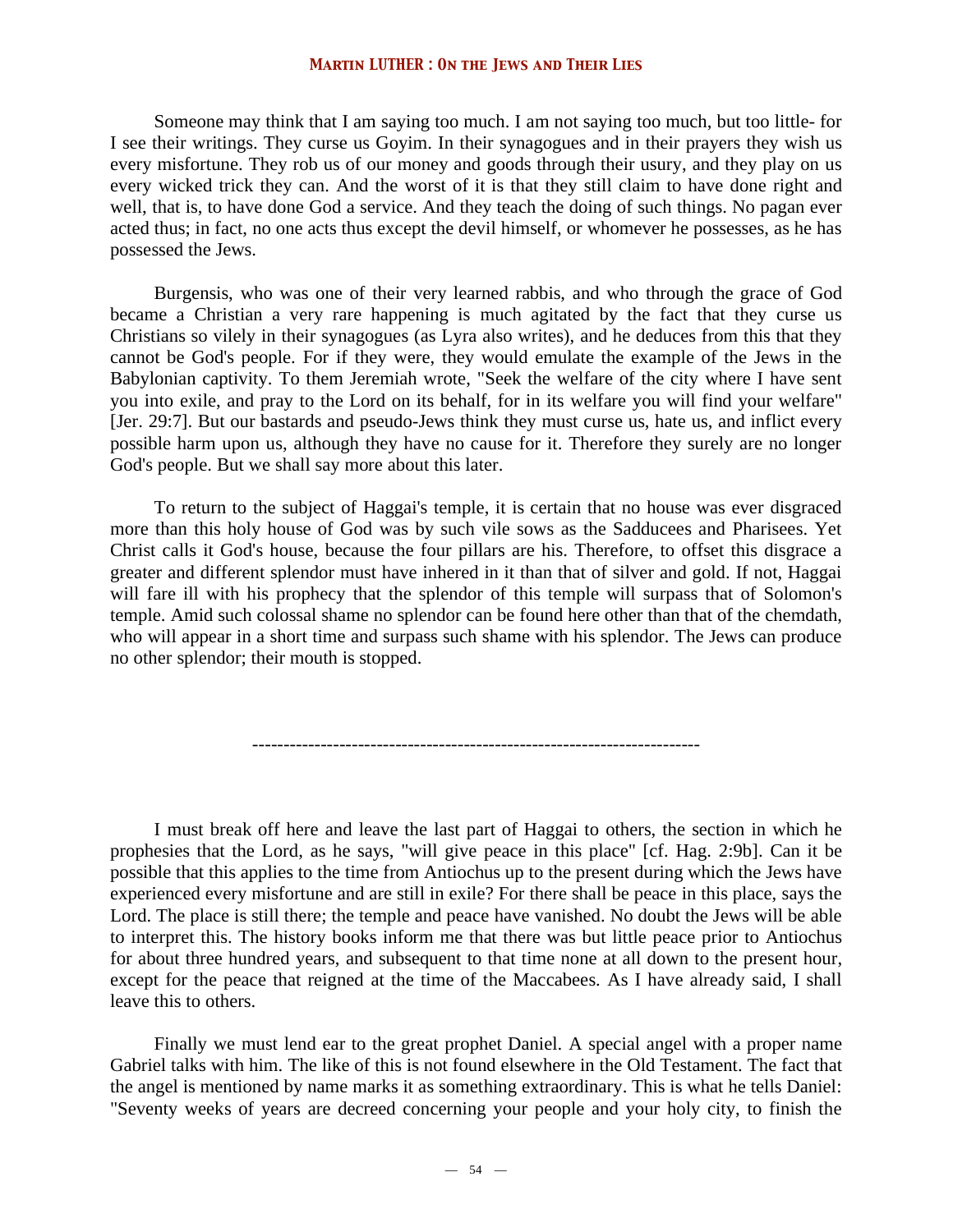transgression, to put an end to sin, and to atone for iniquity, to bring in everlasting righteousness, to seal both vision and prophet, and to anoint a most holy place" [Dan. 9:24].

We cannot now discuss this rich text, which actually is one of the foremost in all of Scripture. And, as is only natural, everybody has reflected on it; for it not only fixes the time of Christ's advent but also foretells what he will do, namely, take away sin, bring righteousness, and do this by means of his death. It establishes Christ as the Priest who bears the sin of the whole world. This, I say, we must now set aside and deal only with the question of the time, as we determined to do, whether such a Messiah or Priest has already come or is still to come. [This we do] for the strengthening of our faith, against all devils and men.

In the first place, there is complete agreement on this: that the seventy weeks are not weeks of days but of years; that one week comprises seven years, which produces a sum total of four hundred and ninety years. That is the first point. Second, it is also agreed that these seventy weeks had ended when Jerusalem was destroyed by the Romans. There is no difference of opinion on these two points, although many are in the dark when it comes to the matter of knowing the precise time of which these seventy weeks began and when they terminated. It is not necessary for us to settle this question here, since it is generally assumed that they were fulfilled about the time of the destruction of Jerusalem. This will suffice us for the present.

If this is true, as it must be true, since after the destruction of Jerusalem none of the seventy weeks was left, then the Messiah must have come before the destruction of Jerusalem, while something of those seventy weeks still remained: namely, the last week, as the text later clearly and convincingly attests. After the seven and sixty-two weeks (that is, after sixty-nine weeks), namely, in the last or seventieth week, Christ will be killed, in such a way, however, that he will become alive again. For the angel says that "he shall make a strong covenant with many in the last week" [Dan. 9:27]. This he cannot do while dead; he must be alive. "To make a covenant" can have no other meaning than to fulfill God's promise given to the fathers, namely, to disseminate the blessing promised in Abraham's seed to all the Gentiles. As the angel states earlier [v. 24], the visions and prophecies shall be sealed or fulfilled. This requires a live Messiah, who, however, has previously been killed. But the Jews will have none of this. Therefore we shall let it rest at that and hold to our opinion that the Messiah must have appeared during these seventy weeks; this the Jews cannot refute.

For in their books as well as in certain histories we learn that not just a few Jews but all of Jewry at that time assumed that the Messiah must have come or must be present at that very moment. This is what we want to hear! When Herod was forcibly made king of Judah and Israel by the Romans, the Jews surely realized that the scepter would thus depart from them. They resisted this move vigorously, and in the thirty years of their resistance many thousand Jews were slain and much blood was shed, until they finally surrendered in exhaustion. In the meantime the Jews looked about for the Messiah. Thus a hue and cry arose that the Messiah had been born\_as, in truth, he had been. For our Lord Christ was born in the thirtieth year of Herod's reign. But Herod forcibly suppressed this report, slaying all the young children in the region of Bethlehem, so that our Lord had to be taken for refuge to Egypt. Herod even killed his own son because he was born of a Jewish mother. He was worried that through this son the scepter might revert to the Jews and that he might gain the Jews' loyalty, since, as Philo records, the rumor of the birth of Christ had been spread abroad.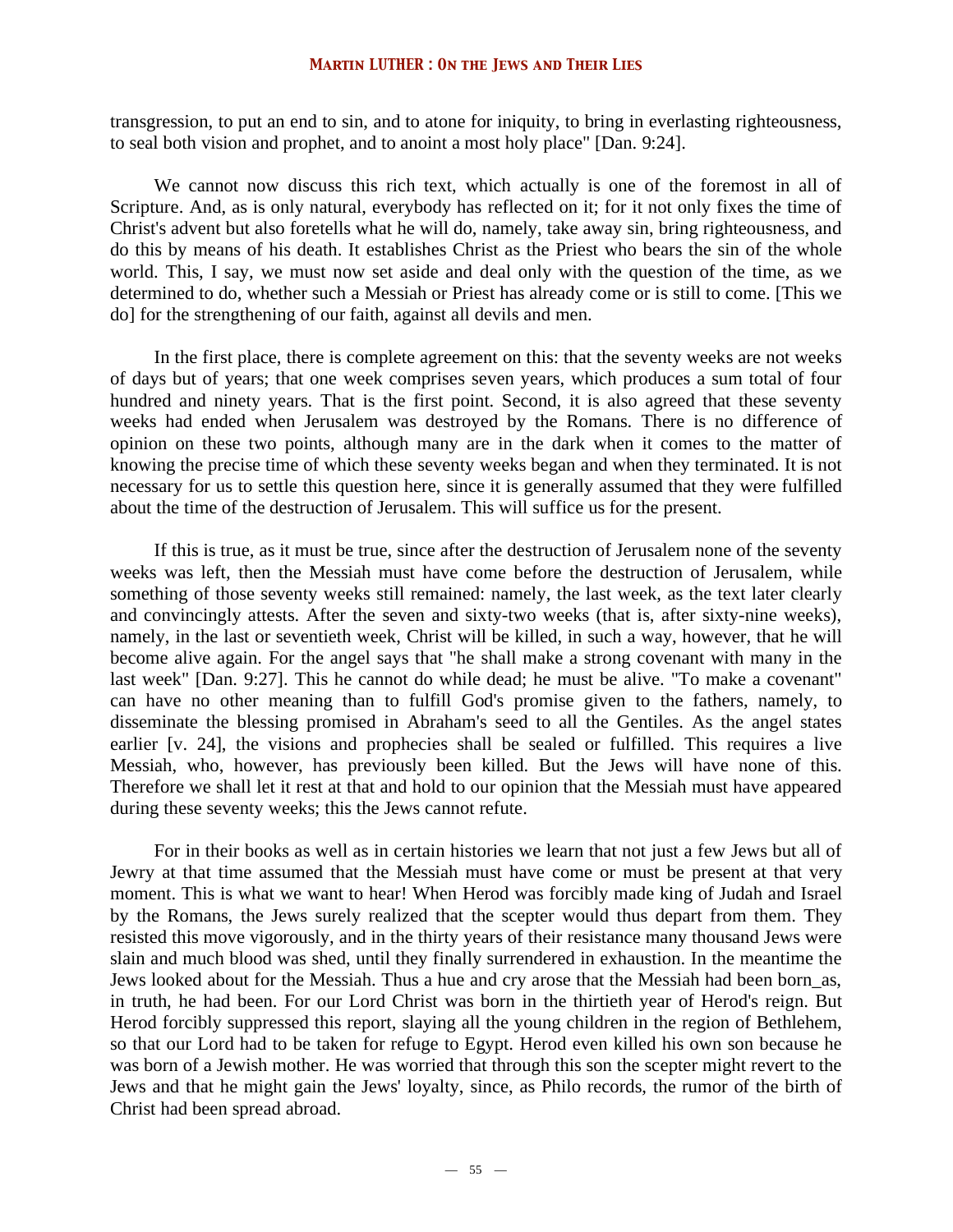As our evangelists relate, more than thirty years later John the Baptist comes out of the wilderness and proclaims that the Lord had not only been born but also was already among them and would reign shortly after him. Suddenly thereafter Christ himself appears, preaches, and performs great miracles, so that the Jews hoped that now, after the loss of the scepter, Shiloh had come. But the chief priests, the rulers, and their followers took offense at the person, since he did not appear as a mighty king but wandered about as a poor beggar. They had made up their mind that the Messiah would unite the Jews and not only wrest the scepter from the foreign king but also subdue the Romans and all the world under himself with the sword, installing them as mighty princes over all the Gentiles. When they were disappointed in these expectations, the noble blood and circumcised saints were vexed, as people who had the promise of the kingdom and could not attain it through this beggar. Therefore they despised him and did not accept him.

But when they disdained John and his [Christ's] message and miracles, reviling them as the deeds of Beelzebub, he spoiled and ruined matters entirely. He rebuked and chided them severely something he should not, of course, have done for being greedy, evil, and disobedient children, false teachers, seducers of the people, etc.; in brief, a brood of serpents and children of the devil. On the other hand, he was friendly to sinners and tax collectors, to Gentiles and to Romans, giving the impression that he was the foe of the people of Israel and the friend of Gentiles and villains. Now the fat was really in the fire; they grew wrathful, bitter, and hateful, and ranted against him; finally they contrived the plot to kill him. And that is what they did; they crucified him as ignominiously as possible. They gave free rein to their anger, so that even the Gentile Pilate noticed this and testified that they were condemning and killing him out of hatred and envy, innocently and without cause.

When they had executed this false Messiah (that is the conception they wanted to convey of him), they still did not abandon the delusion that the Messiah had to be at hand or nearby. They constantly murmured against the Romans because of the scepter. Soon, too, the rumor circulated that Jesus, whom they had killed, had again arisen and that he was now really being proclaimed openly and freely as the Messiah. The people in the city of Jerusalem were adhering to him, as well as the Gentiles in Antioch and everywhere in the country. Now they really had their hands full. They had to oppose this dead Messiah and his followers, lest he be accepted as resurrected and as the Messiah. They also had to oppose the Romans, lest their hoped-for Messiah be forever bereft of the scepter. At one place a slaughter of the Christians was initiated, at another an uprising against the Romans. To these tactics they devoted themselves for approximately forty years, until the Romans finally were constrained to lay waste country and city. This delusion regarding their false Christ and their persecution of the true Christ cost them eleven times one hundred thousand men, as Josephus reports, together with the most horrible devastation of country and city, as well as the forfeiture of scepter, temple, priesthood, and all that they possessed.

This deep and cruel humiliation, which is terrible to read and to hear about, surely should have made them pliable and humble. Alas, they became seven times more stubborn, viler, and prouder than before. This was due in part to the fact that in their dispersion they had to witness how the Christians daily grew and increased with their Messiah. The saying of Moses found in Deuteronomy 32:21 was now completely fulfilled in them: "They have stirred me to jealousy with what is no god; so I will stir them to jealousy with those who are no people." Likewise, as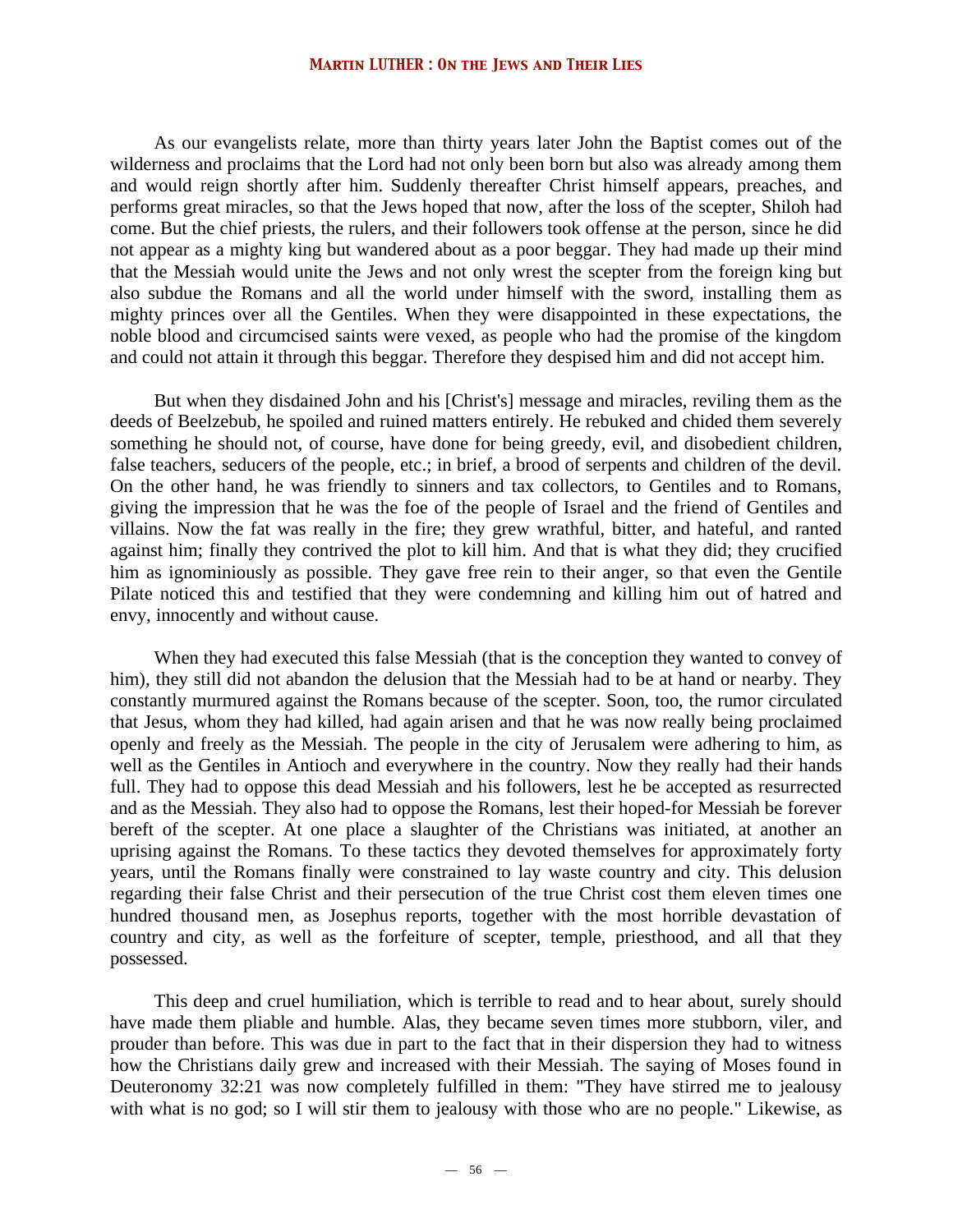Hosea says: "I will say to Not my people, 'You are my people,' but you are not my people and I am not your God" (Hosea 2:23, l:9). They stubbornly insisted on having their own Messiah in whom the Gentiles should not claim a share, and they persisted in trying to exterminate this Messiah in whom both Jews and Gentiles gloried. Everywhere throughout the Roman Empire they intervened and wherever they could ferret out a Christian in any corner they dragged him out before the judges and accused him (they themselves could not pass sentence on him, since they had neither legal authority nor power) until they had him killed. Thus they shed very much Christian blood and made innumerable martyrs, also outside the Roman Empire, in Persia and wherever they could.

Still they clung to the delusion that the Messiah must have appeared, since the seventy weeks of Daniel had expired and the temple of Haggai had been destroyed. However, they disliked the person of Jesus of Nazareth, and therefore they went ahead and elevated one of their own number to be the Messiah. This came about as follows: They had a rabbi, or Talmudist, named Akiba, a very learned man, esteemed by them more highly than all other rabbis, a venerable, honorable, gray-haired man. He taught the verses of Haggai and of Daniel, also of Jacob in Genesis 49, with ardor, saying that there had to be a Messiah among the people of God since the time fixed by Scripture was at hand. Then he chose one, surnamed Kokhba, which means "a star." According to Burgensis his right name was Heutoliba. He is well known in all the history books, where he is called Ben Koziba or Bar Koziban. This man had to be their Messiah; and he gladly complied. All the people and the rabbis rallied about him and armed themselves thoroughly with the intention of doing away with both Christians and Romans. Now they had the Messiah fashioned to their liking and their mind, who was proclaimed by the aforementioned passages of Scripture.

This unrest began approximately thirty years after the destruction of Jerusalem, under the reign of the emperor Trajan. Rabbi Akiba was Kokhba's prophet and spirit who inflamed and incited him and vehemently urged him on, applying all the verses of Scripture that deal with the Messiah to him before all the people and proclaiming: "You are the Messiah!" He applied to him especially the saying of Balaam recorded in Numbers 24:17-19, by reason of his surname Kokhba ("star"). For in that passage Balaam says in a vision: "A star shall come forth out of Jacob, and a scepter shall rise out of Israel; it shall crush the forehead of Moab, and break down all the sons of Sheth. Edom shall be dispossessed, Seir also, his enemies, shall be dispossessed, while Israel does valiantly. By Jacob shall dominion be exercised, and the survivors of cities be destroyed!"

That was a proper sermon for thoroughly misleading such a foolish, angry, restive mob\_which is exactly what happened. To insure the success of this venture and guard against its going awry, that exalted and precious Rabbi Akiba, the old fool and simpleton, made himself Kokhba's guardsman or armor-bearer, his \*armiger,\* as the history books have it; if I am not translating the term correctly, let some one else improve on it. The person is meant who is positioned beside the king or prince and whose chief duty it is to defend him on the battlefield or in combat, either on horse or on foot. To be sure, something more is implied here, since he is also a prophet, a Monzer (to use contemporary terms). So this is where the scepter of Judah and the Messiah now resided; they are sure of it. They carried on like this for some thirty years. Kokhba always had himself addressed as King Messiah, and butchered throngs of Christians who refused to deny our Messiah Jesus Christ. His captains also harassed the Romans where they could. Especially in Egypt they at one time defeated the Roman captain during the reign of Trajan. Now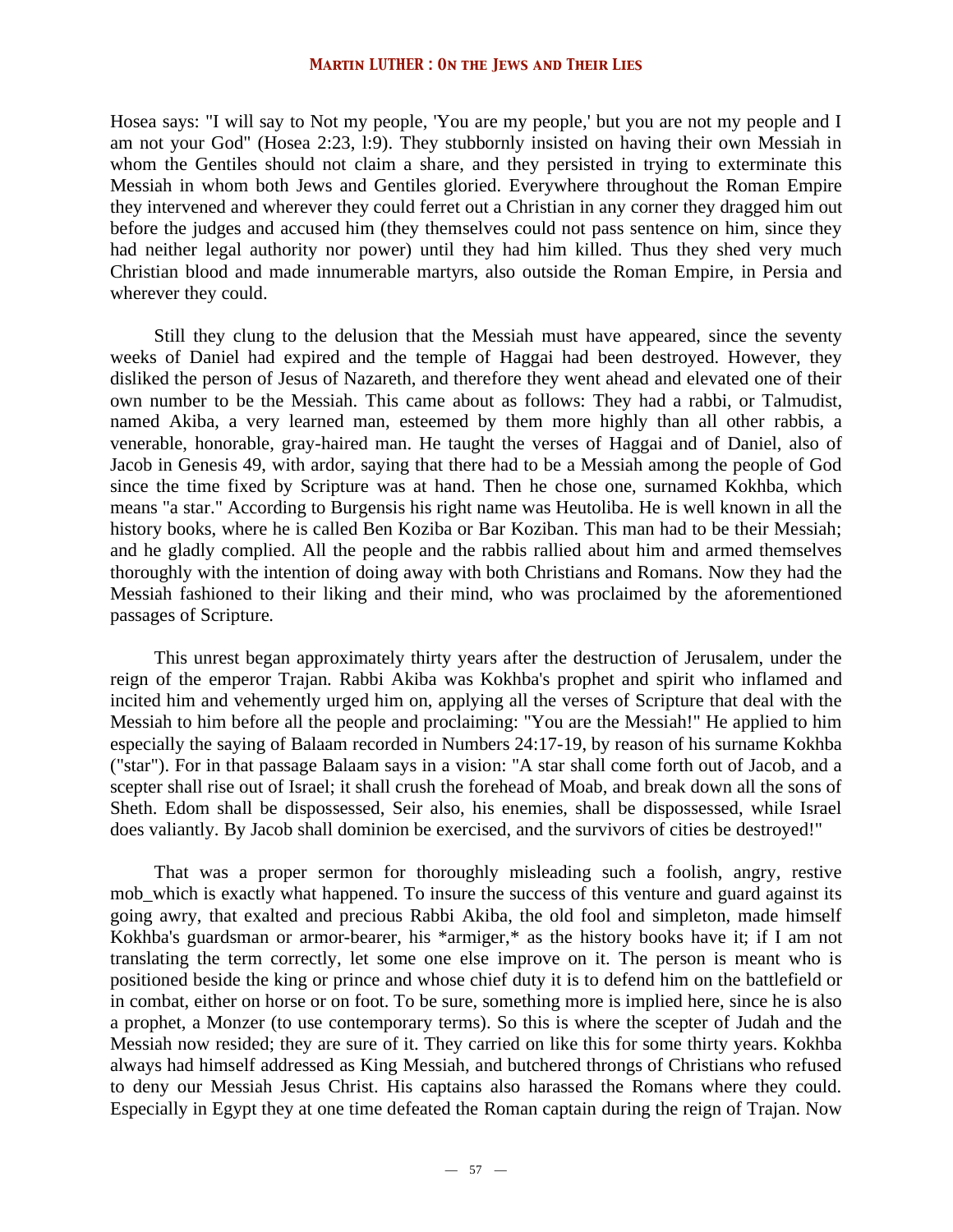their heart, brain, and belly began to swell with conceit. God, they inferred, had to be for them and with them. They occupied a town near Jerusalem, called Bittir; in the Bible it is known as Beth-horon [Josh. 10:10].

At this point they were convinced that their Messiah, King Kokhba, was the lord of the world and had vanquished the Christians and the Romans and had carried the day. But Emperor Hadrian sent his army against them, laid siege to Bittir, conquered it, and slew Messiah and prophet, star and darkness, lord and armor-bearer. Their own books lament that there were twice eighty thousand men at Bittir who blew the trumpets, who were captains over vast hosts of men, and that forty times one hundred thousand men were slain, not including those slain at Alexandria. The latter are said to have numbered twelve times one hundred thousand. However, it seems to me that they are exaggerating enormously. I interpret this to mean that the two times eighty thousand trumpeters represent that many valiant and able-bodied men equipped for battle, each of whom would have been able to lead large bodies of soldiers in battle. Otherwise this sounds too devilishly mendacious.

After this formidable defeat they themselves called Kokhba, their lost Messiah, "Kozba," which rhymes with it and has a similar ring. For thus write their Talmudists: You must not read "Kokhba," but "Kozba." Therefore all history books now refer to him as Koziban. "Kozba" means "false." His attempt had miscarried, and he had proved a false and not a true Messiah. Just as we Germans might say by way of rhyme: You are not a Deutscher but a Taoscher ["not a German but a deceiver"]; not a Welscher but a Felscher ["not a foreigner of Romance origin but a falsifier"]. Of a usurer I may say: You are not a Borger, but a Worger ["not a citizen but a slayer"]. Such rhyming is customary in all languages. Our Eusebius reports this story in his Ecclesiastical History, Book 4, chapter 6. Here he uses the name Barcochabas, saying that this was an extremely cruel battle in which the Jews "were driven so far from their country that their impious eyes were no longer able to see their fatherland even if they ascended the highest mountains.

Such horrible stories are sufficient witness that all of Jewry understood that this had to be the time of the Messiah, since the seventy weeks had elapsed, Haggai's temple had been destroyed, and the scepter had been wrested from Judah, as the statements of Jacob in Genesis 49, of Haggai 2, and of Daniel 9 clearly indicated and announced. God be praised that we Christians are certain and confident of our belief that the true Messiah, Jesus Christ, did come at that time. To prove this, we have not only his miraculous deeds, which the Jews themselves cannot deny, but also the gruesome downfall and misfortune, because of the name of the Messiah, of his enemies who wanted to exterminate him together with all his adherents. How could they otherwise have brought such misery upon their heads if they had not been convinced that the time of the Messiah was at hand? And I think this does surely constitute coming to grief and running their heads (now for the second time ) against "the stone of offence and the rock of stumbling," to quote Isaiah 8:14. So many hundreds of thousands attempted to devour Jesus of Nazareth, but over this they themselves "stumbled and fell and were broken, snared, and taken," as Isaiah says [8:15].

Since two such terrible and awesome attempts had most miserably failed, the first at Jerusalem under Vespasian, the other at Bittir under Hadrian, they surely should have come to their senses, have become pliable and humble, and concluded: God help us! How does this happen? The time of the Messiah's advent has, in accord with the prophets' words and promises,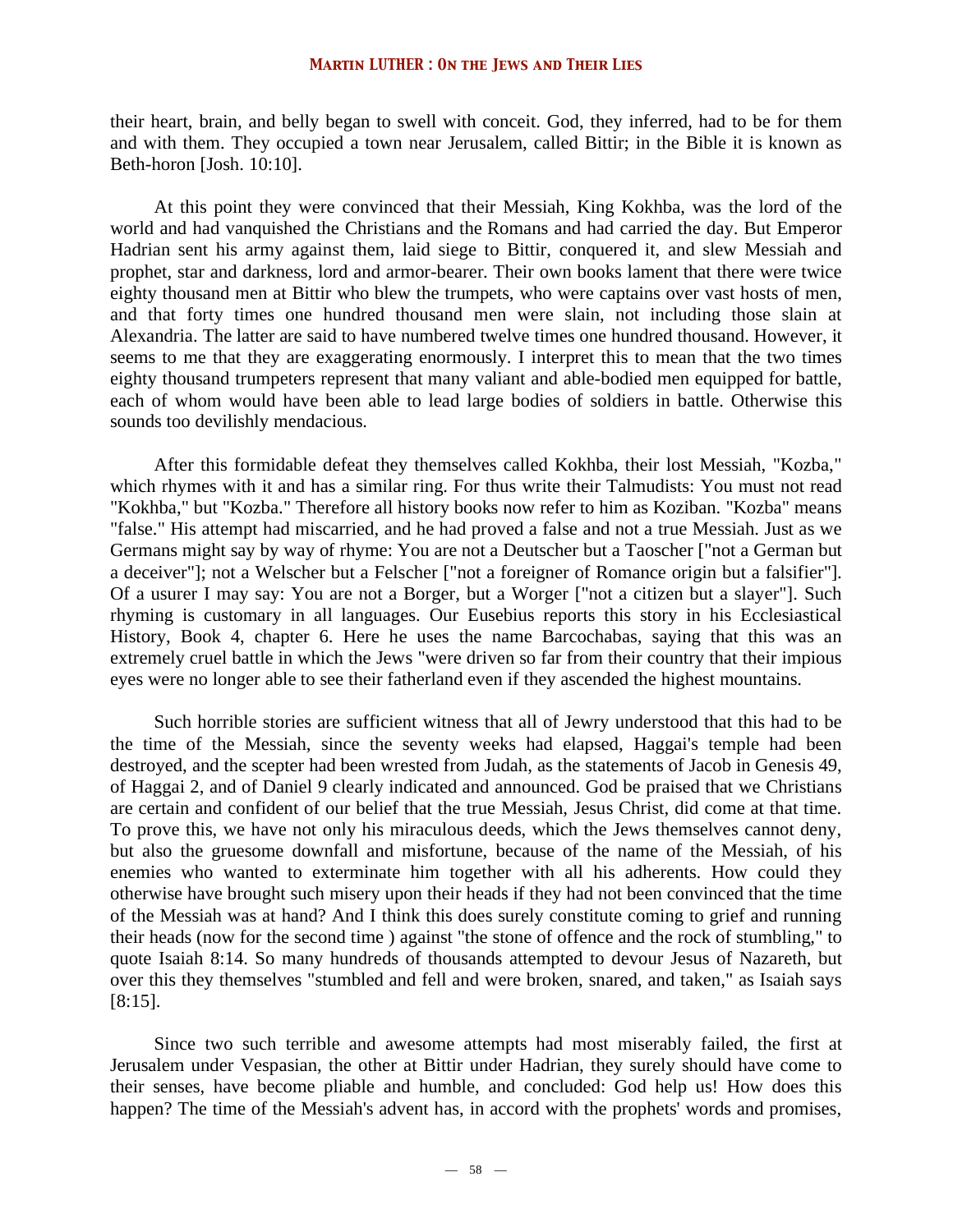come and gone, and we are beaten so terribly and cruelly over it! What if our ideas regarding the Messiah that he should be a secular Kokhba have deceived us, and he came in a different manner and form? Is it possible that the Messiah is Jesus of Nazareth, to whom so many Jews and Gentiles adhere, who daily perform so many wondrous signs? Alas, they became seven times more stubborn and baser than before. Their conception of a worldly Messiah must be right and cannot fail; there must be a mistake about the designated time. The prophets must be lying and fail rather than they. They will have nothing of this Jesus, even if they must pervert all of Scripture, have no god, and never get a Messiah. That's the way they want it.

Since they were beaten into defenseless impotence by the Romans, from that time on they have turned against Scripture, and have boldly tried to take it from us and to pervert it with strange and different interpretations. They have digressed from the understanding of all their forefathers and prophets, and furthermore from their own reason. Because of this they have lost so many hundreds of thousands of men, land, and city, and have fallen prey to every misery. They have done nothing these fourteen hundred years but take any verse which we Christians apply to our Messiah and violate it, tear it to bits, crucify it, and twist it in order to give it a different nose and mask. They deal with it as their fathersdealt with our Lord Christ on Good Friday, making God appear as the liar but themselves as the truthful ones, as you heard before. They assign practically ten different interpretations to Jacob's saying in Genesis 49. Likewise they know how to twist the nose of Haggai's statement. Here you have two good illustrations which show you how masterfully the Jews exegete the Scriptures, in such a way that they do not arrive at any definite meaning.

They have also distorted in this way the passage from Daniel. I cannot enumerate all their shameful glosses, but shall submit just one -- the one which Lyra and Burgensis consider to be the most famous and widespread among the Jews, from which they dare not depart on pain of losing their souls. It reads as follows. Gabriel says to Daniel: "Seventy weeks of years are decreed concerning your people and your holy city, to finish the transgression, to put an end to sin, and to atone for iniquity, to bring in everlasting righteousness, to seal both vision and prophet, and to anoint a most holy place, ..." [Dan. 9:24]. This is the text. Now their beautiful commentary follows:

"It will still be seventy weeks before Jerusalem will be destroyed and the Jews are led into exile by the Romans. This will happen so that they may be induced by this exile to depart from their sins, that they may be punished for them, pay for them, render satisfaction, atone for them, and thus become pious eternally and merit the fulfillment of the messianic promises, the reconstruction of the holy temple," etc.

Here you perceive, in the first place, that the Jews' immeasurable holiness presumes that God will fulfill his promise regarding the Messiah not because of his sheer grace and mercy but because of their merit and repentance and their extraordinary piety. And how could or should God, that poor fellow, do otherwise? For when he promised the Messiah to Jacob, David, and Haggai out of sheer grace, he neither thought nor knew that such great saints whose merits would exact the Messiah from his would appear after seventy weeks and after the destruction of Jerusalem, that he would have to grant the Messiah not out of grace but would be obliged to send him by reason of their great purity and holiness, when, where, and in the way that they desired.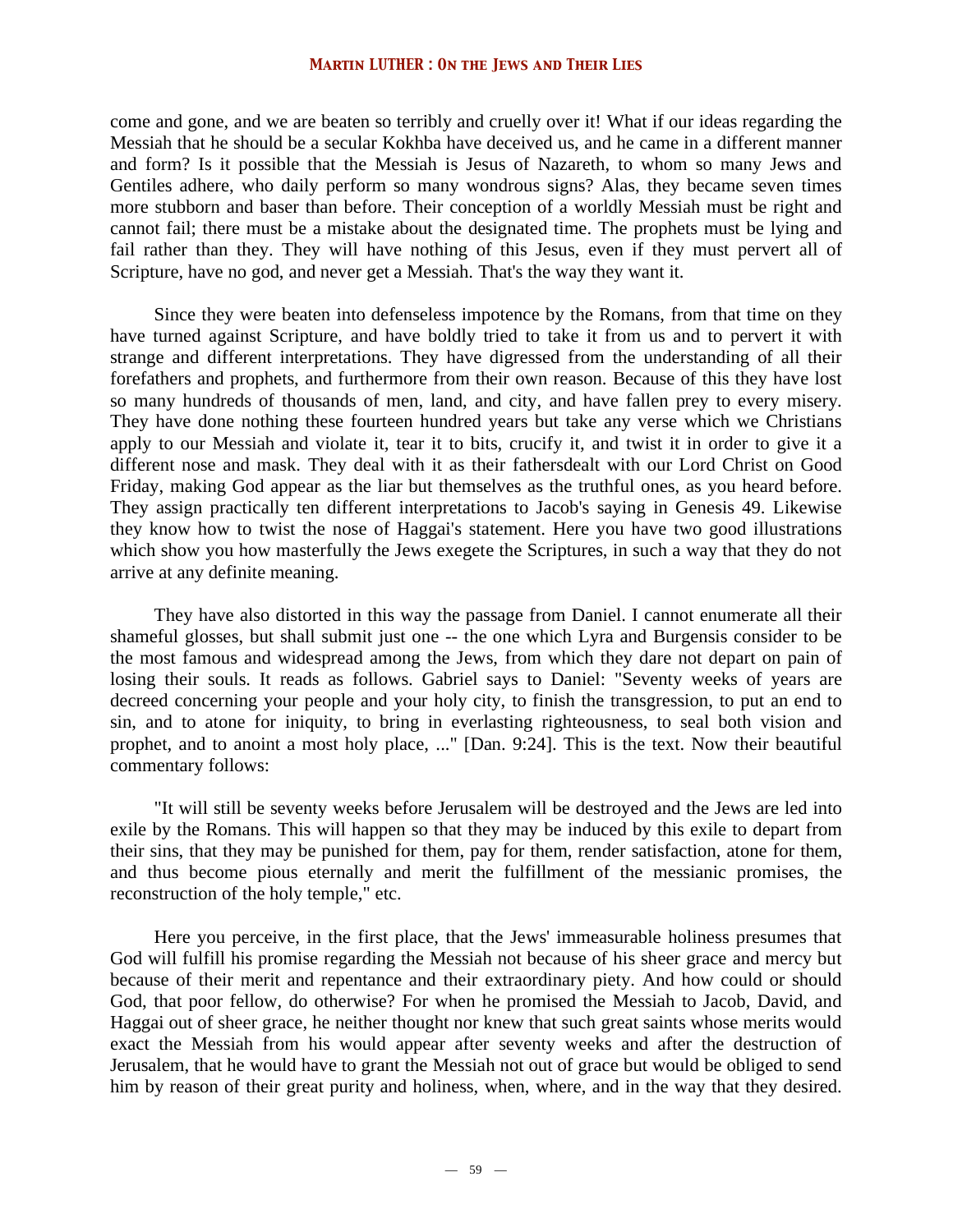Such is the imposing story of the Jews, who repented after the seventy weeks and became so pious.

You can easily infer that they did not repent, nor were they pious before and during the seventy weeks. As a result the priests in Jerusalem all starved to death because there was no penance, no sin or guilt offerings (which the priests needed for sustenance). All this was postponed and saved for the penance and holiness which were to begin after the seventy weeks. Where there is no repentance, or anything to repent for, there is no sin. But where then, we wonder, did the sin come from for which they have to repent after the seventy weeks, since they had atoned daily through so many sacrifices of the priests, ordained by Moses for this purpose, for all previous sin? Why do they have to begin to do penance now after the seventy weeks, when temple, office, sacrifice for sins no longer exist?

But the following even surpasses this. Gabriel says, according to their gloss, that the Jews will repent and become pious after the seventy weeks, so that the Messiah will come on account of their merit. Well and good, here we have it! If Gabriel is speaking the truth and not lying, then the Jews have now repented, they have become pious, they have merited the Messiah ever since the passing of those seventy weeks. For he says that all of this will be done by the Jews subsequent to the seventy weeks. What follows now? They confess, indeed they wail, that the Messiah has not come since the end of those seventy weeks, that he has not come to date, approximately 1468 years later; nor do they know when he will come. So they will also have to confess that they have not done penance for any sin nor become pious during these 1468 years following the seventy weeks, nor merited the Messiah. It follows that the angel Gabriel must be lying when he promises in God's behalf that the Jews will repent, be pious, and merit the Messiah after the seventy weeks.

In Leviticus 26:40 and in Deuteronomy 4:29 and 30:1, Moses, too, proves very clearly that they have never sincerely done penance for sin since the seventy weeks. In many beautiful words he promises that God will return them to their fatherland, even if they are dispersed to the end of the heavens, etc., if they turn to God with all their heart and confess their sin. Moses utters these words as the spokesman of God, whom one must not accuse of lying. Since the Jews have not been returned to their country to date, it is proved that they have never repented for sin with all their heart since the seventy weeks. So it must be falsehood when they incorrectly interpret Gabriel as speaking about theirrepentance.

We also know that God is so gracious by nature that he forgives man his sin in every hour in which man sincerely repents and is sorry for it, as David says in Psalm 32:5: "I said, I will confess my transgressions to the Lord: then thou didst forgive the guilt of my sin." We also read that when the prophet Nathan rebuked David for his sin and the latter thereupon declared, "I have sinned against the Lord," he was immediately absolved by Nathan, who replied, "The Lord has put away your sin" [II Sam. 12:13]. Even if God in many instances does not remove the punishment as promptly as he did with David, he nonetheless assures man of the remission of his sin. And if neither prophet nor priest were available, an angel would have to appear instead and announce, "Your sins are forgiven you," so that a sinner in his sorrow and punishment might not lose heart and despair. We observe also how during the Babylonian captivity God graciously and paternally consoles the people who confess their sins, enabling them to bear the punishment. Nor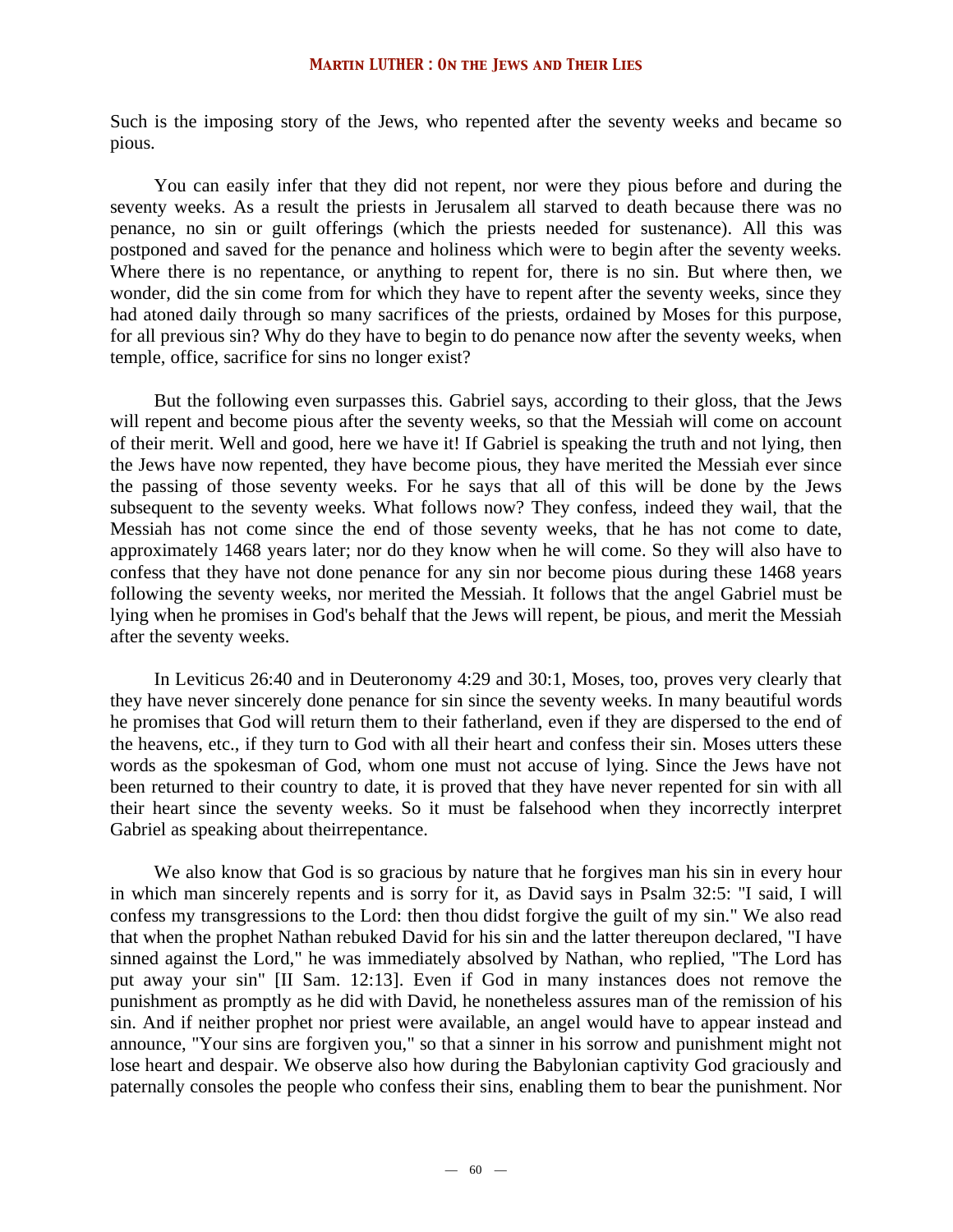can the punishment endure forever; it must have its definite time, measure, and end wherever genuine contrition and repentance are found.

But there is no remission of sin for these Jews, no prophet to console them with the assurance of such forgiveness, no definite time limit for their punishment, but only interminable wrath and disfavor, devoid of any mercy. So it is not only an unmitigated lie but also an impossibility to understand Gabriel's promises in terms of their repentance, much less of their merit and righteousness.

But why should we waste so many words and so much time! The land of Canaan was hardly as big as a beggar's alms or as a crust of bread in comparison with the empire of the whole world. Yet they did not merit even this land through their repentance, or righteousness. Thus Moses declares in Deuteronomy 9:4 that they were not granted the possession of the land because of their righteousness, but it was given to them, a stiff-necked and disobedient people, that is, very sinful and unworthy people, solely by reason of God's gracious promise, although Hosea [Hos. 11:1 ff.] and Balaam (Numbers 24:5) praise them for being at their peak of piety at that time. They still had Moses, Aaron, the divine worship, prophets, God himself with his miracles, bread from heaven, water from the rock, clouds by day, pillars of fire by night, indestructible shoes and garments, etc. And these dreary dregs, this stinking scum, this dried-up froth, this moldy leaven and boggy morass of Jewry should merit, on the strength of their repentance and righteousness, the empires of the whole world\_ that is, the Messiah and the fulfillment of the prophecies\_though they possess none of the aforementioned items and are nothing but rotten, stinking, rejected dregs of their fathers' lineage!

In brief, Moses and all true Israelites understood these verses regarding the Messiah [as signifying that all this would be given them] out of sheer grace and mercy and not because of penitence and merit. This we gathered from the cited verses of Jacob, David, and Haggai. Likewise Daniel does not ask, desire, or think that such a glorious promise of the seventy weeks should be revealed to him, but it is granted him out of grace, far, far beyond his asking.

From this you can learn that fine repentance the Jews practiced, and still practice, after those seventy weeks. They began it with lies and blasphemies, in which they continued and still persist. Whoever wishes may imitate the Jews' example of repentance and say: "God and his angels are liars, they speak about things that are not." Then you will merit grace as they merit the Messiah.

If they weren't so stone-blind, their own vile external life would indeed convince them of the true nature of their penitence. For it abounds with witchcraft, conjuring signs, figures, and the tetragrammaton of the name, that is, with idolatry, envy, and conceit. Moreover, they are nothing but thieves and robbers who daily eat no morsel and wear no thread of clothing which they have not stolen and pilfered from us by means of their accursed usury. Thus they live from day to day, together with wife and child, by theft and robbery, as arch-thieves and robbers, in the most impenitent security. For a usurer is an arch-thief and a robber who should rightly be hanged on the gallows seven times higher than other thieves. Indeed, God should prophesy about such beautiful penitence and merit from heaven through his holy angel and become a flagrant, blasphemous liar for the sake of the noble blood and circumcised saints who boast of being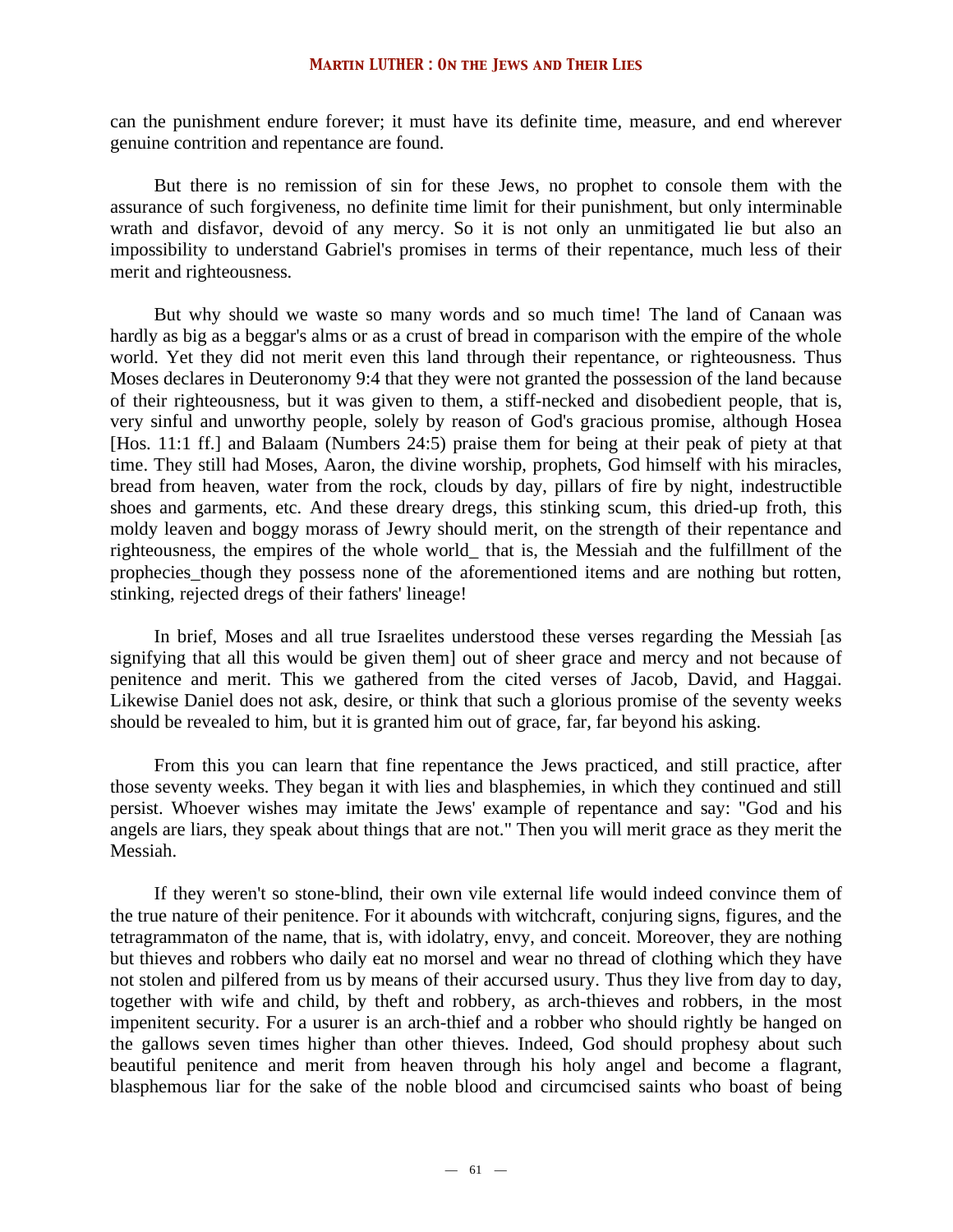hallowed by God's commandments, although they trample all of them under foot and do not keep one of them.

The passage in Daniel continues: "Know therefore and understand that from the time when the order goes forth to restore and build Jerusalem to the coming of the Messiah, the prince, there shall be seven weeks and sixty-two weeks. It shall be built again with streets and walls, but in a troubled time. And after the sixty-two weeks, the Messiah shall be killed, and shall have nothing" [Dan. 9:25 f.].

------------------------------------------------------------------------

Oh, how ridiculous it seems to these circumcised saints that we accursed Goyim have interpreted and understand this saying thus, especially since we did not consult their rabbis, Talmudists, and Kokhbaites whom they regard as more authoritative than all of Scripture- For they do a far better job of it. This is what they say: "Know therefore and understand from the going forth of the word to restore and rebuild Jerusalem" -- this means, Ponder and understand it well that the word has gone forth that Jerusalem is to be restored. That is one point. Further, "To the coming of the Messiah, the prince" -- this means, until the time of King Cyrus there shall be seven weeks." That is another point. Further, "For sixty-two weeks it shall be built again with walls and streets, but in a troubled time." That is another point. "And after sixty-two weeks the Messiah (that means King Agrippa) will be killed and will not be" -- this means, will be no king, etc.

It is indeed tiresome to discuss such confused lies and such tomfoolery. But I have to give our people occasion for pondering the devilish wantonness which the rabbis perpetrate with this splendid saying. So here you see how they separate the text where it should be read connectedly, and join it where it should be separated. This is the way in which it should be connected:

"Know therefore and understand that from the going forth of the word about how Jerusalem is to be restored and rebuilt to the coming of the Messiah, there shall be seven weeks and sixtytwo weeks." These words, I say, are to be joined together to form one complete text. Then follows: "It shall be built again with walls and streets, but in a troubled time." This sentence, separate though it is, they connect with the foregoing words about the sixty-two weeks, so as to convey the meaning that the building of the walls and the streets will occupy sixty-two weeks.

That is truly a knavish trick. It reminds me of the rascal of whom I once heard as a young monk. He hacked the Lord's Prayer to pieces and re-arranged it to read thus: Our Father, hallowed be in heaven; thy name come; thy kingdom be done; thy will as in heaven, so also on earth. Or as that ignorant priest read the lesson in the Vigils from I Corinthians 15: \*Ubi est mors stimulus, tuus stimulus autem mortis, peccatum est virtus vero,\* etc.

That is the way the Jews tear apart the text wherever they can, solely for the purpose of spoiling the words of Scripture for us Christians, although it serves no purpose for them either. For it teaches them nothing, it does not comfort them, it gives them nothing; it results in nothing but meaningless words. It is the same as if the angel had said nothing at all. But they would rather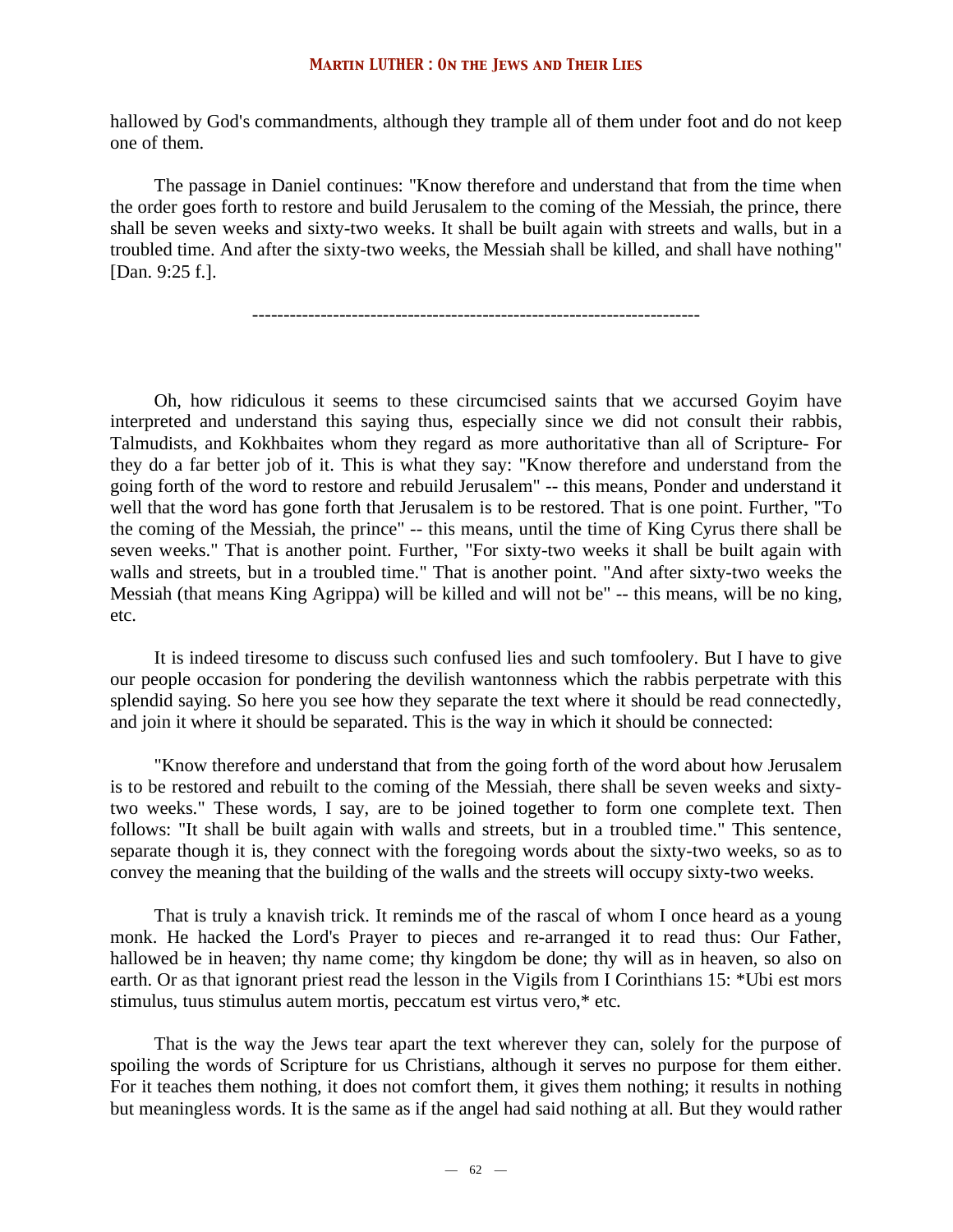surrender such comforting, joyous words and suffer the loss than to have them benefit us. Similarly, Bodenstein maliciously tore the words of the sacrament apart lest they prove useful to us. However, this will not help the rabbis, those night herons and screech owls. With the help of God we will bring their howling and lying to light. Let us take up the several parts in order.

First I want to ask the Hebraists whether the word \*intellige\* ["know"] is construed with the word \*de\* ["from"] in any other place in Scripture. I have not found any, and this seems to me quite arbitrary. If it is to mean \*de\* as in the phrase \*de subjecta materia,\* the Hebrew uses the preposition \*al,\* just as the Latins use the word \*super\* ("\*Multa super Priamo,\*" etc. [149]). I know very well, however, that the Jews cannot prove that such a construction obtains here. The biblical examples agree that it stands as an absolute, independently. But to ascribe something to God maliciously of which one is uncertain, and which one cannot prove, is tantamount to tempting him and giving him the lie.

Now let us see how they tear the text apart. "Know therefore and understand, from the going forth of the word, that Jerusalem will again be built." This, they claim, does not speak of the beginning of the seventy weeks but of the word that has gone forth. Then follows: "To the coming of the Messiah, the prince, there shall be seven weeks." Now it is in agreement with the customary usage of all languages that the word \*donec,\* "until" [or "to"], presupposes a beginning. However, the Jews assign it none; they refuse to have the text read "from the beginning of the word to the coming of Messiah." I must draw an analogy.

If some one on St. Gall Square here in Wittenberg were to tell you: "You have heard a sermon based on God's word, declaring that the church is holy. Ponder this and mark it well." All right, you look at him expectantly to hear what else he has to say; for he does have more to say. Then he abruptly blurts out: "There are still seven weeks till Michaelmas." Or, "It is a distance of three miles to Halle." Here you would look at him and say, What sense is there in that? Are you crazy? Are the seven weeks to begin now on the market-place? Or are the three miles to begin in Wittenberg? "No," he would reply, "you must understand this to mean from the Day of St. Lawrence to Michaelmas, and from Bitterfeld to Halle." At this point you would be tempted to rejoin: "Go plant a kiss of peace on a sow's rump! Where did you learn to jabber so foolishly? And what do the seven weeks have to do with your statement that I should note well the sermon that I heard at Wittenberg?"

The rabbis treat the angel Gabriel's words in the same way. They make his speech read thus: "There are seven weeks until the Messiah." Suppose now Daniel replies, "My dear Gabriel, what do you mean? Are the seven weeks to begin now that you are speaking with me?" "No," he says, "you must understand this to mean that they begin with the destruction of Jerusalem." Thank you, indeed, you noble, circumcised rabbis, for teaching the angel Gabriel to speak, as though he were unable to tell of the beginning of the seven weeks, which is all-important, as well as of the middle and the end of them. No, Daniel is to assume it. This is just nonsense. Shame on you, you vile rabbis, to attribute this foolish talk of yours to the angel of God! With this you disgrace yourselves and convict yourselves of being malicious liars and blasphemers of God's words. But this is just the grammatical side of the matter. Now let us study the theological aspect.

These holy, circumcised ravens say that the seventy weeks begin with the first destruction of Jerusalem and end with its second destruction. What better method could they have pursued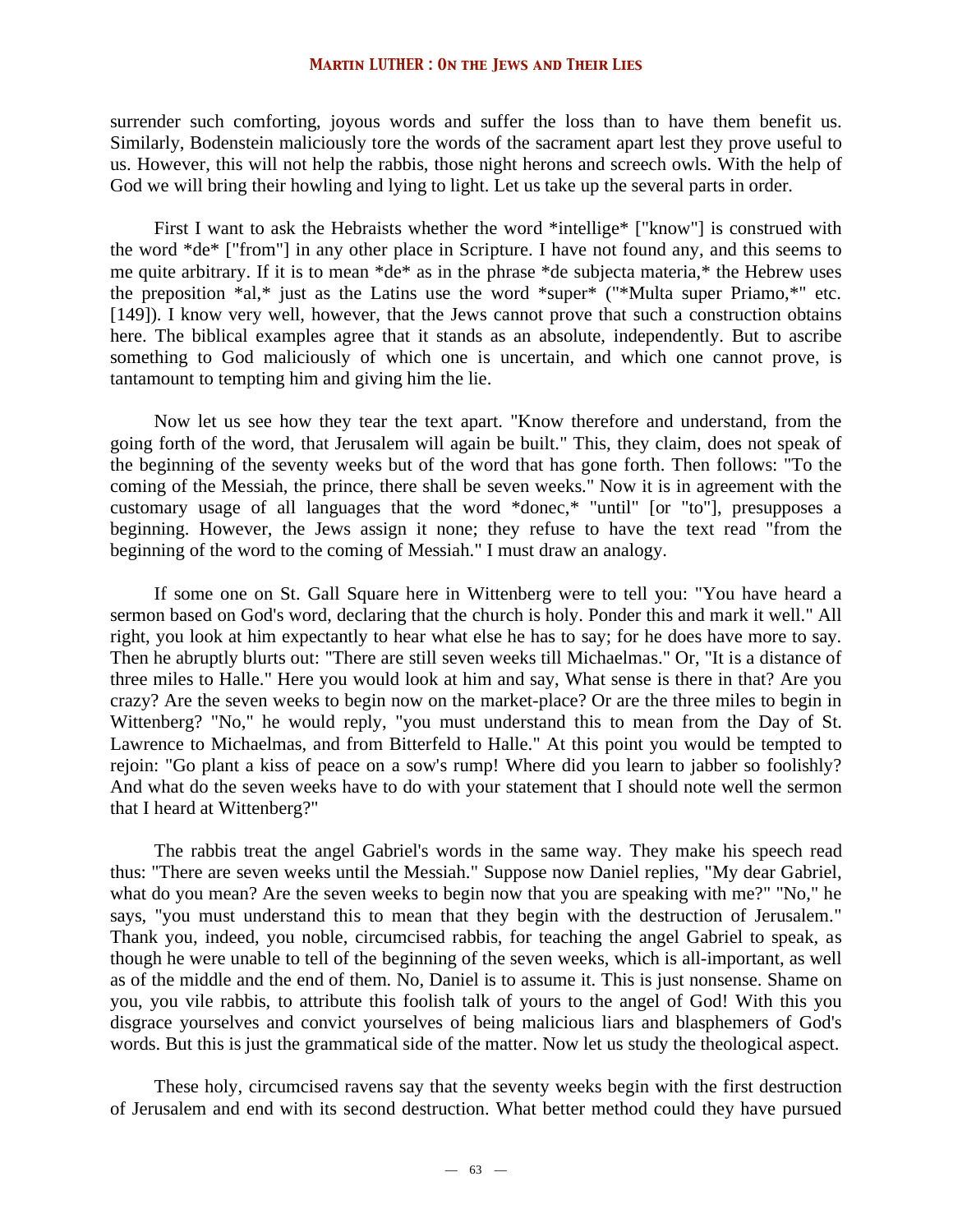for arriving at this conclusion than to close their eyes and ears, ignore Scripture and the history books, and let their imagination run freely, saying: "This is the way it seems right to us, and we insist upon it. Therefore it follows that God and his angel must agree with us. How could we be wrong? We are the ravens who are able to teach God and the angels."

Oh, what a base, vexatious, blasphemous people, that can merit the Messiah with such penitence! But let us listen to their wisdom. The seventy weeks begin with the destruction of Jerusalem by the king of Babylon; from that event until the coming of the Messiah, the prince (that is, King Cyrus), are seven weeks. Now tell me: Where is this written? Nowhere. Who has said it? Markolf the mockingbird. Who else might say or write it?

In the beginning of this ninth chapter stands Daniel's clear and plain statement that the revelation regarding the seventy weeks had come to him in the first year of the reign of Darius the Mede, who had conquered the Babylonian kingdom, which event had been preceded by the first destruction of Jerusalem seventy years earlier. For Daniel clearly states that seventy years of the devastation had been fulfilled, in accordance with Jeremiah 29:10. This we also read in II Chronicles, the last chapter [36:22]. And yet these two clear passages of Scripture, Daniel 9 and II Chronicles 36, must be accounted as lies by the rabbis. They insist that they are right and that the seventy weeks must have begun seventy years before they were revealed to Daniel. Isn't that great? Now go and believe the rabbis, those ignorant, untutored asses, who look neither at the Scriptures nor at the history books and who spew forth from their vicious mouth whatever they choose against God and angels.

For they herewith stand openly convicted of their lies and their erring arbitrariness. Since the seventy weeks which were revealed in the first year of the reign of Darius the Mede cannot begin seventy years previously with the destruction of Jerusalem, all their lies founded on this are simultaneously refuted, and this verse of Daniel regarding the seventy weeks must remain for us undefiled and unadulterated\_no thanks to them. Eternal disgrace will be their reward for this impertinent and patent lie. With this lie another one also collapses; namely, their claim that the words about the Messiah, the prince, refer to King Cyrus, who supposedly appeared seven weeks after the destruction, although in fact he came ten weeks (that is, seventy years) after the destruction. This is recorded in II Chronicles 36, Daniel 9, and Ezra 1.

Even if we would assume which is impossible that the seventy weeks began with the destruction of Jerusalem, we could still not justify this stupid lie. And with this the third lie collapses. For they say that Cyrus came fifty-two years after the destruction: the equivalent of seven weeks and three years, or seven and a half weeks. Thus they tear three years, or half a week, from the sixty-two weeks and add them to the first seven weeks. It is as though the angel were such a consummate fool or child that he could not count up to seven, and says seven when he should say seven and a half. Why do they do this? So that we might perceive how they indulge in lies for the purpose of tearing apart and turning upside down God's word for us. Therefore they insist that Cyrus came seven and a half weeks (which they call seven weeks) after the destruction, whereas (as was said) he really came ten weeks, i.e., seventy years, later.

Nor does the angel tolerate that these weeks be mangled and mutilated, subtracting three years from one and leaving it only four years, and adding to the one that has seven years three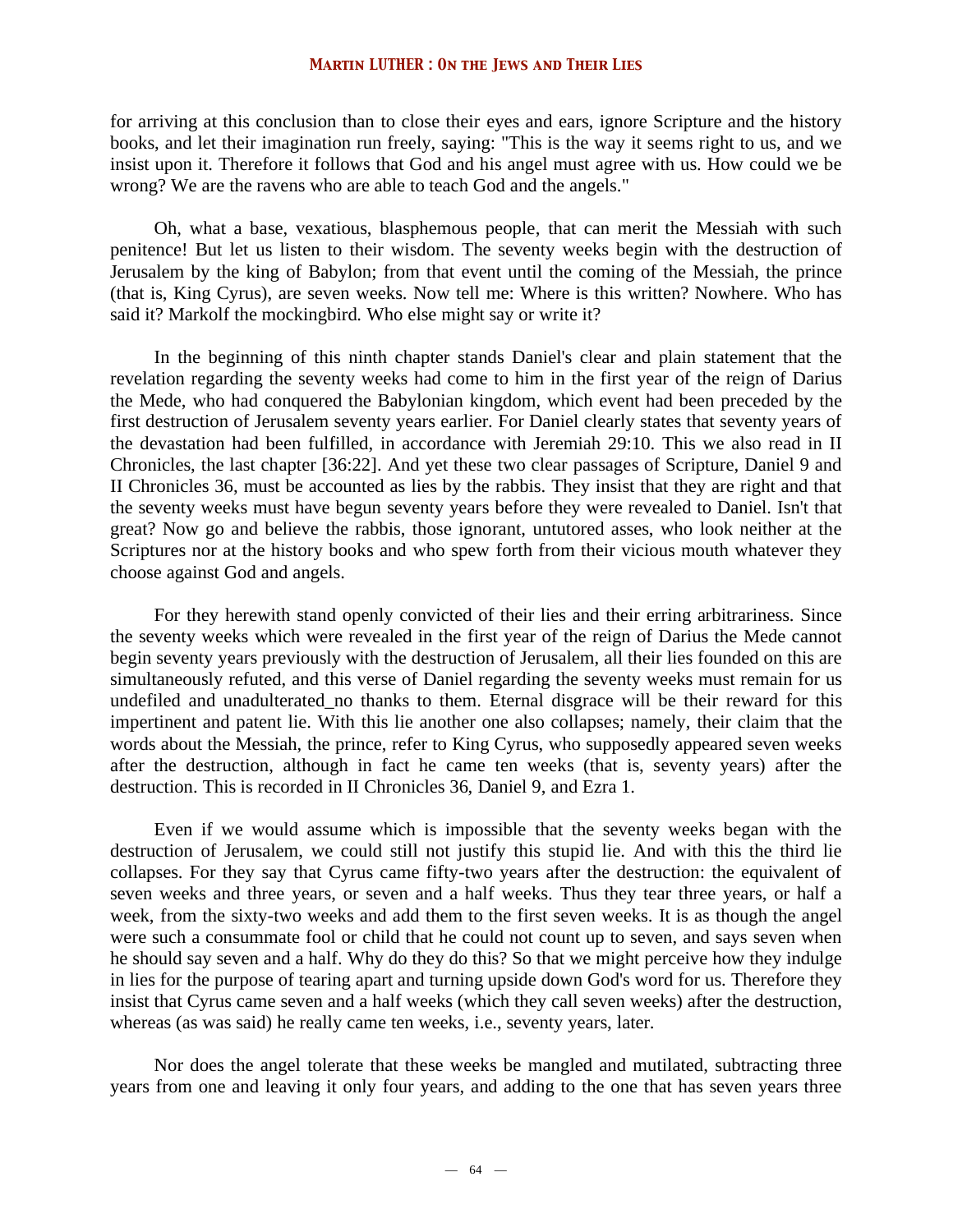more, making it ten years or one and a half weeks. For he says that the seventy weeks are to be taken exactly; they are counted and reckoned precisely.

Much less does he tolerate the fourth lie that Cyrus is here called the Messiah even if the other lies were to be upheld, to the effect that Cyrus had appeared after seven weeks, that is, after fifty-two years. For here we find the unmistakable and simple words of the angel: "Seventy weeks of years are decreed concerning your people and your holy city" [Dan. 9:24]. He means to say: In other chapters I spoke of strange people and kings; but in this verse concerning the seventy weeks I am speaking of your people, of your city, and of your Messiah. And whoever refers this to a different people and to different kings is a wanton, incorrigible liar.

The fourth lie is followed by the fifth, in which they divorce the seven weeks from the sixty-two. But these belong together, and there is no reason to separate them, especially since the lie regarding King Cyrus miscarried. It was for this reason that they severed the seven from the sixty-two weeks so that they could give him seven, that is, seven and a half. In biblical Hebrew it is customary to count the years thus: first to give the one, then the other number of years, but with both placed together. We find many illustrations for this in Genesis 5 and 11, where reference is made to the deceased fathers. For instance: "When Seth had lived five years and a hundred years, he became the father of Enosh. Seth lived after the birth of Enosh seven years and eight hundred years" [Gen. 5:6 f.]. Similarly Genesis 11 [:17]: "Eber lived after the birth of Peleg thirty years and four hundred years." And Genesis 25 [:7]: "Abraham lived one hundred years, seventy years, and five years." From these illustrations one can easily see how arbitrary it is to separate the seven years from the sixty-two years in this verse.

The Latin and German languages prevent such a disruption nicely, since they do not repeat the little word "year" so often, but read the number connectedly, saying: "Abraham lived one hundred seventy-five years." In that way these words also are to be taken: "From the going forth of the word to the coming of the Messiah, the prince, there are seven weeks and sixty-two weeks." These two numbers belong together and compose one number, to the coming of the Messiah. The angel has a reason for designating the entire sum of years as seven weeks and sixtytwo weeks. He might have spoken of nine weeks and sixty weeks, or found many different ways to name such a sum, such as five weeks and sixty-four weeks, or six weeks and sixty-three weeks, etc. He must have the seven weeks for the construction of the walls and streets of Jerusalem; and he must have the sixty-two, up to the last week, which is all important, for in it the Messiah will die, fulfill the covenant, etc.

Then comes the sixth lie which says that the walls and streets of Jerusalem were rebuilt for sixty-two weeks (minus three years). That would be up to the last week, after which as they lie for the seventh time Jerusalem was again destroyed. For with the last week the seventy weeks are ended. According to this, Jerusalem had not stood again for longer than one week, which means seven years. Go ahead, Jew, lie boldly and unashamedly! Nehemiah stands against you with his book and testifies that he built the walls, set the gates, and arranged the city, and that he himself gloriously consecrated it. Thus the temple was already completed in the sixth year of the reign of Darius (Ezra 7 [6:16]). Alexander the Great found the city of Jerusalem already long completed. After him that villain Antiochus found the city even further restored and the temple full of wealth, and he plundered them horribly.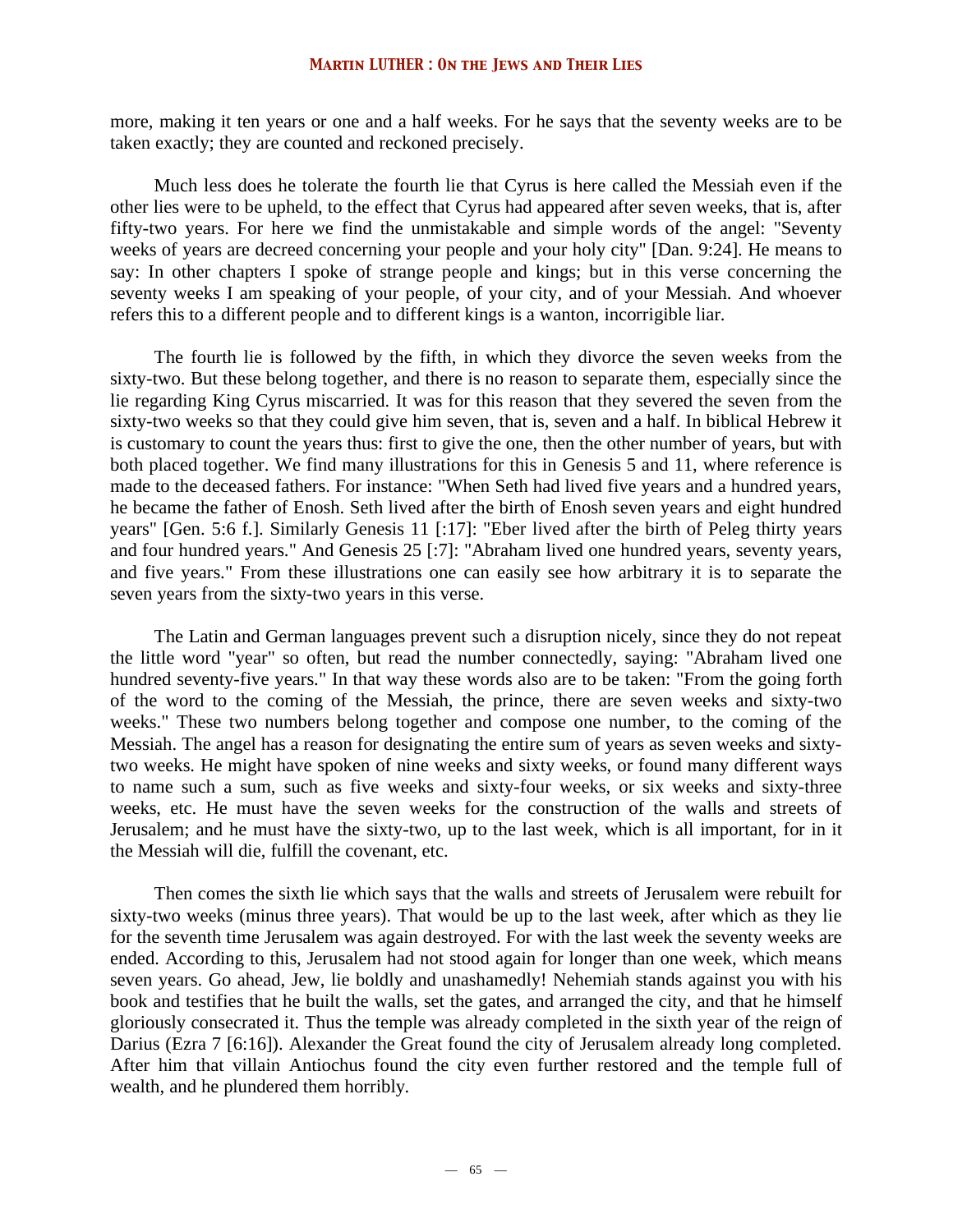The eighth rude lie follows when they interpret the words of the angel, "And after sixty-two weeks the Messiah will be killed, and shall have nothing," as if the Messiah refers to King Agrippa, who was killed and had nothing after his death; no king succeeded him. Why would it not be just as true to say that Emperor Nero was the Messiah? He was killed at that time and left no heirs. I believe that they would designate Markolf or Thersites as the Messiah rather than accept the true Messiah. How can God, who loves the truth and who is the truth himself, tolerate such shameful, open lies if these are intolerable even to a person who is given to lies or is untruthful or is at least not so strict a lover of the truth? And this eighth lie is a multiple one\_in the first place, because they assign different meanings to the word "Messiah" within such a brief passage: there he has to be Cyrus after the seven weeks, here Agrippa after the sixty-two weeks. Just as though the angel were a fool who would point to a different Messiah with every other word!

As we heard earlier, the angel is not referring to a foreign people and city, but says, "I am speaking of your people and of your city." Therefore we must conceive of the Messiah in this verse not as two different beings, but as one\_namely, the Messiah of this people and of this city, the Shiloh of Judah who came after the scepter departed from Judah, the Son of David, the chemdath of Haggai. This verse indeed refers to him, excluding all others. For Agrippa was not king in Jerusalem, much less the Messiah, before the last week (that is, after seven and sixty-two weeks). The Romans had graciously granted him a little country beyond the Jordan. The Roman procurators such as Felix, Festus, Albinus, etc., ruled the land of Judea. Nor was Agrippa killed after the sixty-two weeks. In brief, all that they say is a lie.

Since they now confess, and have to confess, that a Messiah was killed after the sixty-two weeks, that is, in the first year of the last week, and since this cannot have been Agrippa (as they would like to have it, in confirmation of their lie), nor anyone else, I am curious to learn where they might find one. It must be someone who lived before the expiration of the seventy weeks and who was killed after sixty-two weeks. Furthermore, as Gabriel says, he must have come from among their people, undoubtedly from the royal tribe of Judah. Now it is certain that since Herod's time they had had no king who was a member of their people or race. But, on the other hand, it is just as certain that Gabrielmust be believed, with his statement regarding a Messiah of their nation. How is this difficulty to be solved?

And there is more. They themselves confess that they had no Messiah, that is, no anointed king ("Messiah" means "the anointed one"), between the first and the last destruction of Jerusalem, for the sacred anointing oil, of which Moses writes in Exodus 30:22, with which kings and priests were anointed, no longer existed after the first destruction. Consequently, Zedekiah was the last anointed king; his descendants were princes, not kings, down to the time of Herod, when the scepter departed and Shiloh, the true Messiah, was to appear.

We want to purge out their lies completely. With reference to Daniel's saying, "And he shall make a strong covenant with many for one week" [Dan. 9 27], that is, the last week, they perpetrate the ninth lie, saying that the Romans agreed to a peace or a truce for this last week (or seven years) with the Jews; but since the Jews grew rebellious the Romans returned in three years and destroyed Jerusalem. Now how does this bear out Gabriel, who says that the peace or truce (as they interpret the word "covenant") is to last seven years? If it did not endure longer than three years, then Gabriel, who speaks of seven years or the last week must be lying. Thus the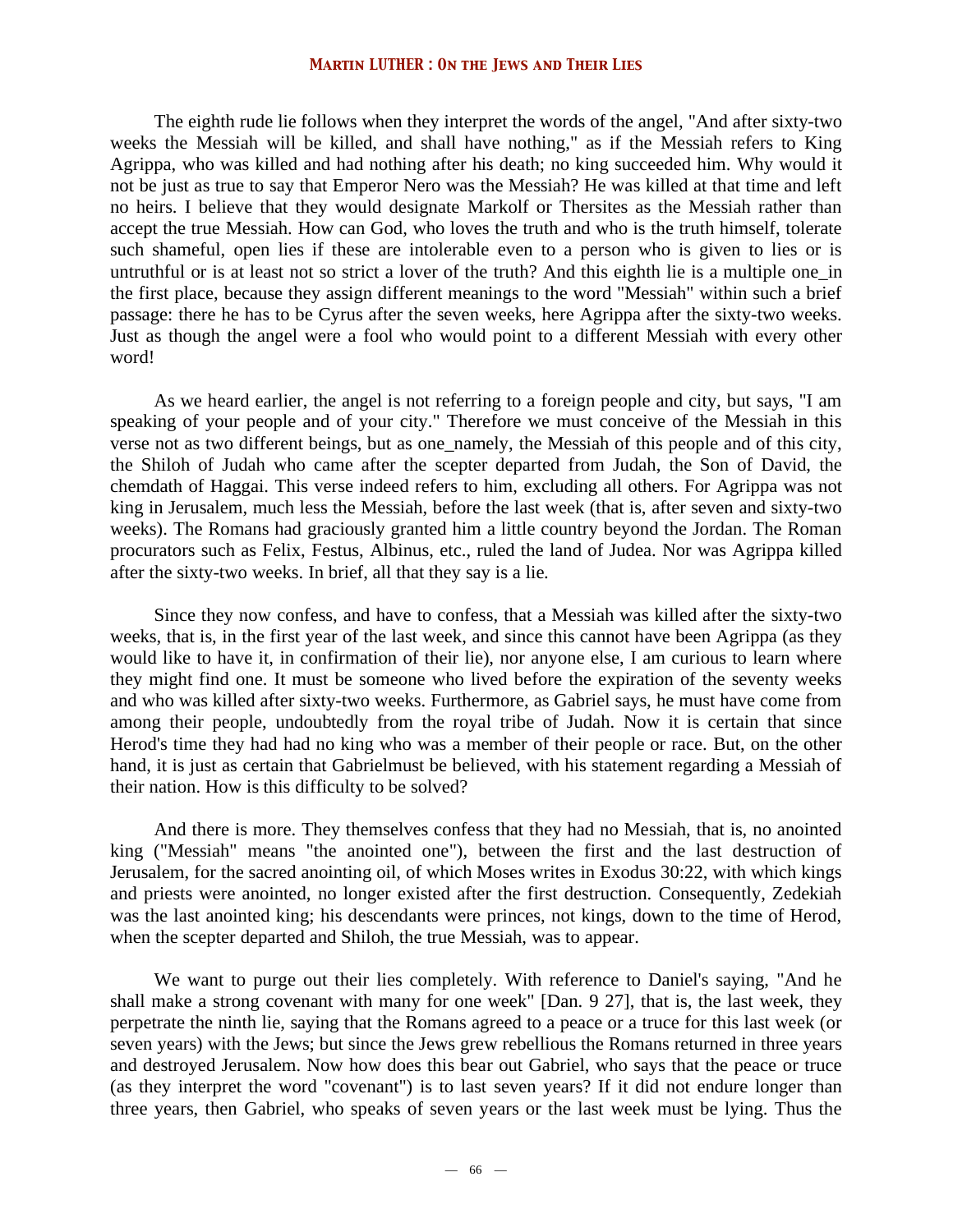mendacious hearts of these incorrigible liars falsely impugn the truthfulness of the angel Gabriel. Alas, what truce? What peace? Read Josephus and the history books and you will learn that the Romans slew many thousands of Jews a long time before, and that there was no peace up to the time when they were constrained to destroy Jerusalem and the country.

The tenth and final lie concerns the assertion that the destruction of Jerusalem will last until the end of the strife. They interpret this as meaning: until the strife of their Messiah, who will kill Gog and Magog and conquer the whole world. This is a vicious, miserable lie which is dead before it is born. Let those who maintain that the Messiah appeared before the expiration of the seventy weeks be informed that such a lie was discredited as long as fifteen hundred years ago. Thus the Jews do not retain a single word of Gabriel's statement intact; they pervert all his words into lies, with the exception of the angel's prophecy regarding the destruction of Jerusalem. But no one need thank them for believing that and admitting the truth of it now. While they still inhabited Jerusalem, they believed this prophecy still less than they believe now in our Messiah, although it was foretold plainly enough, here in Daniel 9 as well as in Zechariah 14. If they were still dwelling in Jerusalem today, they would invent a hundred thousand lies before they would believe it, just as their ancestors did prior to the first destruction. The latter were not persuaded by any prophet that the holy city of God would be laid waste. They harried them, they raved like mad dogs until they stood face to face with the fulfillment of the prophecy. This has always been a stiff-necked, unbelieving, proud, base, incorrigible people, and so it ever remains.

From all of this we gather that Daniel with his seventy weeks takes our position against the Jews' lies and folly, a position as reliable and firm as an iron wall and an immovable rock, affirming that the true Messiah must have come before the termination of the seventy weeks; that he was killed and made alive again; that he fulfilled God's covenant (for why should Daniel here be speaking of the Gentiles' covenant, which, moreover, did not even exist at the time?) in the last week; that he thereby took leave of the city and the people at the end of the seventy weeks; that the city was razed by the Romans shortly after; that the people were destroyed, with their government and all they had\_all of this in accordance with the angel's words: "Seventy weeks of years are decreed or reckoned concerning your people and your holy city" [Dan. 9:24], But enough!

No doubt it is necessary for the Jews to lie and to misinterpret in order to maintain their error over against such a clear and powerful text. Their previous lies broke down under their own weight. But even if they were to lie for a hundred thousand years and call all the devils in to aid them, they would still come to nought. For it is impossible to name a Messiah at the time of the seventy weeks, as Gabriel's revelation would necessitate, other than our Lord Jesus Christ. We are certain, sure, and cheerful about this, as we snap our fingers at all the gates of hell and defy them, together with all the gates of the world and everything that wants to be or might be exalted, smart, and wise against us. I, a plain insignificant saint in Christ, venture to oppose all of them singlehandedly and to defend this viewpoint easily, comfortably, and gladly. However, it is impossible to convert the devil and his own, nor are we commanded to attempt this. [154] It suffices to uncover their lies and to reveal the truth. Whoever is not actuated to believe the truth for the sake of his own soul will surely not believe it for my sake.

We will limit ourselves for the time being to these four texts those of Jacob, David, Haggai, and Daniel\_wherein we see what a fine job the Jews have done these fifteen hundred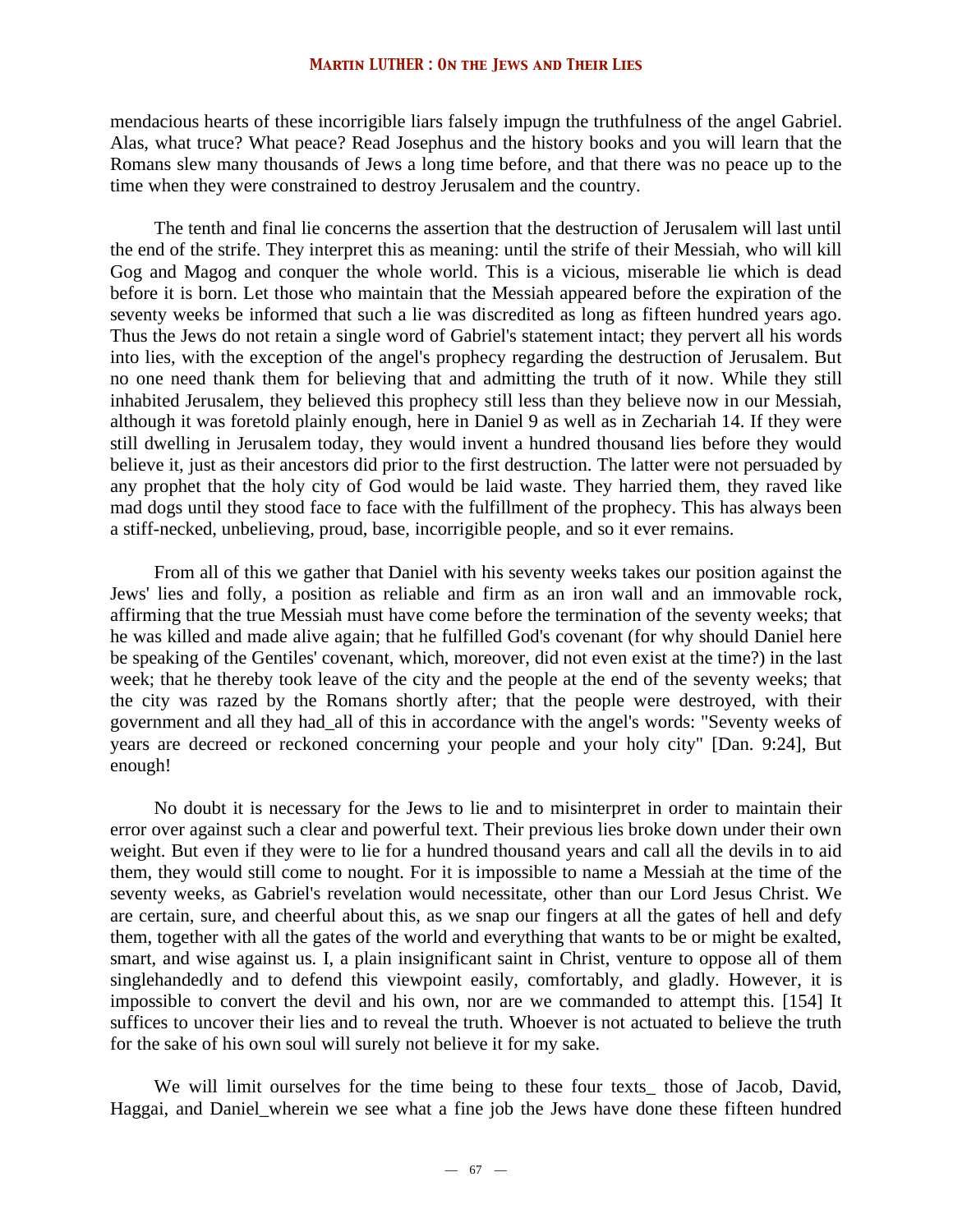years with Scripture, and what a fine job they still do. For their treatment of these texts parallels their treatment of all others, especially those that are in favor of us and our Messiah. These, of course, must be accounted as lies, whereas they themselves cannot err or be mistaken. However, they have not acquired a perfect mastery of the art of lying; they lie so clumsily and ineptly that anyone who is just a little observant can easily detect it.

But for us Christians they stand as a terrifying example of God's wrath. As St. Paul declares in Romans 11, we must fear God and honor his word as long as the time of grace remains, so that we do not meet with a similar or worse fate. We have seen this happen in the case of the papacy and of Muhammad. The example of the Jews demonstrates clearly how easily the devil can mislead people, after they once have digressed from the proper understanding of Scripture, into such blindness and darkness that it can be readily grasped and perceived simply by natural reason, yes, even by irrational beasts. And yet they who daily teach and hear God's word do not recognize this darkness but regard it as the true light. O Lord God, have mercy on us!

If I had to refute all he other articles of the Jewish faith, I should be obliged to write against them as much and for as long a time as they have used for inventing their lies -- that is, longer than two thousand years. I stated earlier that they corrupt their circumcision with human ordinances and ruin their heritage with their arrogance. In the same manner they also desecrate their Sabbath and- all their festivals. In brief, all their life and all their deeds, whether they eat, drink, sleep, wake, stand, walk dress, undress, fast, bathe, pray, or praise, are so sullied with rabbinical, foul ordinances and unbelief, that Moses can no longer be recognized among them. This corresponds to the situation of the papacy in our day, in which Christ and his word can hardly be recognized because of the great vermin of human ordinances. However let this suffice for the time being on their lies against doctrine or faith.

In conclusion we want to examine their lies against persons, which, after all, do not make the doctrine either worse or better, whether the persons are pious or base. Specifically, we want to look at their lies about the person of our Lord, as well as those about his dear mother and about ourselves and all Christians. These lies are such as the devil resorts to when he cannot assail the doctrine. Then he turns against the person\_lying, maligning, cursing, and ranting against him. That is what the papists' Beelzebub [156] did to me. When he was unable to refute my gospel, he wrote that I was possessed of the devil, that I was a changeling, that my dear mother was a whore and a bathhouse attendant. [157] Of course, no sooner had he written this than my gospel was destroyed and the papists carried the day! Similarly, John the Baptist and Christ himself were charged with having a devil [Matt. 11:18; John 8:20] and were called Samaritans\_and shortly thereafter John's and Christ's doctrine was shown to be false, and that of the Pharisees true. The same thing happened to all the prophets. Recently also, when the stealthy, murdering arsonist of Wolfenbuttell who, next to the archbishop of Mainz, is the holy Roman Church's one relic and jewel shamefully slandered and defamed the persons of the elector of Saxony and the landgrave of Hesse, both were instantly doomed; but he, the holy man, king over all kings, was crowned with a diadem and gold so heavy that he could not bear it and had to flee.

Therefore, whenever you wish to win in an evil cause, do as they do and as the glib babblers do in court when the silver- or gold-fever seizes them. Scold and lie boldly about the person, and your cause will win out. It is like the mother who instructed her child: "Dear son, if you cannot win otherwise, start a brawl." These are lies in which the liar does not fabricate or err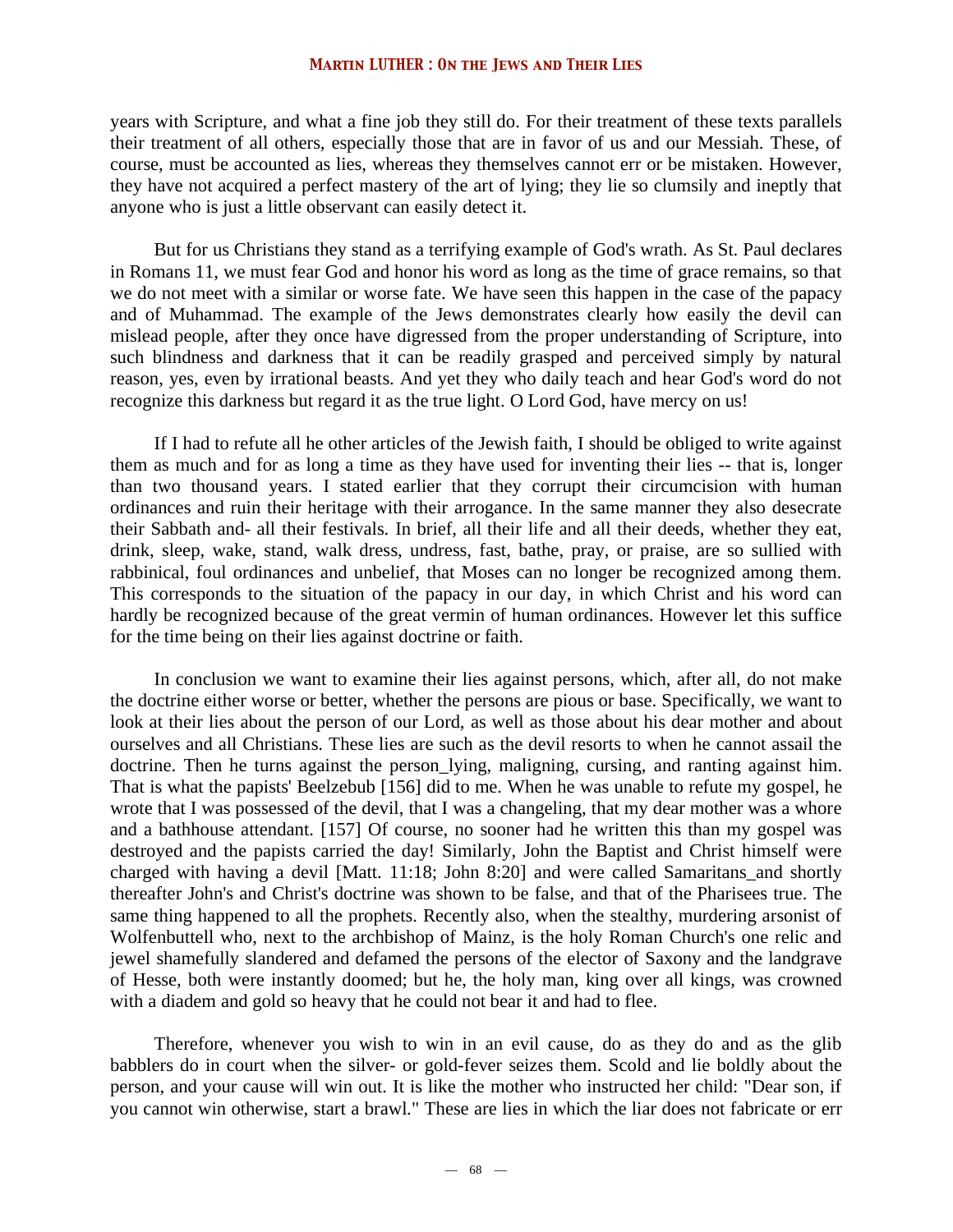in the chief question at issue (as happens also in religious disputes), but nevertheless is well aware that he is lying and wants to lie against the person. He does not dream of proving his point, either by appearances or by truth, and is unable to do so.

That is how the Jews, too, are acting in this instance. They blatantly inveigh and lie against and curse the person, against their own conscience. In that way they have long since won their case, so that God had to listen to them. Already for fifteen hundred years they have been sitting in Jerusalem, in a golden city, as we can clearly see. They are the lords of the world, and all the Gentiles flock to them with their chemdath, their coats, pants, and shoes, and permit themselves to be slain by the noble princes and lords of Israel, giving them land and people and all that they have, while the Jews curse, spit on, and malign the Goyim.

And you can well imagine that if they would not lie so outrageously, curse, defame, blaspheme, and revile the persons, God would not have heard them, and their cause would have been lost long ago; they would not be lords in Jerusalem today but live dispersed over the world, without seeing Jerusalem, and making their living among the accursed Goyim by means of lying, cheating, stealing, robbing, usury and all sorts of other vices. So effective is it to curse the person if the cause in question is evil and therefore doomed! Consequently, if you have a poor cause to defend, do not overlook this example of the Jews. They are the noble princes of Israel who are capable of everything. When their cause is lost, they still can curse the Goyim thoroughly.

------------------------------------------------------------------------

In the first place, they defame our Lord Jesus Christ, calling him a sorcerer and tool of the devil. This they do because they cannot deny his miracles. Thus they imitate their forefathers, who said, "He casts out demons by Beelzebub, the prince of demons" [Luke 11:15]. They invent many lies about the name of God, the tetragrammaton, saying that our Lord was able to define this name (which they call Schem Hamphoras), and whoever is able to do that, they say, is also able to perform all sorts of miracles. However, they cannot cite a single instance of any men who worked a miracle worth a gnat by means of this \*Schem Hamphoras.\* It is evident that as consummate liars they fabricate this about our Lord. For if such a rule of \*Schem Hamphoras\* were true, someone else would have employed it before or afterward. Otherwise, how could one know that such power inhered in the \*Schem Hamphoras\*? But this is too big a subject; after this booklet is finished, I plan to issue a special essay and relate what Porchetus writes on this subject. It serves them right that, rejecting the truth of God, they have to believe instead such abominable, stupid, inane lies, and that instead of the beautiful face of the divine word, they have to look into the devil's black, dark, lying behind, and worship his stench.

In addition they rob Jesus of the significance of his name, which in Hebrew means "savior" or "helper." The name Helfrich or Hilfrich was common among the old Saxons; this is the equivalent of the name Jesus. Today we might use the name Hulfrich -- that is, one who can and will help. But the Jews, in their malice, call him Jesu, which in Hebrew is neither a name nor a word but three letters, like ciphers or numeral letters. It is as if, for example, I were to take the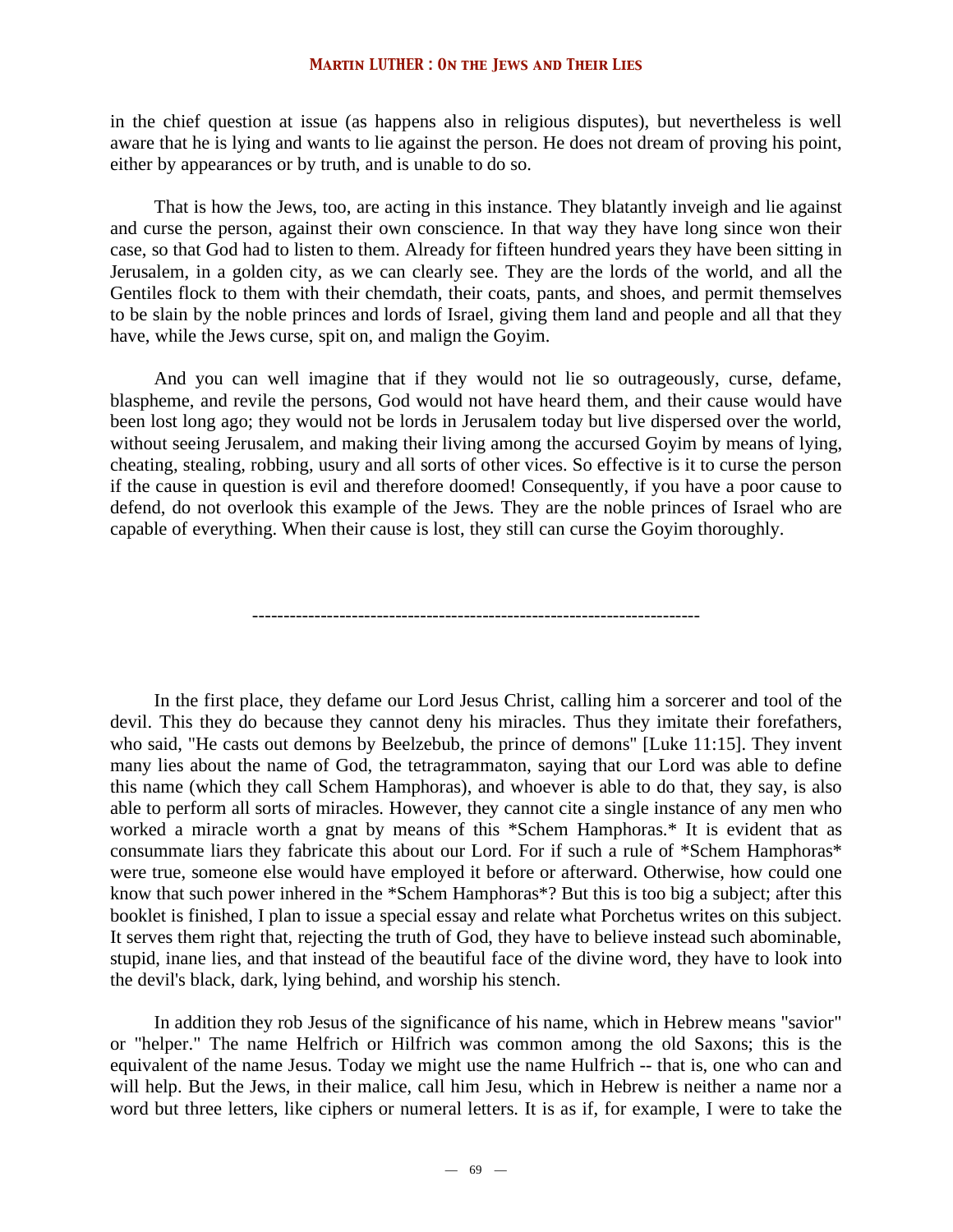three numeral letters C, L, and V as ciphers and form the word Clu. That is 155. In this manner they use the name Jesu, signifying 316. This number then is to denote another word, in which \*Hebel Vorik\* is found. For further information on their devilish practices with such numbers and words, you may read Anthony Margaritha.

When a Christian hears them utter the word "Jesu," as will happen occasionally when they are obliged to speak to us, he assumes that they are using the name Jesus. But in reality they have the numeral letters Jesu in mind, that is, the numeral 316 in the blasphemous word \*Vorik.\* And when they utter the word "Jesu" in their prayer, they spit on the ground three times in honor of our Lord and of all Christians, moved by their great love and devotion. But when they are conversing with one another they say, \*Deleatur nomen eius,\* which means in plain words, "May God exterminate his name," or "May all the devils take him."

They treat us Christians similarly in receiving us when we go to them. They pervert the words \*Seid Gott willkommen\* [literally, "Be welcome to God"] and say, \*Sched wil kem!\* which means: "Come, devil," or "There comes a devil." Since we are not conversant with the Hebrew, they can vent their wrath on us secretly. While we suppose that they are speaking kindly to us, they are calling down hellfire and every misfortune on our heads. Such splendid guests we poor, pious Christians are harboring in our country in the persons of the Jews, we who mean well with them, who would gladly serve their physical and spiritual welfare, and who suffer so many coarse wrongs from them.

Then they also call Jesus a whore's son, saying that his mother Mary was a whore, who conceived him in adultery with a blacksmith. I have to speak in this coarse manner, although I do so with great reluctance, to combat the vile devil. Now they know very well that these lies are inspired by sheer hatred and spite, solely for the purpose of bitterly poisoning the minds of their poor youth and the simple Jews against the person of our Lord, lest they adhere to his doctrine (which they cannot refute). Still they claim to be the holy people to whom God must grant the Messiah by reason of their righteousness! In the eighth commandment, God forbade us to speak falsehoods against our neighbor, to lie, to deceive, to revile, to defile. This prohibition also includes one's enemies. For when Zedekiah did not keep faith with the king of Babylon, he was severely rebuked for his lie by Jeremiah and Ezekiel and was also led into wretched captivity because of it [Jer. 21:1 ff.; Ezek. 12:1 ff.].

However, our noble princes of the world and circumcised saints, against this commandment of God, invented this beautiful doctrine: namely, that they may freely lie, blaspheme, curse, defame, murder, rob, and commit every vice, however, whenever, and on whom they wish. Let God keep his own commandment: the noble blood and circumcised people will violate it as they desire and please. Despite this, they insist that they are doing right and good and meriting the Messiah and heaven thereby. They challenge God and all the angels to refute this, not to speak of the devil and the accursed Goyim who find fault with it; for here is the noble blood which cannot sin and which is not subject to God's commands.

What harm has the poor maiden Mary done to them? How can they prove that she was a whore? She did no more than bear a son, whose name is Jesus. Is it such a great crime for a young wife to bear a child? Or are all who bear children to be accounted whores? What, then, is to be said about their own wives and about themselves? Are they, too, all whores and children of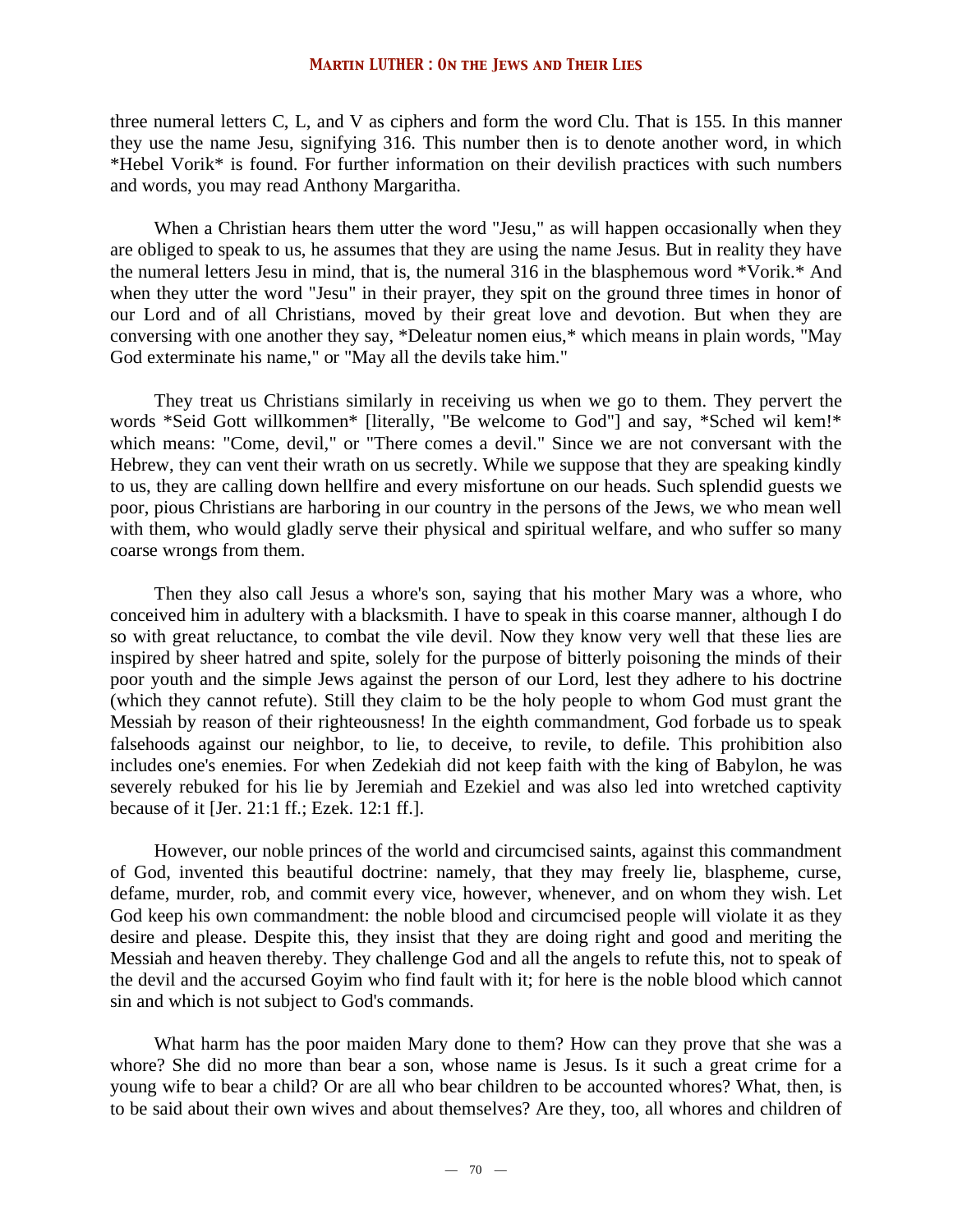whores? You accursed Goyim, that is a different story! Do you not know that the Jews are Abraham's noble blood, circumcised, and kings in heaven and on earth? Whatever they say is right. If there were a virgin among the accursed Goyim as pure and holy as the angel Gabriel, and the least of these noble princes were to say that she is an arch-whore and viler than the devil, it would necessarily have to be so. The fact that a noble mouth of the lineage of Abraham said this would be sufficient proof. Who dares contradict him? Conversely, any arch-whore of the noble blood of the Jews, though she were as ugly as the devil himself, would still be purer than any angel if the noble lords were pleased to say this. For the noble, circumcised lords have the authority to lie, to defame, revile, blaspheme, and curse the accursed Goyim as they wish. On the other hand, they are privileged to bless, honor, praise, and exalt themselves, even if God disagrees with them. Do you suppose that a Jew is such a bad fellow? God in heaven and all the angels have to laugh and dance when they hear a Jew pass wind, so that you accursed Goyim may know what excellent fellows the Jews are. For how could they be so bold as to call Mary a whore, with whom they can find no fault, if they were not vested with the power to trample God and his commandment under foot?

Well and good, you and I, as accursed Goyim, wish to submit a simple illustration by means of which we, as benighted heathen, might comprehend this lofty wisdom of the noble, holy Jews a little. Let us suppose that I had a cousin or another close blood relative of whom I knew no evil, and in whom I had never detected any evil; and other people, against whom I bore a grudge, praised and extolled her, regarded her as an excellent, pious, virtuous, laudable woman, and said: This dunce is not worthy of having such a fine, honorable woman as his cousin; a shedog or a she-wolf would be more fit for him. Then I, upon hearing such eulogies of my cousin spoken, would begin to say, against my own conscience: They are all lying, she is an arch-whore. And now I would, though lacking any proof, demand that everyone believe me, despite the fact that I was well aware of my cousin's innocence, while I, a consummate liar, was cursing all who refused to believe my lie, which I knew in my heart to be just that.

Tell me, how would you regard me? Would you not feel impelled to say that I was not a human being but a monster, a repulsive fiend, not worthy of gazing at sun, leaves, grass, or any creature? Indeed, you would consider me to be possessed by devils. I should rather treat my cousin's disgrace, if I knew of any, as though it were my own, and cover it up if it threatened to become public, just as all other people do. But although no one, including myself, knows anything but honorable things about her, I dare to step to the fore and defame my cousin as a scoundrel, with false slander, oblivious to the fact that this shame reflects on me.

That is the type of human beings if I should or could call them that which these noble, circumcised saints are. We Goyim, with whom they are hostile and angry, confess that Mary is not ours but rather the Jews' cousin and blood relative, descended from Abraham. When we praise and laud her highly, they proceed to defame her viciously. If there were a genuine drop of Israelite blood in such miserable Jews, do you not suppose that they would say: "What are we to do? Can she help it that her son provoked our ire? Why should we slander her? After all, she is our flesh and blood. It has undoubtedly happened before that a bad son issued from a pious mother." No, such human and responsible thoughts will not occur to these holy people; they must entertain nothing but devilish thoughts, so that they may in that way do penance and merit the Messiah soon, as they have, of course, merited him now for fifteen hundred years.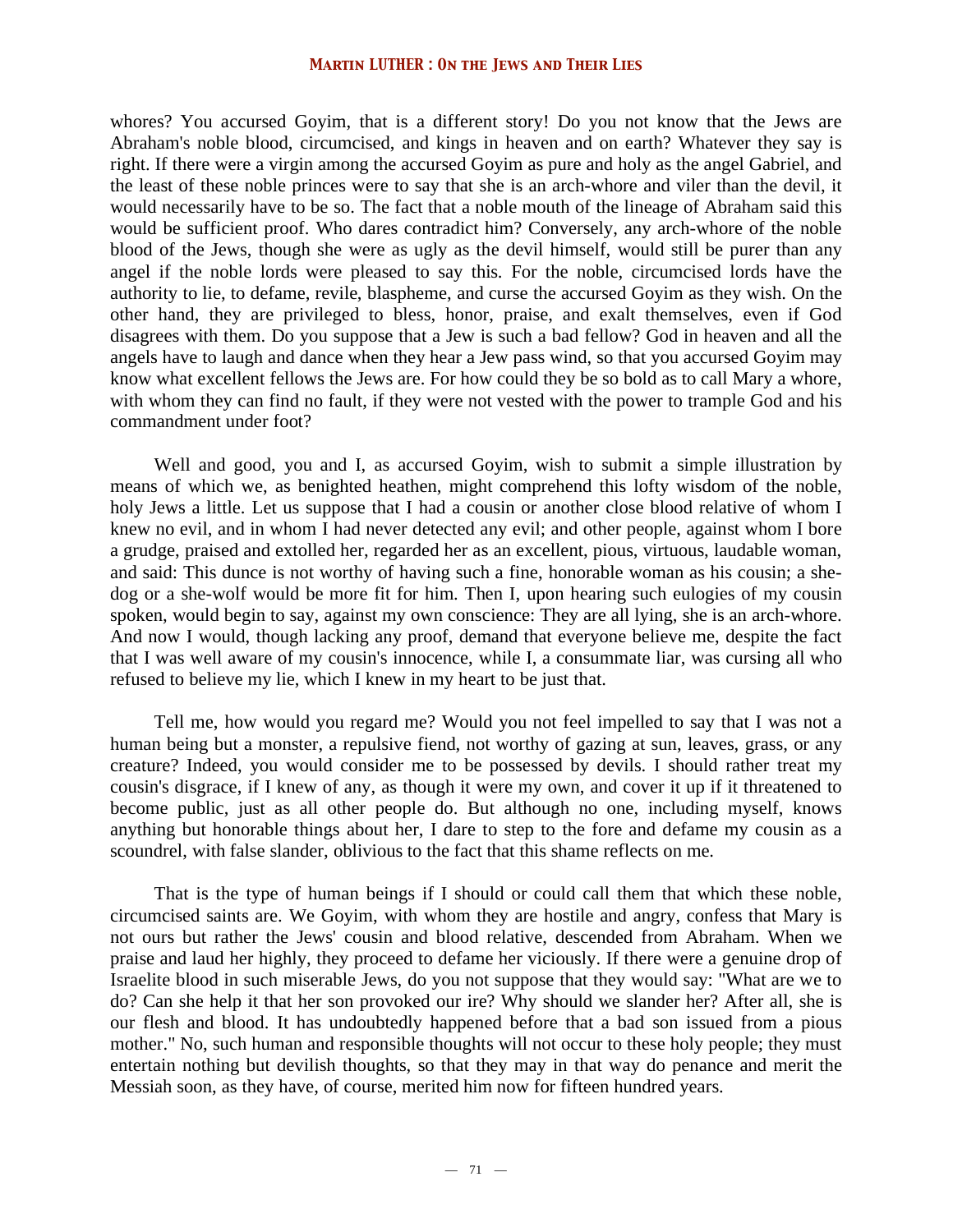They further lie and slander him and his mother by saying that she conceived him at an unnatural time. About this they are most malicious and malignant and malevolent. In Leviticus 20:18 Moses declares that a man must not approach a woman nor a woman a man during the female's menstrual uncleanness. This is forbidden on pain of loss of life and limb; for whatever is conceived at such a time results in imperfect and infirm fruit, that is, in insane children, mental deficients, demon's offspring, changelings, and the like -- people who have unbalanced minds all their lives. In this way the Jews would defame us Christians, by saying that we honor as the Messiah a person who was mentally deficient from birth, or some sort of demon. These most intelligent, circumcised, highly enlightened saints regard us as such stupid and accursed Goyim. Truly, these are the devil's own thoughts and words!

Do you ask what prompts them to write this, or what is the cause of it? You stupid, accursed Goy, why should you ask that? Does it not satisfy you to know that this is said by the noble, circumcised saints? Are you so slow to learn that such a holy people is exempt from all the decrees of God and cannot sin? They may lie, blaspheme, defame, and murder whom they will, even God himself and all his prophets. All of this must be accounted as nothing but a fine service rendered to God. Did I not tell you earlier that a Jew is such a noble, precious jewel that God and all the angels dance when he farts? And if he were to go on to do something coarser than that, they would nevertheless expect it to be regarded as a golden Talmud. Whatever issues from such a holy man, from above or from below, must surely be considered by the accursed Goyim to be pure holiness.

For if a Jew were not so precious and noble, how would it be possible for him to despise all Christians with their Messiah and his mother so thoroughly, to vilify them with such malicious and poisonous lies? If these fine, pure, smart saints would only concede us the qualities of geese or ducks, since they refuse to let us pass for human beings! For the stupidity which they ascribe to us I could not assign to any sow, which, as we know, covers itself with mire from head to foot and does not eat anything much cleaner. Alas, it cannot be anything but the terrible wrath of God which permits anyone to sink into such abysmal, devilish, hellish, insane baseness, and arrogance. If I were to avenge myself on the devil himself I should be unable to wish him such evil and misfortune as God's wrath inflicts on the Jews, compelling them to lie and to blaspheme so monstrously, in violation of their own conscience. Anyway, they have their reward for constantly giving God the lie.

In his Bible, Sebastian Monster relates that a malicious rabbi does not call the dear mother of Christ Maria but haria; i.e., sterquilinium, a dung heap. And who knows what other villainy they may indulge in among themselves, unknown to us? One can readily perceive how the devil constrains them to the basest lies and blasphemies he can contrive. Thus they also begrudge the dear mother Mary, the daughter of David, her right name, although she has not done them any harm. If they do that, why should they not also begrudge her, her life, her goods, and her honor? And if they wish and inflict an kinds of disgrace and evil on their own flesh and blood, which is innocent and about which they know nothing evil, what, do you suppose, might they wish us accursed Goyim?

Yet they presume to step before God with such a heart and mouth; they utter, worship, and invoke his holy name, entreating him to return them to Jerusalem, to send them the Messiah, to kill all the Gentiles, and to present them with an the goods of the world. The only reason that God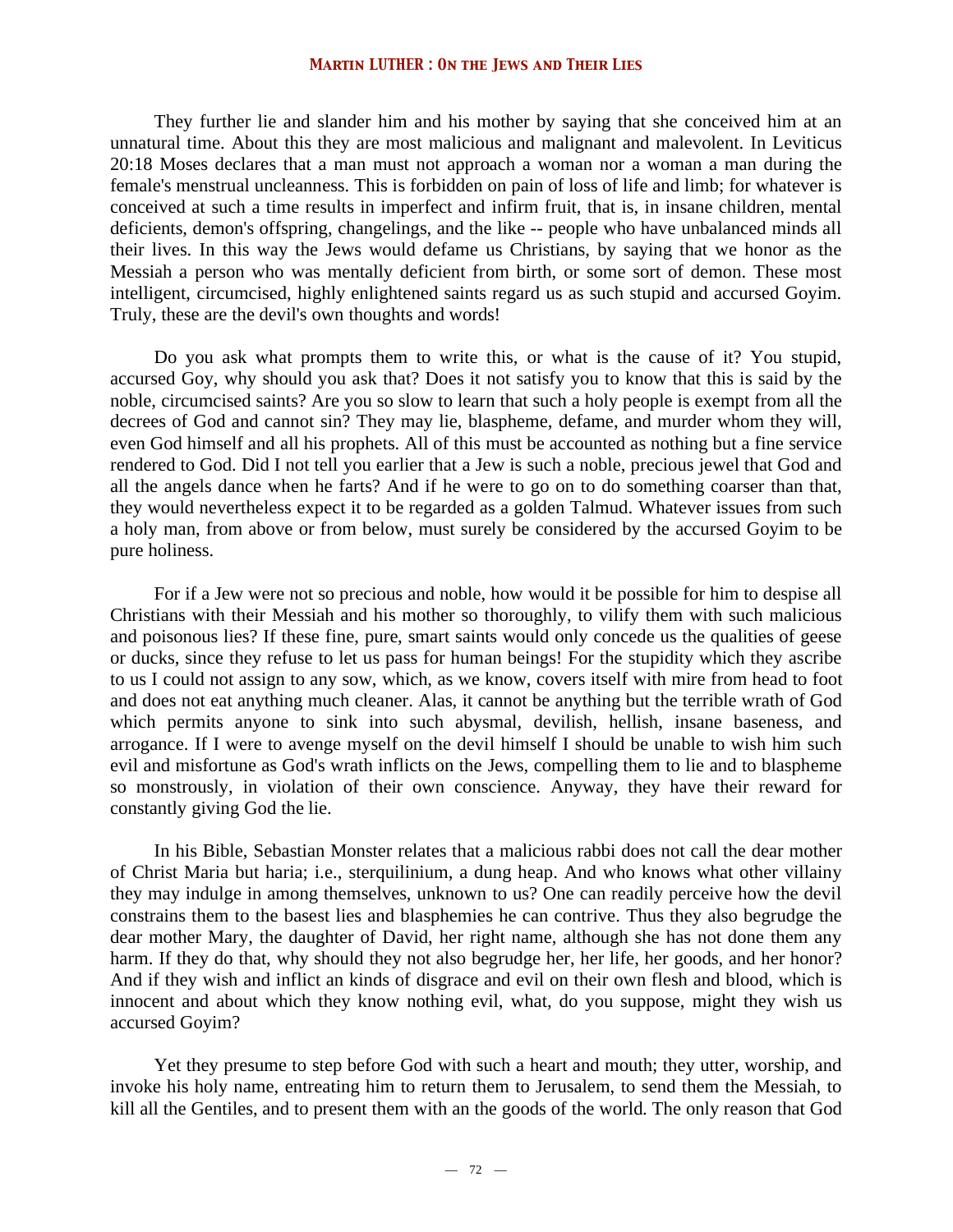does not visit them with thunder and lightning, that he does not deluge them suddenly with fire as he did Sodom and Gomorrah, is this: This punishment would not be commensurate with such malice. Therefore he strikes them with spiritual thunder and lightning, as Moses writes in Deuteronomy 28:18 among other places: "The Lord will smite you with madness and blindness and confusion of mind." Those are, indeed, the true strokes of lightning and thunder: madness, blindness, confusion of mind.

Although these terrible, slanderous, blasphemous lies are directed particularly against the person of our Lord and his dear mother, they are also intended for our own persons. They want to offer us the greatest affront and insult for honoring a Messiah whom they curse and malign so terribly that they do not consider him worthy of being named by them or any human being, much less of being revered. Thus we must pay for believing in him, for praising, honoring, and serving him.

I should like to ask, however: What harm has the poor man Jesus done to these holy people? If he was a false teacher, as they allege, he was punished for it; for this he recived his due, for this he suffered with a shameful death on the cross, for this he paid and rendered satisfaction. No accursed heathen in an the world will persecute and malign forever and ever a poor dead man who suffered his punishment for his misdeeds. How, then, does it happen that these most holy, blessed Jews outdo the accursed heathen? To begin with, they declare that Jerusalem was not destroyed nor were they led into captivity for their sin of crucifying Jesus. For they claim to have done the right thing when they meted out justice to the seducer and thus merited their Messiah. Is it the fault of the dead man, who has now met his judgment, that we Goyim are so stupid and foolish as to honor him as our Messiah? Why do they not settle the issue with us, convince us of our folly and demonstrate their lofty, heavenly wisdom? We have never fled from them; we are still standing our ground and defying their holy wisdom. Let us see what they are able to do. For it is most unseemly for such great saints to crawl into a corner and to curse and scold in hiding.

Now as I began to ask earlier: What harm has the poor Jesus done to the most holy children of Israel that they cannot stop cursing him after his death, with which he paid his debt? Is it perhaps that he aspires to be the Messiah, which they cannot tolerate? Oh no, for he is dead. They themselves crucified him, and a dead person cannot be the Messiah. Perhaps he is an obstacle to their return into their homeland? No, that is not the reason either; for how can a dead man prevent that? What, then, is the reason? I will tell you. As I said before, it is the lightning and thunder of Moses to which I referred before: "The Lord will smite you with madness and blindness and confusion of mind." It is the eternal fire of which the prophets speak: "My wrath will go forth like fire, and burn with none to quench it" [Jer. 4:4]. John the Baptist proclaimed the same message to them after Herod had removed their scepter, saying [Luke 3:17]: "His winnowing fork is in his hand, and he will clear his threshing-floor and gather his wheat into his granary, but his chaff he will burn with unquenchable fire." Indeed, such fire of divine wrath we behold descending on the Jews. We see it burning, ablaze and aflame, a fire more horrible than that of Sodom and Gomorrah.

Now such devilish lies and blasphemy are aimed at the person of Christ and of his dear mother; but our person and that of all Christians are also involved. They are also thinking of us. Because Christ and Mary are dead and because we Christians are such vile people to honor these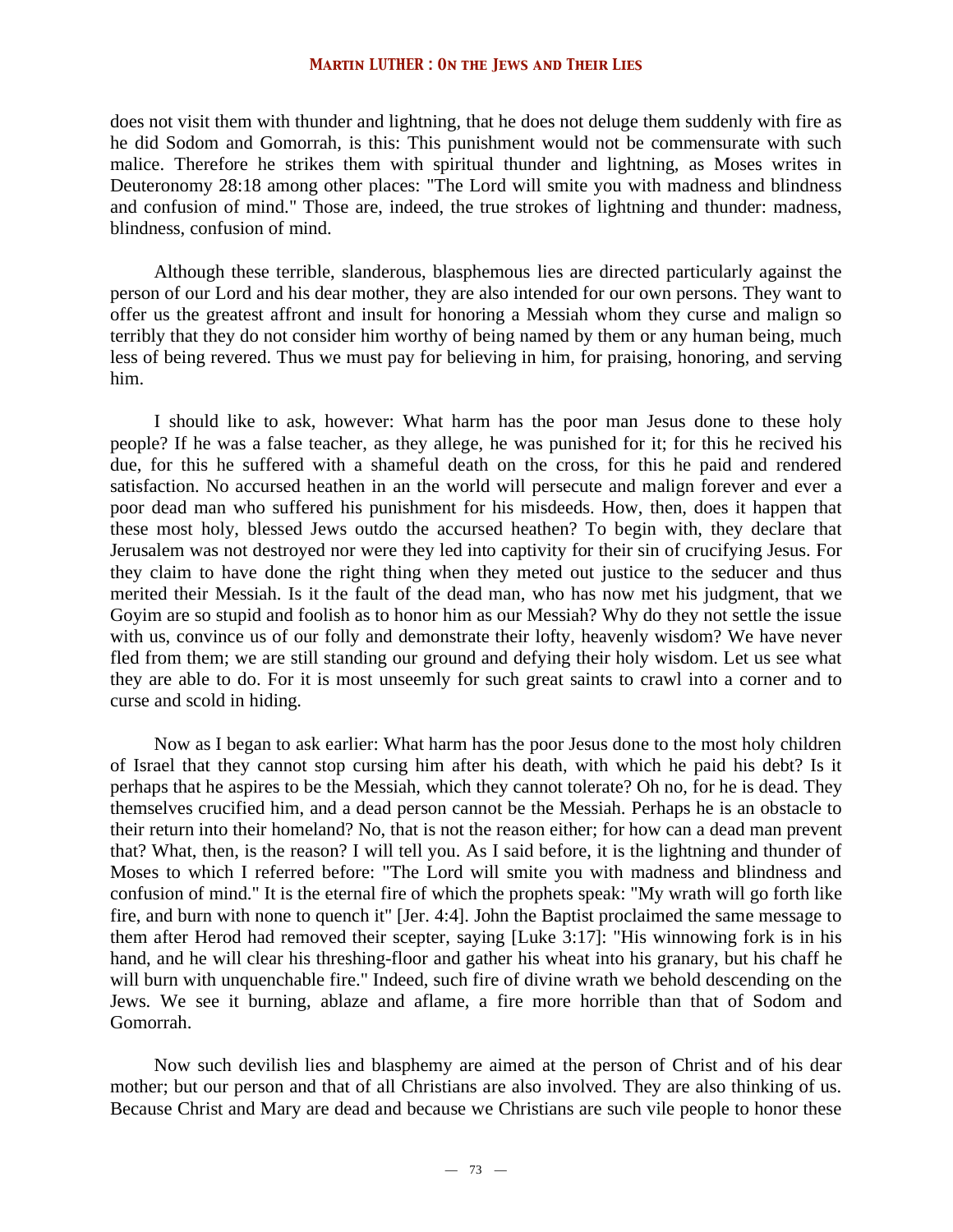despicable, dead persons, they also assign us our special share of slander. In the first place, they lament before God that we are holding them captive in exile, and they implore him ardently to deliver his holy people and dear children from our power and the imprisonment in which we hold them. They dub us Edom and Haman, with which names they would insult us grievously before God, and hurt us deeply. However, it would carry us too far afield to enlarge on this. They know very well that they are lying here. If it were possible, I would not be ashamed to claim Edom as my forefather. He was the natural son of the saintly Rebekah, the grandson of the dear Sarah; Abraham was his grandfather and Isaac his real father. Moses himself commands them to regard Edom as their brother (Deut. 23:71). They indeed obey Moses as true Jews!

Further, they presume to instruct God and prescribe the manner in which he is to redeem them. For the Jews, these very learned saints, look upon God as a poor cobbler equipped with only a left last for making shoes. This is to say that he is to kill and exterminate all of us Goyim through their Messiah, so that they can lay their hands on the land, the goods, and the government of the whole world. And now a storm breaks over us with curses, defamation, and derision that cannot be expressed with words. They wish that sword and war, distress and every misfortune may overtake us accursed Goyim. They vent their curses on us openly every Saturday in their synagogues and daily in their homes. They teach, urge, and train their children from infancy to remain the bitter, virulent, and wrathful enemies of the Christians.

This gives you a clear picture of their conception of the fifth commandment and their observation of it. They have been blood thirsty bloodhounds and murderers of all Christendom for more than fourteen hundred years in their intentions, and would undoubtedly prefer to be such with their deeds. Thus they have been accused of poisoning water and wells, of kidnaping children, of piercing them through with an awl, of hacking them in pieces, and in that way secretly cooling their wrath with the blood of Christians, for all of which they have often been condemned to death by fire. And still God refused to lend an ear to the holy penitence of such great saints and dearest children. The unjust God lets such holy people curse (I wanted to say "pray") so vehemently in vain against our Messiah and all Christians. He does not care to see or have anything to do either with them or with their pious conduct, which is so thickly, thickly, heavily, heavily coated with the blood of the Messiah and his Christians. For these Jews are much holier than were those in the Babylonian captivity, who did not curse, who did not secretly shed the blood of children, nor poison the water, but who rather as Jeremiah had instructed them [Jer. 29:7] prayed for their captors, the Babylonians. The reason is that they were not as holy as the present-day Jews, nor did they have such smart rabbis as the present-day Jews have; for Jeremiah, Daniel, and Ezekiel were big fools to teach this. They would, I suppose, be torn to shreds by the teeth of today's Jews.

Now behold what a fine, thick, fat lie they pronounce when they say that they are held captive by us. Jerusalem was destroyed over fourteen hundred years ago, and at that time we Christians were harassed and persecuted by the Jews throughout the world for about three hundred years, as we said earlier. We might well complain that during that time they held us Christians captive and killed us, which is the plain truth. Furthermore, we do not know to the present day which devil brought them into our country. We surely did not bring them from Jerusalem.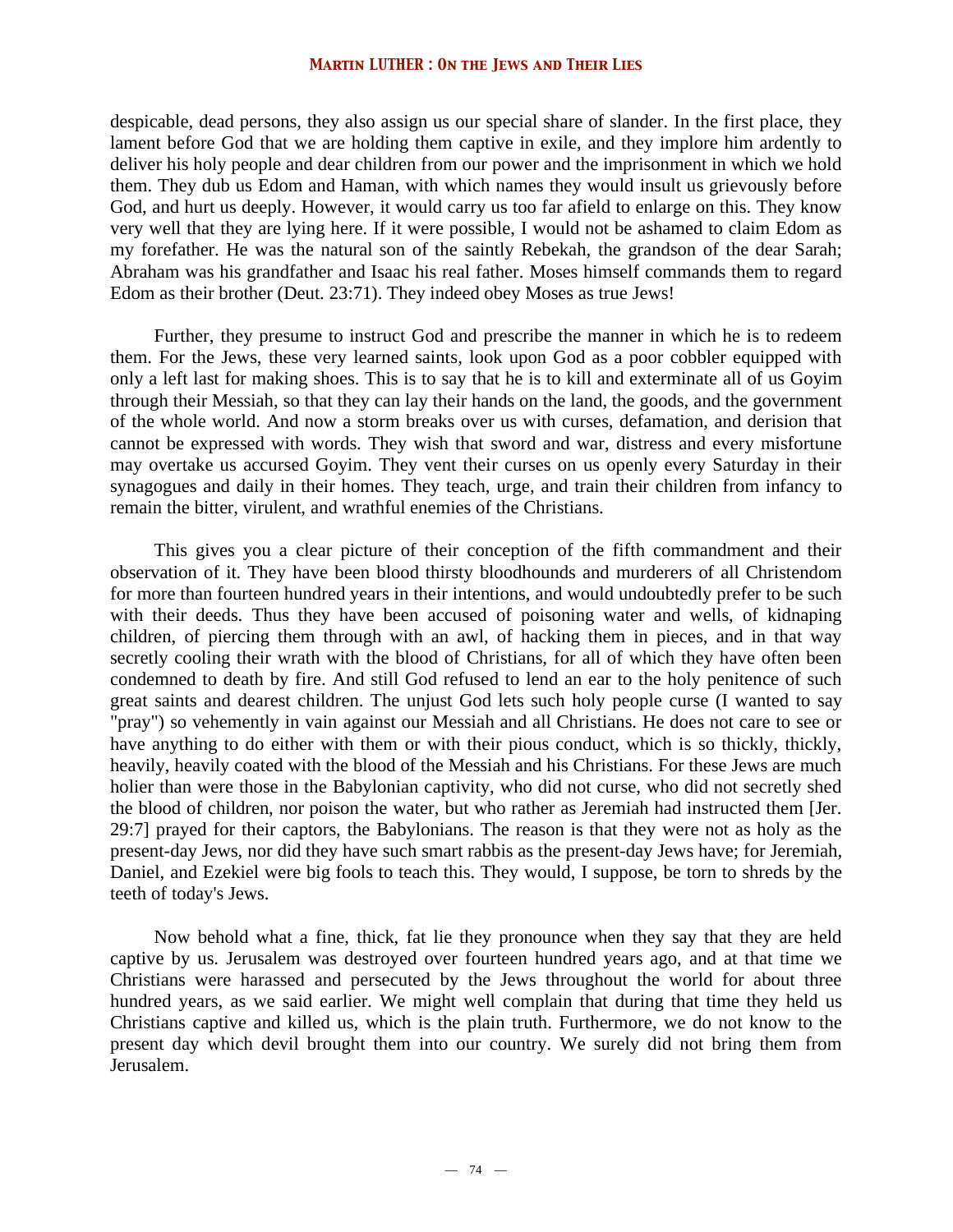In addition, no one is holding them here now. The country and the roads are open for them to proceed to their land whenever they wish. If they did so, we would be glad to present gifts to them on the occasion; it would be good riddance. For they are a heavy burden, a plague, a pestilence, a sheer misfortune for our country. Proof for this is found in the fact that they have often been expelled forcibly from a country, far from being held captive in it. Thus they were banished from France (which they call \*Tsorfath,\* from Obadiah 20), which was an especially fine nest. Very recently they were banished byour dear Emperor Charles from Spain, the very best nest of all (which they called \*Sefarad,\* also on the basis of Obadiah). This year they were expelled from the entire Bohemian crownland, where they had one of the best nests, in Prague. Likewise, during my lifetime they have been driven from Regensburg, Magdeburg, and other places.

If you cannot tolerate a person in a country or home, does that constitute holding him in captivity? In fact, they hold us Christians captive in our own country. They let us work in the sweat of our brow to earn money and property while they sit behind the stove, idle away the time, fart, and roast pears. They stuff themselves, guzzle, and live in luxury and ease from our hardearned goods. With their accursed usury they hold us and our property captive. Moreover, they mock and deride us because we work and let them play the role of lazy squires at our expense and in our land. Thus they are our masters and we are their servants, with our property, our sweat, and our labor. And by way of reward and thanks they curse our Lord and us! Should the devil not laugh and dance if he can enjoy such a fine paradise at the expense of us Christians? He devours what is ours through his saints, the Jews, and repays us by insulting us, in addition to mocking and cursing both God and man.

They could not have enjoyed such good times in Jerusalem under David and Solomon with their own possessions as they now do with ours, which they daily steal and rob. And yet they wail that we have taken them captive. Indeed, we have captured them and hold them in captivity just as I hold captive my gallstone, my bloody tumor, and all the other ailments and misfortunes which I have to nurse and take care of with money and goods and all that I have. Alas, I wish that they were in Jerusalem with the Jews and whomever else they would like to have there.

Since it has now been established that we do not hold them captive, how does it happen that we deserve the enmity of such noble and great saints? We do not call their women whores as they do Mary, Jesus' mother. We do not call them children of whores as they do our Lord Jesus. We do not say that they were conceived at the time of cleansing and were thus born as idiots, as they say of our Lord. We do not say that their women are \*haria,\*, as they do with regard to our dear Mary. We do not curse them but wish them well, physically and spiritually. We lodge them, we let them eat and drink with us. We do not kidnap their children and pierce them through; we do not poison their wells; we do not thirst for their blood. How, then, do we incur such terrible anger, envy, and hatred on the part of such great and holy children of God?

There is no other explanation for this than the one cited earlier from Moses, namely, that God has struck them with "madness and blindness and confusion of mind." So we are even at fault in not avenging all this innocent blood of our Lord and of the Christians which they shed for three hundred years after the destruction of Jerusalem, and the blood of the children they have shed since then (which still shines forth from their eyes and their skin). We are at fault in not slaying them. Rather we allow them to live freely in our midst despite an their murdering,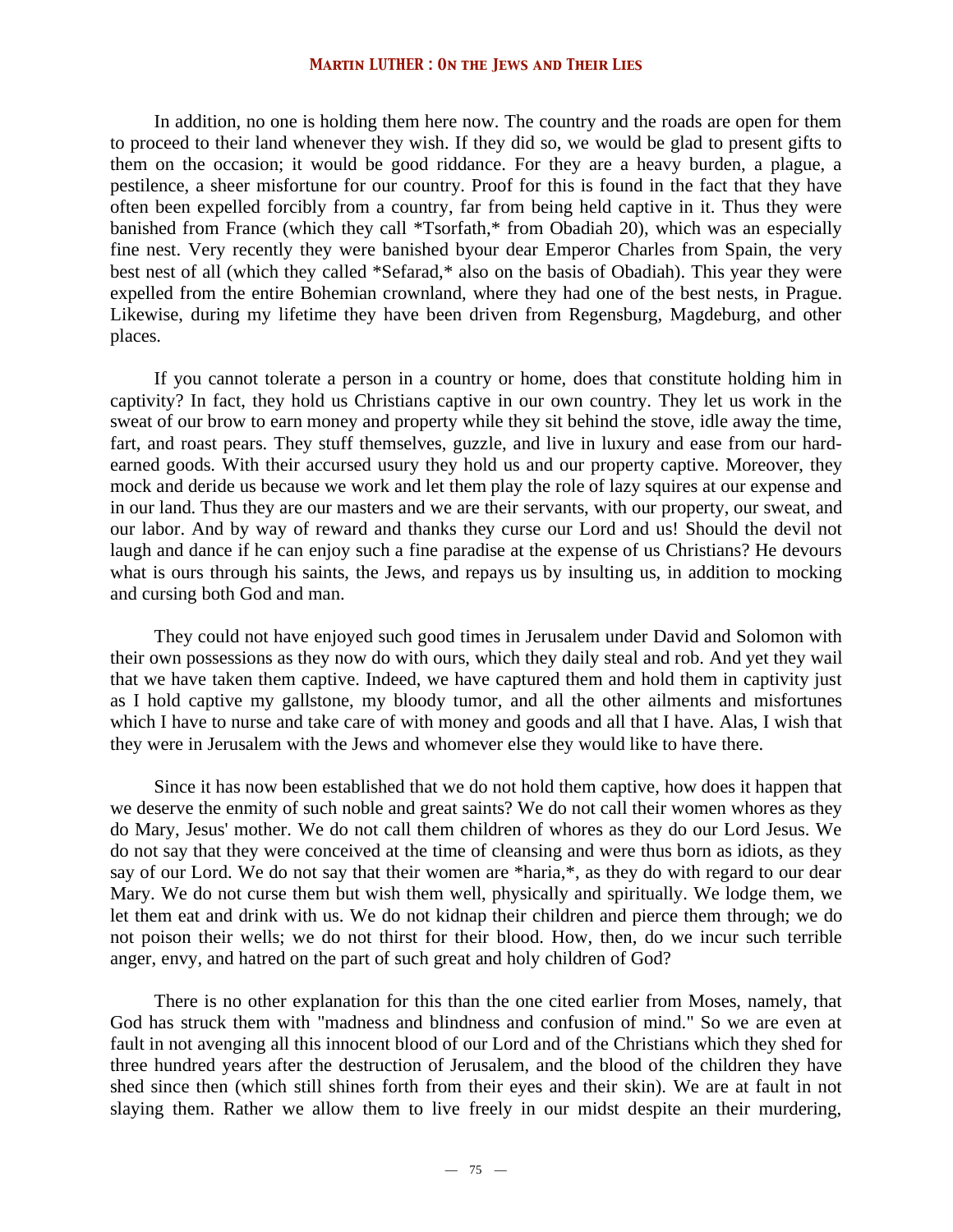cursing, blaspheming, lying, and defaming; we protect and shield their synagogues, houses, life, and property In this way we make them lazy and secure and encourage them to fleece us boldly of our money and goods, as well as to mock and deride us, with a view to finally overcoming us, killing us all for such a great sin, and robbing us of all our property (as they daily pray and hope). Now tell me whether they do not have every reason to be the enemies of us accursed Goyim, to curse us and to strive for our final, complete, and eternal ruin!

From all of this we Christians see for the Jews cannot see it what terrible wrath of God these people have incurred and still incur without ceasing, what a fire is gleaming and glowing there, and what they achieve who curse and detest Christ and his Christians. O dear Christians, let us take this horrible example to heart, as St. Paul says in Romans II, and fear God lest we also finally fall victim to such wrath, and even worse! Rather, as we said also earlier, let us honor his divine word and not neglect the time of grace, as Muhammad and the pope have already neglected it, becoming not much better than the Jews.

------------------------------------------------------------------------ **Back to Medieval Source Book | ORB Main Page | Links to Other Medieval Sites |** 

**Medieval Sourcebook:** 

## *AAARGH Site créé en 1996 par une équipe internationale*

http://vho.org/aaargh http://aaargh.com.mx http://aaargh.codoh.com

Un tribunal a demandé à certains fournisseurs d'accès de "filtrer" l'accès à nos sites. Les lecteurs français, et eux seuls, devront donc aller chercher des anonymiseurs: http://www.freeproxy.ru/en/free\_proxy/cgi-proxy.htm Ou chercher sur Google (anonymiseur, anonymizer, proxies, etc.)

*Français ! Françaises ! Si vous voulez savoir ce qu'on vous cache, il faut recourir aux ANONYMISEURS. Faciles et gratuits. Exemples: Tapez http://anon.free.anonymizer.com/http://www.aaargh.com.mx/ ou: http://aaargh.com.mx.nyud.net:8090 ou: http://vho.org.nyud.net:8090/aaargh ou : http://anonymouse.org/cgi-bin/anonwww.cgi/http://vho.org/aaargh/*

# *EN UN CLIC VOUS ÊTES SUR L'AAARGH, BINOCHE OR NOT BINOCHE ! Faites-en une liste et collez-la sur votre bureau.*

## *Ou alors ayez recours à un fournisseur d'accès qui soit hors de France, le seul pays qui cède à l'obscurantisme.*

Nous travaillons en français, en anglais, en allemand, en espagnol, en italien, en roumain, en russe, en tchèque, en danois, en indonésien, en portuguais, en hébreu, en polonais, en suédois, en néerlandais et flamand, en arabe, en hongrois, en turc, en serbe et en croate... en attendant les autres. Un peu d'instruction ne fait pas de mal...